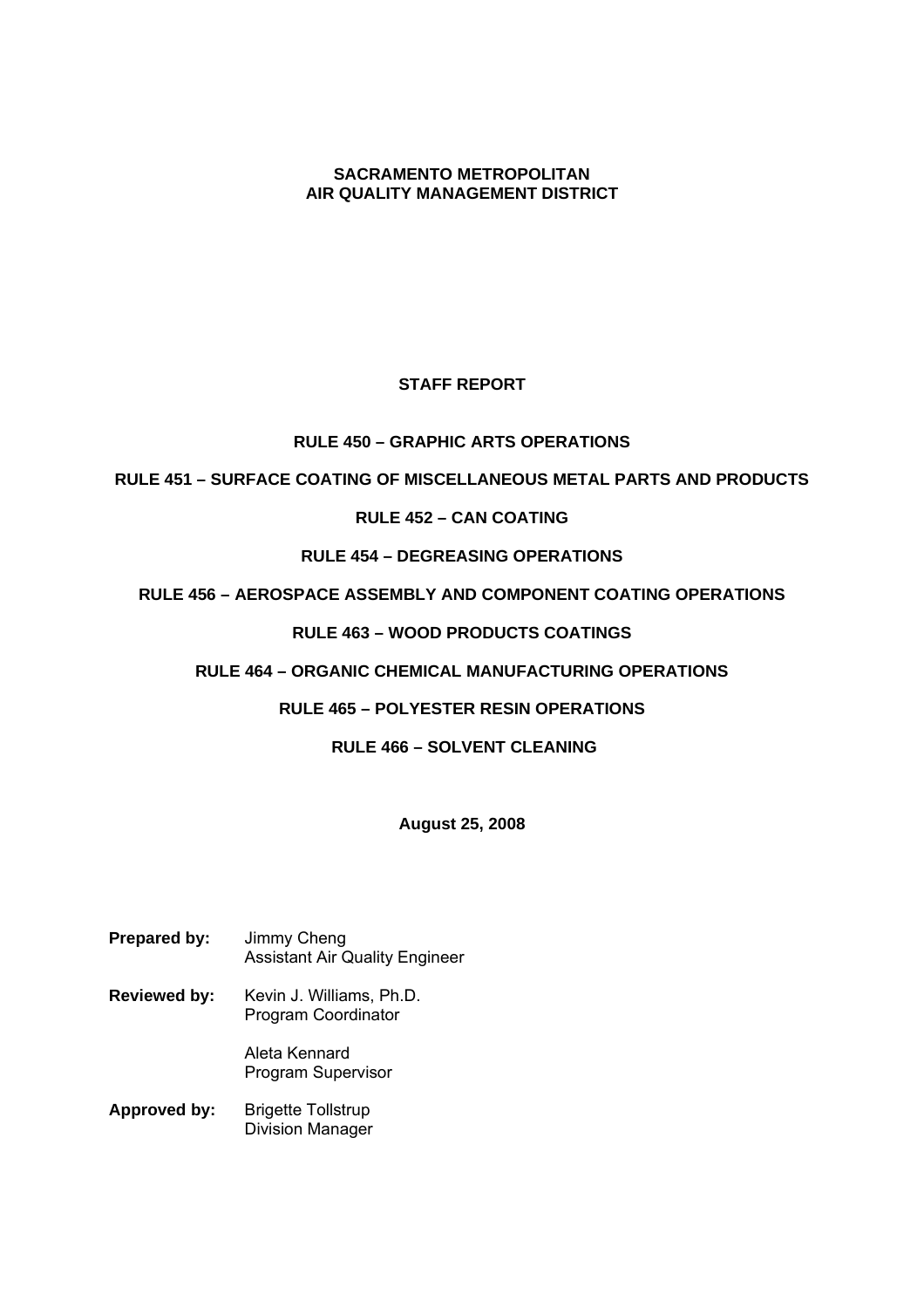#### **BACKGROUND**

Ground level ozone is a secondary pollutant formed from photochemical reactions of nitrogen oxides (NOx) and volatile organic compounds (VOCs) in the presence of sunlight. Ozone is a strong irritant that adversely affects human health and damages crops and other environmental resources. As documented by the U.S. Environmental Protection Agency (EPA) in the most recent Criteria Document for ozone (U.S. EPA 2006), both short-term and long-term exposure to ozone can irritate and damage the human respiratory system, resulting in:

- decreased lung function;
- development and aggravation of asthma;  $\bullet$
- increased risk of cardiovascular problems such as heart attacks and strokes;  $\bullet$
- increased hospitalizations and emergency room visits; and  $\bullet$
- premature deaths.

The District is currently designated as a nonattainment area for both the state and federal ozone standards. Since VOCs are a precursor to ozone, one of the strategies to control ozone pollution is to reduce VOC emissions from existing stationary sources.

The primary purpose of this rule project is to amend the solvent cleaning limits and requirements specified in Rule 450, Graphic Arts Operations; Rule 451, Surface Coating of Miscellaneous Metal Parts and Products; Rule 452, Can Coating; Rule 454, Degreasing Operations; Rule 456, Aerospace Assembly and Component Coating Operations; Rule 463, Wood Products Coatings; Rule 464, Organic Chemical Manufacturing Operations; Rule 465, Polyester Resin Operations; and Rule 466, Solvent Cleaning. In the 2003 Triennial Report, the District committed to adopt more stringent solvent cleaning standards to satisfy state plan requirements for "all feasible measures." These amendments will fulfill that state plan commitment, and will also achieve emission reductions that will help the District attain the federal 8-hour ozone standard. These rules were originally adopted to meet federal Reasonably Available Control Technology (RACT) requirements, state Best Available Retrofit Control Technology (BARCT) requirements, and to meet 1994 State Implementation Plan requirements.

Solvent cleaning is an essential part of any manufacturing operation or service operation (e.g., automotive repair, graphic arts printing) and is not limited just to application equipment, but also includes manufactured or serviced parts or equipment. The cleaning process generally involves surface preparation such as wipe cleaning or degreasing to remove grease and other contaminants prior to assembling. Currently, most of the cleaning is done using cleanup materials containing VOCs or materials containing inorganic or exempt compounds (e.g., halogenated solvents, and nonhalogenated solvents.) Some of the halogenated solvents have been regulated by EPA under 40 CFR Part 463, Subpart  $T -$  National Emission Standards for Halogenated Solvent Cleaning.

Staff is also proposing to amend Rules 450 and 451 to conform to recent Control Technique Guideline documents (CTGs) promulgated by EPA. The two graphic artsrelated CTGs, dated September 2006, address emissions from offset lithographic and letterpress printing and flexible package printing. The September 2007 CTG for metal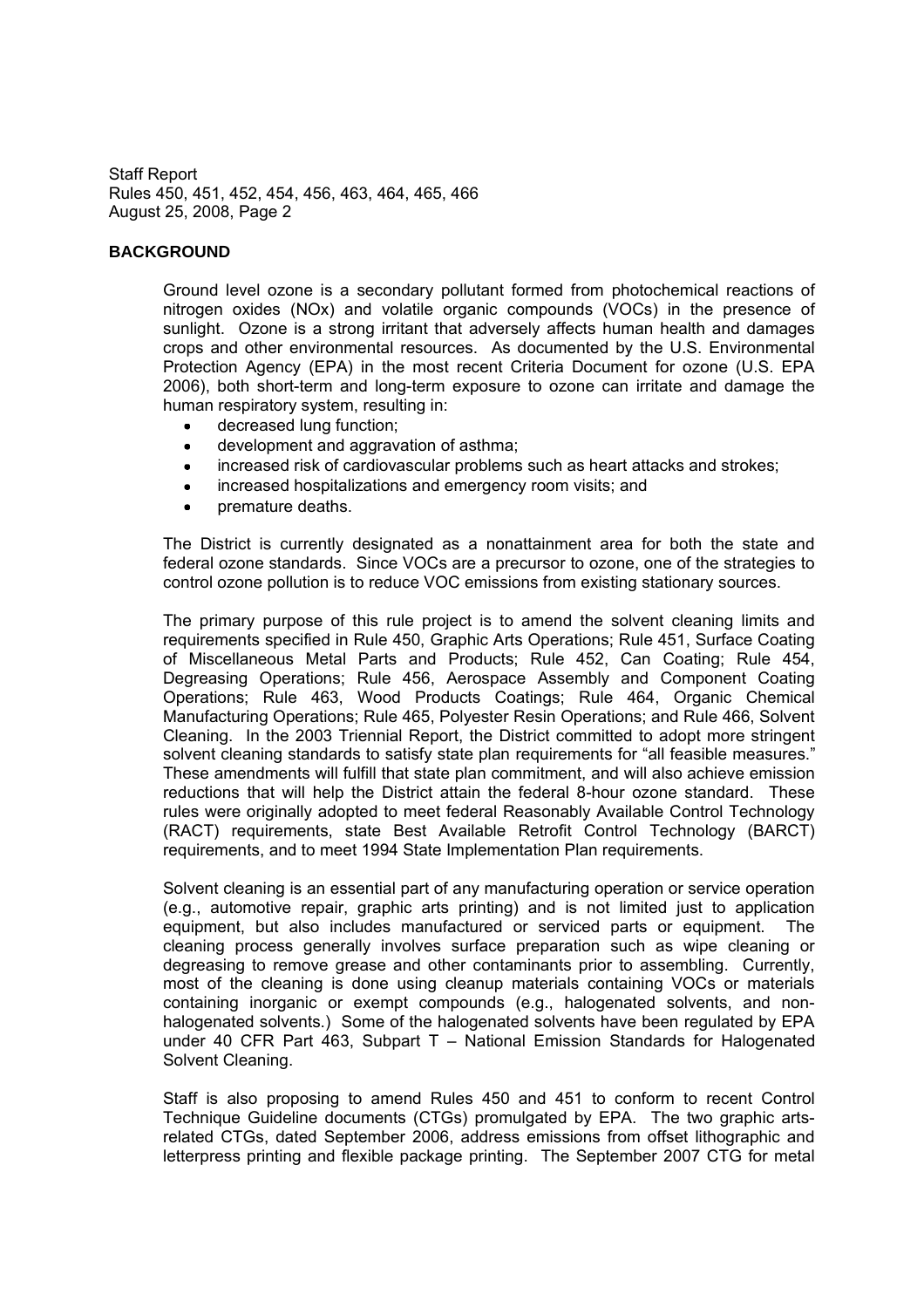furniture coatings address emissions from such coating operations.

### BACKGROUND FOR EACH RULE

The proposed changes will lower the VOC content limits for cleaning solvents to feasible limits that have been implemented in the South Coast Air Quality Management District (SCAQMD). Additionally, the proposed changes will lower the VOC limits for fountain solutions and include control device requirements specified in the 2006 CTGs for graphic arts operations, and lower the VOC limits and increase the emissions control equipment efficiency requirement for metal furniture coatings to be consistent with the 2007 CTG for metal furniture coatings.

## Rule 450- Graphic Arts Operations

Adopted on July 23, 1981 and last amended on March 23, 2000, Rule 450 regulates VOC emissions from graphic arts operations, which include cleaning activities for gravure, screen printing, flexographic, lithographic, and various other coating and laminating operations. This rule is being proposed for amendment in order to require that general cleaning and application equipment cleaning operations use cleanup materials with lower VOC content than previously allowed. The proposed amendments will:

- Lower the solvent VOC limits for several cleaning categories to as low as 25 grams per liter (g/l); and
- Eliminate the current VOC composite vapor pressure limits and all references to vapor pressure limits.
- For sources that emit more than 450 pounds of VOC per month, lower the VOC limits for fountain solutions.
- For sources that emit 25 tons of VOC or more per year, require control  $\bullet$ equipment for lithographic, letterpress, and flexible package printing operations, in conformance with the 2006 CTGs.

### Rule 451- Surface Coating of Miscellaneous Metal Parts and Products

Rule 451 was adopted on June 19, 1979 and was last amended on October 2, 1997. This rule applies to coating, coating removal (stripping), surface preparation, and cleanup operations for miscellaneous metal parts and products. The proposed amendment will lower the VOC limit for surface preparation and cleanup materials to 25 g/l, lower the VOC limits for metal furniture coatings to as low as 275 g/l, and increase the emissions control equipment efficiency requirement to 90%.

### Rule 452- Can Coating

Rule 452 was adopted on June 19, 1979 and last amended on September 5, 1996. Can coating operations include surface preparation and cleanup. The proposed amendments will:

• Lower the VOC limit for cleaning to 25 g/l.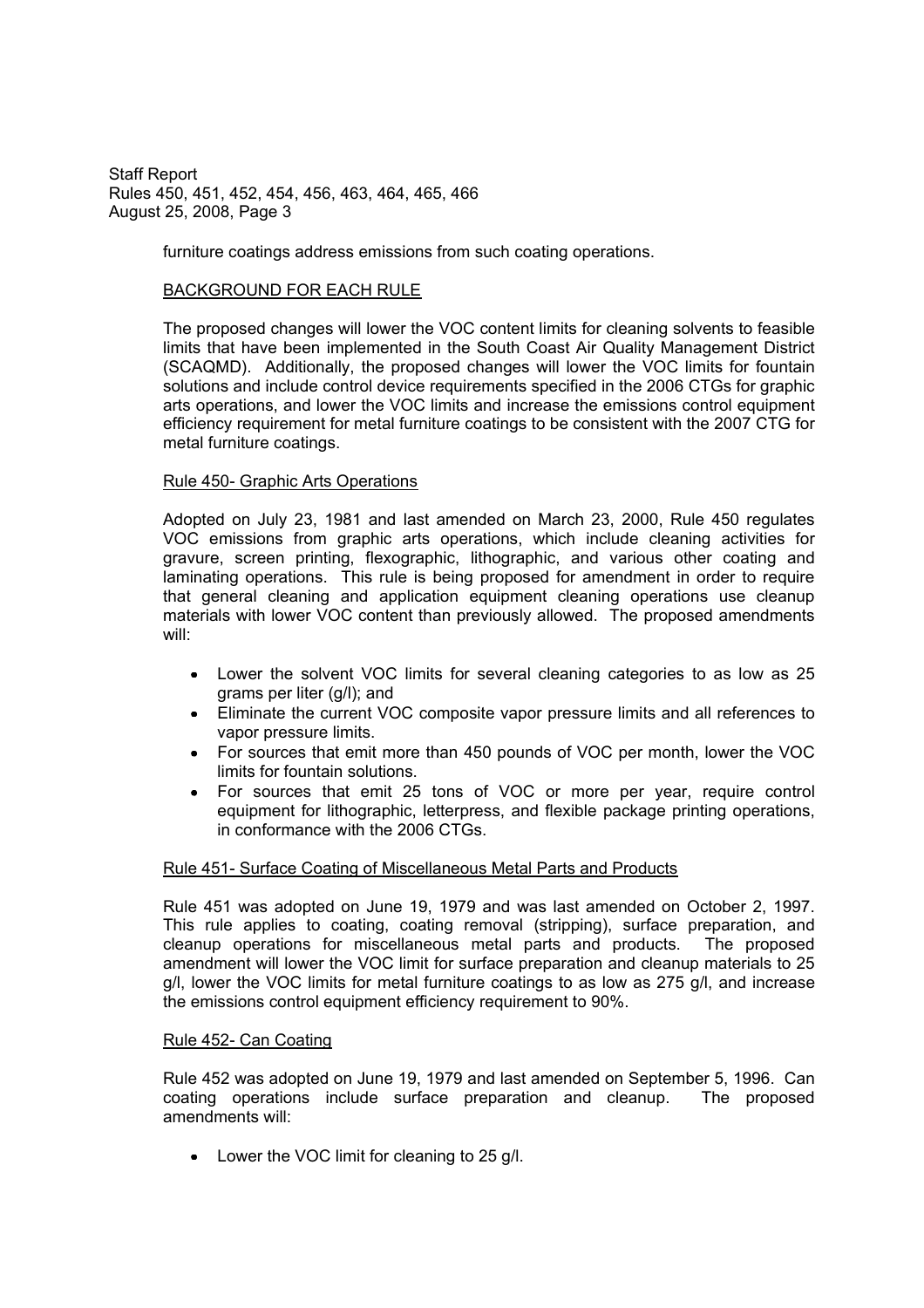- $\bullet$ Reduce the VOC content limits for two piece and three piece interior body sprays and end sealing compounds.
- Specify acceptable application methods.
- Increase emissions control equipment efficiency requirement to 90%.

## Rule 454- Degreasing Operations

Adopted on June 5, 1979 and last amended on May 23, 2002, Rule 454 regulates VOC emissions from solvent degreasing operations. As defined in this rule, degreasing operations include vapor and non-vapor (cold) degreasing. This rule is being proposed for amendment in order to require that all degreasing operations use solvents that contain no more than 25 g/l of VOCs. This rule currently allows the use of airtight/airless cleaning system or emissions control equipment as alternatives to complying with the VOC limit. Staff proposes to retain the option to use an airtight/airless cleaning system. Staff also proposes to add an exemption for the degreasing of high-voltage microwave vacuum tubes.

### Rule 456- Aerospace Assembly and Component Coating Operations

Rule 456 was adopted on February 23, 1993 and was last amended on July 23, 1998. This rule limits VOC emissions from aerospace assembly and coating operations, which include coating removal (stripping), surface preparation and cleaning, and application equipment cleanup material. The proposed amendments to this rule will lower the solvent VOC limit for cleaning application equipment to 25 g/l.

### Rule 463- Wood Products Coatings

Rule 463 was adopted on September 5, 1996 and was last amended on July 23, 1998. This rule regulates VOC emissions from wood coating operations, including strippers used on wood products and surface preparation and cleanup materials. The proposed amendments will reduce the VOC limit for surface preparation and cleanup materials to 25 g/l and will lower the low usage exemption to 55 gallons per year. Additionally, Staff proposes to restrict the use of the emissions averaging provisions to a maximum of 20 gallons per year of historical reproduction coatings.

### Rule 464- Organic Chemical Manufacturing Operations

Rule 464 was adopted on July 23, 1998 and has never been amended. This rule limits VOC emissions from organic chemical plants. Cleanup activities, which include maintenance solvent cleaning and in-line solvent cleaning of process units and piping, are regulated under this rule.

The solvent cleaning requirements for Rule 464 are found under the cleanup and storage requirements section. The proposed amendments will reduce the VOC limit for maintenance cleaning solvent to 25 g/l.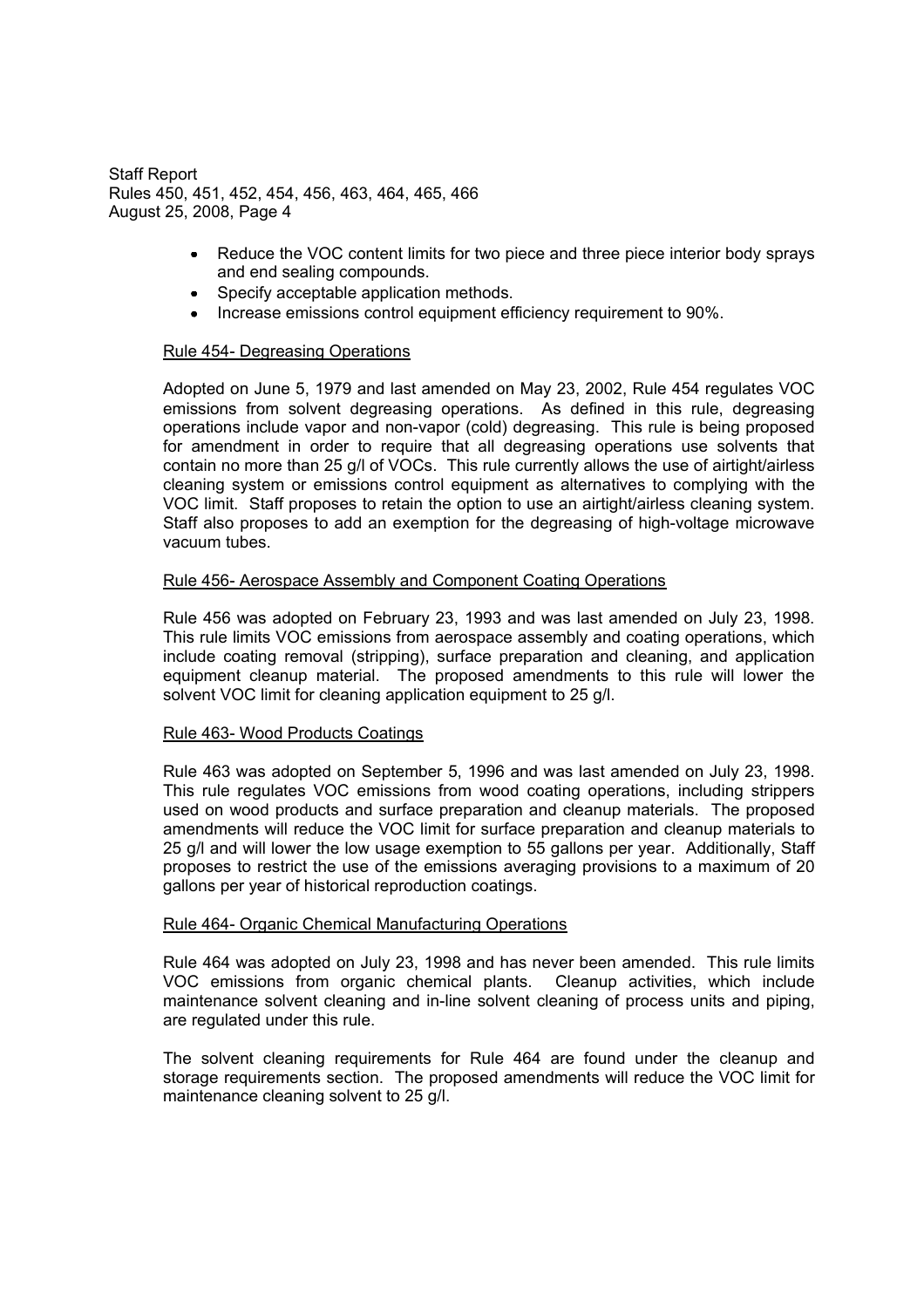### Rule 465- Polyester Resin Operations

Rule 465 was adopted on February 6, 1997 and was last amended on June 4, 1998. The rule regulates emissions from polyester resin operations. Polyester resin operations include but are not limited to bathtub, shower, and sink manufacturers, spa and boat manufacturers, and tomato bin manufacturers, and include cleaning materials. The proposed amendments will reduce the VOC limit for cleaning materials to 25 g/l. Additionally, Staff proposes to increase the emissions control equipment efficiency requirement to 90%.

## Rule 466- Solvent Cleaning

Prior to the adoption of Rule 466 on May 23, 2002, there were still cleaning activities such as the cleaning of electrical and electronic components, medical devices and pharmaceuticals, and architectural coating application equipment, that were not regulated by the industry-specific solvent cleaning rules (Rules 450, 451, etc.). Rule 466 was implemented to capture these solvent cleaning activities. This rule has not been amended since adoption. The proposed amendments will:

- Lower the solvent VOC limits for several cleaning categories to as low as 25 g/l, and
- Add a new VOC standard of 200 grams per liter for the sterilization of food product manufacturing and processing equipment.
- Add an exemption for the cleaning of high-voltage microwave vacuum tubes.

### **LEGAL MANDATES**

Attainment Demonstration Plan: The District is designated as a nonattainment area for the federal 8-hour ozone standard (69 FR 23858, April 30, 2004). U.S. EPA's Phase 2 Rule (70 FR 71611, Nov. 29, 2005) to implement the 8-hour ozone standard requires the District to submit an attainment demonstration plan into the state implementation plan.

The proposed amendments will achieve reductions in VOC emissions that will be necessary to help the Sacramento area attain the federal 8-hour ozone standard. These rules will be included in the attainment demonstration plan.

**Reasonably Available Control Technology (RACT);** Clean Air Act (CAA) section 172 (c)(1) specifies that state implementation plans (SIPs) for nonattainment areas must include "reasonably available control measures" (RACM), including "reasonably available control technology" (RACT), for sources of emissions. Section  $182$  (b)(2) specifically provides that for nonattainment areas classified as "moderate" or worse, states must revise their SIPs to include RACT for sources of VOC emissions covered by a CTG document issued after November 15, 1990 and prior to the area's date of attainment. EPA defines RACT as "the lowest emission limitation that a particular source is capable of meeting by the application of control technology that is reasonably available considering technological and economic feasibility." 44 FR 53761 (Sept. 17,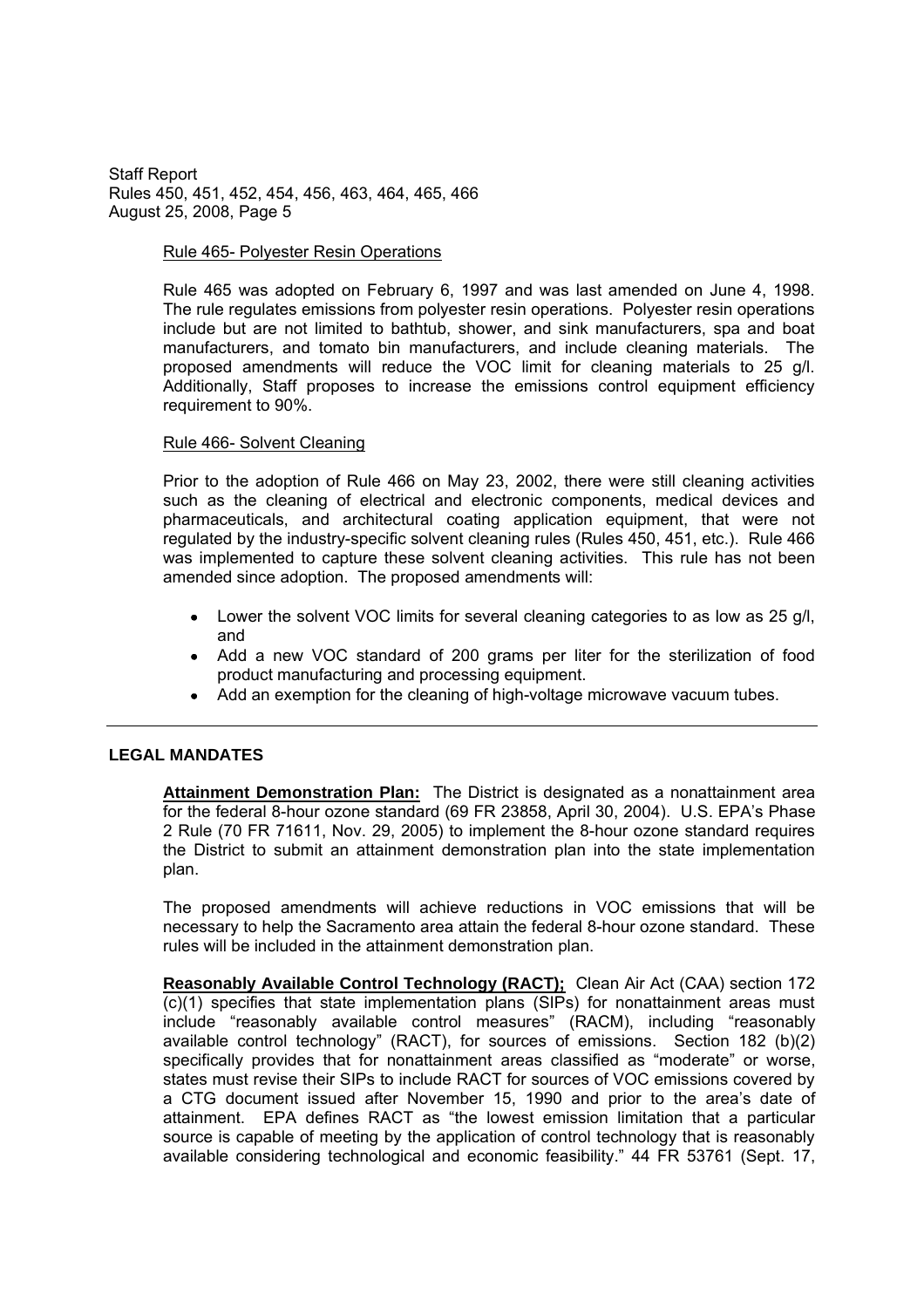> 1979). In developing CTGs, EPA evaluates, among other things, the sources of VOC emissions and the available control approaches for addressing these emissions, including the costs of such approaches. Based on available information and data, EPA provides the recommendations for RACT.

> The details of the 2006 CTGs pertaining to graphic arts operations and the 2007 CTG for metal furniture coatings are summarized below.

## *CTG for Offset Lithographic Printing and Letterpress Printing (EPA-453/R-06-002)*

## *Applicability*

This CTG, promulgated by EPA in September 2006, provides control recommendations for reducing VOC emissions stemming from the use of fountain solutions, cleaning materials, and inks in offset lithographic printing and cleaning materials and inks in letterpress printing. The requirements for fountain solutions do not apply to offset lithographic printing operations with less than or equal to 15 pounds per day of actual VOC emissions. The requirements for control equipment do not apply to presses with potential to emit less than 25 tons of VOC per year, prior to controls.

## *Recommended Control Options*

The CTG specifies three methods to reduce VOC emissions from offset lithographic printing and letterpress printing. These options are add-on controls; process modifications or work practices; and material reformulation or substitution. Specific CTG requirements are detailed below.

A. Heatset web offset lithographic and heatset letterpress inks and dryers add-on control requirements:

 The recommended level of control for VOC emissions from heatset dryers is 90 percent control efficiency for a control device whose first installation date was prior to the effective date of a State RACT rule, which was issued after the date of this CTG.

 The recommended level of control for VOC emissions from heatset dryers is 95 percent control efficiency for a control device whose first installation date was on or after the effective date of the State RACT rule, which was issued after the date of this CTG.

 To accommodate situations where the inlet VOC concentration is so low that a 90 or 95 percent efficiency may not be achievable, it is recommended that an alternative requirement be specified for the control device outlet concentration to be no more than 20 ppmv as hexane on a dry basis.

B. Fountain Solution VOC content limits:

- Heatset Web Offset Lithographic Printing: 1.6% alcohol by weight (or 3% if chilled)
- Sheet-fed Offset Lithographic Printing: 5% alcohol by weight (or 8.5% if chilled)

 Coldset Web Offset Lithographic Printing: 5% percent alcohol substitute by weight and no alcohol in the fountain solution

### C. Cleaning materials VOC limits:

The following recommendations apply to blanket washing, roller washing, plate cleaners, metering roller cleaners, impression cylinder cleaners, rubber rejuvenators, and other cleaners used for cleaning a press, press parts, or to remove dried ink from areas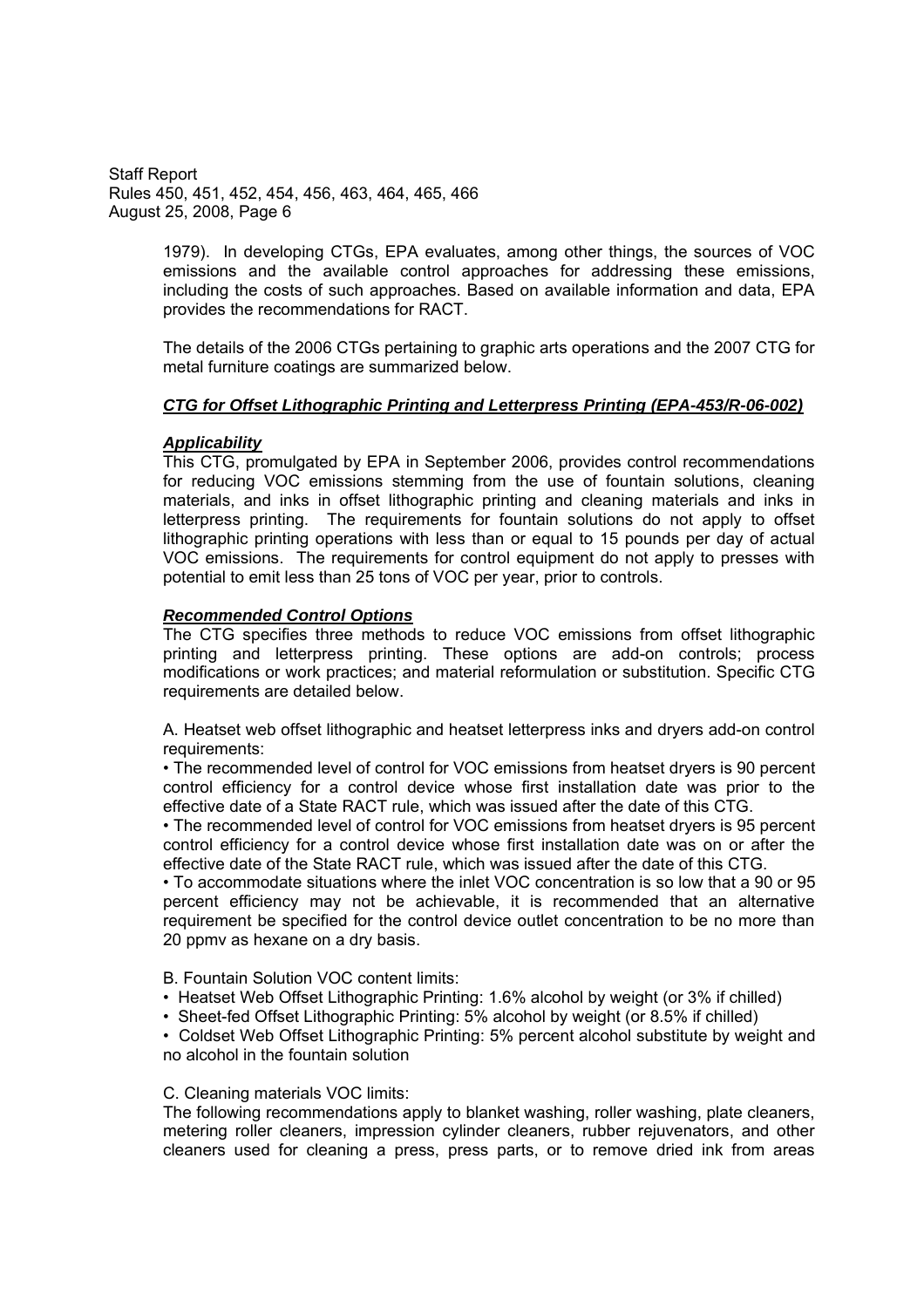around a press.

 Use cleaning materials with a VOC composite vapor pressure less than 10mm Hg at 20 degrees C or cleaning materials containing less than 70 weight % VOC.

D. Work Practices

Keep cleaning materials and used shop towels in closed containers.

### *CTG for Offset Flexible Package Printing (EPA-453/R-06-003)*

#### *Applicability*

This CTG, promulgated by EPA in September 2006, provides control recommendations for reducing VOC emissions from inks, coatings, adhesives and cleaning materials used in flexible package printing. The requirements for control equipment do not apply to presses with potential to emit less than 25 tons of VOC per year, prior to controls.

#### *Recommended Control Options*

The two options for reducing VOC emissions from inks, coatings, and adhesives used in the flexible package printing industry are adding/improving add-on controls, and material reformulation or substitution.

Recommendations for controlling VOC emissions from inks, coatings, adhesives and cleaning materials used in flexible package printing operations are as follows:

A. Coatings, inks and adhesives used on flexible packaging printing presses

The recommended control levels in the final CTG include the following:

 65% overall control for a press that was first installed prior to March 14, 1995 and that is controlled by an add-on air pollution control device whose first installation date was prior to the effective date of the State RACT rule.

 70% overall control for a press that was first installed prior to March 14, 1995 and that is controlled by an add-on air pollution control device whose first installation date was on or after the effective date of the State RACT rule.

 75% overall control for a press that was first installed on or after March 14, 1995 and that is controlled by an add-on air pollution control device whose first installation date was prior to the effective date of the State RACT rule.

 80% overall control for a press that was first installed on or after March 14, 1995 and that is controlled by an add-on air pollution control device whose first installation date was on or after the effective date of the State RACT rule.

B. Cleaning Materials Work Practices at Flexible Package Printing Presses

Keep cleaning materials and used shop towels in closed containers, and conveying cleaning materials from one location to another in closed containers or pipes.

The proposed amendments will meet RACT requirements and achieve reductions in VOC emissions that will be necessary to help the Sacramento area attain the federal 8 hour ozone standard. These rules will be included in the attainment demonstration plan.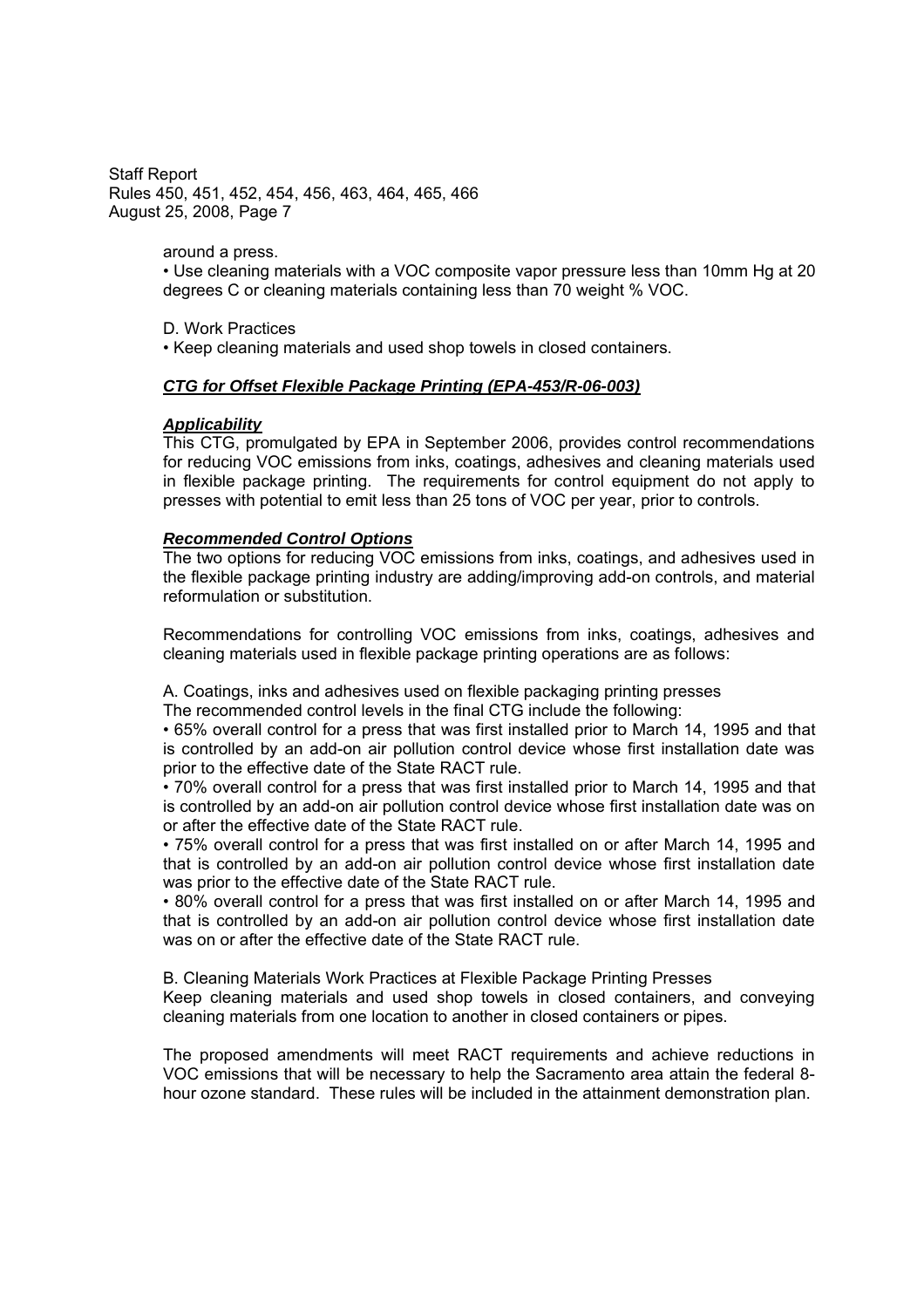# *CTG for Metal Furniture Coatings (EPA-453/R-07-005)*

## *Applicability*

This CTG, promulgated by EPA in September 2007, provides control recommendations for reducing VOC emissions stemming from the use of surface coatings on metal furniture. The requirements for metal furniture do not apply to each metal furniture surface coating unit at a facility where the total actual VOC emissions from all such operations, including related cleaning activities, are less than 15 pounds per day (equivalent to 3 tons per 12-month rolling period) before consideration of controls.

## *Recommended Control Options*

The CTG specifies three methods to reduce VOC emissions from metal furniture coatings. These options are lower VOC limits, add-on controls, work practices, or application methods. Various exemptions are also recommended. Specific CTG requirements are detailed below.

A. Metal furniture coatings VOC content limits:

|                              | <b>VOC CONTENT: Grams/Liter</b><br>(Lbs/Gal)<br>excluding water and exempt<br>compounds |           |  |  |
|------------------------------|-----------------------------------------------------------------------------------------|-----------|--|--|
| <b>COATING TYPE</b>          | <b>AIR DRIED</b><br><b>BAKED</b>                                                        |           |  |  |
| General, One-Component       | 275(2.3)                                                                                | 275(2.3)  |  |  |
| General, Multi-Component     | 340 (2.8)                                                                               | 275(2.3)  |  |  |
| <b>Extreme High Gloss</b>    | 340(2.8)                                                                                | 360(3.0)  |  |  |
| <b>Extreme Performance</b>   | 420 (3.5)                                                                               | 360(3.0)  |  |  |
| <b>Heat Resistant</b>        | 420 (3.5)                                                                               | 360 (3.0) |  |  |
| Metallic                     | 420 (3.5)                                                                               | 420 (3.5) |  |  |
| <b>Pretreatment Coatings</b> | 420 (3.5)                                                                               | 420 (3.5) |  |  |
| Solar Absorbent              | 420 (3.5)                                                                               | 360(3.0)  |  |  |

B. Add-on control requirements:

The CTG recommends an overall control efficiency of 90% for metal furniture coating operations.

- C. Work Practices
- store all VOC-containing materials and used shop towels in closed containers

 ensure that mixing and storage containers used for VOC-containing materials are kept closed at all times except when depositing or removing these materials

minimize spills of VOC-containing materials

 convey VOC-containing materials from one location to another in closed containers or pipes

minimize VOC emission from cleaning of storage, mixing, and conveying equipment

### D. Application Methods

The following application methods are recommended:

Electrostatic application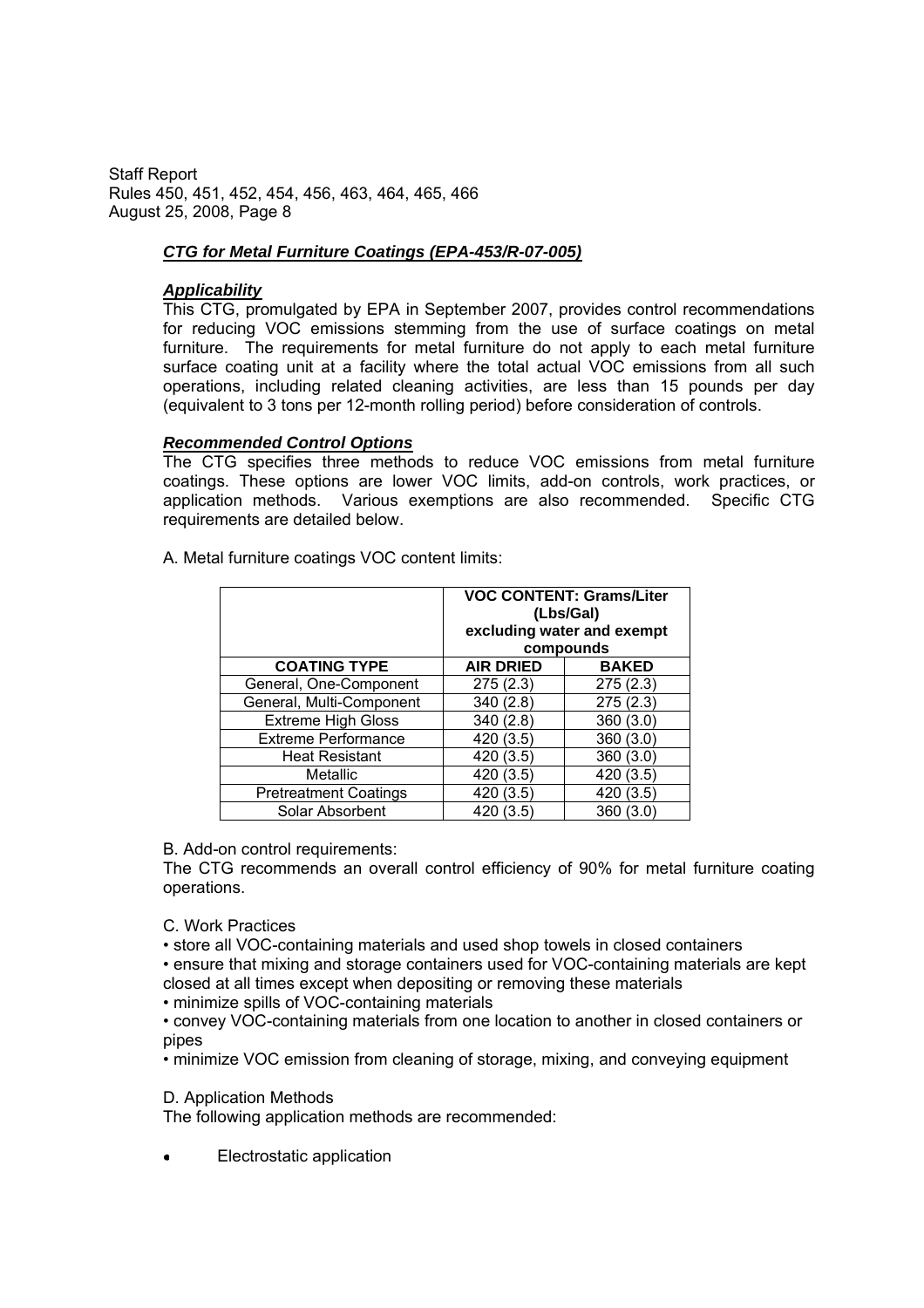- HVLP spray  $\bullet$
- Flow coat  $\bullet$
- Roller coat  $\bullet$
- Dip coat, including electrodeposition
- Other coating application methods capable of achieving a transfer efficiency equivalent or better than that achieved by HVLP spraying

## *Recommended exemptions*

The CTG recommends the following types of coatings and coating operations be exempt from our recommended VOC content limits:

- $\bullet$ Stencil coatings
- Safety-indicating coatings
- Solid-film lubricants
- Electric-insulating and thermal-conducting coatings
- Touch-up and repair coatings
- Coating application utilizing hand-held aerosol cans

## **State Mandates:**

Serious Nonattainment Plan Requirements: The District is designated as a serious nonattainment area for the state ozone standard. The California Clean Air Act requires areas with this designation to adopt control measures required in sections 40913, 40914, and 40919 of the California HSC:

- HSC Section 40913 requires districts to develop a plan to achieve California's ambient air quality standards by the earliest practicable date.
- HSC Section 40914(b)(2) requires every nonattainment district which cannot achieve a reduction of 5% or more per year in district wide emissions to include in their state attainment plans "every feasible measure" to reduce the emissions of nonattainment pollutants and their precursors. SCAQMD Rule 1171, which regulates emissions from solvent cleaning, qualifies as a "feasible measure." The District's 2003 Triennial Plan update included a commitment to achieve VOC emission reductions of 0.37 tons per day by implementing more stringent, feasible controls on solvent cleaning. The proposed amendments will achieve VOC emission reductions of 0.54 tons per day and will satisfy the state plan commitment.
- HSC Section 40919(a)(3) requires districts with serious nonattainment for ozone  $\bullet$ to adopt BARCT for all existing permitted sources. Staff has found that the proposed amendments will meet the BARCT requirement.

Transport Mitigation Emission Control Requirements: Title 17, Section 70600 of the California Code of Regulations requires that districts within the areas of origin of transported air pollutants, as identified in section 70500(c), include sufficient emission control measures (including "all feasible measures" and BARCT) in their attainment plans for ozone to mitigate the impact of pollution sources within their jurisdictions on ozone concentrations in downwind areas commensurate with the level of contribution. An upwind district shall comply with the transport mitigation planning and implementation requirements set forth in this section regardless of its attainment status, unless the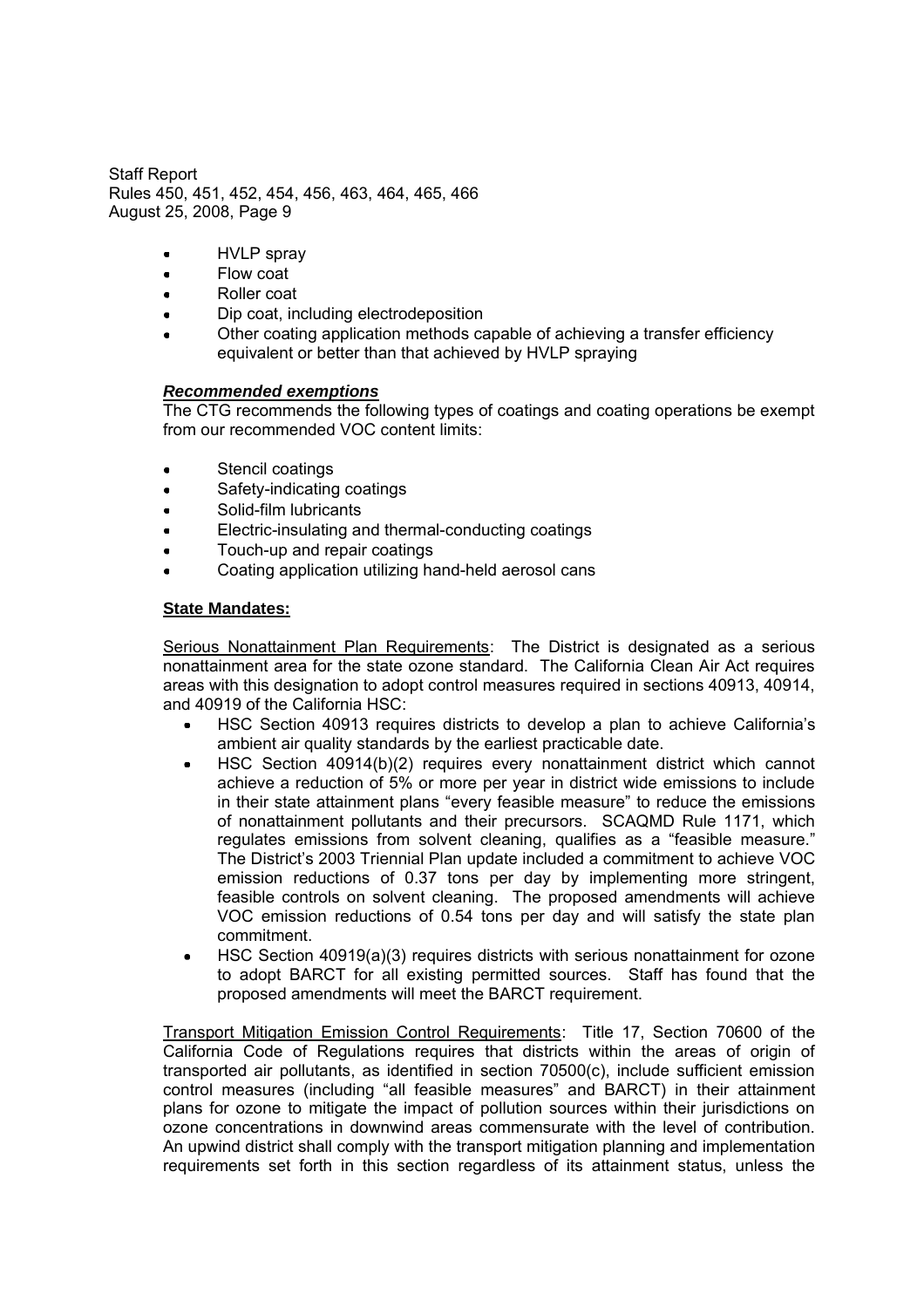upwind district complies with the requirements of section 70601.

The proposed amendments are based on all feasible control measures and BARCT requirements, and therefore comply with the state mandates.

#### **SUMMARY OF REQUIREMENTS**

The proposed rules will set more stringent VOC content limits, and in some cases eliminate vapor pressure limits. Several VOC limits in SCAQMD Rule 1171 for graphic arts-related cleaning categories have not yet been implemented. Staff considered these VOC limits with future effective dates in the proposed rules, as discussed below in the summary for Rule 450.

The requirements for each proposed rule are as follows.

#### Rule 450

Rule 450 includes cleaning and storage requirements for graphic arts operations. Solvent cleaning in a graphic arts operation falls under two categories: general cleaning (which includes maintenance, repair, and wipe cleaning) and application equipment cleaning (which includes such activities as cleaning for lithographic and letter press printing and screen printing). The rule currently allows compliance by meeting a VOC composite vapor pressure limit in lieu of achieving the VOC content limit. Alternatively, air pollution control equipment may be used if neither limit can be attained.

The VOC limits for lithographic printing (other than newsprint substrates), screen printing, and UV/electron beam ink equipment cleaning in SCAQMD Rule 1171 recently became effective, on January 1, 2008. SCAQMD technology assessments completed in August 2006 provide evidence to support the implementation of these VOC limits. The San Joaquin Valley Unified Air Pollution Control District (SJVUAPCD) also used these limits, effective January 1, 2010, when they amended their graphic arts rule (Rule 4607) on September 20, 2007. Therefore, Staff proposes to lower the VOC limits in Rule 450 for the above cleaning categories to the January 1, 2008 limits in SCAQMD Rule 1171, but with a future effective date of January 1, 2011.

Staff proposes to add exemptions for two cleaning categories: cleaning of metering rollers and printing plates (for newsprint as well as other substrates) and stripping of cured inks, cured coatings, and cured adhesives. In the proposed exemption for metering rollers and printing plates, specific presses are not subject to the monthly usage limit for materials used to clean metering rollers and printing plates specified in Section 302.2, provided that they comply with the eventual VOC limit of 100 g/l (effective 1/1/2011) for these components. The proposed exemption for the stripping of cured materials is for clarification purposes only, since the current definition of solvent cleaning already implies that stripping of such cured materials is exempt.

Currently, Rule 450 allows cleaning solvents to comply with vapor pressure limits instead of VOC content limits. Staff is proposing to remove the solvent vapor pressure limits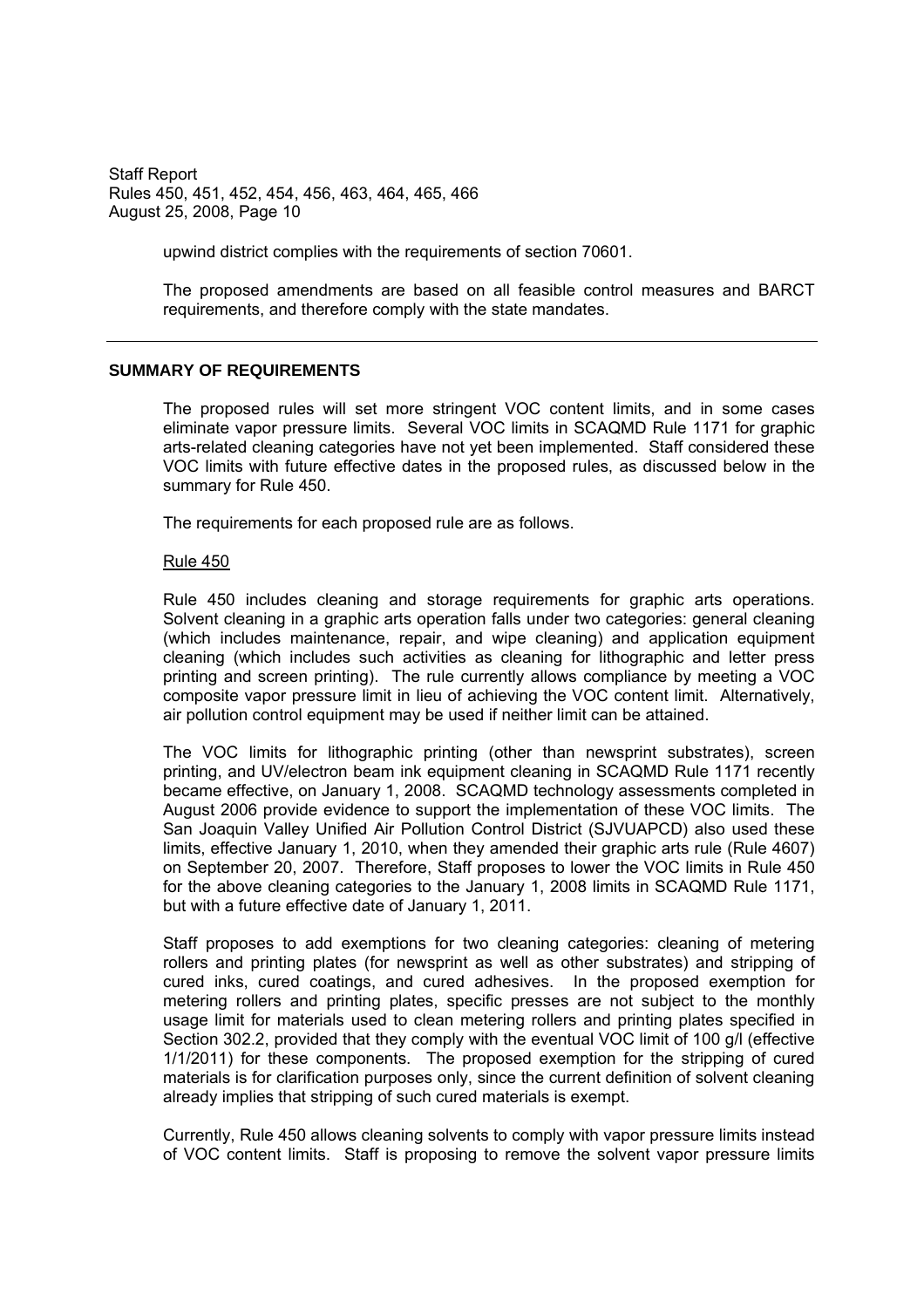> from Rule 450. This change is consistent with SCAQMD Rule 1171, which contains solvent VOC limits that are less than or equal to the current Rule 450 VOC limits and does not allow the use of low vapor pressure solvents in lieu of meeting the VOC content limits. Staff considers the SCAQMD VOC content limits to constitute a more stringent feasible measure than the current Rule 450 VOC content/vapor pressure limits.

> Adoption of the SCAQMD limits will result in greater and more quantifiable reductions from solvent cleaning in graphic arts operations. While low vapor pressure solvents may evaporate at a slower rate, all of the solvent eventually evaporates. Setting a lower VOC limit will reduce further what is eventually emitted to the air than setting a low vapor pressure limit. EPA's CTG for Offset Lithographic Printing and Letterpress Printing (2006) states that the use of low vapor pressure cleaning materials (vapor pressure less than 10 mm Hg at 20 °C) results in an emission reduction comparable to using materials with 30% VOC by weight (approximately 240 g/l of VOC), considerably higher than the proposed VOC limits in Rule 450.

> Staff proposes to reduce the allowable VOC content of fountain solutions to those specified in the 2006 CTG for Offset Lithographic Printing and Letterpress Printing (see table following #8). In order to incorporate the CTG requirements, it is necessary to establish separate categories for heatset web, coldset web, sheet fed, and all other lithographic presses.

> The new requirements for emissions control equipment also address the 2006 CTG recommendations. Effective one year after the date of adoption, the minimum overall control system efficiency of 67% will be increased to various levels, depending upon the specific process involved and the date on which the press and emissions control equipment were first installed. Unless exempted in Section 110 as described below, sources must use emissions control equipment, and the equipment must achieve at least an overall efficiency of one of the following, whichever is applicable:

*Heatset Web Offset Lithographic Printing and Heatset Web Letterpress Printing:*

- 90% overall efficiency if permit application is deemed complete prior to (date of adoption)
- 95% overall efficiency if permit application is deemed complete after (date of adoption).

*Flexible Package Printing Inks, Coatings, and Adhesives:*

- 70% overall efficiency for a press that was first installed prior to March 14, 1995.
- 80% overall efficiency for a press that was first installed on or after March 14, 1995.  $\bullet$

To be consistent with the 2006 CTG recommendations, a new section was also added to provide an alternative to compliance with the overall system efficiency requirements for heatset web offset lithographic and heatset web letterpress printing. In lieu of complying with those overall efficiency requirements, sources are required to use emissions control equipment with mass outlet concentration no greater than 20 ppmv as hexane on a dry basis. For all other printing operations including exempted operations, the emissions control equipment (with a required 67% efficiency, consistent with the current requirement) is optional if the associated VOC limits are achieved.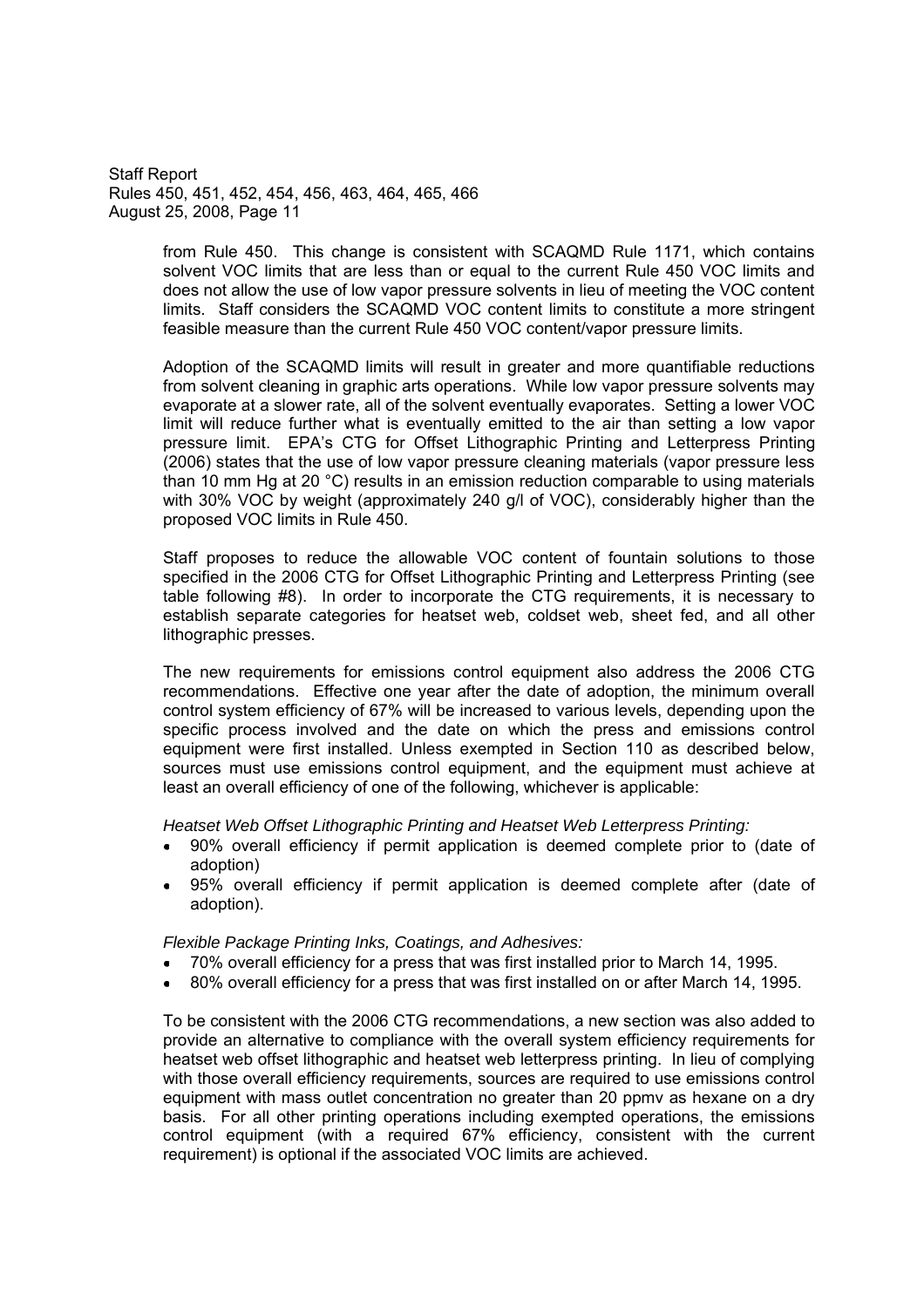> The new exemptions in Section 110 of the proposed rule are also based on the 2006 CTG recommendations. Fountain solutions are exempt from the revised VOC limits if the offset lithographic operations do not exceed 15 pounds of VOC per day (in which case the current VOC limits for fountain solutions will remain in effect). A heatset web offset lithographic press is exempt from the control equipment requirements if 1) the potential to emit from the dryer is less than 25 tons of VOC per year, or 2) the press is used for book printing, or 3) if the press has a maximum web width of 22 inches or less. Inks, coatings, and adhesives used for flexible package printing are exempt from the control equipment requirements if the potential to emit from the dryer is less than 25 tons of VOC per year. Section 110 also clarifies that if actual emissions from control equipment are at least 25 tons per year of VOC per rolling 12-month period, then that unit must comply with Section 303.1 and cannot use the exemptions in this section. This is a "once in, always in" requirement.

> The proposed amendments for this rule are listed below. For a detailed list of all changes to Rule 450, please refer to Appendix B.

|                                                                                                                                                                           |                                                                                                                                                                                                           | <b>Current Limits</b>                  | <b>Proposed Limits</b>                 |                                                                                                             |                                                                                                             |
|---------------------------------------------------------------------------------------------------------------------------------------------------------------------------|-----------------------------------------------------------------------------------------------------------------------------------------------------------------------------------------------------------|----------------------------------------|----------------------------------------|-------------------------------------------------------------------------------------------------------------|-------------------------------------------------------------------------------------------------------------|
| <b>Material Type</b>                                                                                                                                                      | (The specified limits remain in effect<br>until limits are replaced by limits listed<br>in subsequent columns.)                                                                                           |                                        |                                        | <b>Effective</b><br>(one year<br>after date of<br>adoption)                                                 | <b>Effective</b><br>1/1/2011                                                                                |
|                                                                                                                                                                           | <b>VOC</b><br><b>VOC Content</b><br><b>Composite</b><br>$g/l$ (lb/gal)<br><b>Including Water</b><br><b>Partial</b><br>and Exempt<br><b>Pressure</b><br><b>Compounds</b><br>$^{\circ}$ C (68 $^{\circ}$ F) |                                        | <b>Millimeters of</b><br>Mercury at 20 | <b>VOC</b><br>Content<br>q/l (lb/qal)<br><b>Including</b><br><b>Water and</b><br>Exempt<br><b>Compounds</b> | <b>VOC</b><br>Content<br>q/l (lb/qal)<br>Including<br><b>Water and</b><br><b>Exempt</b><br><b>Compounds</b> |
| General (e.g., maintenance, repair,<br>solvent, wipe) Cleaning                                                                                                            | 72(0.60)                                                                                                                                                                                                  |                                        |                                        | 25 (0.21)                                                                                                   |                                                                                                             |
| <b>Application Equipment Cleaning</b>                                                                                                                                     |                                                                                                                                                                                                           |                                        |                                        |                                                                                                             |                                                                                                             |
| General (not specifically listed below)                                                                                                                                   | 100(0.83)                                                                                                                                                                                                 | <b>AND</b>                             | 3                                      | 25(0.21)                                                                                                    |                                                                                                             |
| Lithographic and Letter Press Printing                                                                                                                                    |                                                                                                                                                                                                           |                                        |                                        |                                                                                                             |                                                                                                             |
| Newsprint substrates<br><b>Blanket and Roller Washes</b><br><b>Metering Rollers/Printing Plates</b><br>Other On-Press Components<br><b>Removable Press Components</b>     | 300(2.5)<br>300(2.5)<br>100 (0.83)<br>100 (0.83)                                                                                                                                                          | OR.<br>OR.<br><b>AND</b><br><b>AND</b> | 10<br>25<br>3<br>3                     | 100 (0.83)<br>100 (0.83)<br>100 (0.83)<br>25 (0.21)                                                         |                                                                                                             |
| Substrates other than newsprint<br><b>Blanket and Roller Washes</b><br><b>Metering Rollers/Printing Plates</b><br>Other On-Press Components<br>Removable Press Components | 300(2.5)<br>300(2.5)<br>100 (0.83)<br>100 (0.83)                                                                                                                                                          | OR.<br>OR.<br><b>AND</b><br>AND        | 10<br>25<br>3<br>3                     | 25(0.21)                                                                                                    | 100 (0.83)<br>100 (0.83)<br>100 (0.83)                                                                      |
| <b>Screen Printing</b>                                                                                                                                                    | 300(2.5)                                                                                                                                                                                                  | <b>OR</b>                              | 10                                     |                                                                                                             | 100 (0.83)                                                                                                  |

1. Lower the solvent VOC limits for several cleaning categories (see below).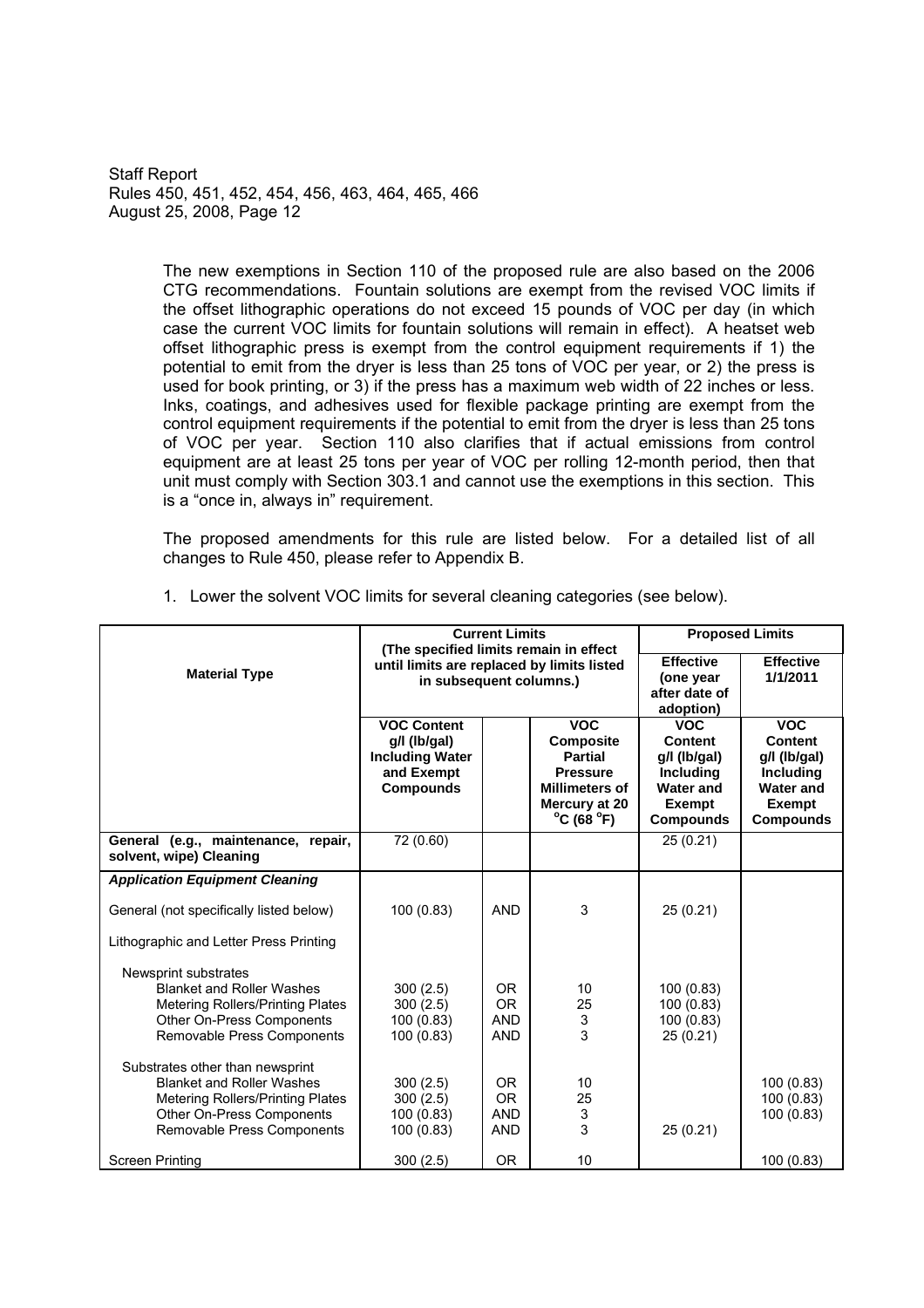|                                                             |                                                                                                                                                                                                                                              | <b>Current Limits</b> | <b>Proposed Limits</b> |                                                                                                                    |                                                                                                             |
|-------------------------------------------------------------|----------------------------------------------------------------------------------------------------------------------------------------------------------------------------------------------------------------------------------------------|-----------------------|------------------------|--------------------------------------------------------------------------------------------------------------------|-------------------------------------------------------------------------------------------------------------|
| <b>Material Type</b>                                        | (The specified limits remain in effect<br>until limits are replaced by limits listed<br>in subsequent columns.)                                                                                                                              |                       |                        | <b>Effective</b><br>(one year<br>after date of<br>adoption)                                                        | <b>Effective</b><br>1/1/2011                                                                                |
|                                                             | <b>VOC Content</b><br><b>VOC</b><br>$g/l$ (lb/gal)<br><b>Composite</b><br><b>Including Water</b><br><b>Partial</b><br>and Exempt<br><b>Pressure</b><br><b>Compounds</b><br>Millimeters of<br>Mercury at 20<br>$^{\circ}$ C (68 $^{\circ}$ F) |                       |                        | <b>VOC</b><br><b>Content</b><br>g/l (lb/gal)<br><b>Including</b><br><b>Water and</b><br>Exempt<br><b>Compounds</b> | <b>VOC</b><br><b>Content</b><br>g/l (lb/gal)<br>Including<br><b>Water and</b><br>Exempt<br><b>Compounds</b> |
| <b>Flexographic Printing</b>                                | 100(0.83)                                                                                                                                                                                                                                    | AND                   | 3                      | 25(0.21)                                                                                                           |                                                                                                             |
| Specialty Flexographic Printing                             | 810(6.8)                                                                                                                                                                                                                                     | <b>AND</b>            | 21                     | 100(0.83)                                                                                                          |                                                                                                             |
| Ultraviolet/Electron Beam Inks (Except)<br>Screen Printing) | 800(6.7)                                                                                                                                                                                                                                     | <b>AND</b>            | 33                     | 650 (5.4)                                                                                                          | 100(0.83)                                                                                                   |

2. Add a new VOC limit of 100 g/l specifically for blanket and roller washes used on newsprint equipment (shown in the table above).

- 3. Add a new VOC limit of 25 g/l specifically for removable press components (shown in the table above).
- 4. Add definitions of "potential to emit," "electron beam ink," "newsprint," "other on-press component", "removable press component," "stripping," and "cured coating, cured ink, or cured adhesive," using the same definitions as the ones in the SCAQMD rules.
- 5. Replace the term "other cleaning" with "metering rollers/printing plates," consistent with previous definition.
- 6. Add a new VOC limit of 100 g/l specifically for metering rollers and printing plates used in newsprint operations (shown in the table above).
- 7. Eliminate the current VOC composite vapor pressure limits.
- 8. Add new categories for fountain solutions and lower the VOC limits, as shown in the following table.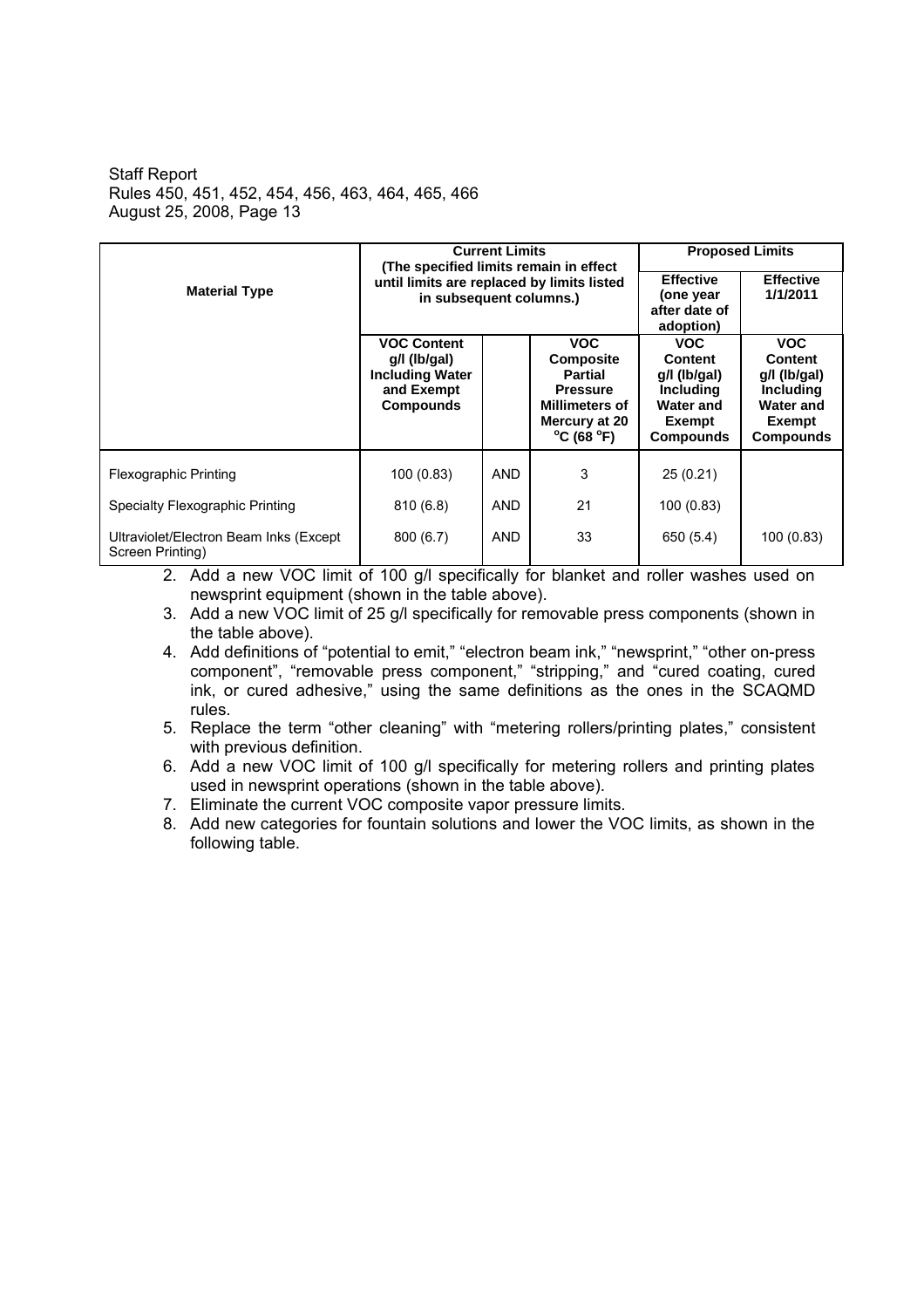|                                                                                                                                                                                                                                                  | <b>VOC Content Limits</b>                                                                                                                                        |                                                                                                    |
|--------------------------------------------------------------------------------------------------------------------------------------------------------------------------------------------------------------------------------------------------|------------------------------------------------------------------------------------------------------------------------------------------------------------------|----------------------------------------------------------------------------------------------------|
| <b>MATERIAL TYPE</b>                                                                                                                                                                                                                             | Including water and exempt<br>compounds                                                                                                                          |                                                                                                    |
|                                                                                                                                                                                                                                                  | <b>Current Limits</b><br>(g/l)<br>(The specified<br>limits remain in<br>effect until limits<br>are replaced by<br>limits listed in<br>the subsequent<br>column.) | <b>Effective</b><br>(One Year<br><b>After Date</b><br>Of<br><b>Adoption)</b><br>$(%$ by<br>weight) |
| <b>Heatset Web Offset Lithography</b>                                                                                                                                                                                                            |                                                                                                                                                                  |                                                                                                    |
| Fountain Solutions Containing Alcohol<br>1. Chilled Using Refrigerated Chiller<br>2. Non-Chilled<br>Fountain Solutions Containing No Alcohol                                                                                                     | 100<br>80                                                                                                                                                        | 3<br>1.6                                                                                           |
| 1. Chilled Using Refrigerated Chiller<br>2. Non-Chilled                                                                                                                                                                                          | 100<br>80                                                                                                                                                        | 5<br>5                                                                                             |
| <b>Coldset Web Offset Lithography</b><br>Fountain Solutions Containing Alcohol<br>1. Chilled Using Refrigerated Chiller<br>2. Non-Chilled<br>Fountain Solutions Containing No Alcohol<br>1. Chilled Using Refrigerated Chiller<br>2. Non-Chilled | 100<br>80<br>100<br>80                                                                                                                                           | (*See below)<br>(*See below)<br>5<br>5                                                             |
| Sheet-fed Offset Lithography with maximum sheet size<br>greater than 11 X 17 inches or total solution reservoir greater<br>than 1 gallon                                                                                                         |                                                                                                                                                                  |                                                                                                    |
| Fountain Solutions Containing Alcohol<br>1. Chilled Using Refrigerated Chiller<br>2. Non-Chilled<br>Fountain Solutions Containing No Alcohol                                                                                                     | 100<br>80                                                                                                                                                        | 8.5<br>5                                                                                           |
| 1. Chilled Using Refrigerated Chiller<br>2. Non-Chilled                                                                                                                                                                                          | 100<br>80                                                                                                                                                        | 5<br>5                                                                                             |
| All Other Presses (includes offset lithographic presses<br>exempt pursuant to Section 110.9)<br>1. Chilled Using Refrigerated Chiller<br>2. Non-Chilled                                                                                          | 100<br>80                                                                                                                                                        | 10<br>8                                                                                            |

\* Effective one year after date of adoption, fountain solutions containing alcohol shall not be used in coldset web offset lithography printing operations.

9. Add a requirement for mandatory emissions control equipment for heatset web offset lithographic printing, heatset web letterpress printing, and flexible package printing inks, coatings, and adhesives. Increase the required overall control efficiency to the following levels: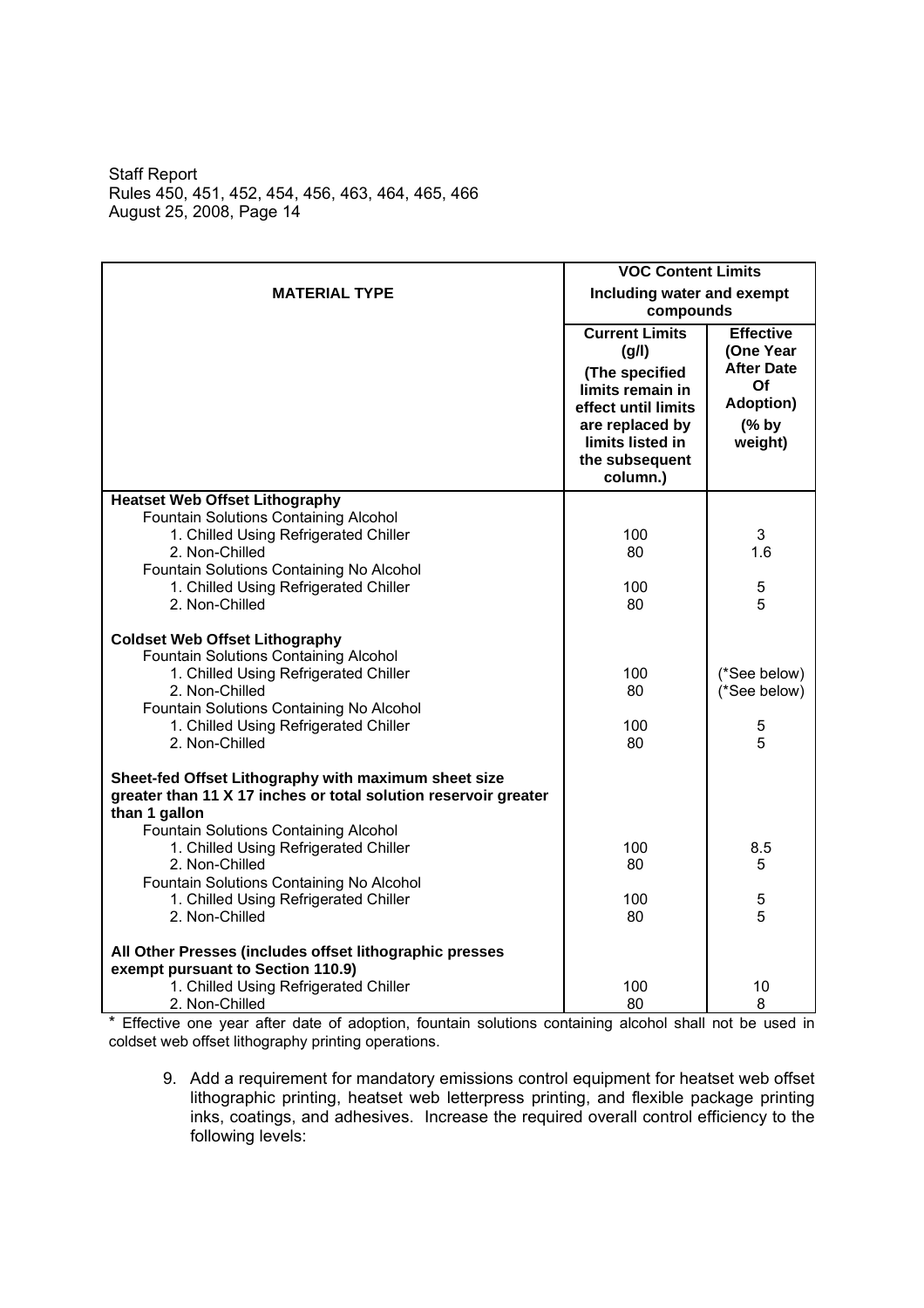| <b>Process Description</b>                                                              | <b>Overall Control Efficiency</b> |          |  |
|-----------------------------------------------------------------------------------------|-----------------------------------|----------|--|
|                                                                                         | Current                           | Proposed |  |
| <b>Heatset Web Offset Lithographic Printing</b><br>and Heatset Web Letterpress Printing |                                   |          |  |
| Permit application complete prior to date of<br>adoption                                | 67%                               | 90%      |  |
| Permit application complete after date of<br>adoption                                   | 67%                               | 95%      |  |
| <b>Flexible Package Printing Inks, Coatings,</b><br>and Adhesives                       |                                   |          |  |
| Press was first installed prior to 3/14/95                                              | 67%                               | 70%      |  |
| Press was first installed on or after 3/14/95                                           | 67%                               | 80%      |  |

- 10. Add exemptions (as described above) for VOC content of fountain solutions and for control equipment for heatset web offset lithographic printing, heatset web letterpress printing, and flexible package printing inks, coatings, and adhesives.
- 11. Update the recordkeeping section to include new usage record requirements for materials used for printing on newsprint.
- 12. Add calculation method for determining overall emissions control equipment system efficiency.
- 13. Update the test methods to specify the most current test methods.

### Rule 451

Rule 451 limits VOC emissions from the application of coating, coating removers (strippers), surface preparation material, and cleanup material to miscellaneous metal parts and products in a shop environment. Similar to Rule 450, Rule 451 also provides the option of using an emission control system in lieu of complying with the specified VOC emissions limits.

Currently, Sections 110.2 and 110.3 of Rule 451 provide low-usage exemptions for aluminum coatings applied to window frames and door frames, as well as for pretreatment wash primers, that exceed the VOC limits in the rule, provided that the usage of such materials is less than 200 gallons per calendar year. Section 401 requires facilities utilizing the low-usage exemptions to submit annual reports showing the usage of these materials. Staff reviewed the recent annual reports and found that no facility used such materials in an amount greater than 55 gallons per calendar year. Therefore, Staff is proposing to eliminate the low-usage exemptions in Sections 110.2 and 110.3. The usage of these materials will be subject to the general low-usage exemption of 55 gallons per calendar year as specified in Section 110.1. The 55 gallon/year exemption level is consistent with the EPA Region IX "Little Bluebook" (*Guidance Document for Correcting Common VOC & Other Rule Deficiencies*, April 1, 1991, revised August 21, 2001).

Staff also proposes to revise the current rule language such that electrostatic spray guns are subject to the proposed VOC requirement for cleanup of metal parts/products coating application equipment. This proposal is consistent with the June 30, 2005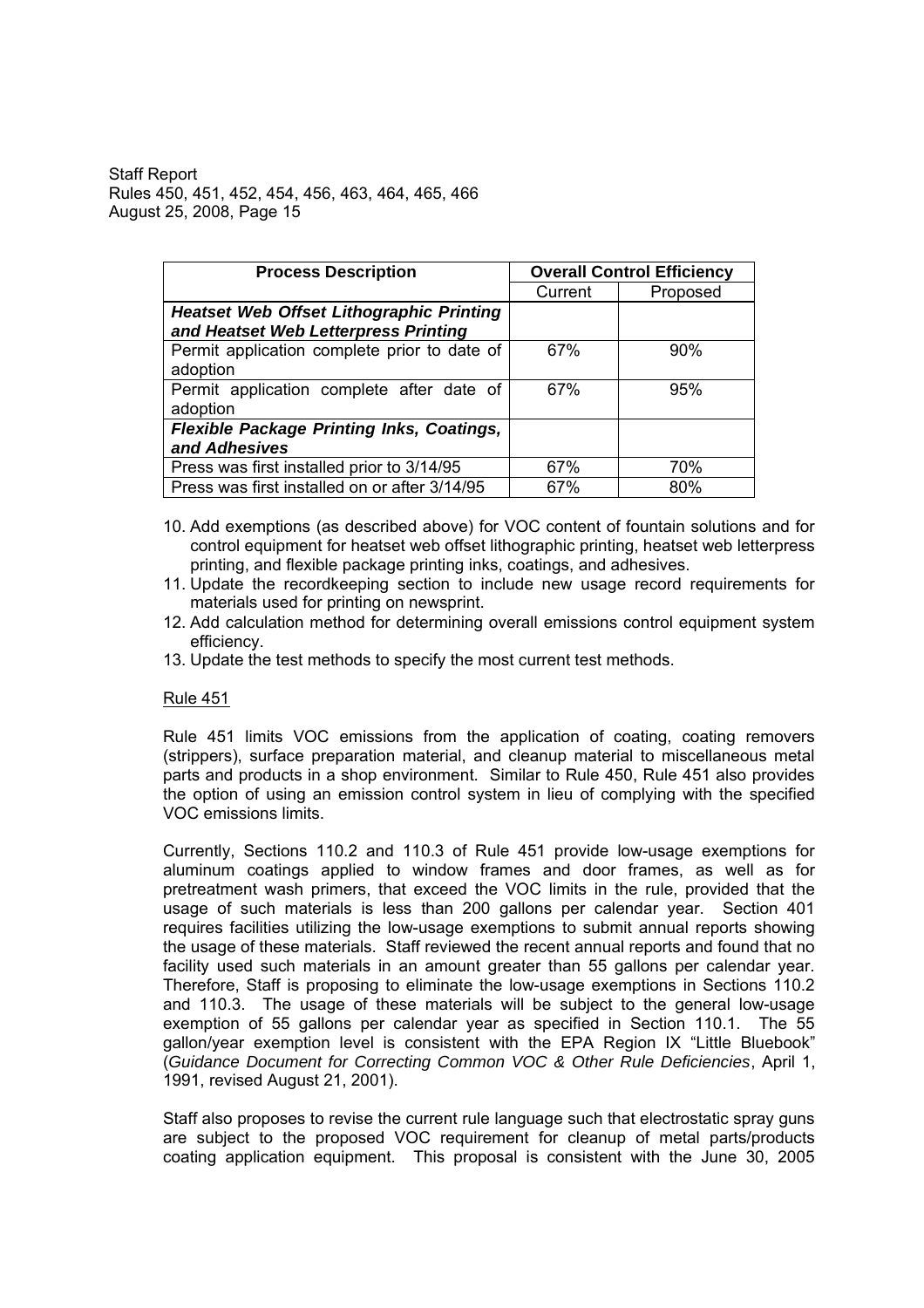> sunset of an exemption for electrostatic coating application equipment cleaning in SCAQMD Rule 1171. Also, the use of enclosed gun cleaners will no longer remain as a compliance option for the application equipment cleanup requirements under the proposed rule, consistent with SCAQMD Rule 1171.

> In the current rule, Section 304.4 allows spray gun nozzles to be soaked in solventbased materials in a tightly covered container not exceeding 5 gallons in size. Staff proposes to eliminate this section to be consistent with SCAQMD Rule 1171, which currently does not contain such a provision.

> Staff proposes to reduce the allowable VOC content of metal furniture coatings (which is defined in the proposed rule) to those specified in the 2007 CTG for Metal Furniture Coatings (see table following #2). Under the current rule, metal furniture coating operations are subject to the coating VOC limits specified in Section 301. The proposed rule establishes separate VOC limits for metal furniture coating operations at sources emitting at least 3 tons of VOC emissions per 12-month rolling period prior to controls. As stated in the new exemption for metal furniture coatings, sources that emit less than 3 tons per 12-month rolling period prior to controls are not subject to the metal furniture coatings requirements, but are subject to the requirements for miscellaneous metal parts and products coatings in Section 301 In order to incorporate the CTG requirements, it is necessary to establish two new coating categories (which are subject to the "all other coatings" category under the current rule), for general multi-component coatings and all other coatings.

> The new requirement for emissions control equipment also addresses the 2007 CTG recommendations. Effective on the rule adoption date, the minimum overall control system efficiency of 85% will be increased to 90%.

The proposed rule also includes the following amendments:

- 1. Lower both of the solvent VOC limits in the surface preparation/cleanup/storage requirements from 72 g/l to 25 g/l.
- 2. Lower the VOC limits for metal furniture coatings at large sources (3 tons of VOC or more per 12-month rolling period) as shown in the following table, and add an exemption from this section for sources with emissions of less than 3 tons per 12 month rolling period.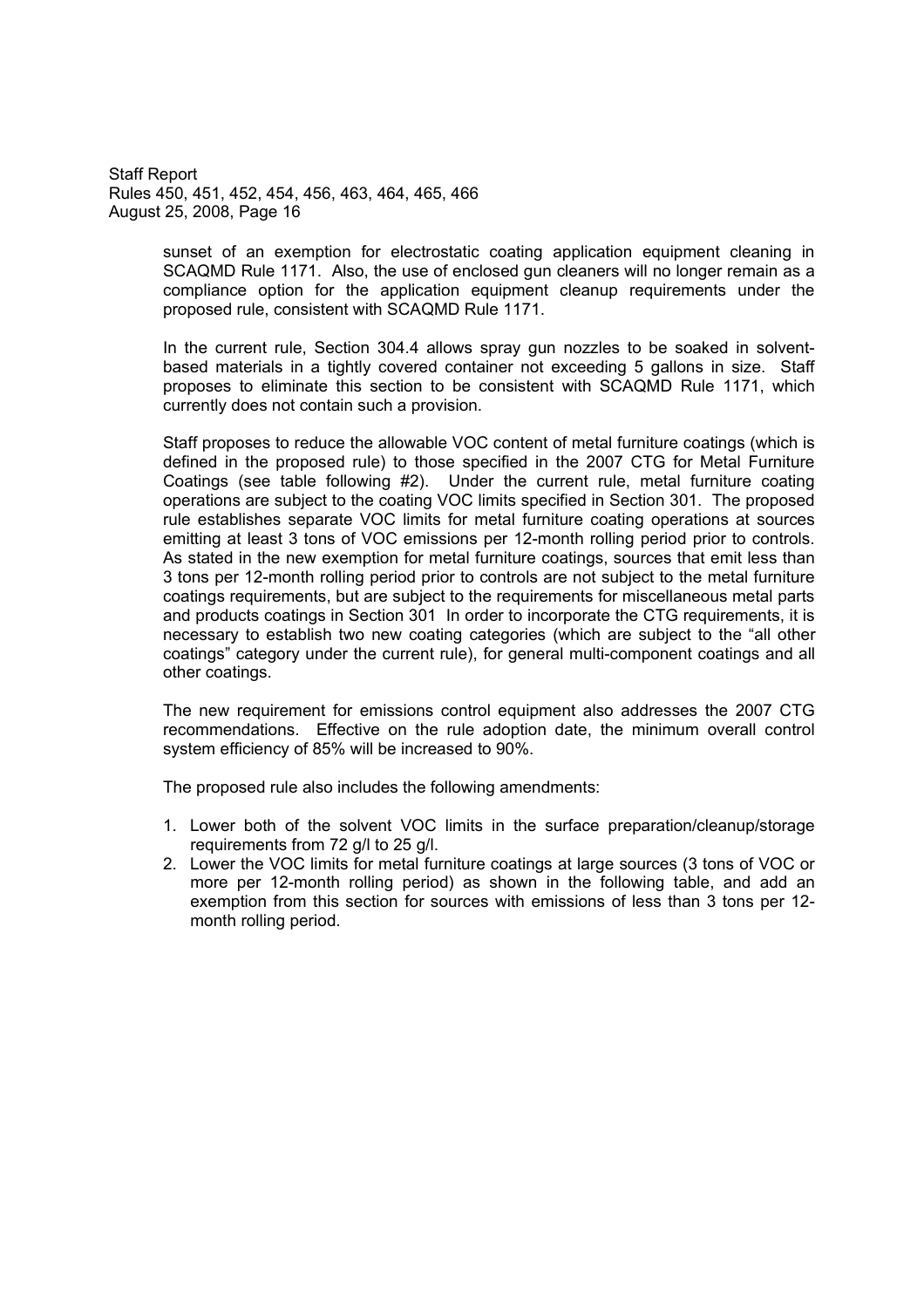|                       |                       | <b>VOC CONTENT: Grams/Liter (Lbs/Gal)</b> |                                 |                                |  |  |
|-----------------------|-----------------------|-------------------------------------------|---------------------------------|--------------------------------|--|--|
|                       |                       |                                           | less water and exempt compounds |                                |  |  |
|                       | <b>CURRENT LIMITS</b> |                                           |                                 | <b>EFFECTIVE (ONE YEAR</b>     |  |  |
|                       |                       |                                           |                                 | <b>AFTER DATE OF ADOPTION)</b> |  |  |
| <b>COATING</b>        | <b>AIR DRIED</b>      | <b>BAKED</b>                              | <b>AIR DRIED</b>                | <b>BAKED</b>                   |  |  |
| <b>CATEGORY</b>       |                       |                                           |                                 |                                |  |  |
| General, Multi-       | 340(2.8)              | 275(2.3)                                  | 340(2.8)                        | 275(2.3)                       |  |  |
| Component             |                       |                                           |                                 |                                |  |  |
| <b>Extreme High</b>   | 420 (3.5)             | 360(3.0)                                  | 340(2.8)                        | 360(3.0)                       |  |  |
| Gloss                 |                       |                                           |                                 |                                |  |  |
| Extreme               | 420 (3.5)             | 420 (3.5)                                 | 420 (3.5)                       | 360(3.0)                       |  |  |
| Performance           |                       |                                           |                                 |                                |  |  |
| <b>Heat Resistant</b> | 420 (3.5)             | 360(3.0)                                  | 420 (3.5)                       | 360(3.0)                       |  |  |
| Metallic/Iridescent   | 420 (3.5)             | 420 (3.5)                                 | 420 (3.5)                       | 420 (3.5)                      |  |  |
| Pretreatment          | 420 (3.5)             | 420 (3.5)                                 | 420 (3.5)                       | 420 (3.5)                      |  |  |
| Wash Primer           |                       |                                           |                                 |                                |  |  |
| Solar Absorbent       | 420 (3.5)             | 360(3.0)                                  | 420 (3.5)                       | 360(3.0)                       |  |  |
| All Other             | 340(2.8)              | 275(2.3)                                  | 275(2.3)                        | 275(2.3)                       |  |  |
| Coatings              |                       |                                           |                                 |                                |  |  |

- 3. Add definitions for "electrostatic spray," "metal furniture," and "multi-component coating.
- 4. Increase the overall emissions control equipment efficiency from 85% to 90%.
- 5. Add an exemption for metal furniture coatings.
- 6. Add additional work practice requirements for disposal of cloth, paper, or sponges used for coating application; minimizing spillage of VOC-containing materials; and conveyance of VOC-containing materials using closed containers or pipes, to be consistent with the 2007 CTG for Metal Furniture Coatings and the 2008 Draft CTG for Miscellaneous Metal and Plastic Parts Coatings (dated July 3, 2008).
- 7. Revise the duration of records requirement from three to five years to be consistent with other District rules, and
- 8. Update the test methods to specify the most current test methods.

### Rule 452

Rule 452 limits VOC emissions from can coating operations, which include coatings applied or intended for application onto the surfaces of metal cans or metal sheets, strips, rolls, and coils intended for can construction. The option of using of an emission control system instead of meeting the specified VOC emissions limits is available in this rule. The following amendments are proposed:

- 1. Add applicability and severability sections to the rule.
- 2. Lower the solvent VOC limits for cleanup of container assembly equipment from 200 g/l to 25 g/l.
- 3. Lower the VOC limits for three piece can interior body spray and two piece can interior body spray to be consistent with the more stringent, feasible limits in BAAQMD Rule 8-11, SJVAPCD Rule 4604.
- 4. Separate the end sealing compound category into "end sealing compound for food/beverage cans" and "end sealing compound for non-food containers," and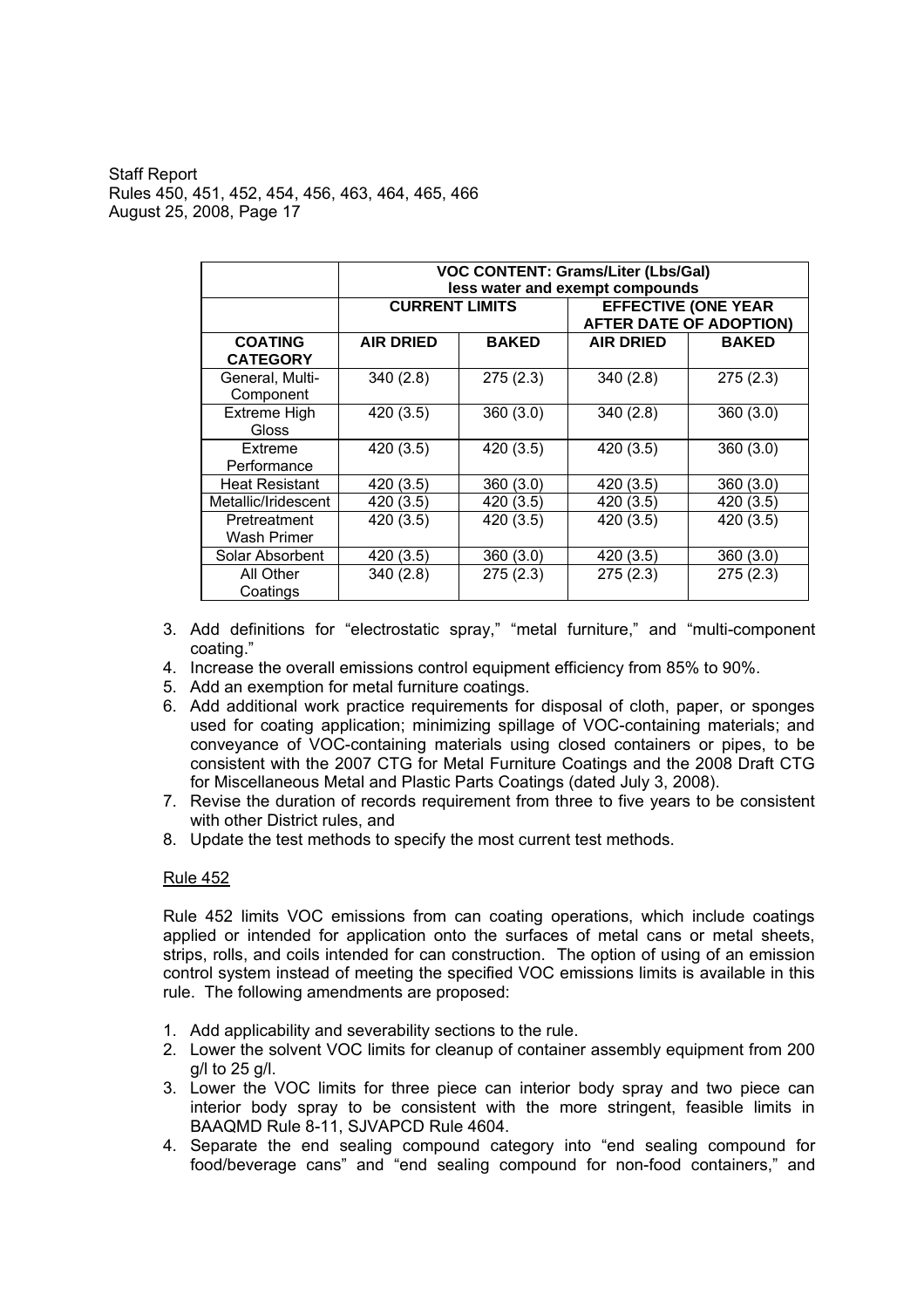> establish VOC limits that are lower than the current VOC limit for end sealing compound. The proposed VOC limits for the two subcategories are consistent with the more stringent, feasible limits in SCAQMD Rule 1125.

- 5. Add a definition of "dip coat," "electrostatic spray," "flow coat," "food/beverage can," ""hand application equipment," "high-volume low-pressure application equipment," "low-volume low-pressure application equipment," and "roll coater."
- 6. Add section for application equipment requirements, consistent with the requirements in the other current District coating rules, with an additional option to use emissions control equipment that achieves an overall system efficiency of at least 85.5%. This requirement is consistent with current permit conditions and ensures that the emissions control equipment achieves an emission reduction equivalent to the use of HVLP.
- 7. Add equations for calculation of overall system efficiency, of VOC content of cleanup material, and of percent control efficiency and VOC mass emission rate.
- 8. Increase the required emissions control equipment efficiency from 85.5% to 90%, except when emissions control equipment is used as an application method as given under the application equipment requirements in new Section 304.
- 9. Revise the duration of records requirement from two to five years to be consistent with other District rules, and
- 10. Update the test methods to specify the most current test methods.

#### Rule 454

Vapor and non-vapor degreasing operations are regulated under Rule 454. The proposed rule implements more stringent VOC limits for both types of degreasers. However, sources are still allowed to use an airtight/airless cleaning system in lieu of complying with the limits on VOC content.

Section 110.5 in the current rule exempts solvent degreasing operations using exempt compounds mixed with VOCs not exceeding 5% in weight. Staff proposes to eliminate this exemption because it duplicates the exemption in Section 110.3, which is being proposed to sunset one year after the adoption date of these amendments. Under the proposed amendments, all degreasers using solvents containing 25 g/l or less of VOCs will be exempt from the rule.

Staff is proposing to add an exemption for degreasing high-voltage microwave vacuum tubes, at the request of a facility within the District that manufactures these devices. Staff has reviewed detailed technical information submitted by this facility and concurs that the use of low-VOC solvents is technically infeasible for this application. The facility conducted testing of various low-VOC solvents and blends over the past three years and has been unable to find a suitable alternative to using 100% isopropyl alcohol for the cleaning of components during the manufacture and repair of high-voltage microwave vacuum tubes. The high-vacuum, high-voltage operation of the devices requires an ultra-low level of contamination by organic residues and moisture. Alternative low-VOC solvents were demonstrated to result in unacceptably high failure rates of these devices, which are the principal components of electronic radar-jamming devices. Some of these devices are used in aerospace applications, which are exempt under Rule 456. Staff researched the location of competitors for this source and identified SCAQMD and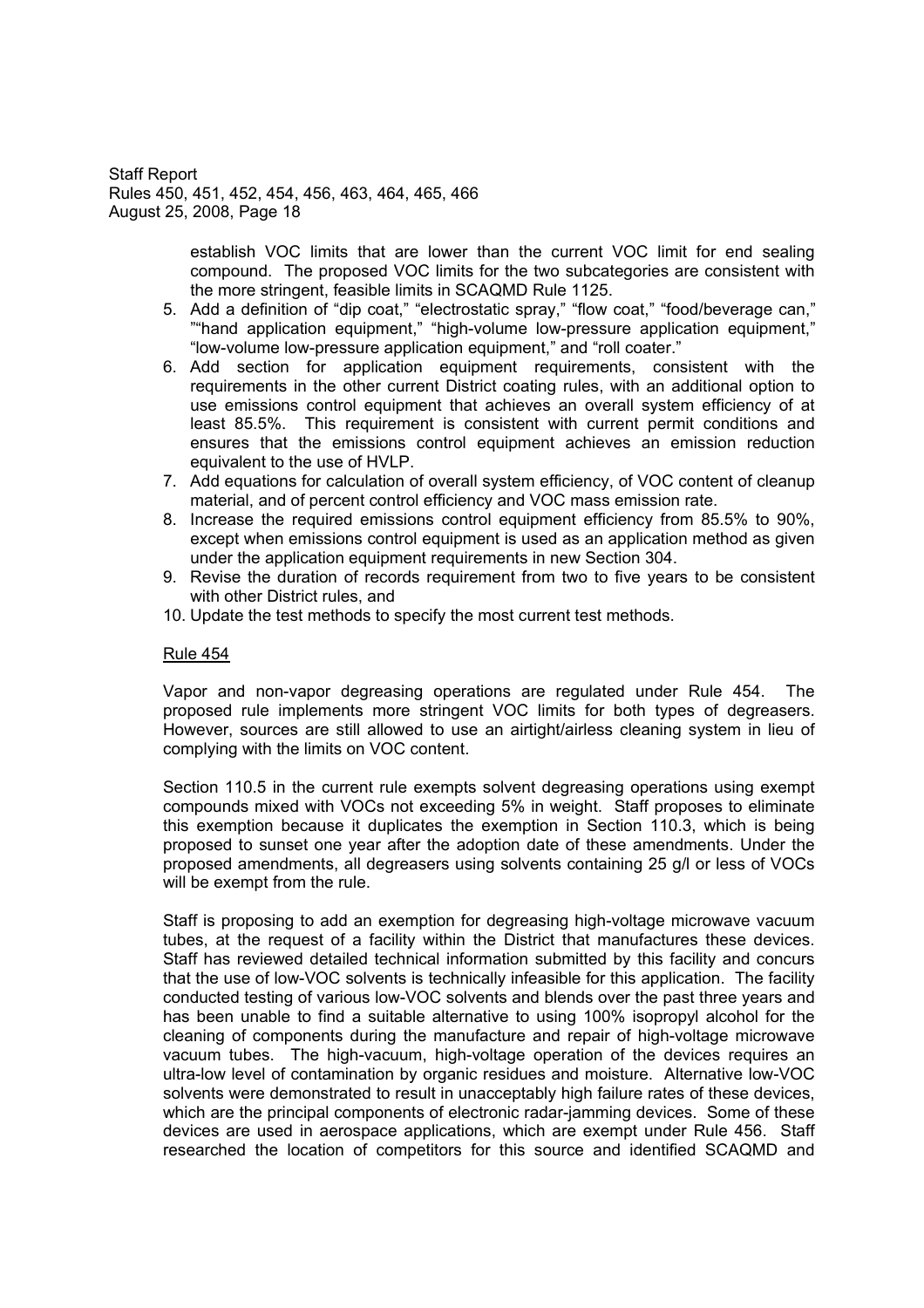> BAAQMD. Staff reviewed the rules for these districts and contacted SCAQMD staff to discuss the compliance status of these facilities. It was determined that the cleaning of these devices with high VOC solvents is allowed under the existing rules for aerospace assembly operations.

The additional proposed changes to Rule 454 are presented below.

- 1. Lower the solvent VOC limits for non-vapor degreasing operations from 50 g/l to 25 g/l.
- 2. Add a new VOC limit of 25 g/l for vapor degreasing operations.
- 3. Add a definition of "water separator."
- 4. Add an exemption for degreasing of high-voltage microwave vacuum tubes.
- 5. Revise the duration of records requirement from three to five years to be consistent with other District rules, and
- 6. Update the test methods to specify the most current test methods.

#### Rule 456

The proposed changes to this rule, which limits solvent VOC emissions from aerospace assembly and coating operations, primarily involve the implementation of more stringent VOC limits. The use of an emission control system will remain as an alternative to compliance with the specified VOC standards. However, the proposed rule will remove the option of using an enclosed gun cleaner in lieu of complying with the specified VOC limit for the cleaning of spray guns. This proposed change is consistent with the SCAQMD solvent cleaning rules, which currently do not allow the use of enclosed gun cleaners as a compliance method.

Currently, Section 110 of Rule 456 provides a low-usage exemption for materials such as coatings, adhesives, maskants, and strippers that exceed the VOC limits in the rule, provided that the usage of such materials is less than 200 gallons per calendar year. Staff is proposing to lower the exemption level to 55 gallons per calendar year. The 55 gallon/year exemption level is consistent with the EPA Region IX "Little Bluebook" (*Guidance Document for Correcting Common VOC & Other Rule Deficiencies*, April 1, 1991, revised August 21, 2001). Section 401 requires facilities utilizing the low-usage exemption to submit annual reports showing the usage of these materials. Staff reviewed the recent annual reports and found that no facility used such materials in an amount greater than 55 gallons per calendar year.

Staff also proposes to revise the current rule language such that electrostatic spray guns are subject to the proposed VOC requirement for the cleaning of spray guns. This inclusion of electrostatic spray guns follows from the June 30, 2005 sunset of an exemption for electrostatic coating application equipment cleaning in SCAQMD Rule 1171.

In the current rule, Section 304.4 allows spray gun nozzles to be soaked in solventbased materials in a tightly covered container not exceeding 5 gallons in size. Staff proposes to eliminate this section to be consistent with SCAQMD Rule 1171, which currently does not contain such a provision.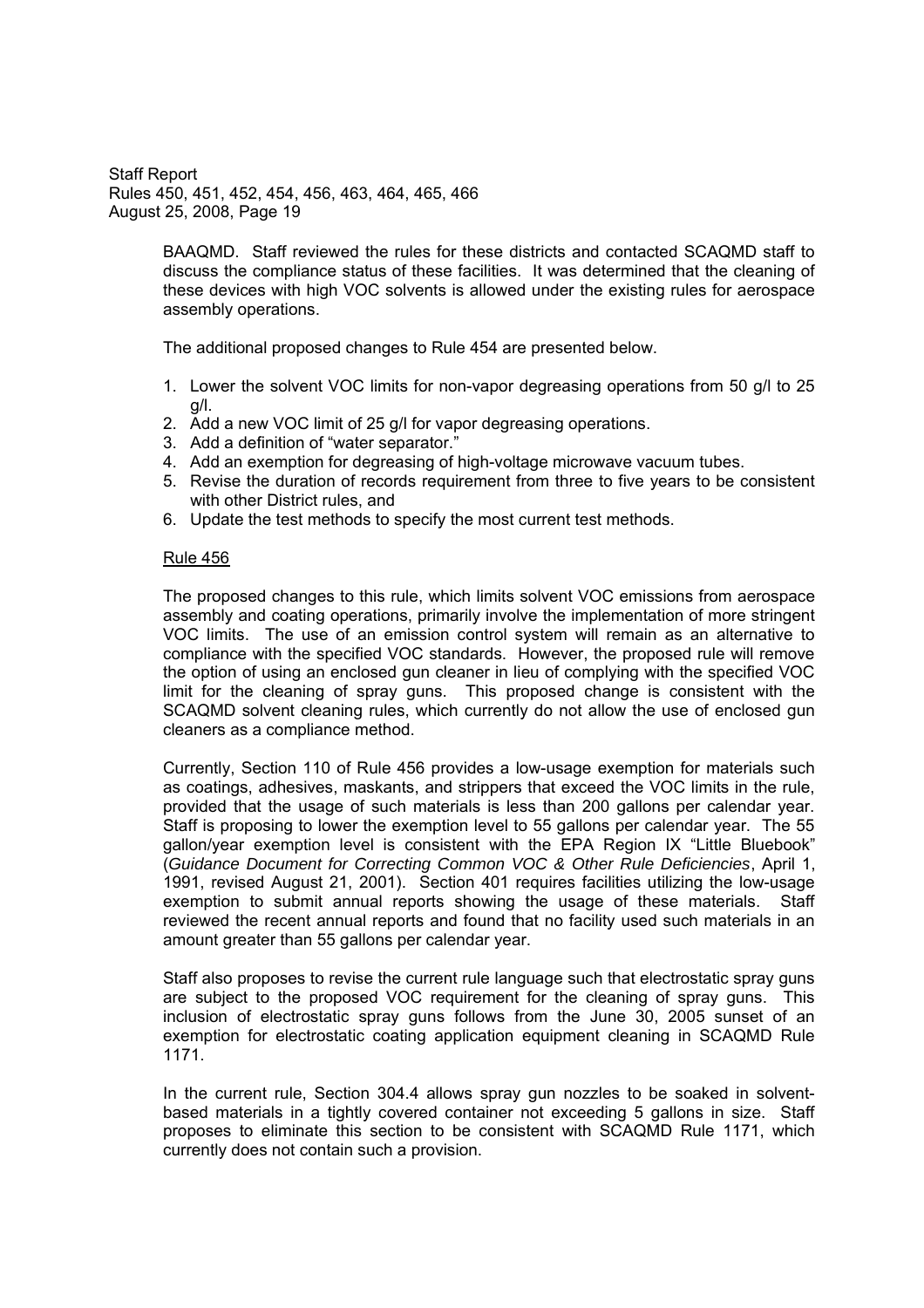The following changes are also proposed:

- 1. Lower the solvent VOC limits for the cleaning of spray guns used in coating operations from 200 g/l to 25 g/l.
- 2. Add a sunset date for the option of using an enclosed gun cleaner in lieu of complying with the 25 g/l VOC limit for the cleaning of spray guns used in coating operations.
- 3. Revise the low usage exemption to lower usage limit from 200 gallons to 55 gallons to be consistent with other District rules and with EPA Region IX "Little Bluebook."
- 4. Add a definition of "electrostatic spray."
- 5. Revise the duration of records requirement from three to five years to be consistent with other District rules, and
- 6. Update the test methods to specify the most current test methods.

### Rule 463

Rule 463 regulates VOC emissions from coatings, strippers, and surface preparation and cleanup materials used in wood products coating operations. The proposed rule lowers the VOC limit for surface preparation and cleanup. The current VOC limit for strippers is equivalent to the limit specified by SCAQMD, and therefore remains the same.

In the current rule, Section 308.1 allows spray gun nozzles to be soaked in solventbased materials in a tightly covered container not exceeding 5 gallons in size. Staff proposes to eliminate this section to be consistent with SCAQMD Rule 1171, which currently does not contain such a provision.

Staff is proposing to limit the applicability of the emissions averaging provisions in Section 306 to a maximum of 20 gallons per year of noncompliant, refinishing coatings applied to historical reproductions of antique wood products. Only one facility in the District currently uses Section 306, Emissions Averaging Provisions, to comply with Rule 463. This change is being proposed to address requirements in the EPA Region IX Little Bluebook (*Guidance Document for Correcting Common VOC & Other Rule Deficiencies*, April 1, 1991, revised August 21, 2001) and RACT requirements for major sources.

The proposed changes to this rule are indicated below.

- 1. Add a severability section to this rule.
- 2. Remove the exemption pertaining to stencil coatings used in compliance with U.S. Military Specifications. (Staff determined that the facility that used this exemption is no longer in operation.)
- 3. Lower the solvent VOC limit for surface preparation or cleanup from 200 g/l to 25 g/l.
- 4. Revise the equation for determining compliance with emissions limits for coatings.
- 5. Limit the applicability of Section 306, as described previously.
- 6. Add definition of "historical reproduction coating."
- 7. Revise the duration of records requirement from three to five years to be consistent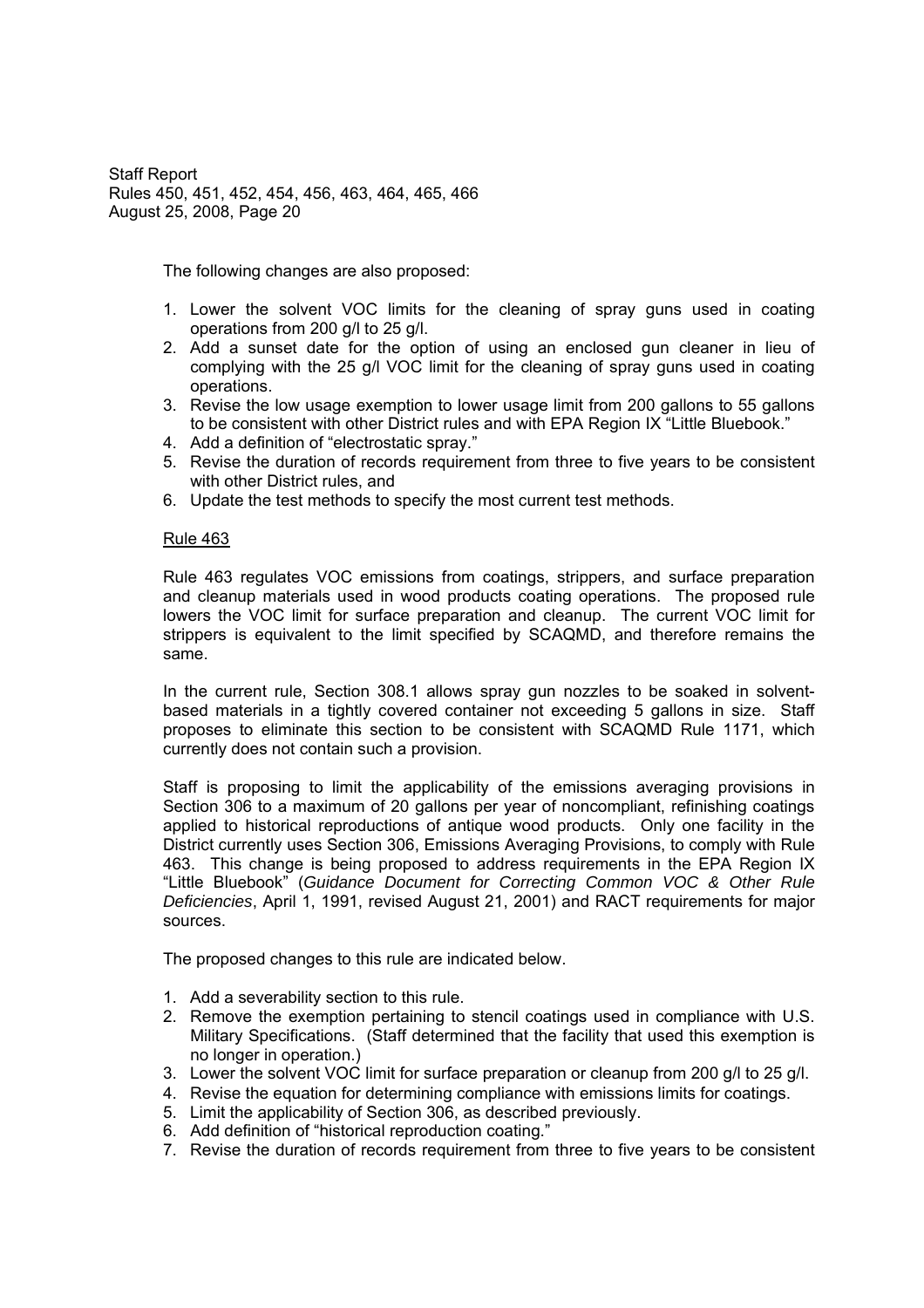with other District rules, and

8. Update the test methods to specify the most current test methods.

#### Rule 464

Rule 464 limits VOC emissions from organic chemical plants. These are the proposed changes to Rule 464:

- 1. Lower the solvent VOC limit for maintenance solvent cleaning from 50 g/l to 25 g/l, and
- 2. Update the test methods to specify the most current test methods.

#### Rule 465

Rule 465 regulates emissions of VOCs from polyester resin operations, which include bathtub, shower, and sink manufacturers and spa and boat manufacturers. The proposed changes to Rule 465 are listed below.

- 1. Lower the solvent VOC limit for cleaning materials from 204 g/l to 25 g/l,
- 2. Increase the overall emissions control efficiency requirements from 85% to 90% to be consistent with the more stringent, feasible requirements in SCAQMD Rule 1162.
- 3. Revise the duration of records requirement from three to five years to be consistent with other District rules, and
- 4. Update the test methods to specify the most current test methods.

#### Rule 466

Rule 466 regulates emissions from solvent cleaning activities, which include repair and maintenance cleaning, architectural coating application equipment cleaning, cleaning during manufacturing, and surface preparation. The proposed amendments require general cleaning to be performed with materials that contain less than 25 grams per liter VOCs as applied. The proposed changes also involve lowering other VOC content limits, with various limits specified for each type of cleaning activity. For some cleaning activities, such as medical devices/pharmaceuticals and platelets, the VOC limits will remain unchanged. The proposed rule still allows the use of air pollution control equipment as an alternative to complying with the VOC limits proposed by the rule, although emission control systems must ensure that emissions are no greater than would have resulted from compliance with the applicable VOC limits. The rule also specifies cleaning method requirements, general equipment requirements, operating requirements, storage and disposal requirements, and recordkeeping requirements.

Staff is proposing to add an exemption for the cleaning of high-voltage microwave vacuum tubes, at the request of a facility within the District that manufactures these devices. Staff has reviewed detailed technical information submitted by this facility and concurs that the use of low-VOC solvents is technically infeasible for this application. The facility conducted testing of various low-VOC solvents and blends over the past three years and has been unable to find a suitable alternative to using 100% isopropyl alcohol for the cleaning of components during the manufacture and repair of high-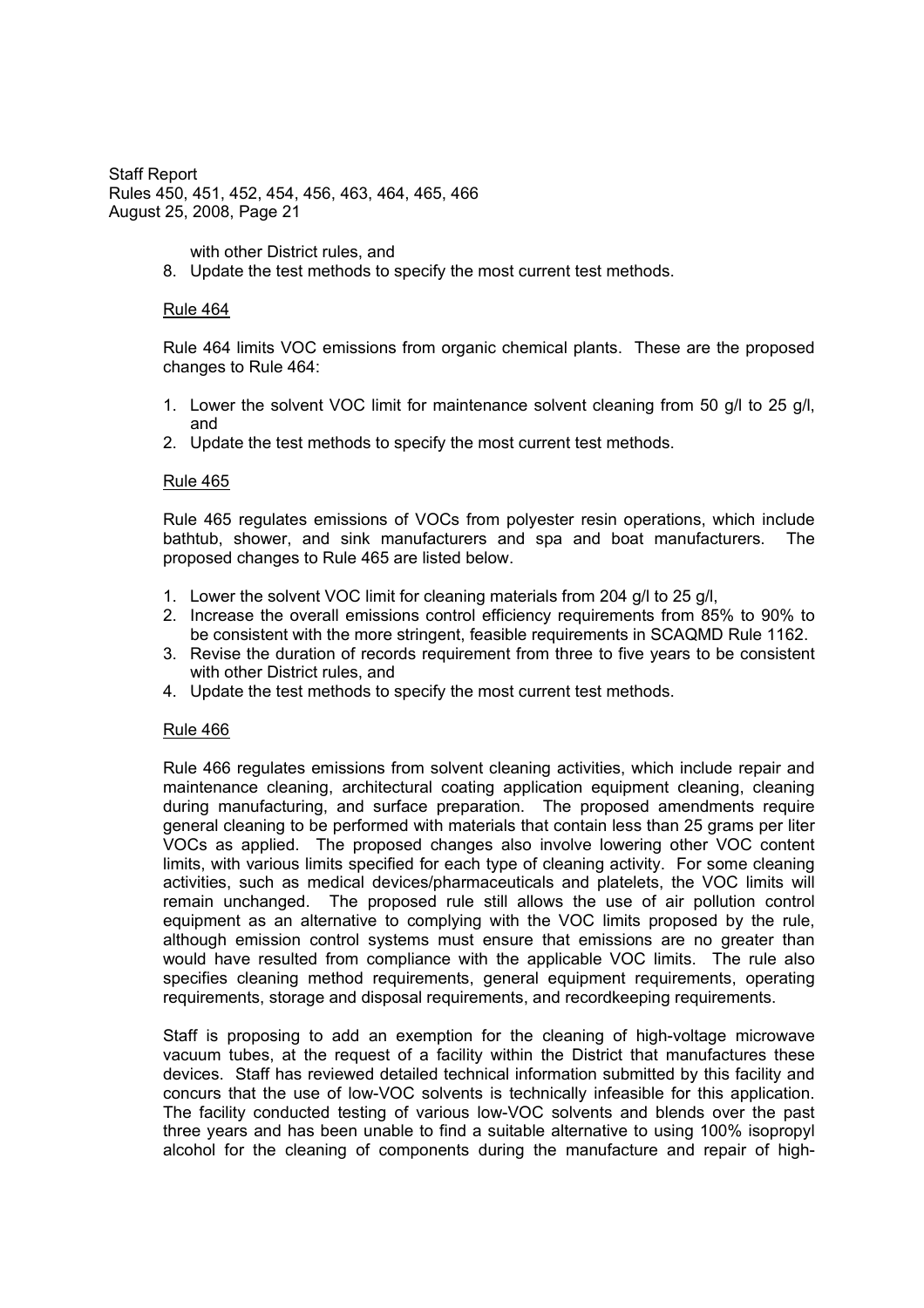> voltage microwave vacuum tubes. The high-vacuum, high-voltage operation of the devices requires an ultra-low level of contamination by organic residues and moisture. Alternative low-VOC solvents were demonstrated to result in unacceptably high failure rates of these devices, which are the principal components of electronic radar-jamming devices. Some of these devices are used in aerospace applications, which are exempt under Rule 456. Staff researched the location of competitors for this source and identified SCAQMD and BAAQMD. Staff reviewed the rules for these districts and contacted SCAQMD staff to discuss the compliance status of these facilities. It was determined that the cleaning of these devices with high VOC solvents is allowed under the existing rules for aerospace assembly operations.

> The current exemption in Section 110.2(g) for electrostatic coating application equipment cleaning is being proposed for removal, consistent with the June 30, 2005 sunset of an exemption for this cleaning category in SCAQMD Rule 1171.

> Staff also proposes to add a specific exemption from the solvent cleaning requirements for the stripping of cured inks, cured coatings, and cured adhesives. Since the current definition of solvent cleaning already implies that the stripping of such cured materials is exempt, this new exemption is for clarification purposes only.

> In the current rule, Section 302.8 allows spray gun nozzles to be soaked in solventbased materials in a tightly covered container not exceeding 5 gallons in size. Staff proposes to eliminate this section to be consistent with SCAQMD Rule 1171, which currently does not contain such a provision.

The additional proposed changes are specified below.

1. Lower the solvent VOC limits for several cleaning categories, as shown in the following table.

|                                                                                                                             | <b>VOC Content</b><br>g/l (lb/gal) |                       |  |
|-----------------------------------------------------------------------------------------------------------------------------|------------------------------------|-----------------------|--|
|                                                                                                                             | Prior to (one                      | <b>Effective (one</b> |  |
|                                                                                                                             | year after                         | year after            |  |
| <b>Solvent Cleaning Activity</b>                                                                                            | date of                            | date of               |  |
|                                                                                                                             | adoption)                          | adoption)             |  |
| General (wipe cleaning, maintenance cleaning)                                                                               | 50(0.42)                           | 25(0.21)              |  |
| Product Cleaning During Manufacturing Process or Surface Preparation for<br>Coating, Adhesive, Sealants, or Ink Application |                                    |                       |  |
| General                                                                                                                     | 50(0.42)                           | 25(0.21)              |  |
| Electrical Apparatus Components and Electronic Components                                                                   | 500(4.2)                           | 100(0.83)             |  |
| <b>Medical Devices and Pharmaceuticals</b>                                                                                  | 800(6.7)                           | 800 (6.7)             |  |
| <b>Platelets</b>                                                                                                            | 800(6.7)                           | 800 (6.7)             |  |
| Repair and Maintenance Cleaning                                                                                             |                                    |                       |  |
| General                                                                                                                     | 50(0.42)                           | 25(0.21)              |  |
| Electrical Apparatus Components and Electronic Components<br><b>Medical Devices and Pharmaceuticals</b>                     | 900(7.5)                           | 100 (0.83)            |  |
| <b>General Work Surfaces</b>                                                                                                | 600(5.0)                           | 600(5.0)              |  |
| Tools, Equipment, and Machinery                                                                                             | 800(6.7)                           | 800 (6.7)             |  |
| <b>Platelets</b>                                                                                                            | 800(6.7)                           | 800 (6.7)             |  |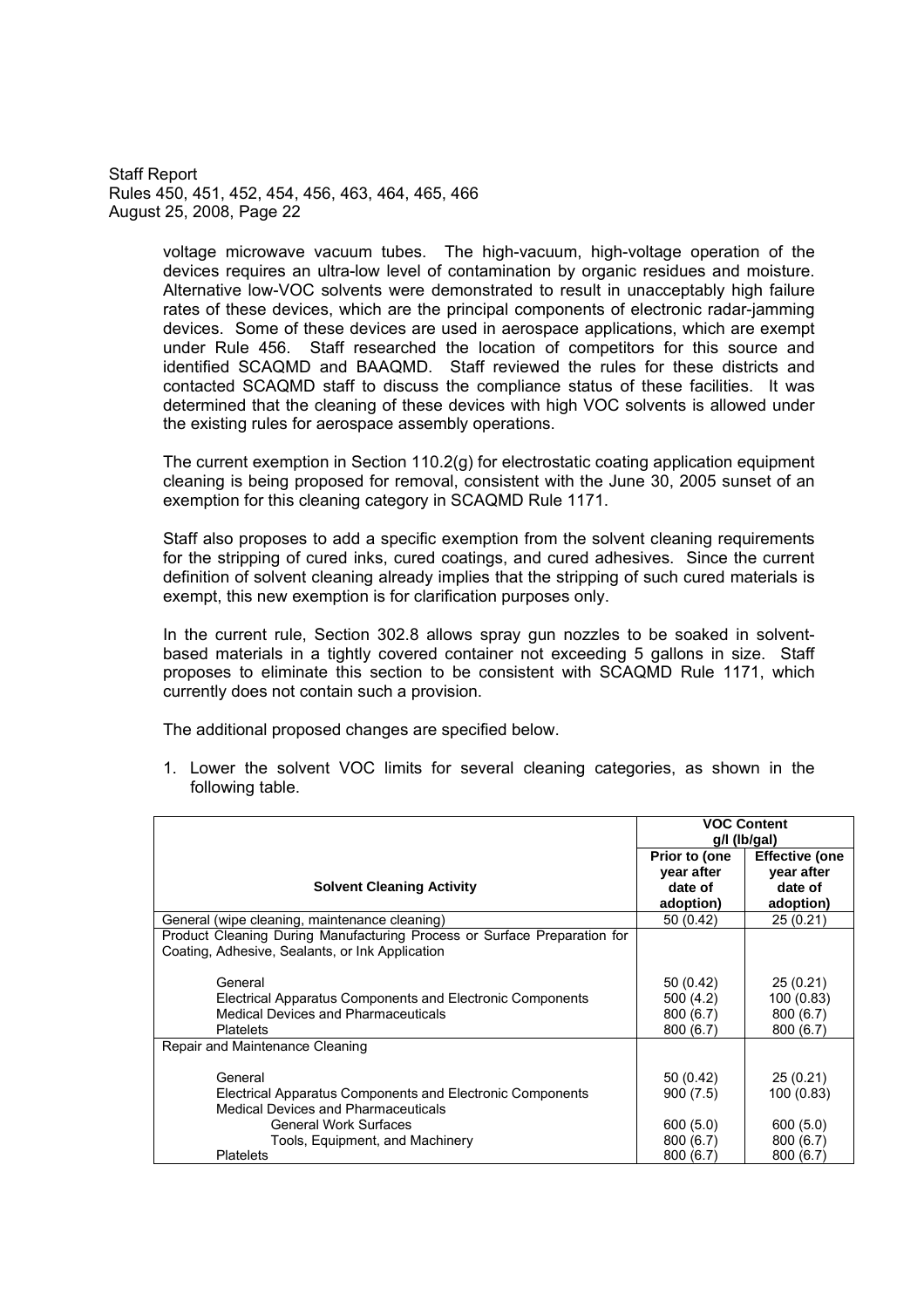|                                                                                       | <b>VOC Content</b><br>g/l (lb/gal)                  |                                                             |
|---------------------------------------------------------------------------------------|-----------------------------------------------------|-------------------------------------------------------------|
| <b>Solvent Cleaning Activity</b>                                                      | Prior to (one<br>year after<br>date of<br>adoption) | <b>Effective (one</b><br>vear after<br>date of<br>adoption) |
| Architectural Coating Application Equipment                                           |                                                     |                                                             |
| <b>Water based Coatings</b><br><b>Enclosed Gun Cleaner</b><br>No Enclosed Gun Cleaner | No limit<br>50(0.42)                                | 25(0.21)<br>25(0.21)                                        |
| Solvent based Coatings                                                                |                                                     |                                                             |
| Enclosed Gun Cleaner                                                                  | No limit                                            | 25(0.21)                                                    |
| No Enclosed Gun Cleaner, cleaning at jobsite                                          | 300(2.5)                                            | 25(0.21)                                                    |
| No Enclosed Gun Cleaner, cleaning not at jobsite                                      | 50(0.42)                                            | 25(0.21)                                                    |
| Sterilization of food manufacturing and processing equipment                          | No limit                                            | 200 (1.68)                                                  |

- 2. Revise the duration of records requirement from three to five years to be consistent with other District rules,
- 3. Add a new VOC limit of 200 g/l for the sterilization of food product manufacturing and processing equipment (shown in the table above).
- 4. Add definitions of "general work surface," "jobsite," "pharmaceutical product," "solvent based coating," "water based coating," "sterilization," "food manufacturing and processing operation," "stripping," and "cured coating, cured ink, or cured adhesive," using the same definitions as those in the SCAQMD rules, and
- 5. Update the test methods to specify the most current test methods.
- 6. Remove the exemption for the cleaning of electrostatic application equipment.
- 7. Add an exemption for the cleaning of high-voltage microwave vacuum tubes.

### **EMISSIONS IMPACT**

In most cases, emissions reductions for individual cleaning categories were calculated by multiplying the percentage reduction for that category by its corresponding emissions inventory. Percentage reductions were computed by comparing the current VOC limit to the proposed limit. (For example, the lowering of a VOC limit from 100 g/l to 25 g/l represents a 75% reduction.) Because more specific information is not available, these emissions calculations assume that all sources performing the specific cleaning activity use products matching the current VOC limit, and will replace them with products matching the proposed VOC limit.

A different approach was used to calculate emission reductions for categories for which all affected sources could be identified. In these cases, more precise emissions reductions were computed by comparing the actual VOC content of the current products to the proposed VOC limits. The amounts of solvent products currently used by affected facilities were obtained though telephone inquiries and annual emission inventory surveys of these facilities. Usage amounts are not expected to change when switching from the current product to a compliant, low VOC product. Staff also assumed that current annual solvent usage amounts are representative of usage levels in 2010 (the year for which the emission reductions were estimated).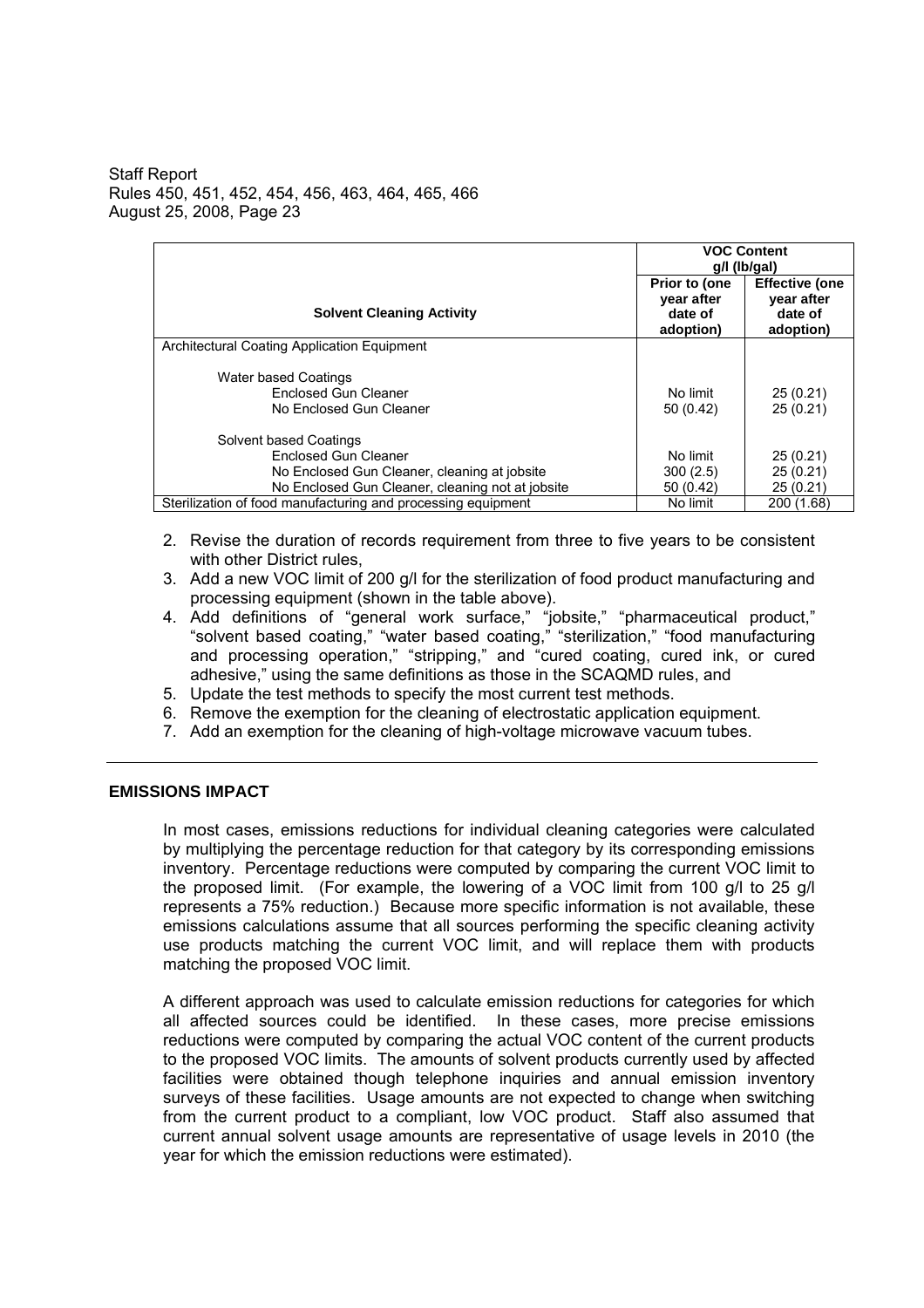> Staff expects that compliance with the lower VOC limits will be achieved, in many cases, by using acetone (an exempt compound), or by using mixtures of acetone and other exempt compounds. The assumption that the VOC content of replacement materials will match the VOC limits leads to conservative estimates of the emission reductions.

> The total emission of VOC from all solvent cleaning operations, in the absence of the proposed amendments, is projected to be 498 tons per year in 2010. The allocation of this inventory to specific activities covered by individual rules in presented in Appendix C.

### Rule 450

As shown in Appendix C, the estimated 2010 emissions inventory for solvent cleaning activities associated with Rule 450 is 80.82 tons per year of VOC. The proposed amendments to the rule are expected to result in an overall VOC emission reduction of 55.16 tons per year. The VOC emission reductions were estimated based on the following information:

- 1. Estimated 2010 emissions inventory for Rule 450 in Appendix C, and
- 2. The 2004 SCAQMD emissions inventory (from the 4/19/05 staff report for SCAQMD Rule 1171) to estimate the % of each graphic arts related cleaning activity, as shown in the following table. (The 2004 SCAQMD emissions inventory represents the last inventory prior to implementation of reduced VOC limits in 2005 and 2006 for Rule 1171.) Graphic arts-related cleaning processes within Sacramento County are expected to be similar to the SCAQMD. These percentages were applied to the 2010 emissions inventory to approximate the annual emissions for each cleaning activity. Except for newsprint and UV/electron beam inks, emissions reductions were calculated by using the current-to-proposed VOC limit comparison described in the beginning of the Emissions Impact section.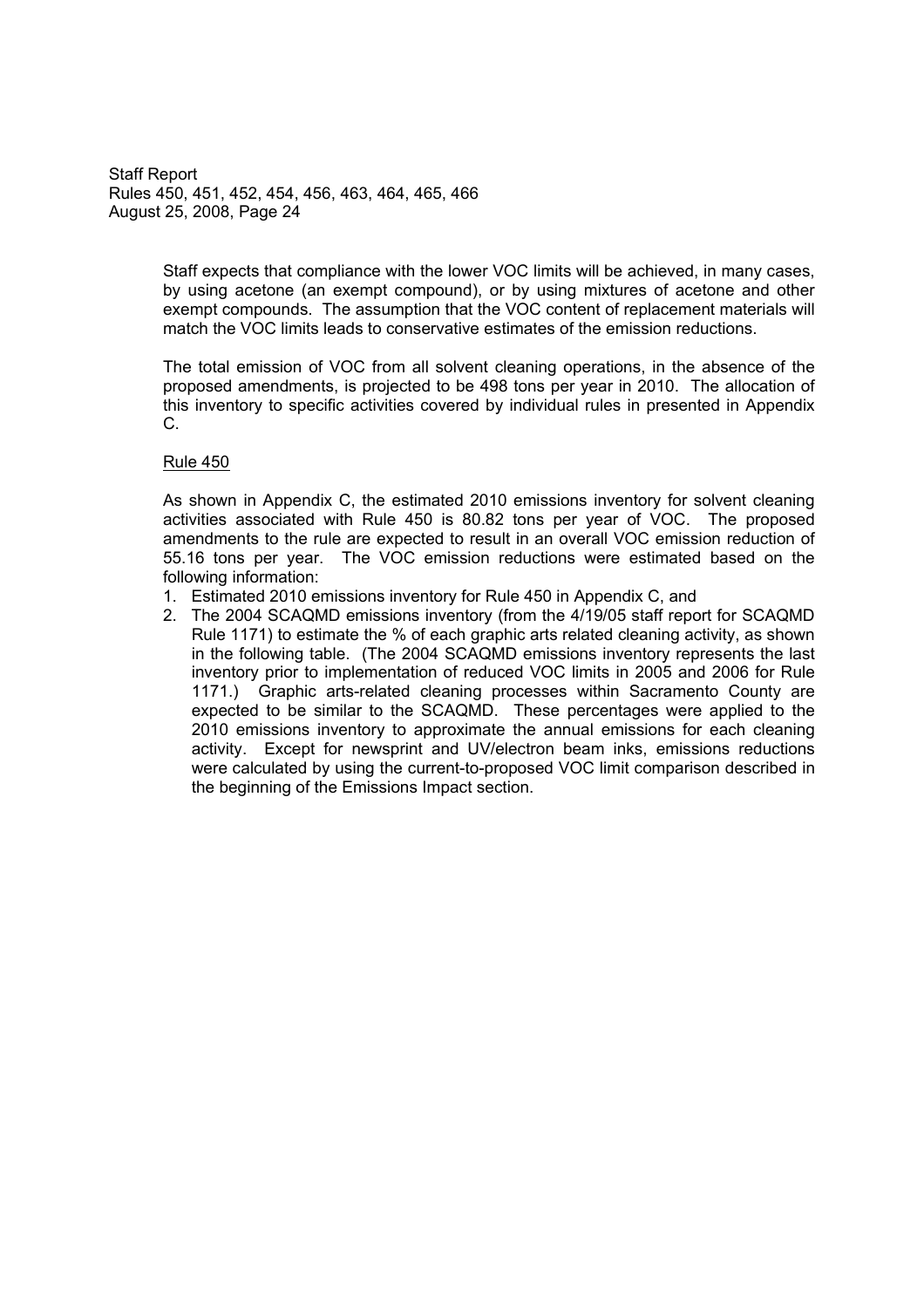| <b>Cleaning Activity</b>                                                                                        | % of Rule<br>450<br>inventory | 2010<br><b>Emissions</b><br>Inventory<br>(Tons/year) | <b>Current</b><br><b>VOC</b><br>limit (g/l) | <b>Proposed</b><br><b>VOC limit</b><br>(g/l) | % VOC<br><b>Emissions</b><br><b>Reduction</b> | <b>2010 VOC</b><br><b>Emissions</b><br><b>Reduction</b><br>(Tons/year) |
|-----------------------------------------------------------------------------------------------------------------|-------------------------------|------------------------------------------------------|---------------------------------------------|----------------------------------------------|-----------------------------------------------|------------------------------------------------------------------------|
| Repair &<br>Maintenance<br>Cleaning                                                                             |                               |                                                      |                                             |                                              |                                               |                                                                        |
| (i) General*                                                                                                    | 0.00%                         | 0.00                                                 | 72                                          | 25                                           | 65.28%                                        | 0                                                                      |
| Ink Application<br><b>Equipment Cleaning</b>                                                                    |                               |                                                      |                                             |                                              |                                               |                                                                        |
| (i) General                                                                                                     | 0.96%                         | 0.78                                                 | 100                                         | 25                                           | 75.00%                                        | 0.58                                                                   |
| (ii)<br>Flexographic or<br>Gravure                                                                              | 5.02%                         | 4.05                                                 | 100                                         | 25                                           | 75.00%                                        | 3.04                                                                   |
| (iii)<br>Litho/Letterpress<br>(1) Roller<br>Wash-Blanket Wash<br>& Metering Rollers &<br><b>Printing Plates</b> |                               |                                                      |                                             |                                              |                                               |                                                                        |
| (a)<br>Newsprint                                                                                                | 2.70%**                       | $2.18***$                                            | 300                                         | 100                                          | 83.49%**                                      | $1.82**$                                                               |
| (b) Other<br><b>Substrates</b>                                                                                  | 67.33%                        | 54.41                                                | 300                                         | 100                                          | 66.67%                                        | 36.28                                                                  |
| (2) Removable<br><b>Press Components</b>                                                                        | 0.58%                         | 0.47                                                 | 100                                         | 25                                           | 75.00%                                        | 0.35                                                                   |
| (iv) Screen<br>Printing                                                                                         | 20.45%                        | 16.53                                                | 300                                         | 100                                          | 66.67%                                        | 11.02                                                                  |
| (vi) UV/Electron<br>Beam Ink                                                                                    | $0.85\%**$                    | $0.69**$                                             | 800                                         | 100                                          | 82.60%**                                      | $0.57**$                                                               |
| (vii) Specialty<br>Flexographic                                                                                 | 2.12%                         | 1.72                                                 | 810                                         | 100                                          | 87.65%                                        | 1.50                                                                   |
| <b>TOTAL</b>                                                                                                    | 100.00%                       | 80.82                                                |                                             |                                              | 68.25%                                        | 55.16                                                                  |

\* Based on annual District survey data of permitted sources, general repair and maintenance cleaning solvent emissions are minimal.

\*\* For these categories, all sources were readily identified using the District permit database and other permit records. Annual emission inventory surveys, telephone surveys, and annual permit inspection reports provided the annual solvent usage amounts and VOC contents of current products necessary to compute more precise VOC emission inventories and reductions for each facility identified. Note that the VOC content of current products may exceed current limits if products comply with the low vapor pressure option.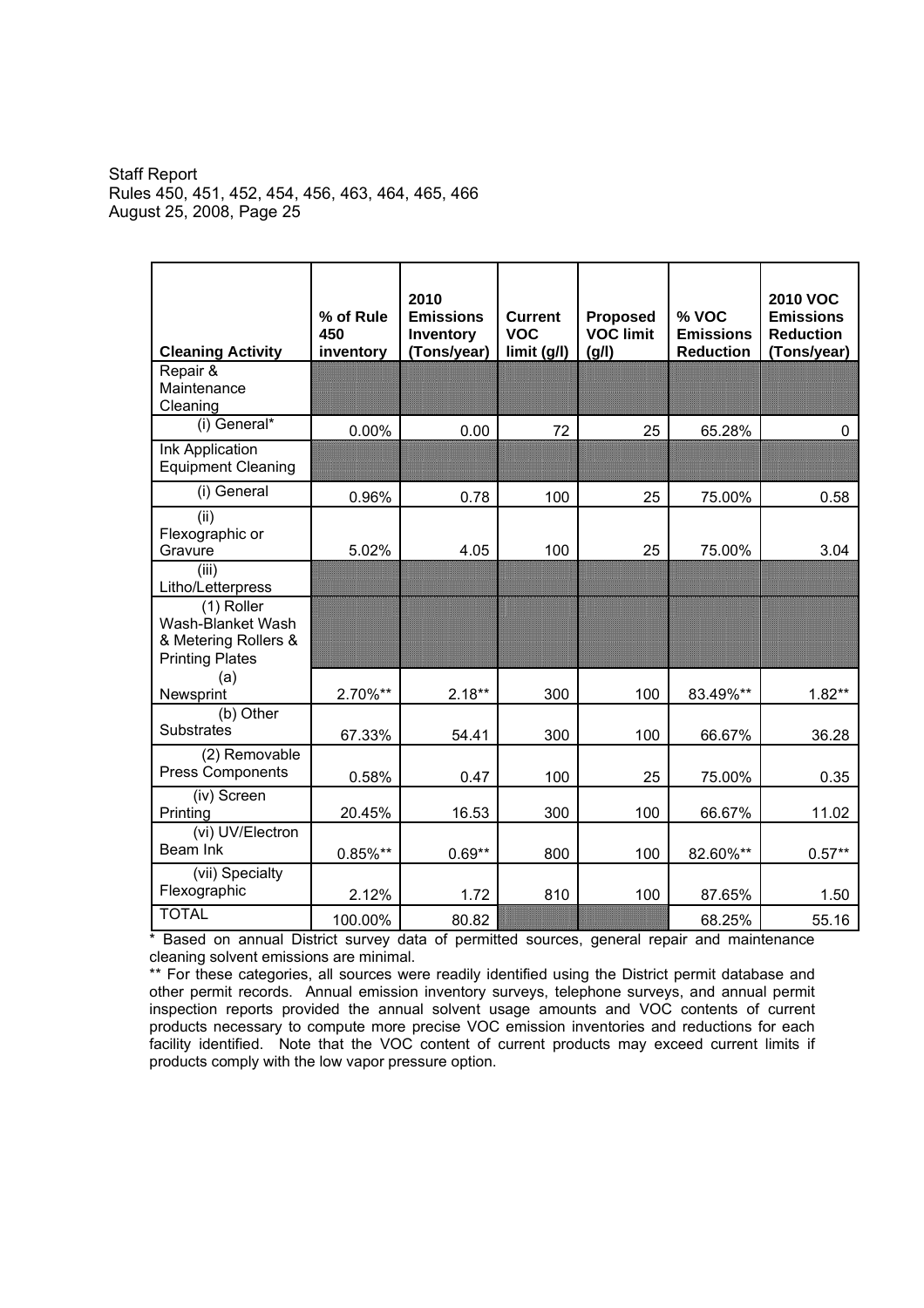> No emissions reductions will result from the amendments proposed to address the 2006 CTGs for graphic arts. According to District permitting records, all sources are already in compliance with the proposed VOC limits for fountain solutions. Of the 22 sources that conduct sheet-fed offset lithographic printing operations, six will be exempt (their emissions are below 15 lbs/day) and the rest currently use fountain solutions achieving the proposed VOC limits. Of the six sources that conduct coldset web offset lithographic printing operations, three will be exempt (their emissions are below 15 lbs/day) and the other three currently use fountain solutions containing less than 5% alcohol substitute. All four facilities conducting heatset web offset lithographic printing operations are using fountain solutions compliant with the proposed VOC limits. The graphic arts facilities that use presses exceeding the 25 tons/year potential to emit level already use emissions control equipment that achieve the proposed overall system efficiency levels.

> Each amendment will result in the following VOC emission reductions, calculated for 2010:

| <b>Requirement</b>                    | <b>VOCs Reduced</b> |
|---------------------------------------|---------------------|
|                                       | Tons/year           |
| <b>General Repair and Maintenance</b> |                     |
| Cleaning                              |                     |
| <b>Application Equipment Cleaning</b> |                     |
| 1. General (not specifically listed)  | 0.58                |
| 2. Lithographic & Letter Press        | 1.82                |
| Printing, Blanket & Roller Washes     |                     |
| Metering Rollers and Printing Plates, |                     |
| Newsprint                             |                     |
| 3. Lithographic & Letter Press        | 36.28               |
| Printing, Blanket & Roller Washes     |                     |
| Metering Rollers and Printing Plates  |                     |
| (Except Newsprint)                    |                     |
| 4. Lithographic & Letter Press        | 0.35                |
| Printing, Removable Press             |                     |
| Components                            |                     |
| 5. Screen Printing                    | 11.02               |
| 6. Flexographic Printing              | 3.04                |
| 7. Specialty Flexographic Printing    | 1.50                |
| 8. Ultraviolet Inks (Except Screen)   | 0.57                |
| Printing)                             |                     |
| 2006 CTG requirements for fountain    | 0                   |
| solutions and control equipment       |                     |
| Total                                 | 55.16               |

### Rule 451

Staff identified 61 permitted metal parts/products coating operations in the District permit database. The estimated VOC emissions inventory for solvent cleaning activities associated with Rule 451 in 2010 is 11.09 tons per year, 7.15 tons per year of which are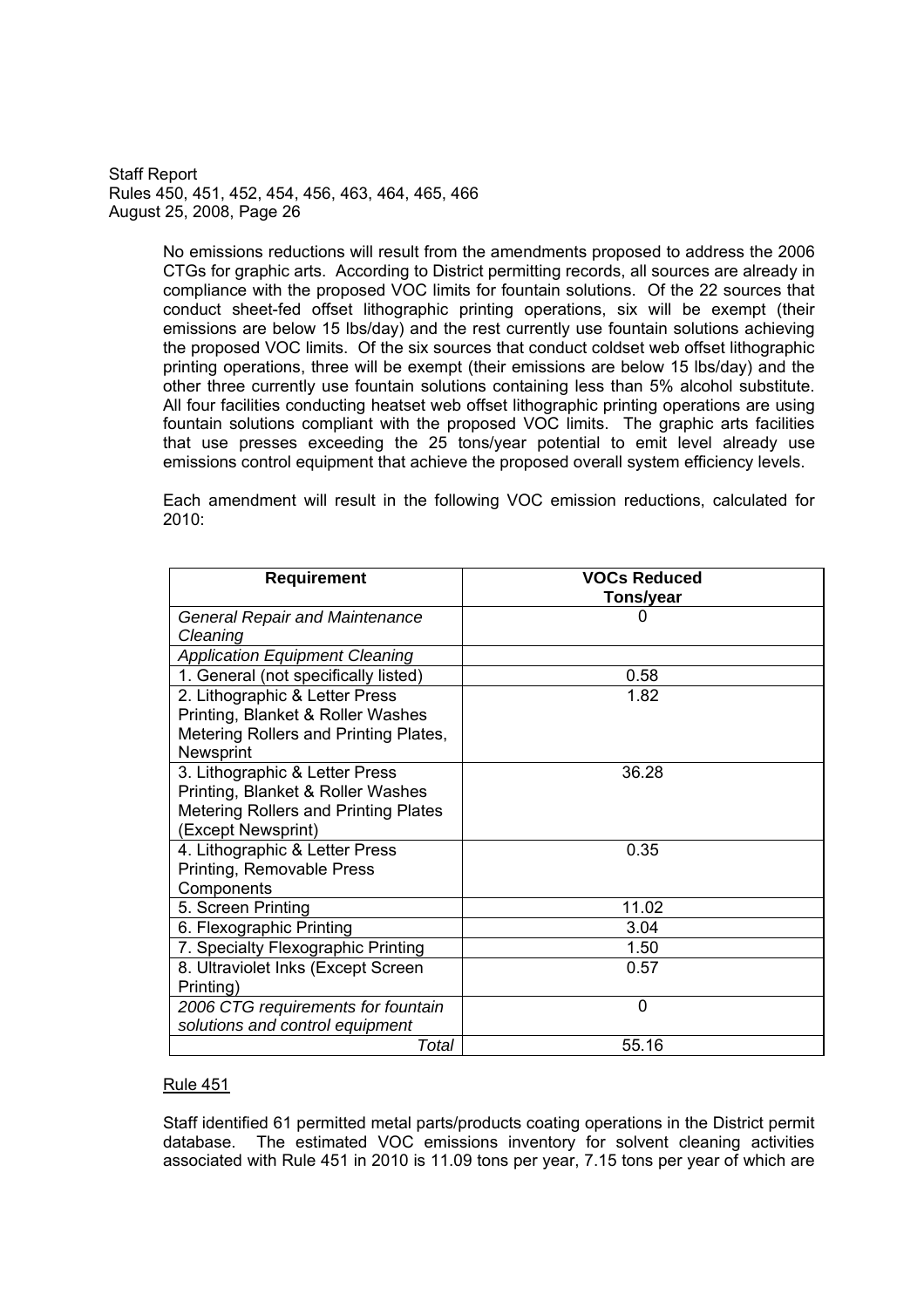> attributed to application equipment cleaning and 3.94 tons per year to surface preparation/cleanup (see Appendix C). The anticipated emission reduction for 2010 for surface preparation, product cleaning, and application equipment cleanup is a combined 163 pounds per year. This reduction is relatively small because only five facilities currently use noncompliant material, according to annual facility inspection reports. Annual emissions inventory survey data showed that four of these facilities have small annual usage totals for these products, while one facility reported high usage of a product only slightly exceeding 25 g/l. The other facilities already meet the proposed standards, either by using the low usage exemption, exempt compounds (such as acetone), or soap and water.

> No emissions reductions will result from the amendments proposed to address the 2007 CTG for metal furniture coatings. According to District permitting records, only one source currently conducts metal furniture coating operations. However, this facility only conducts powder coating operations, and its total annual emissions from such coating operations fall well below the applicability threshold of 3 tons of VOC per 12-month rolling period. Based on permitting records, Staff also determined that none of the existing facilities subject to Rule 451 use emissions control equipment.

### Rule 452

The estimated 2010 VOC emissions inventory for solvent cleaning associated with Rule 452 is 13.31 tons per year for application equipment cleaning, as shown in Appendix C. There is currently only one can coating operation, Silgan Can Company. No emissions reductions will result from the proposed rule because Silgan does not use VOC containing solvents for cleaning, already meets the proposed lower VOC limits for can coating, and uses emissions control equipment to comply with the application equipment requirements in Section 304, which specifies the same overall control efficiency (85.5%) required under the current rule. Information contained in the annual emission inventory survey indicates that only exempt compounds are used for cleaning.

### Rule 454

As shown in Appendix C, the estimated 2010 VOC emissions inventory for solvent cleaning associated with Rule 454 is 101.97 tons per year. The proposed amendments to the rule are expected to result in an overall VOC emission reduction of 50.99 tons per year, calculated for 2010.

Each amendment will result in the following VOC emission reductions:

| Requirement          | <b>VOCs Reduced</b><br>Tons/year |
|----------------------|----------------------------------|
| Non-vapor degreasing | 50.29                            |
| Vapor degreasing     |                                  |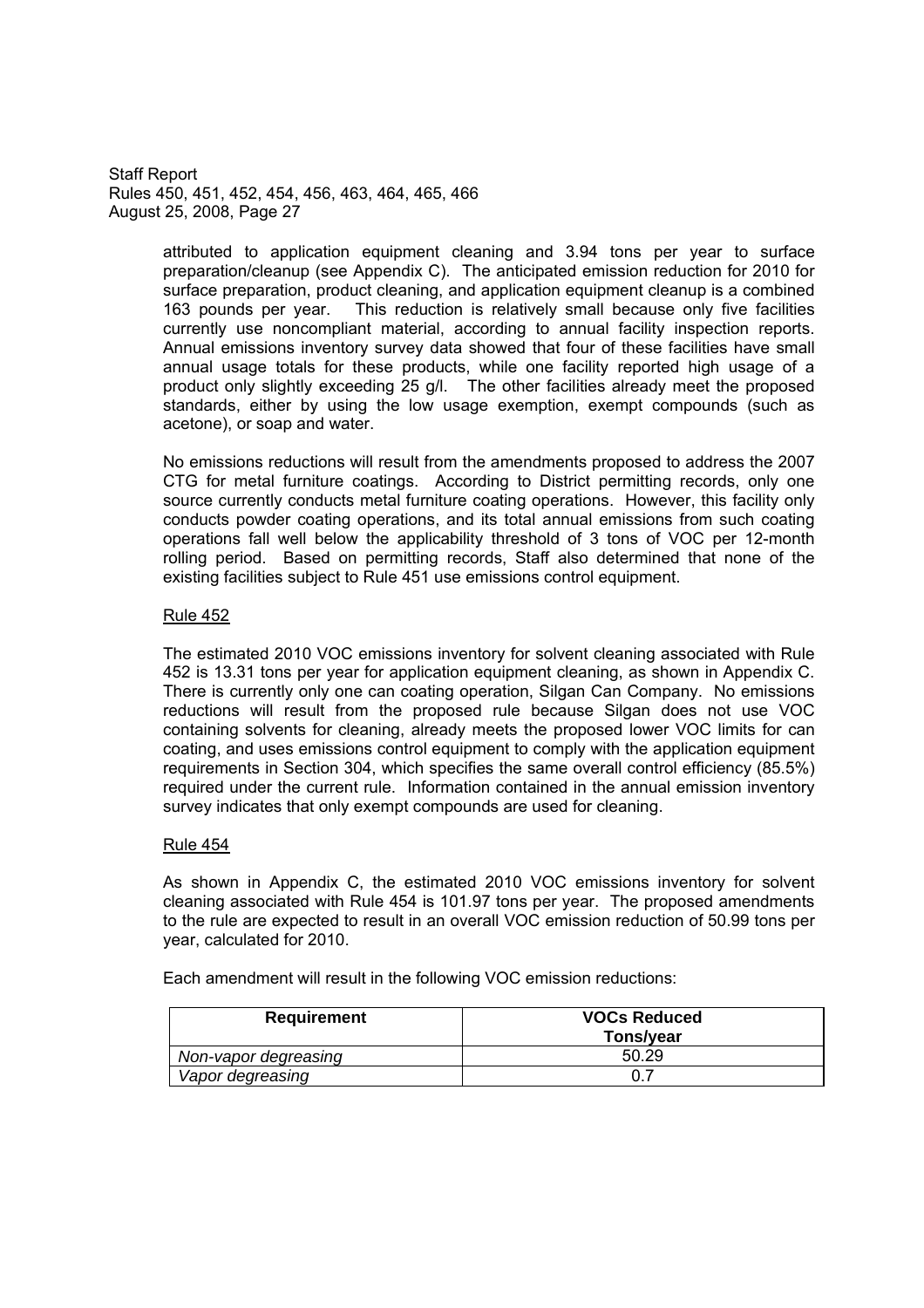#### Rule 456

The estimated 2010 VOC emissions inventory for solvent cleaning activities associated with Rule 456 is 14.32 tons per year, 9.03 tons per year of which are attributed to application equipment cleaning and 5.29 tons per year to surface preparation/cleanup. There are currently two facilities that conduct aerospace application equipment cleanup using noncompliant material. These facilities use high VOC materials in enclosed gun cleaners, which can no longer be used for compliance with the proposed VOC limits. Assuming that enclosed gun cleaners result in VOC emissions equivalent to the current VOC limit (200 g/l) for application equipment cleanup, the proposed requirements are expected to result in an overall emission reduction of 17 pounds per year. This reduction is based on the usage rates for the only two facilities that use noncompliant material.

### Rule 463

Despite no current requirement to use low VOC products for surface preparation/cleanup, all permitted sources already voluntarily perform surface preparation or cleanup activities using acetone or water. Because of the widespread, voluntary use of acetone for this cleaning activity, Staff has no reason to expect that unpermitted sources use VOC containing solvents. However, the current inventory for this category still assumes that wood coating sources use VOC-containing solvents. As given in Appendix C, the estimated 2010 VOC emissions inventory for solvent cleaning associated with this rule is 24.75 tons per year, consisting of 22.33 tons per year from application equipment cleaning and 2.42 tons per year from surface preparation/cleanup. Emission reductions were estimated by applying an 87% reduction (the VOC limits are lowered from 200 g/l to 25 g/l) to both the surface preparation and cleanup inventories. The adoption of the new requirements will result in an inventory reduction of 21.4 tons per year of VOC for this rule.

### Rule 464

None of the three facilities currently regulated by Rule 464 currently use solvent-based materials for maintenance cleaning in organic chemical manufacturing operations. Water-based detergent solutions are used for this purpose. No emissions reductions will result from the proposed rule.

### Rule 465:

The five permitted sources in Sacramento County that conduct polyester resin operations use acetone in their cleaning activities. However, the inventory for this category still assumes that polyester resin operations use VOC-containing solvents. As computed in Appendix C, the estimated 2010 VOC emissions inventory for solvent cleaning activities associated with this rule is 1.97 tons per year, consisting of 1.44 tons per year from application equipment cleaning and 0.52 tons per year from surface preparation/cleanup. Emission reductions were estimated by applying an 87% reduction (the VOC limits are lowered from 204 g/l to 25 g/l) to both the surface preparation and cleanup inventories. The adoption of the new requirements will result in an inventory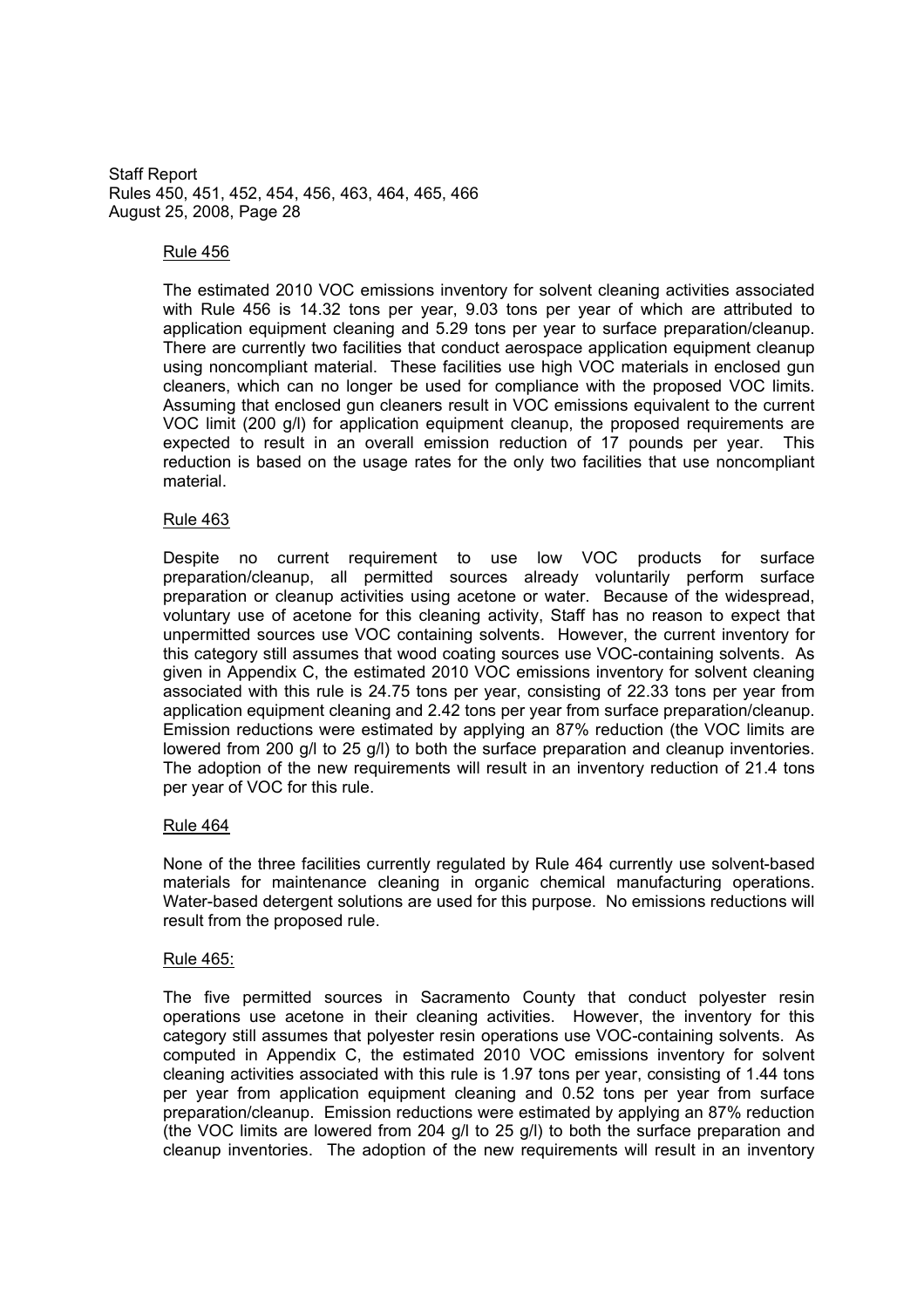reduction of 1.72 tons per year of VOC for this category.

Rule 466

The estimated 2010 VOC emissions inventory for solvent cleaning activities associated with Rule 466 is 141.91 tons per year, as shown in Appendix C. The proposed amendments to the rule are expected to result in an overall VOC emission reduction of 66.24 tons per year (see below). The VOC emissions inventory and reductions were estimated based on the following information:

- 1. Architectural coating equipment cleaning category: The 2010 CARB Ozone SIP Planning Inventory, Version 1.06, Sacramento NAA (Rf#980), November 16, 2006, was used (www.arb.ca.gov/app/emsinv/o3sip/fcemssumcat o3v106.php). The inventory for this category is 82.82 tons per year. This inventory consists of both cleaning for water-based coatings and cleaning for solvent-based coatings A composite emissions reduction percentage of 57.1% was calculated based upon the assumption that 83% of architectural solvent usage is attributed to the water-based coatings subcategory (refer to the CARB report entitled "New Method for Estimating Emissions from Thinning and Cleanup Solvents," March 9, 2006), and the remaining 17% of the usage is attributed to solvent-based coating cleaning. The emissions reduction is an estimated 47.34 tons per year.
- 2. All other solvent cleaning categories in Rule 466: The 2004 SCAQMD emissions inventory (see previous discussion for Rule 450) was used to establish the percentage breakdown for each solvent cleaning activity related to Rule 466. These cleaning processes within Sacramento County are expected to be similar to the SCAQMD. The percentage breakdown is shown in the table below. These percentages were applied to the remaining 2010 emissions inventory (see Appendix C) of  $141.91 - 82.82 = 59.09$  tons per year to approximate the annual emissions for each cleaning category. The current-to-proposed VOC limit comparison was then used to estimate the emissions reductions shown in the following table. The total emissions reduction for these solvent cleaning categories is 17.16 tons per year.

| <b>Cleaning Activity</b><br>(A) Product Cleaning &      | % of Rule 466<br>inventory<br>(excluding<br>architectural<br>coating<br>equipment<br>cleaning) | 2010<br><b>Emissions</b><br>Inventory<br>(Tons/year) | <b>Current</b><br><b>VOC</b><br>limit<br>(g/l) | <b>Proposed</b><br><b>VOC limit</b><br>(g/l) | $%$ VOC<br><b>Emissions</b><br><b>Reduction</b> | <b>2010 VOC</b><br><b>Emissions</b><br><b>Reduction</b><br>(Tons/year) |
|---------------------------------------------------------|------------------------------------------------------------------------------------------------|------------------------------------------------------|------------------------------------------------|----------------------------------------------|-------------------------------------------------|------------------------------------------------------------------------|
| <b>Surface Preparation</b>                              |                                                                                                |                                                      |                                                |                                              |                                                 |                                                                        |
| General<br>(i)                                          | 10.77%                                                                                         | 6.36                                                 | 50                                             | 25                                           | 50.00%                                          | 3.18                                                                   |
| (ii)<br>Electrical/Electronic<br>Apparatus & Components | 20.05%                                                                                         | 11.85                                                | 500                                            | 100                                          | 80.00%                                          | 9.48                                                                   |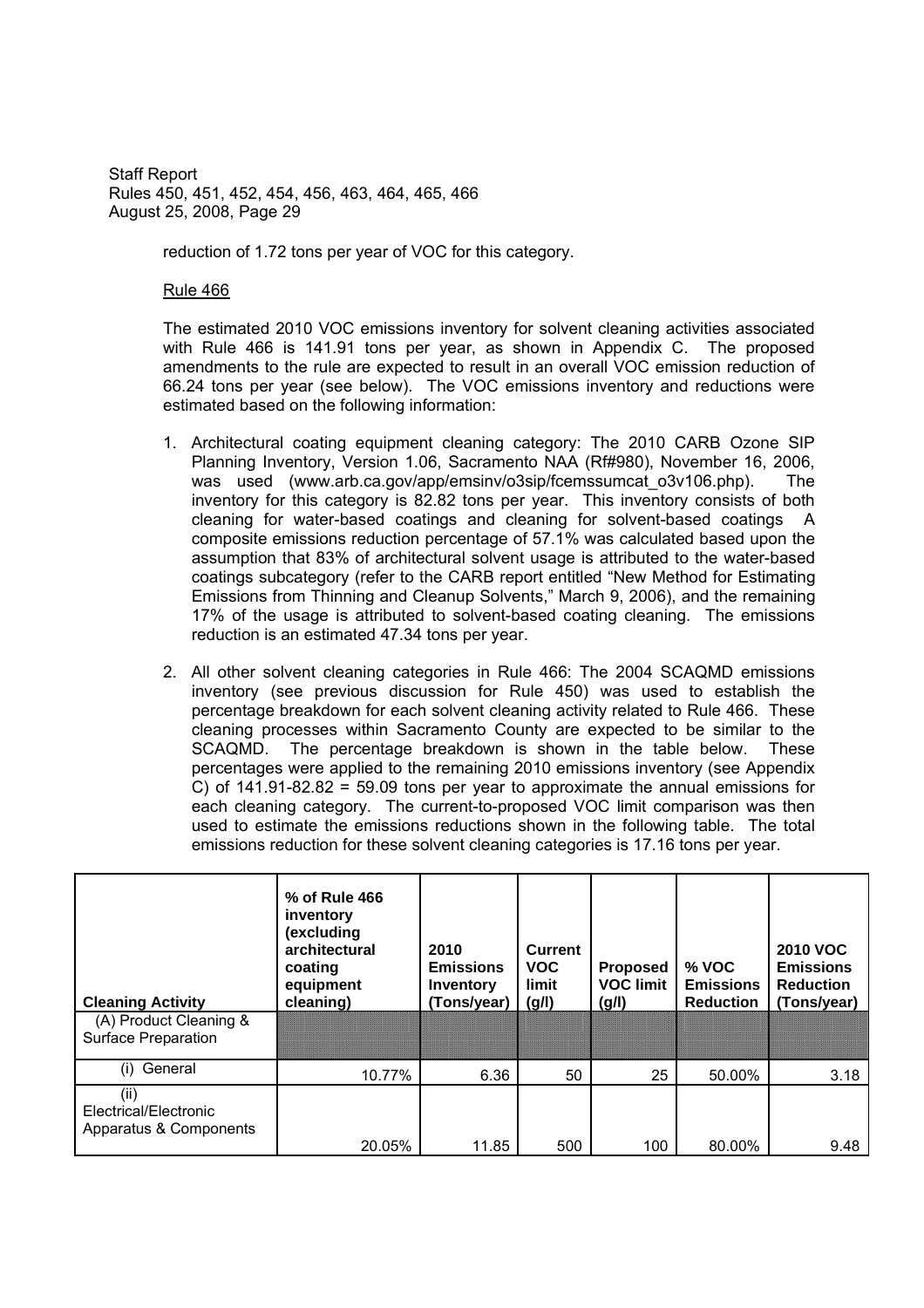| <b>Cleaning Activity</b>                                | % of Rule 466<br>inventory<br>(excluding<br>architectural<br>coating<br>equipment<br>cleaning) | 2010<br><b>Emissions</b><br>Inventory<br>(Tons/year) | <b>Current</b><br><b>VOC</b><br>limit<br>(g/l) | Proposed<br><b>VOC limit</b><br>(g/l) | % VOC<br><b>Emissions</b><br><b>Reduction</b> | <b>2010 VOC</b><br><b>Emissions</b><br><b>Reduction</b><br>(Tons/year) |
|---------------------------------------------------------|------------------------------------------------------------------------------------------------|------------------------------------------------------|------------------------------------------------|---------------------------------------|-----------------------------------------------|------------------------------------------------------------------------|
| (iii) Medical Devices<br>&Pharmaceuticals               | 29.09%                                                                                         | 17.19                                                | 800                                            | 800                                   | 0.00%                                         | 0.00                                                                   |
| (B) Repair &<br>Maintenance                             |                                                                                                |                                                      |                                                |                                       |                                               |                                                                        |
| (i) General                                             | 8.25%                                                                                          | 4.88                                                 | 50                                             | 25                                    | 50.00%                                        | 2.44                                                                   |
| (ii)<br>Electrical/Electronic<br>Apparatus & Components | 3.93%                                                                                          | 2.32                                                 | 900                                            | 100                                   | 88.89%                                        | 2.06                                                                   |
| (iii) Medical Devices &<br>Pharmaceuticals              |                                                                                                |                                                      |                                                |                                       |                                               |                                                                        |
| (A) Tools,<br>Machinery & Equipment                     | 15.72%                                                                                         | 9.29                                                 | 800                                            | 800                                   | 0.00%                                         | 0.00                                                                   |
| (B) General Work<br><b>Surfaces</b>                     | 12.19%                                                                                         | 7.20                                                 | 600                                            | 600                                   | $0.00\%$                                      | 0.00                                                                   |
| <b>TOTAL</b>                                            | 100.00%                                                                                        | 59.09                                                |                                                |                                       | 29.04%                                        | 17.16                                                                  |

3. Methods #1 and #2 above were not used to calculate the emission reductions for food equipment sterilization. These emission reductions are based on annual emission inventory surveys, telephone surveys, and permit records. These reductions were calculated using the same methods as described above for readily identifiable sources. The estimated emission reduction is 1.74 tons per year.

The table below summarizes the VOC emission reductions:

| <b>Requirement</b>                           | <b>VOCs Reduced</b><br>Tons/year |
|----------------------------------------------|----------------------------------|
| <b>Product Cleaning During Manufacturing</b> |                                  |
| Process or Surface Preparation for Coating,  |                                  |
| Adhesive, Sealants, or Ink Application       |                                  |
| 1. General                                   | 3.18                             |
| 2. Electrical Apparatus Components and       | 9.48                             |
| <b>Electronic Components</b>                 |                                  |
| 3. Medical Devices and Pharmaceuticals       | 0 (no change in VOC limit)       |
| 4. Platelets                                 | 0 (no change in VOC limit)       |
| <b>Repair and Maintenance Cleaning</b>       |                                  |
| 1. General                                   | 2.44                             |
| 2. Electrical Apparatus Components and       | 2.06                             |
| <b>Electronic Components</b>                 |                                  |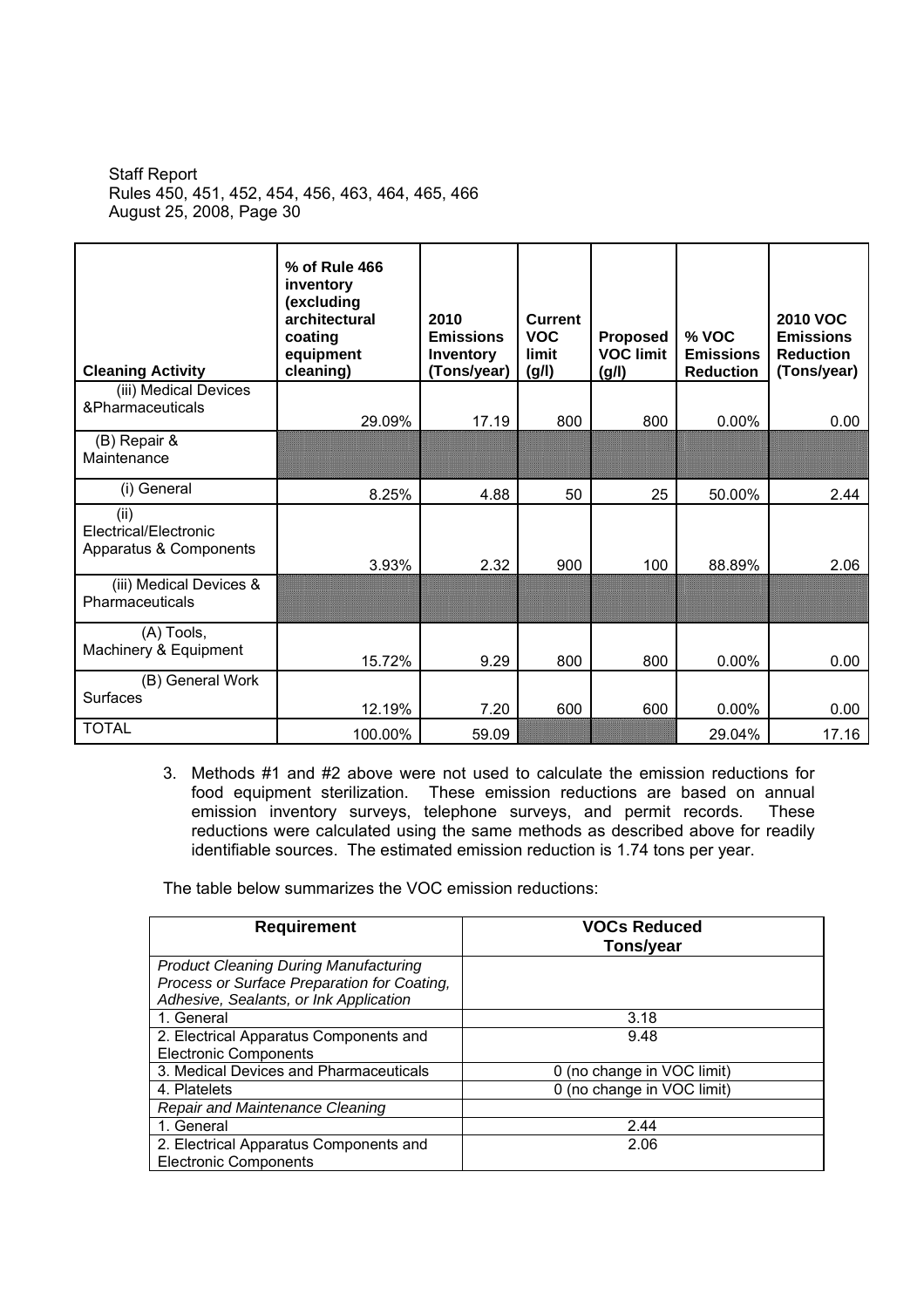| <b>Requirement</b>                                                         | <b>VOCs Reduced</b><br>Tons/year |  |
|----------------------------------------------------------------------------|----------------------------------|--|
| 3. Medical Devices and Pharmaceuticals-<br><b>General Work Surfaces</b>    | 0 (no change in VOC limit)       |  |
| 4. Medical Devices and Pharmaceuticals-<br>Tools, Equipment, and Machinery | 0 (no change in VOC limit)       |  |
| 5. Platelets                                                               | 0 (no change in VOC limit)       |  |
| <b>Architectural Coating Application Equipment</b>                         |                                  |  |
| 1. Water-based Coatings                                                    | 47.34                            |  |
| 2. Solvent-based Coatings                                                  | (combined)                       |  |
| Sterilization of food product manufacturing                                | 1 74                             |  |
| and processing equipment                                                   |                                  |  |
| Total                                                                      | 66.24                            |  |

Total Emission Reduction for All Rules:

The total reduction in VOC emissions from the amendment of all nine rules is 195.64 tons per year, calculated for 2010. The table below summarizes the emission reductions for each rule.

| Rule  | <b>VOCs Reduced</b><br>Tons/year |
|-------|----------------------------------|
| 450   | 55.16                            |
| 451   | 0.081                            |
| 452   | 0                                |
| 454   | 50.99                            |
| 456   | 0.008                            |
| 463   | 21.44                            |
| 464   | O                                |
| 465   | 1.72                             |
| 466   | 66.24                            |
| Total | 195.64                           |

### **COST IMPACT**

Section 40703 of the California Health and Safety Code requires that districts consider and make public findings relating to the cost effectiveness of implementing an emission control measure.

#### Cost to Businesses:

The majority of the proposed solvent cleaning limits are not expected to result in additional costs to the industry because compliant products, which have been readily available for some time, do not cost more than the materials currently used, with exceptions noted in the following sections. SCAQMD has released several technology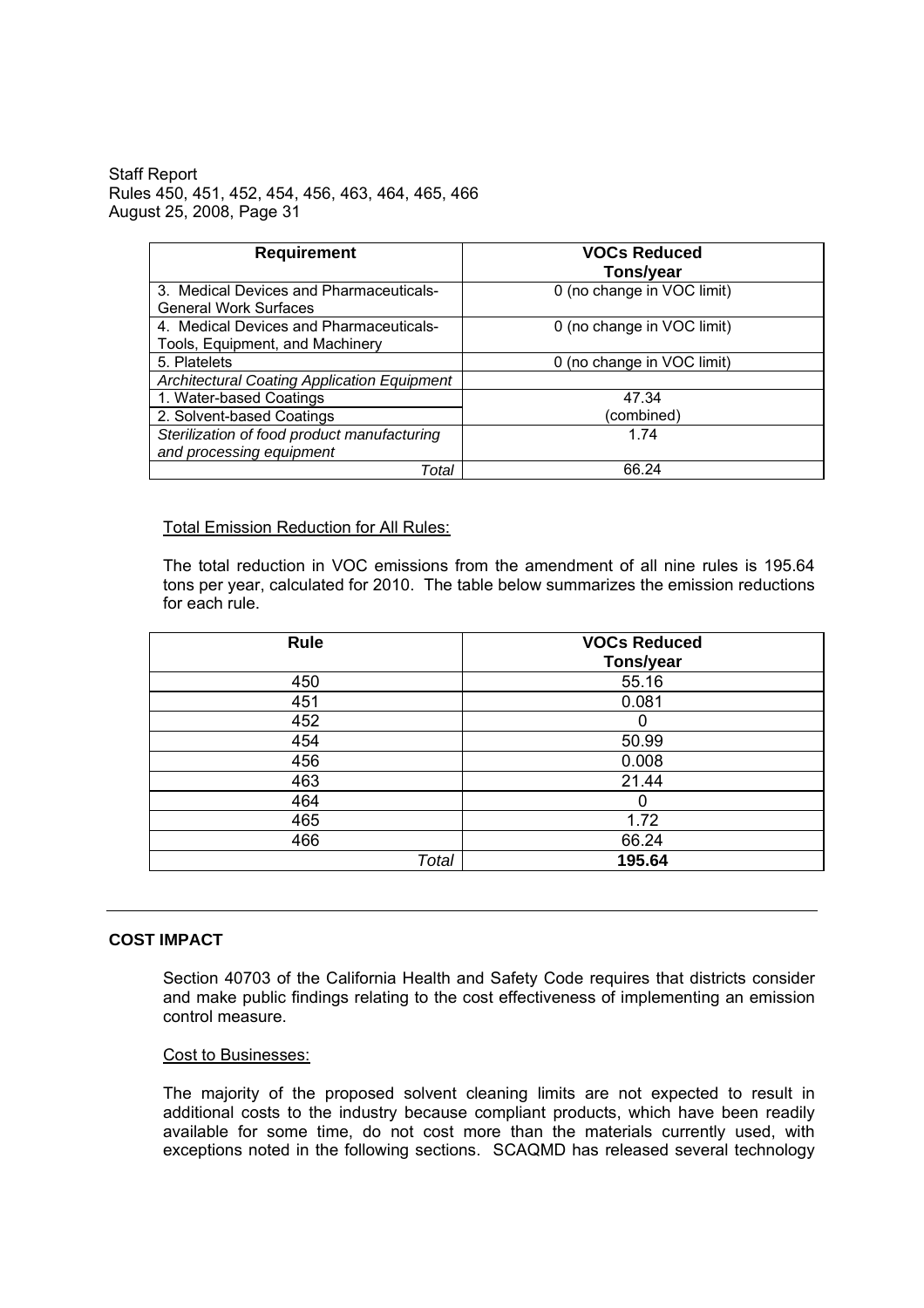> assessments in 2003 and 2006 demonstrating that, for many cleaning applications, current cleaning products can be diluted with water or blended with other compliant products to form a compliant cleaning material that is also equally effective. These technology assessments are available at http://www.aqmd.gov/rules/support.html#r1171.

> A technology assessment<sup>1</sup> performed by SCAQMD concluded that compliant products for the cleaning of application equipment are readily available in the market and do not result in additional costs to industry. SCAQMD has published a list of "Clean Air Solvents," defined as solvents with VOC concentrations not greater than 25 g/l, that comply with both SCAQMD Rules 1122- Solvent Degreasers and 1171- Solvent Cleaning Operations. Businesses looking for information on compliant products will find further information at the SCAQMD Clean Air Solvent Certification Program at http://www.aqmd.gov/rules/cas/index.html.

> The cost information presented below is primarily based on SCAQMD cost estimates, which are applicable because industry processes in SCAQMD are similar to those in SMAQMD. Staff expects that sources in SMAQMD can readily replace their current products with the compliant products because they are currently available in SCAQMD.

The following sections provide additional cost information for each proposed rule.

#### **Rule 450**

*General Wipe Cleaning*: There will be no additional costs for this category. Low VOC cleaners are detergent-based and cost more per gallon than solvent-based cleaners, but can be diluted with water, resulting in a lower total cost.

*Application Equipment Cleaning - Roller and Blanket Washes, Metering Rollers and Printing Plates, and Other On-Press Components:* Based on the March 2006 SCAQMD technology assessment for lithographic printing, the cost of compliant material is approximately \$16 per gallon, while the approximate average cost of the current cleaning products is \$6.60 per gallon.

*Application Equipment Cleaning – Removable Press Components:* According to the 9/27/99 staff report for SCAQMD Rule 1171, the proposed requirements will result in increased costs if handwiping is performed, but no additional costs if remote reservoir cleaners are used (see the 8/15/96 staff report for SCAQMD Rule 1171 for cost effectiveness analysis for remote reservoir cleaners). SCAQMD estimates that 75% of the emissions from this category are from handwipe operations and the remaining 25% are from using remote reservoir cleaners. SCAQMD states that current handwiping materials can be blended with acetone, a mixture of acetone, MeAc, and PCBTF, or a mixture of MeAc and PCBTF to achieve the proposed 25 g/l limit, for an average cost of \$19 per gallon. The approximate average cost of the current cleaning products is \$9 per gallon.

<sup>&</sup>lt;sup>1</sup> "Assessment, Development and Demonstration of Low-VOC Cleaning Systems for South Coast Air Quality Management District Rule 1171," SCAQMD, August 2003.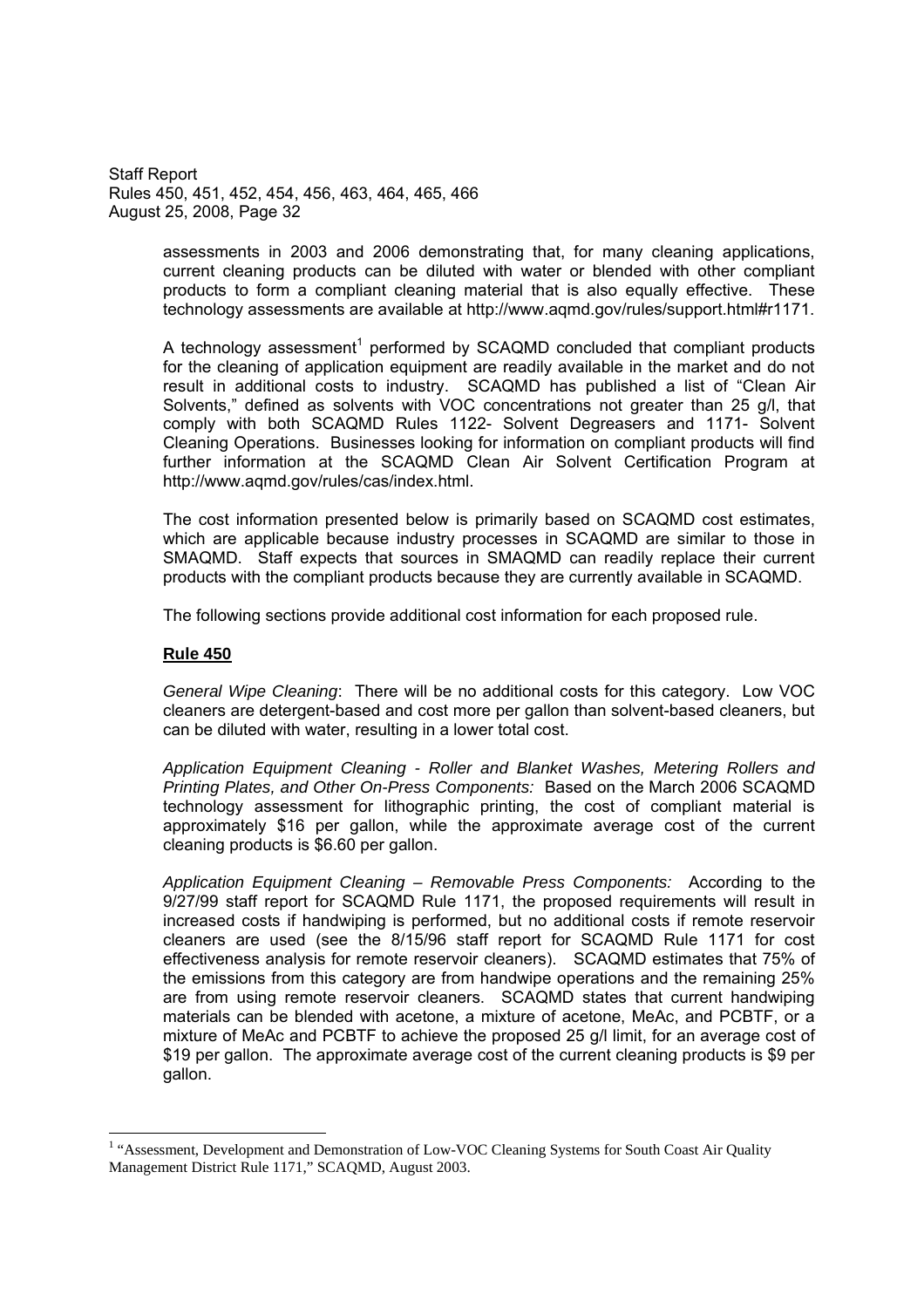> *Application Equipment Cleaning – Screen Printing:* Based on the May 2006 SCAQMD technology assessment for screen printing, the cost of a typical compliant material is approximately \$10.90 per gallon, while the typical cost of the current cleaning products is approximately \$13 per gallon. Most screen printing operations are expected to reduce costs by switching to the lower VOC cleaning materials.

> *Application Equipment Cleanup – Flexographic Printing:* The proposed requirements applicable to flexographic printing are not expected to result in an increase in cost to affected businesses, according to SCAQMD's industry sources (1999 staff report for SCAQMD Rule 1171).

> *Application Equipment Cleanup – Specialty Flexographic Printing:* The proposed requirements applicable to specialty flexographic printing are expected to result in cost savings for affected businesses, according to the 9/27/99 staff report for SCAQMD Rule 1171. SCAQMD states that the 100 g/l limit can be met by blending VOC materials currently used (IPA) with water. The estimated cost of this mixture is \$1 per gallon, whereas the cost of IPA is approximately \$6 per gallon.

> *Application Equipment Cleanup – Ultraviolet/Electron Beam Inks:* The 650 g/l VOC limit was implemented by SCAQMD in July 2006. According to the June 2006 SCAQMD Rule 1171 staff report, SCAQMD expects no additional compliance costs associated with this new VOC limit. SCAQMD also states that compliant products are readily available and their costs are comparable to that of existing high-VOC solvents.

> The eventual VOC limit of 100 g/l (effective 1/1/2010) is expected to result in cost savings for the one permitted source that performs application equipment cleanup of UV/electron beam inks. This facility uses a UV wash costing \$6 per gallon, according to a recent telephone survey. The 9/27/99 staff report for SCAQMD Rule 1171 estimates that a compliant product (a blend of IPA, the current VOC material, with water) costs \$1 per gallon.

> *Fountain Solutions and Control Equipment:* As described earlier, no graphic arts facilities will be affected by the proposed changes for fountain solutions and control equipment because they either will be exempt or already use solvents or control equipment achieving the proposed, CTG-recommended requirements. Therefore, no additional compliance costs will be incurred.

## **Rule 451**

*Application Equipment Cleanup:* The proposed requirements are expected to result in cost savings for affected businesses. According to the November 2003 staff report for SCAQMD Rule 1171, the average cost of compliant material (consisting of such products as acetone, a mixture of acetone and PCBTF, and a mixture of acetone and sulfonic acid) is \$11 per gallon. The average cost of currently used material is \$14.16 per gallon.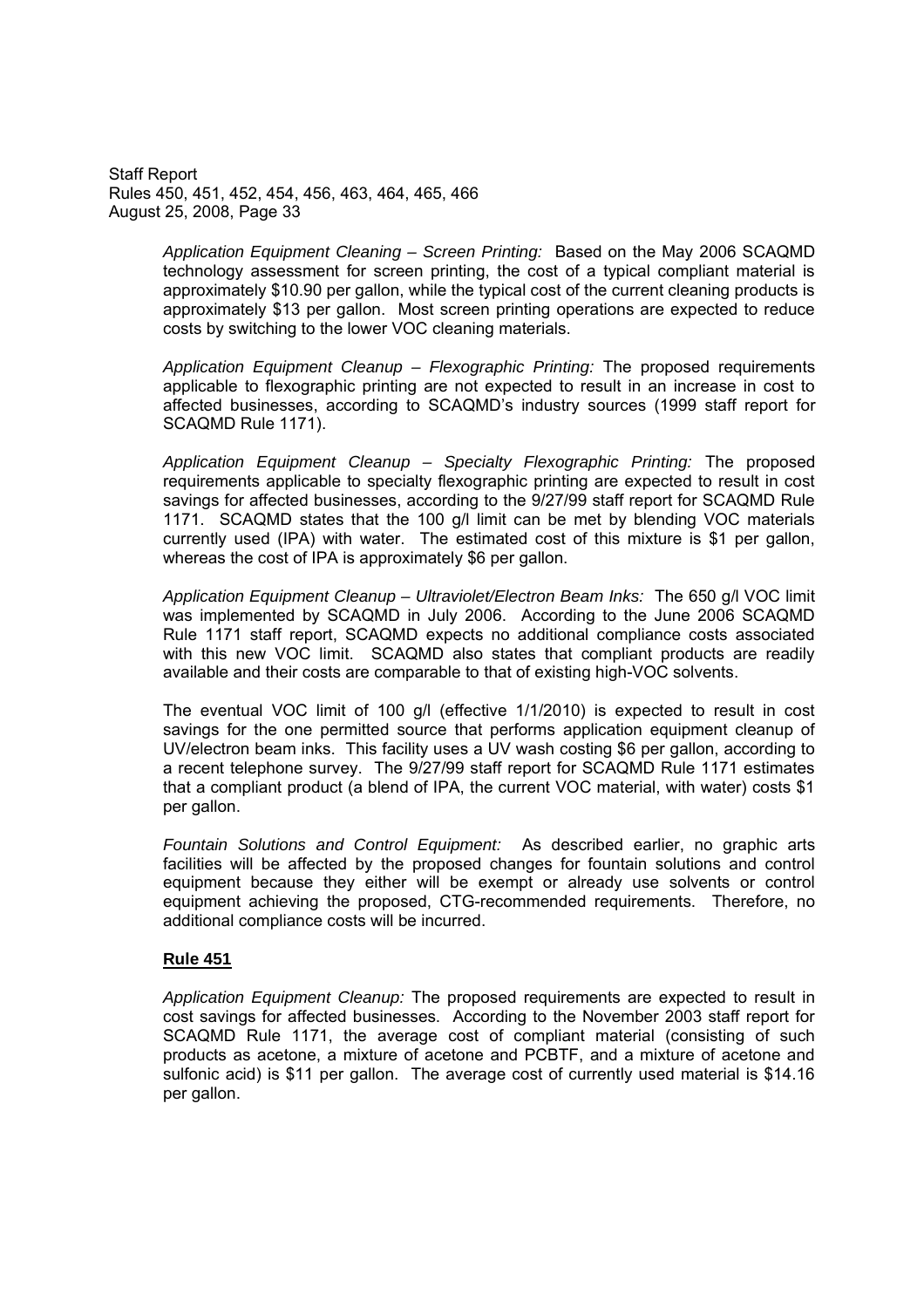> *Product Cleaning or Surface Preparation:* SCAQMD stated in the 1999 staff report for Rule 1171 that reducing the VOC limit from 70 g/l to 25 g/l would not result in increased cost due to minimal material substitution necessary to lower the VOC content. For the same reason, Staff believes that lowering this VOC limit from 72 g/l to 25 g/l will not increase costs.

> SCAQMD has found that cleaning products meeting the 25 g/l VOC limit are comparable to those complying with the 50 g/l limit (as well as those complying with the previous limit of 70 g/l) in terms of average price. Staff therefore believes that lowering the limit from 72 g/l will not lead to additional compliance costs.

> *Metal Furniture Coatings and Control Equipment:* District permitting records indicate that only one facility in Sacramento County conducts metal furniture coating operations. However, this facility only conducts powder coating operations, and its total annual emissions from such coating operations fall well below the applicability threshold of 3 tons of VOC per 12-month rolling period. Based on permitting records, staff also determined that none of the existing facilities subject to Rule 451 use emissions control equipment. Therefore, the proposed CTG-recommended amendments will not lead to additional compliance costs.

## **Rule 452**

The only source affected by this proposed rule is already in compliance with the proposed rule. As a result, no additional compliance costs are incurred.

### **Rule 454**

In the previous amendment of Rule 454, Staff found that almost all of the regulated facilities were using solvent type parts cleaners, which are usually leased. With the eventual adoption of the amendment, the affected sources were essentially required to replace these degreasers with new units that are designed to be used with aqueous cleaners since almost all of the low VOC cleaners are aqueous. Those same sources, which have since installed aqueous cleaning equipment, do not need to replace their cleaning systems again because the new rule requires them only to switch to another aqueous material with lower VOC content. There will be no additional compliance costs associated with Rule 454 because no cleaning system replacement is necessary and the cost of compliant materials is comparable to the current aqueous products used.

## **Rule 456**

Compliance costs are expected to decrease for the two sources that currently perform spray gun cleaning using noncompliant materials. The average cost of the noncompliant material is \$23.40 per gallon, while the average cost of compliant material, as given in the November 2003 staff report for SCAQMD Rule 1171, is \$11 per gallon. Examples of compliant materials include acetone, an acetone/PCBTF blend, and an acetone/ sulfonic acid blend.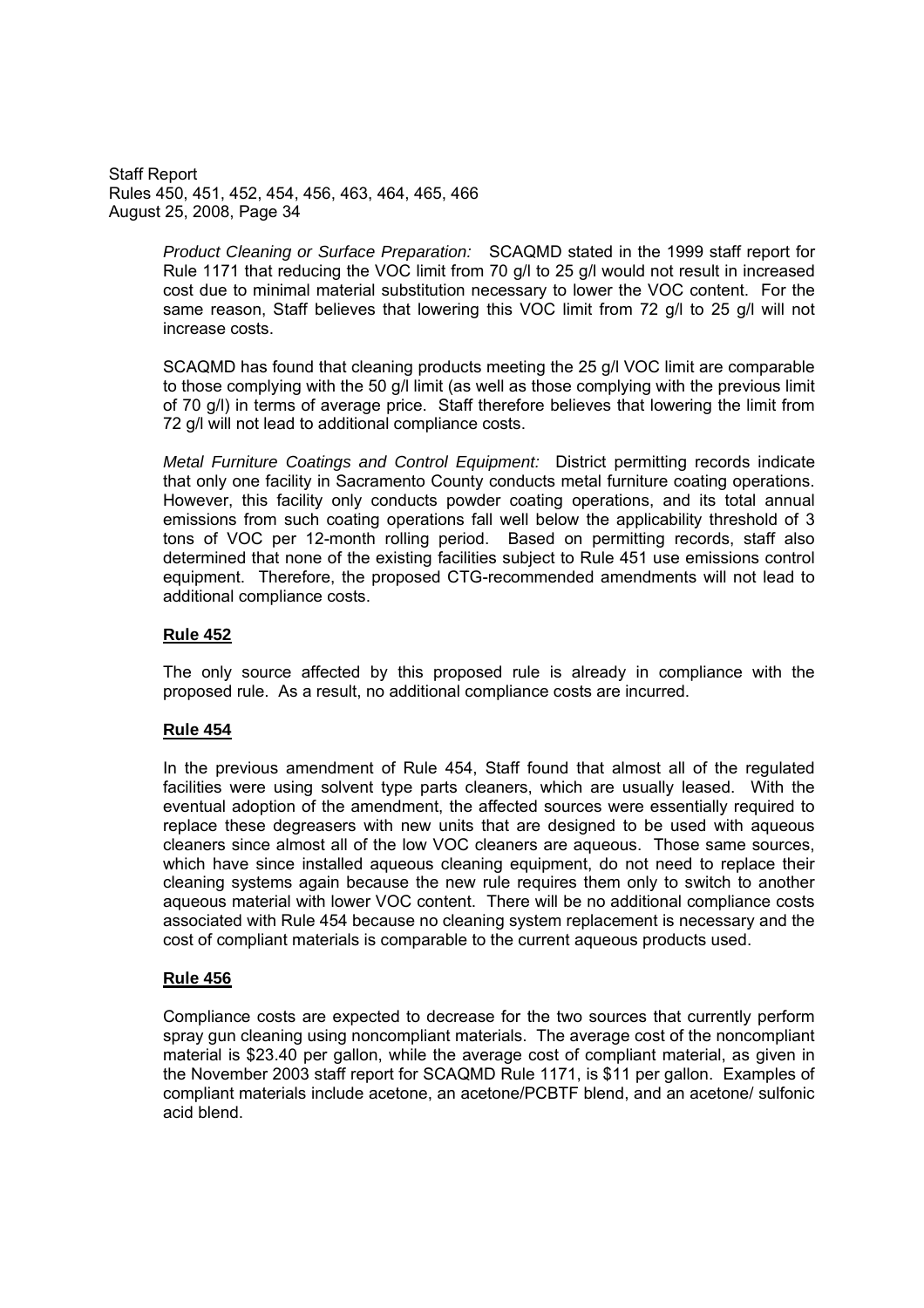## **Rule 463**

The proposed amendments are not expected to result in a change in cost for affected businesses because they are already using exempt compounds. Acetone, an exempt compound, is currently used in surface preparation operations.

## **Rule 464**

Facilities currently regulated by Rule 464 use water-based detergent solutions for maintenance cleaning in organic chemical manufacturing operations. Because these materials already comply with the proposed limits, there will be no additional costs.

## **Rule 465**

There will be no additional compliance costs associated with the proposed amendments. Acetone is the cleaning product used in polyester resin operations.

## **Rule 466**

*General Product Cleaning/ Surface Preparation, General Repair/Maintenance Cleaning, Cleaning of Architectural Coating Application for Solvent-based coatings (for cleaning not performed at jobsite) and Water-based coatings, and Spray gun cleaning:* There is no expected cost increase for these categories because sources are already using aqueous cleaners or acetone to meet the current 50 g/l VOC limit. The proposed rule will require some sources to switch from one aqueous cleaning solvent to another comparably-priced material that meets the new VOC limit.

*Product Cleaning/ Surface Preparation- Electrical Apparatus and Electronic Components:* The proposed requirements applicable to cleaning of electrical components are expected to result in either cost savings or increases for affected businesses, depending on the compliant product a particular source chooses. The following table summarizes the approximate cost of current cleaning products and their potential replacements. The cost data is based on the 9/27/99 staff report for SCAQMD Rule 1171.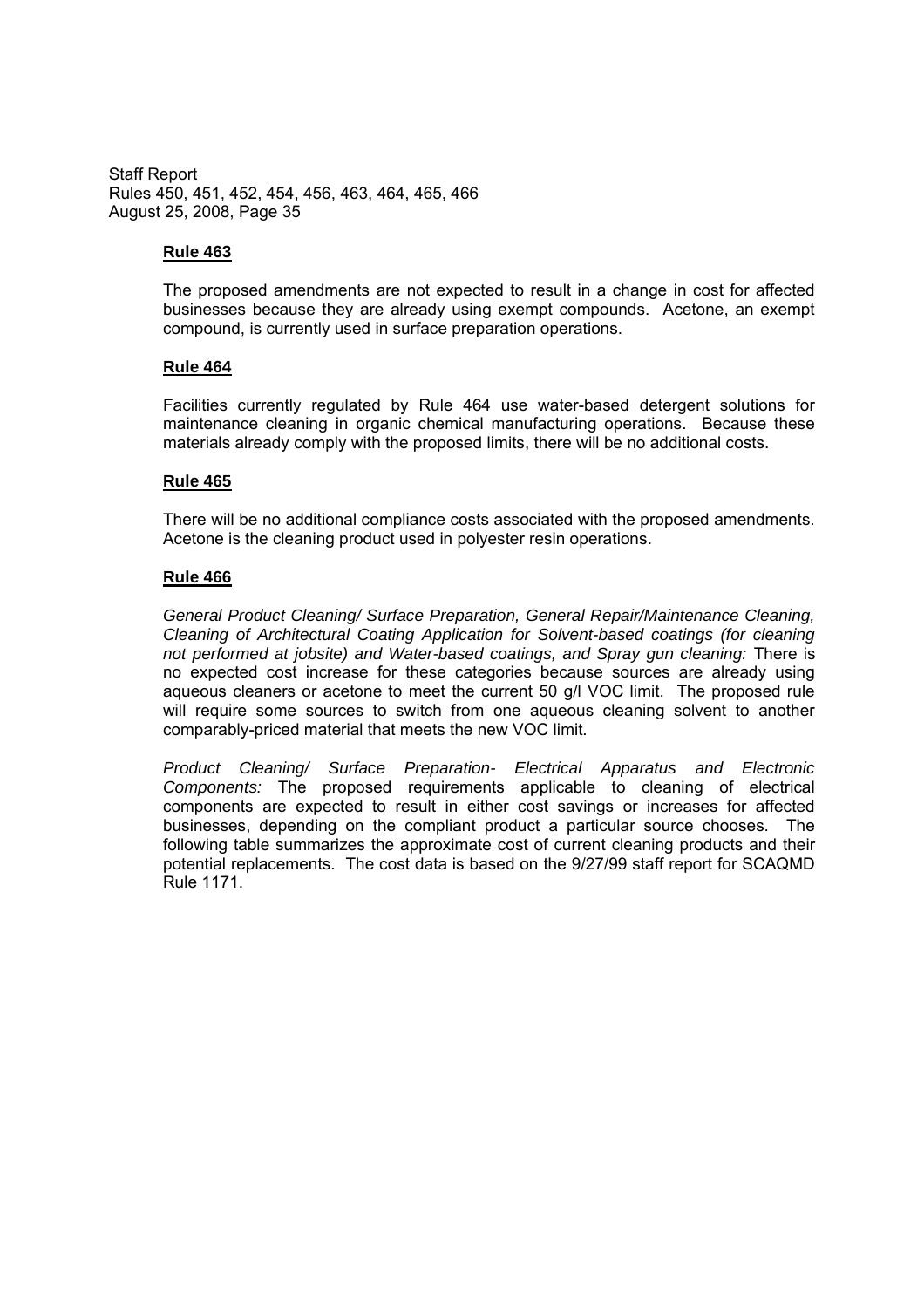| Category                                      | <b>Cost of Current Material</b><br>$(500 \text{ g/l})$                         | <b>Cost of Compliant</b><br>Material (100 g/l)                                  |
|-----------------------------------------------|--------------------------------------------------------------------------------|---------------------------------------------------------------------------------|
| Printed circuit boards                        | \$3 per gallon (mixture of<br>deionized water and IPA)                         | \$1 per gallon (mixture)<br>of deionized water and<br>IPA)                      |
| Other electrical and<br>electronic components | \$5 per gallon (mixture of<br>current material with<br>acetone)                | \$3 per gallon (mixture)<br>of current material with<br>acetone)                |
|                                               | \$14 per gallon (mixture of<br>current material with<br>exempt solvent blend*) | \$21 per gallon (mixture)<br>of current material with<br>exempt solvent blend*) |

\*Note: Exempt solvent blend is a mixture of acetone, methyl acetate, and parachlorobenzotrifluoride. Estimated cost of this mixture is \$23 per gallon, according to the 9/27/99 staff report for SCAQMD Rule 1171.

## *Repair/Maintenance Cleaning- Electrical Apparatus and Electronic Components:*

The proposed requirements applicable to repair/maintenance cleaning of electrical components are expected to result in either cost savings or increases for affected businesses, depending on the compliant product a particular source chooses. The table below summarizes the approximate cost of current cleaning products and their potential replacements. The cost data is based on the 9/27/99 staff report for SCAQMD Rule 1171.

| Category                                      | <b>Cost of Current Material</b><br>(900 g/l) | <b>Cost of Compliant</b><br>Material (100 g/l)                                                                                                    |
|-----------------------------------------------|----------------------------------------------|---------------------------------------------------------------------------------------------------------------------------------------------------|
| Printed circuit boards                        | \$6 per gallon (IPA)                         | \$1 per gallon (mixture<br>of deionized water and<br>IPA)                                                                                         |
| Other electrical and<br>electronic components | \$6 per gallon (IPA)                         | \$3 per gallon (mixture<br>of current material with<br>acetone)<br>\$21 per gallon (mixture)<br>of current material with<br>exempt solvent blend) |

\*Exempt solvent blend is a mixture of acetone, methyl acetate, and parachlorobenzotrifluoride. Estimated cost of this mixture is \$23 per gallon, according to the 9/27/99 staff report for SCAQMD Rule 1171.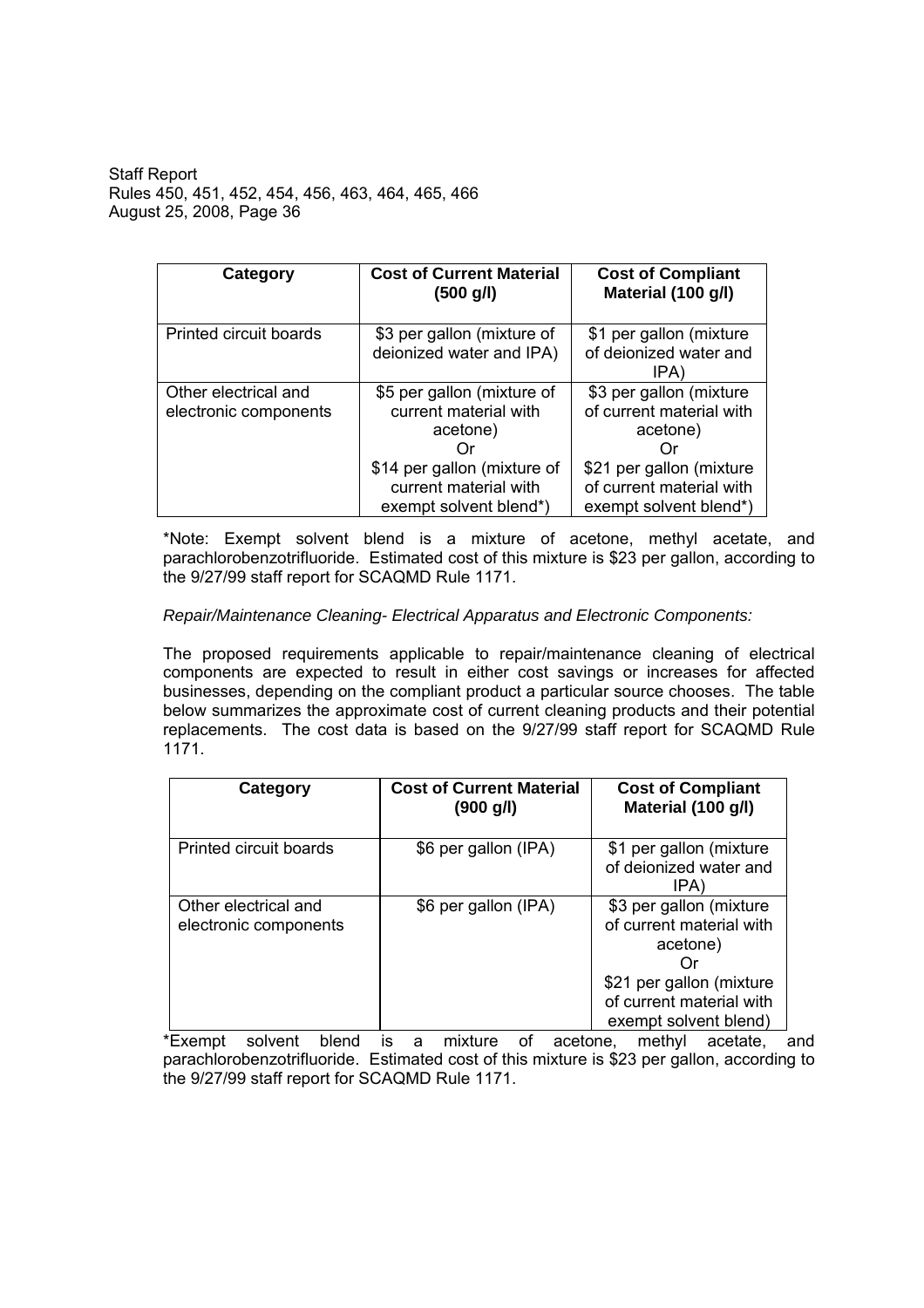> *Architectural Coating Application Equipment- Solvent based Coatings (for cleaning performed at jobsite):*

> Sources that perform this type of cleaning at the jobsite currently use a mixture of thinner, acetone and other exempt solvents to meet the 300 g/l limit. There will be an increase in compliance cost. The cost data shown in the table below was taken from the 5/23/02 staff report for Rules 454 and 466 and the 9/27/99 staff report for SCAQMD Rule 1171.

| Cost of Current Material (300 g/l)                                        | Cost of Compliant Material (25 g/l)                                                        |
|---------------------------------------------------------------------------|--------------------------------------------------------------------------------------------|
| \$7 per gallon (mixture of thinner,<br>acetone and other exempt solvents) | \$19 per gallon (mixture of current<br>material with acetone and other<br>exempt solvents) |

### *Sterilization of food product manufacturing and processing equipment:*

The proposed requirements applicable to food manufacturing/processing equipment sterilization are expected to result in cost savings for affected businesses. Staff identified one source that currently conducts this sterilization process. This facility will be able to meet the 200 g/l VOC limit by diluting their current VOC product (IPA) with water. This compliance method has been proven to be sufficient for accomplishing the FDA-required sterilization for sources subject to a similar VOC standard in SCAQMD. (Please refer to the 8/23/00 staff report for SCAQMD Rule 1131 for supporting documentation.) The cost data of the current non-compliant material is based on a price quote from an online vendor for a 500 gallon drum of sterilizing product. Diluting with water will lower the IPA usage at this facility to 35% of the current usage.

| Category                                                                   | <b>Cost of Current Material</b><br>$(571 \text{ g/l})$ | <b>Cost of Compliant</b><br>Material (200 g/l)                 |
|----------------------------------------------------------------------------|--------------------------------------------------------|----------------------------------------------------------------|
| Sterilization of food product<br>manufacturing and<br>processing equipment | \$13.61 per gallon (IPA)                               | \$4.76 per gallon<br>(mixture of water and<br>IPA <sup>'</sup> |

### Overall Rule Cost Effectiveness:

The cost effectiveness estimates for the rule amendments are shown in the following table. The rule-by-rule cost data in the preceding "Cost Impact" section was used to calculate the overall compliance cost and the corresponding cost effectiveness for each rule. The sum of all compliance costs divided by the sum of all emission reductions (from the preceding "Emissions Impact" section) yields the overall cost effectiveness for the particular rule.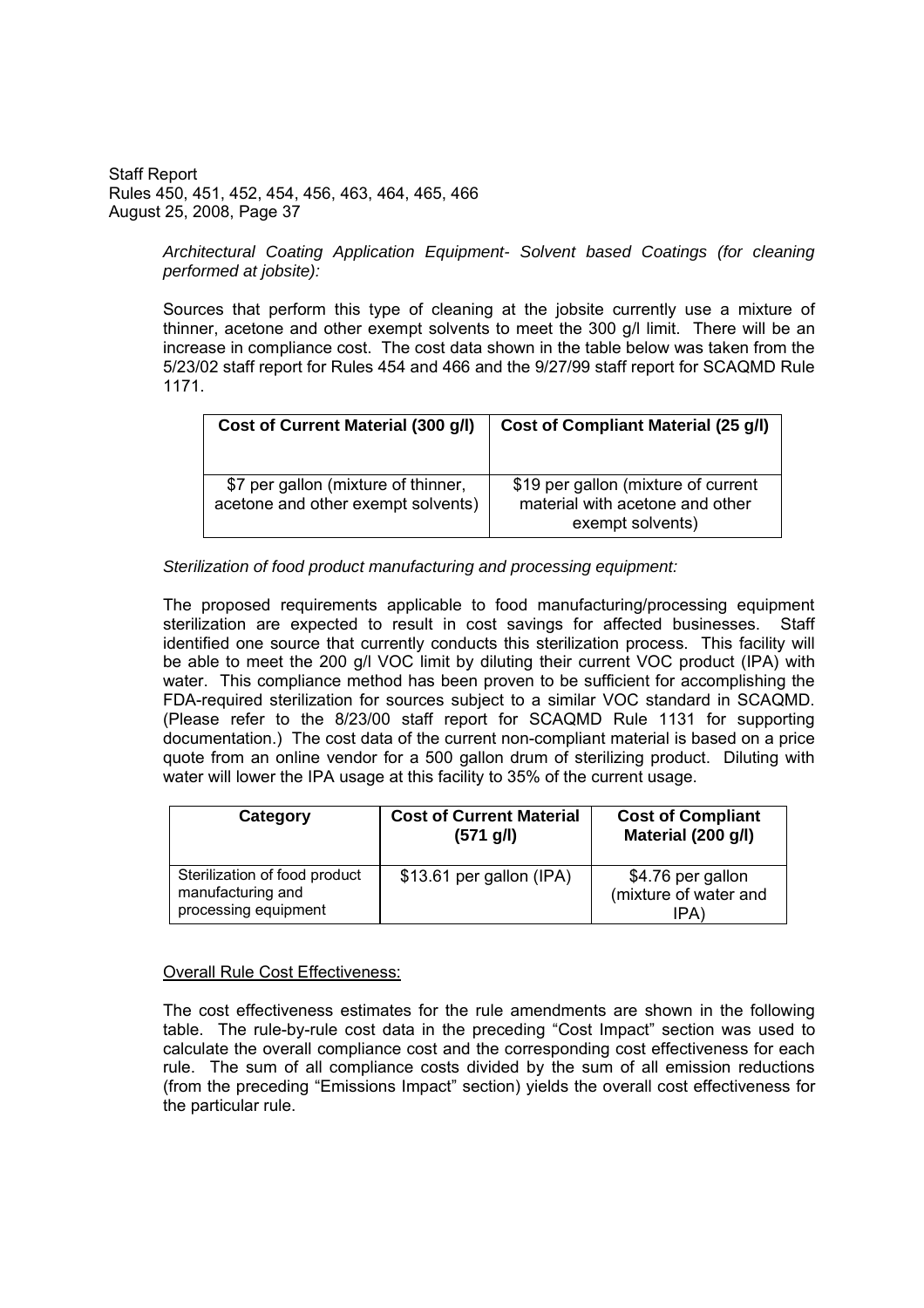| Rule | <b>Cost Effectiveness</b>    |
|------|------------------------------|
| 450  | \$3.70 per lb of VOC reduced |
| 451  | Cost savings                 |
| 456  | Cost savings                 |
| 466  | \$3.70 per lb of VOC reduced |

In year 2007 dollars, previously adopted District rules have cost effectiveness figures for VOC reductions ranging from \$1.06 per pound of VOC reduced (for the 8/21/1990 adoption of Rule 452) to as much as \$18.05 per pound of VOC reduced (for the 12/17/1991 adoption of Rule 449, Transfer of Gasoline into Vehicle Fuel Tanks).

#### Cost to the District:

The proposed amendments are not expected to result in additional costs to the District. Sources affected by the rule amendments are already subject to requirements under the existing rules.

#### **SOCIOECONOMIC IMPACT**

CHSC Section 40728.5 requires a district to perform an assessment of the socioeconomic impacts before adopting, amending, or repealing a rule that will significantly affect air quality or emission limitations. The District Board is required to actively consider the socioeconomic impacts of the proposal and make a good faith effort to minimize adverse socioeconomic impacts.

CHSC Section 40728.5 defines "socioeconomic impact" to mean the following:

- 1. The type of industry or business, including small business, affected by the proposed rule or rule amendments.
- 2. The impact of the proposed rule or rule amendments on employment and the economy of the region.
- 3. The range of probable costs, including costs to industry or business, including small business.
- 4. The availability and cost-effectiveness of alternatives to the proposed rule or rule amendments.
- 5. The emission reduction potential of the rule or regulation.
- 6. The necessity of adopting, amending, or repealing the rule or regulation to attain state and federal ambient air standards.

### **Type of industry or business, including small business, affected by the rule amendments:**

Rule 450 applies to all graphic arts operations, including small businesses. According to the Sacramento County business directory, there are over 260 graphic arts operations in the District. All of these graphic arts operations are currently subject to the solvent cleaning limits in Rule 450 and will be affected by the proposed rule amendments.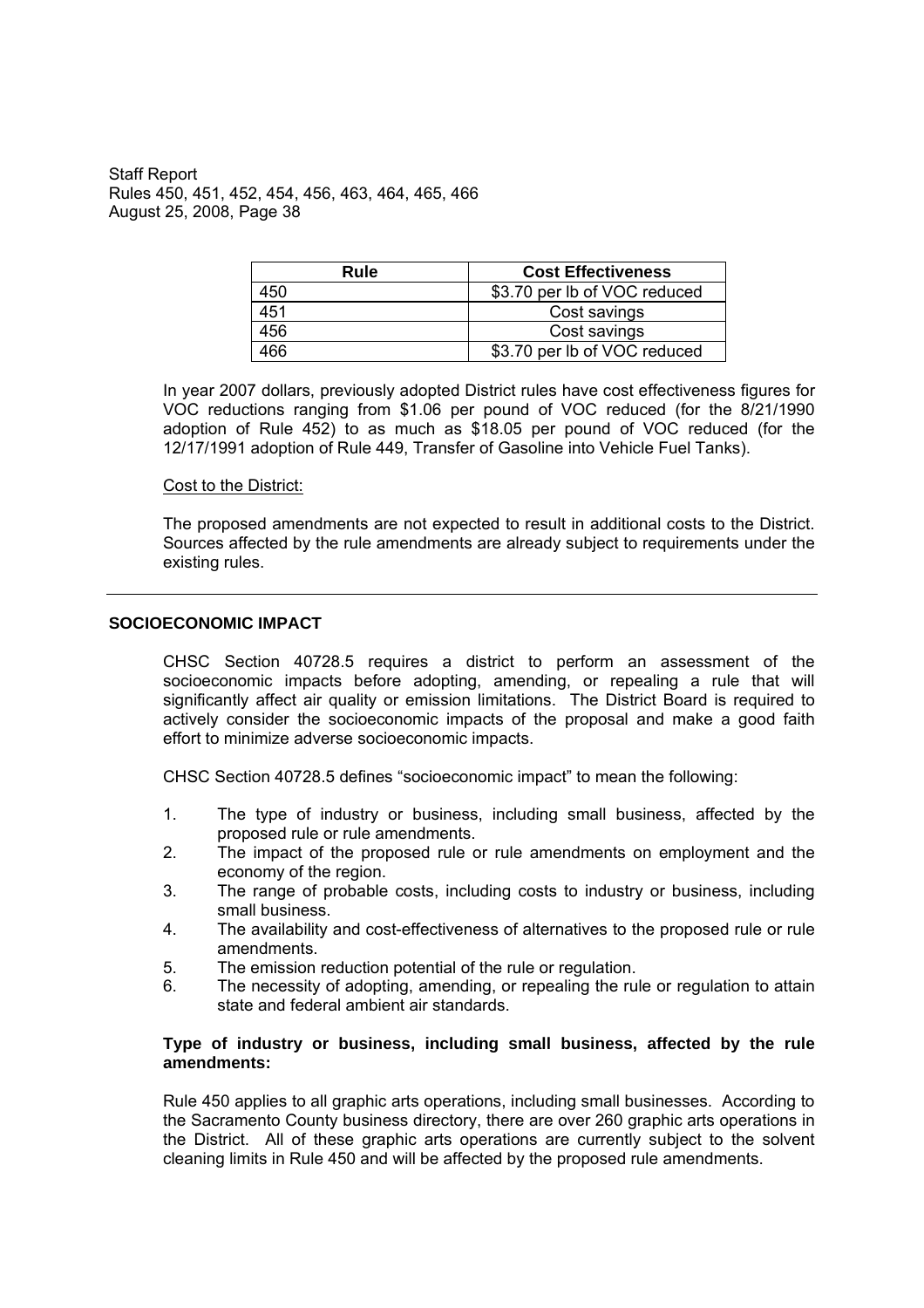> There are 61 permitted metal parts and products coating operations that are currently subject to the requirements of Rule 451. Five of these operations will be affected by the new solvent cleaning limits in the proposed rule. All other operations already employ exempt compounds, water, or low-VOC material for surface preparation and/or equipment cleaning. As described earlier, none of the current sources subject to Rule 451 will be affected by the proposed CTG-recommended changes.

> There is only one can coating process operating within the District. This source manufactures steel and aluminum containers used for food products like soup, meat, vegetables, and coffee. The proposed changes to Rule 452 will not affect this source because exempt compounds are already being used to clean container assembly equipment.

> Rule 454 will affect all degreasing operations. The majority of degreasers in the District are parts cleaners, but only two parts cleaners are required to obtain air district permits because most parts cleaners are smaller than our 100 gallon exemption. All parts cleaners, however, are subject to Rule 454. Parts cleaners are widely used by automotive repair shops. According to the Bureau of Automotive Repair, there are over 1900 automotive repair operations in the county. In addition to the two permitted parts cleaners, there are three other permitted degreasing operations in the District.

> Rule 456 will affect two aerospace coating operations. All other facilities are in compliance with the proposed VOC limits for spray gun cleaning, the only cleaning activity with a reduced VOC limit.

> All wood products operations exceeding 55 gallons a year in coating and stripper usage are subject to the new requirements in Rule 463. Many of the wood products operations are conducted by small businesses that produce wood household furniture, kitchen cabinets, television cabinets, office furniture, and store fixtures. All permitted businesses are already in compliance with the proposed VOC content limits in this rule. Because of the widespread use of acetone, businesses that are exempt from permit requirements because of low usage are also expected to be in compliance with the proposed limits.

> Organic chemical manufacturing operations with uncontrolled VOC emissions exceeding 15 pounds per day are required to comply with the requirements of the Rule 464. As mentioned earlier, none of the three facilities currently regulated by Rule 464 use solvent-based materials for maintenance cleaning, and are, therefore, already in compliance with the proposed rule.

> Rule 465 will affect businesses that use polyester resins in their manufacturing process, which include tub, shower, and sink manufacturers and tomato bin manufacturers. There are currently seven facilities regulated by the rule. These sources and others with resin usage exceeding 20 gallons per month are subject to the new requirements. As previously stated, products currently used by these sources comply with the proposed rule.

> Rule 466 was introduced in 2002 to address previously unregulated cleaning operations,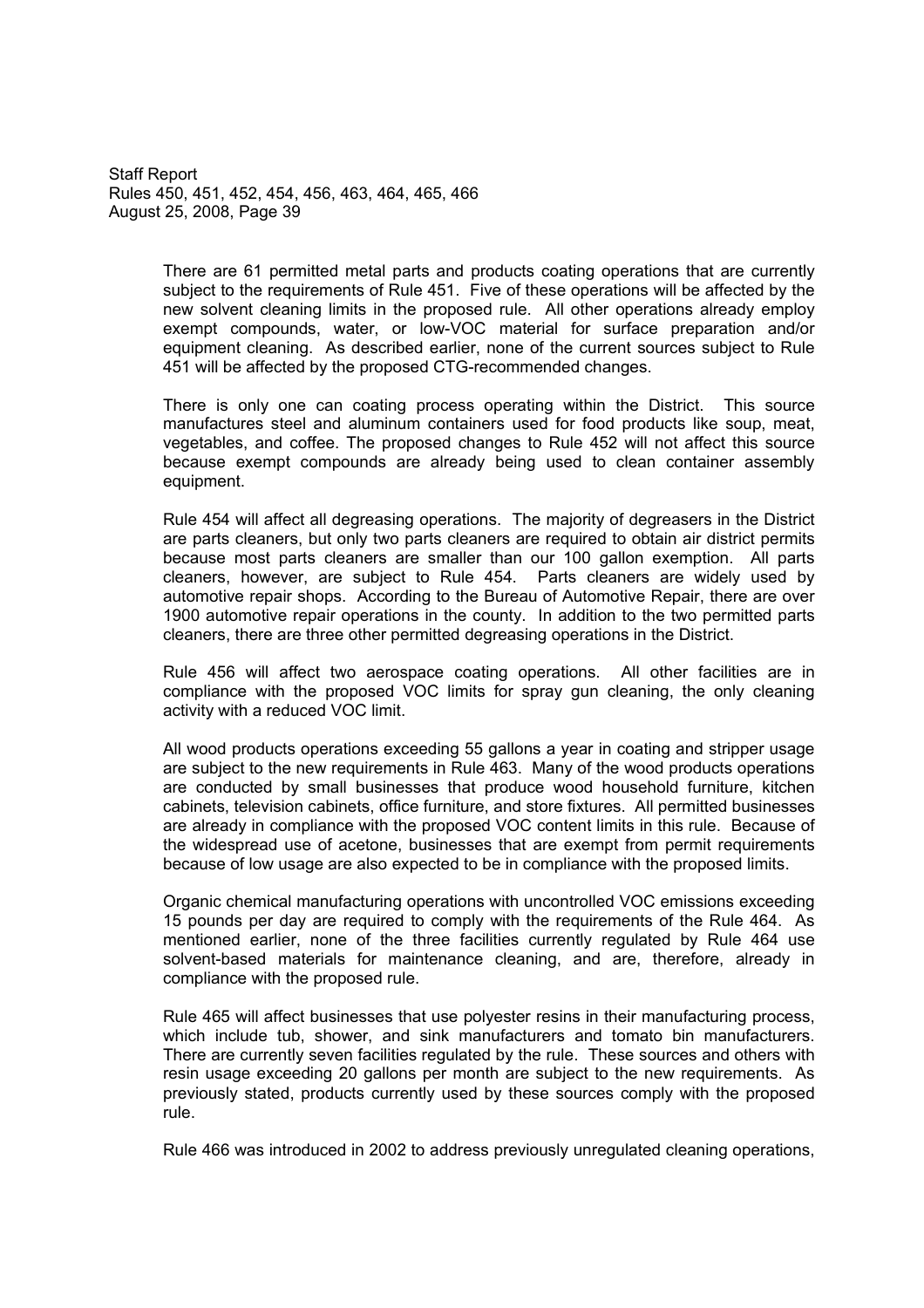> such as wipe cleaning and cleaning of medical devices and pharmaceuticals, electrical apparatus components and electronic components, and architectural application equipment. The proposed rule will continue to regulate these operations and other solvent cleaning operations not already addressed by the industry specific solvent cleaning rules.

### **Impact of rule amendments on employment and the economy in the District:**

Amendments for two of the rules  $-$  Rule 450 and Rule 466  $-$  will result in additional costs to businesses to comply with the new requirements. The increase in annual costs for the entire graphic arts industry is estimated to be \$408,000 per year, or about \$1,550 per year for each graphic arts operation. A socioeconomic impact analysis was performed by SJVUAPCD when they adopted nearly identical solvent cleaning requirements for graphic arts operations on September 20, 2007, and they concluded that compliance costs for the printing industry, as a percentage of net profits, were well below the level at which significant economic or employment impacts would occur. Printing operations in Sacramento County are similar to those in SJVUAPCD, and Staff expects that the proposed amendments to Rule 450 will not significantly impact employment or the economy in the District.

The amendments to Rule 466 are estimated to increase annual costs by a total of \$489,000 per year, or about \$130 per year for each affected business. These cost increases are relatively minor and are not expected to result in significant effects on employment or the economy in the District.

**Range of Probable Costs of Rule Amendments:** This is discussed under the "COST IMPACT" section above.

### **Availability and Cost-Effectiveness of Alternatives to Rules:**

The most fundamental alternative to the proposed rules is to not amend them. However, the District is required by Section 40914(b)(2) of the Health and Safety Code to include in its state attainment plan "all feasible measures" to reduce ozone precursors. The proposed standards have been demonstrated as feasible in the SCAQMD, and consequently, the District committed to them in the 2003 Triennial Report. This evaluation confirms that the proposed changes provide substantive, cost effective emission benefits. Many of them provide cost savings. If the proposed rules are not adopted, the District will not fulfill this state plan commitment. Furthermore, the VOC emissions reductions will not be achieved, which could require the District to implement less cost effective measures for other sources in order to attain the federal 8-hour ozone standard.

**Emission Reduction Potential:** The proposed amendments to the rules will achieve an emission reduction of at least 195.64 tons per year of VOCs in 2010 (See discussion under Emissions Impact).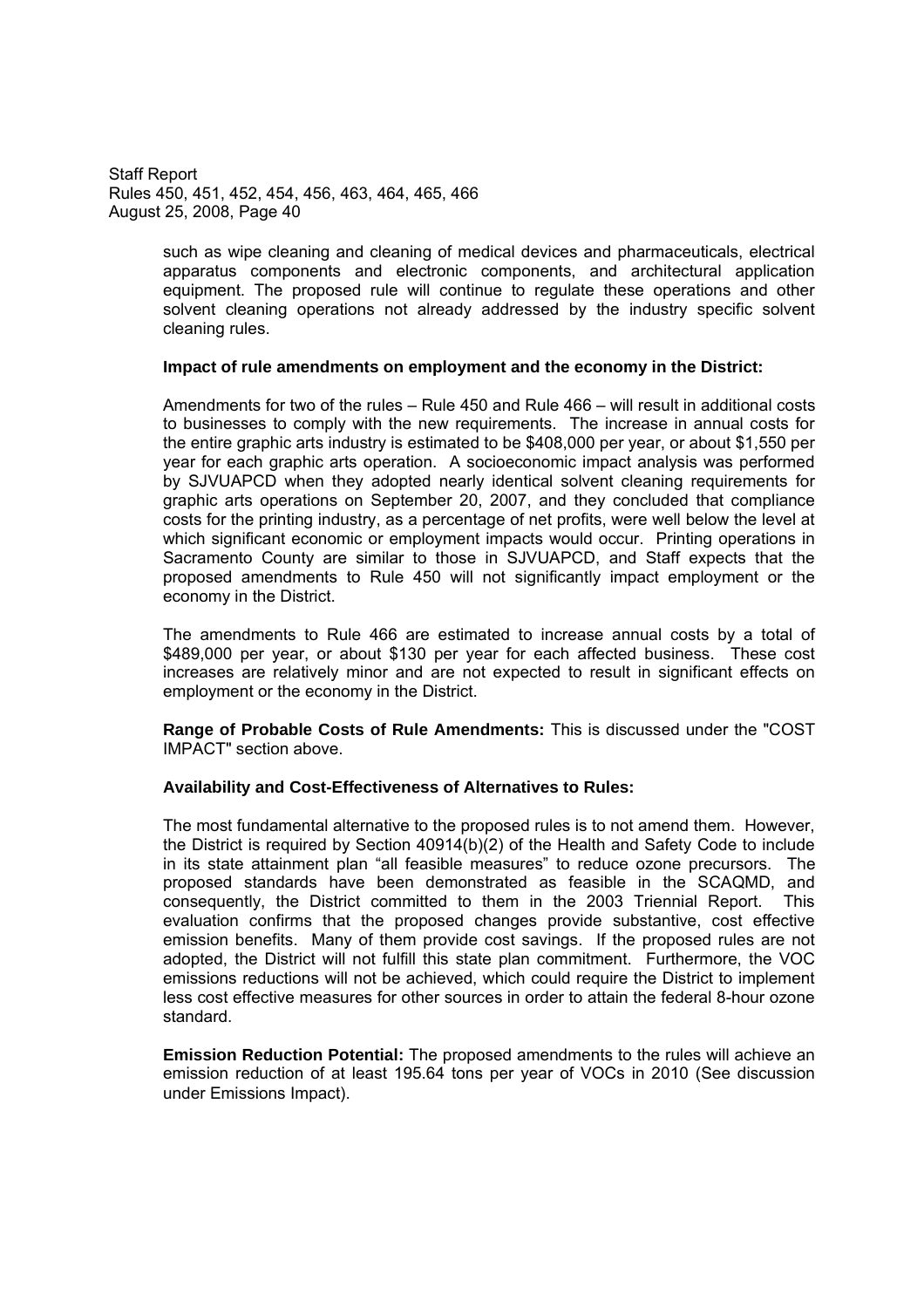#### **Necessity of Adopting, Amending, or Repealing the Rules of Regulation to Attain State and Federal Ambient Air Standards:**

The proposed amendments to the solvent cleaning rules are necessary to comply with all feasible measures requirements and provide additional VOC emission reductions that contribute to the attainment of both the state and federal ozone standards, in Sacramento County and downwind areas.

### **INCREMENTAL COST EFFECTIVENESS ANALYSIS**

Pursuant to Health and Safety Code Section 40920.6(a)(3), the District is required to perform incremental cost effectiveness analysis prior to adopting requirements for Best Available Retrofit Control Technology (BARCT) or a "feasible measure" requirement pursuant to HSC Section 40914. The District is required to identify one or more potential control options that achieve the emission reduction objective for the regulation. Staff evaluated the cost effectiveness of using alternative control options such as the use of air pollution control equipment, where feasible. Staff did not perform a cost effectiveness analysis where the use of air pollution control equipment is not feasible (e.g., wipe cleaning for equipment and machinery.) No other options could meet the emission reduction commitments for these rules.

The incremental cost effectiveness analysis performed for this rule is based on the Discounted Cash Flow cost analysis method to compute the present value of the proposed rule's costs over a 10-year period (the assumed equipment lifetime), using a 7.0% interest rate (based on a U.S. Treasury Security maturing in 10 years plus two percent.) The incremental cost effectiveness analysis was performed for the following:

- 1. Compliant materials (proposed control option);
- 2. Air pollution control equipment; and
- 3. Compliant materials and air pollution control equipment.

The incremental cost effectiveness was performed for the following control options:

- 1. Use of compliant materials vs. air pollution control equipment
- 2. Use of control equipment vs. air pollution control equipment and compliant material.
- 3. Use of compliant materials vs. air pollution control equipment and compliant material.

The following equation was used to calculate the incremental cost:

$$
IC / E(\$ / ton) = \left(\frac{PV_{option2} - PV_{option1}}{TER_{option2} - TER_{option1}}\right)
$$

Where:  $IC = Incremental Cost (\$)$ E = Emission reduction (tons)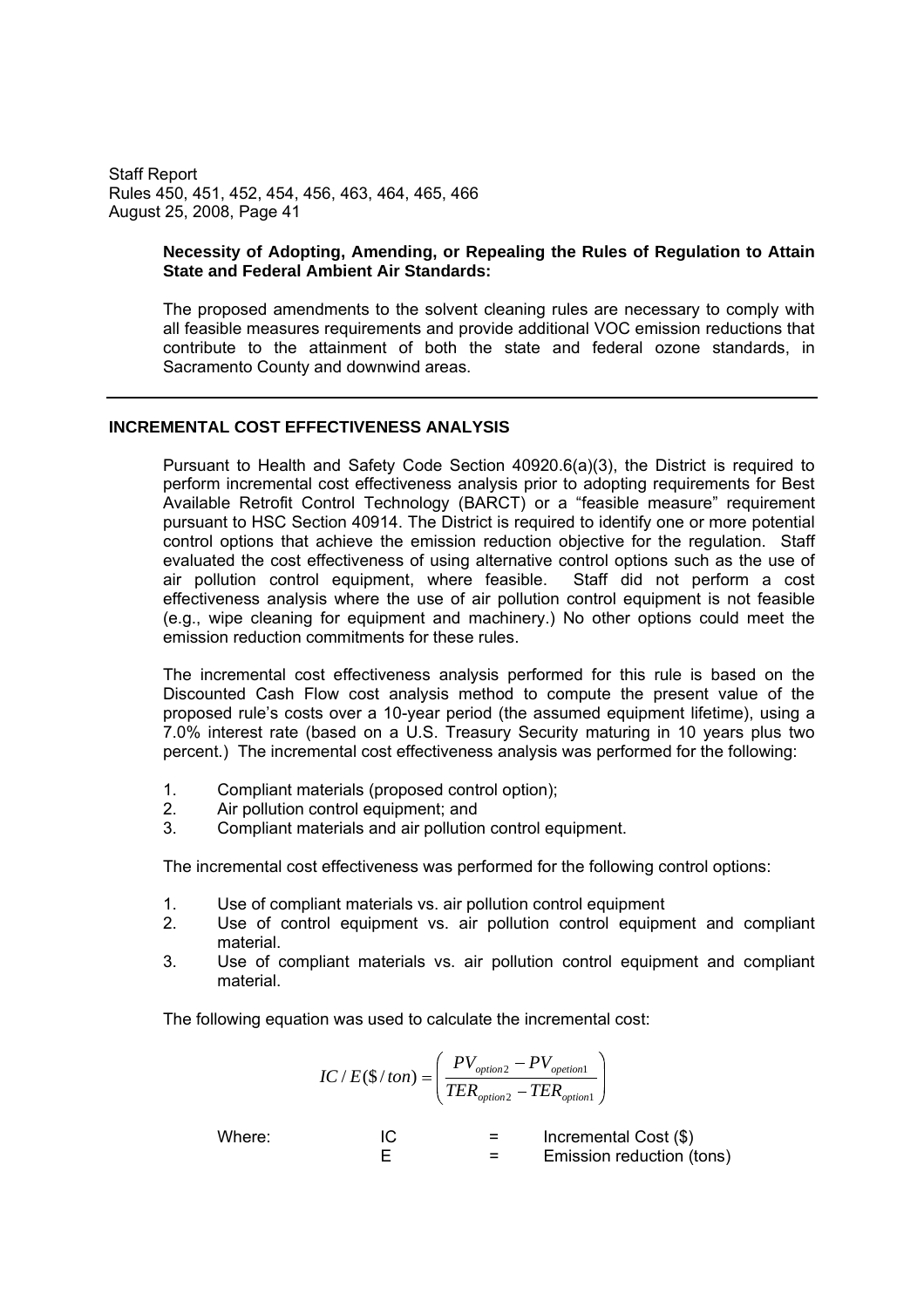| $PV_{option 2}$        | Present value of control costs for                                             |
|------------------------|--------------------------------------------------------------------------------|
| $PV_{option 1}$        | option $2$ (\$/yr)<br>Present value of control costs for<br>option $1$ (\$/yr) |
| $TER_{\text{option2}}$ | Total emission reduction for option 2<br>over a 10-year period (tons)          |
| TER <sub>option1</sub> | Total emission reduction for option 1<br>over a 10-year period (tons)          |

#### Rule 450

As discussed earlier, cost increases are expected for the cleaning of blanket and roller washes, metering rollers and printing plates, other on-press components, and removable press components.

As stated earlier, incremental cost effectiveness analysis was performed for compliant materials only, air pollution control (APC) equipment only, and both compliant materials and APC equipment. This analysis assumes typical press room dimensions of 40' W x  $60'$  L x 20' H and 6 air changes occur per hour, thus requiring a blower with a flow rate with an airflow capacity of least 5,000 cubic feet per minute (CFM) The cost of APC equipment is based on actual cost data taken from the EPA Air Pollution Control Cost Manual, Sixth Edition. The costs of using a Calgon Carbon Corporation's High Flow Ventsorb System carbon adsorption system with a flow rate of 6,000 CFM- to accommodate the typical printing facility airflow rate of 5,000 CFM— was used for these calculations. The High Flow Ventsorb System represents the lowest priced carbon adsorption system (according to the EPA cost manual) with sufficient airflow capacity. This cost analysis also accounted for all capital costs and annual costs of using a carbon adsorption system. Capital costs include installation costs, equipment costs, and labor costs, and annual costs include carbon replacement costs, electricity costs, labor costs, property taxes, insurance, overhead, and administrative costs. The tables listing the cost effectiveness and incremental costs of these control options are shown below.

| <b>Control Option</b>     | <b>Present Value</b><br>of Cost | Annualized<br>Cost | <b>Total Emission</b><br><b>Reduction</b> | Cost<br><b>Effectiveness</b> |         |
|---------------------------|---------------------------------|--------------------|-------------------------------------------|------------------------------|---------|
|                           |                                 | \$/yr              | Tons/year                                 | \$/ton                       | \$/lb   |
| <b>Compliant Material</b> | \$2,867,214                     | \$408,226          | 55.16                                     | \$7.400                      | \$3.70  |
| APC Equipment             | \$39,068,293                    | \$5,562,446        | 53.74                                     | \$103,502                    | \$51.75 |
| Compliant & APC           | \$33,336,134                    | \$4,746,315        | 72.22                                     | \$65,719                     | \$32.86 |

|                                                     | IC/E            | IC/E      |
|-----------------------------------------------------|-----------------|-----------|
| <b>Incremental Comparisons</b>                      | (\$/ton)        | (S/lb)    |
| Compliant material vs. add on control               |                 |           |
| equipment                                           | $-$ \$2,551,170 | $-$1,275$ |
| Compliant material vs. add on control equipment and |                 |           |
| compliant material                                  | \$178.599       | \$89.30   |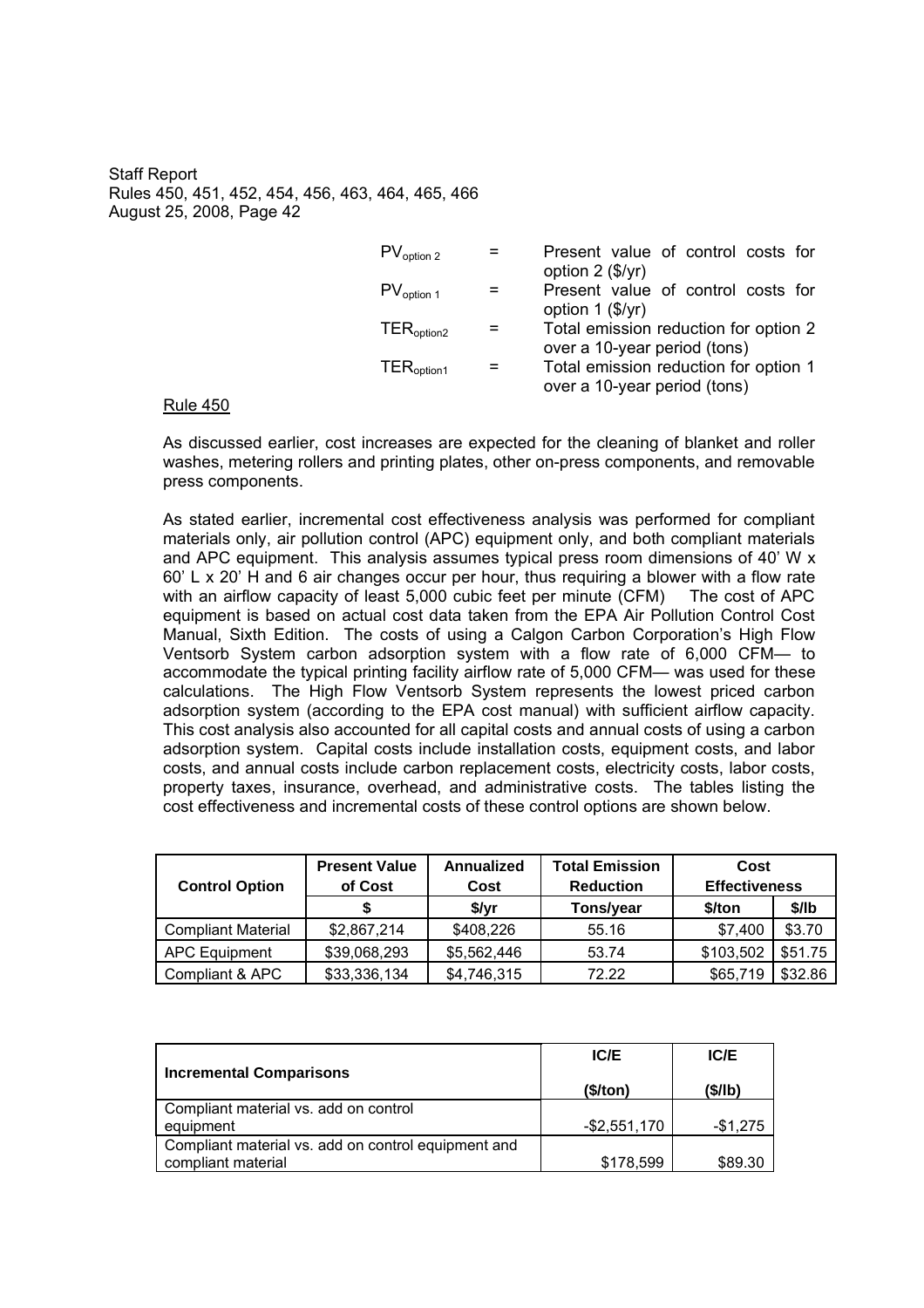> Based on the above analysis, it is not cost effective to require the use of APC equipment instead of compliant material because APC equipment costs more and reduces less VOCs. Also, the incremental cost effectiveness of using both compliant material and APC equipment vs. only compliant material also significantly exceeds \$18.05/lb.

#### Rules 451, 452, 454, 456, 463, 464, and 465

Compliance costs are expected to decrease for sources regulated by Rules 451 and 456. Sources regulated by Rules 452, 463, 464, and 465 are already in compliance with the VOC limits proposed. No incremental cost effectiveness analysis is necessary for these rules.

Emission reductions will result from the proposed changes to Rule 454. However, incremental cost effectiveness analysis is not needed for these rules because there are no added compliance costs for this rule.

### Rule 466

As stated earlier, incremental cost effectiveness analysis was performed for compliant materials only, air pollution control (APC) equipment only, and both compliant materials and APC equipment. Staff assumes the room dimensions and airflow requirements for a printing facility and a non-printing facility to be the same, since the 7/19/02 SCAQMD staff report for Rule 1171 states that the airflow requirement for a non-printing facility is approximately 5,000 CFM. Therefore, equipment, installation, and annual costs are assumed to be similar as well, and the costs computed for Rule 450 can be used here (only the annual emission reductions differ from that of Rule 450). The tables listing the cost effectiveness and incremental costs of these control options are shown below.

| <b>Control Option</b> | <b>Present Value</b><br>of Cost | Annualized<br>Cost | <b>Total</b><br><b>Emission</b><br><b>Reduction</b> | Cost<br><b>Effectiveness</b> |          |
|-----------------------|---------------------------------|--------------------|-----------------------------------------------------|------------------------------|----------|
|                       | S                               | \$/yr              | Tons/year                                           | \$/ton                       | $$$ /lb  |
| Compliant<br>Material | \$3,437,559                     | \$489,431          | 66.23                                               | \$7,390                      | \$3.70   |
| <b>APC Equipment</b>  | \$405,861,794                   | \$57,785,588       | 121.33                                              | \$476,255                    | \$238.13 |
| Compliant & APC       | \$396,024,905                   | \$56,385,037       | 130.94                                              | \$430,630                    | \$215.32 |

| <b>Incremental Comparisons</b>                  | IC/E      | IC/E   |  |
|-------------------------------------------------|-----------|--------|--|
|                                                 | (\$/ton)  | (S/lb) |  |
| Compliant material vs. add on control equipment | \$730,276 | \$365  |  |
| Compliant material vs. add on control           |           |        |  |
| equipment and compliant material                | \$606,699 | \$303  |  |

Based on the above analysis, the cost effectiveness of using APC equipment or using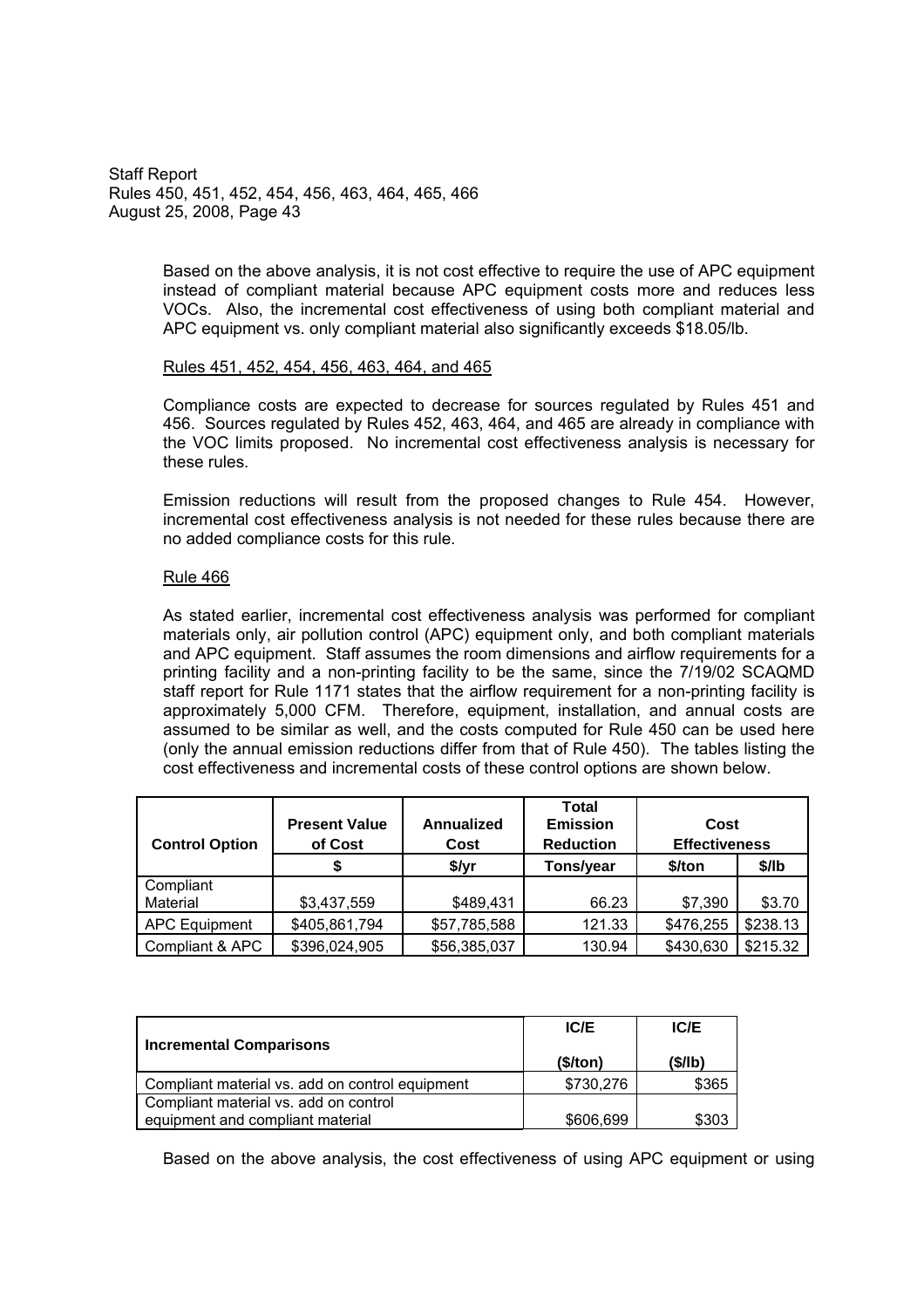> both APC equipment and compliant material significantly exceeds the most expensive control measure ever required by the District, \$18.05 per pound.

#### **OTHER FACTORS:**

**Technological Feasibility:** The VOC limits proposed in the solvent cleaning rules are based on requirements adopted and implemented by SCAQMD. Therefore, the proposed VOC limits are technologically feasible.

**Enforceability:** Reporting requirements and testing procedures have been included in the rules to increase enforceability, as required by EPA.

**Public Acceptability:** Similar requirements are currently implemented in SCAQMD. The rules have a future compliance timeline to allow time for affected businesses to identify and purchase the appropriate complaint materials. Therefore, Staff expects these rules and other associated costs to be acceptable to the public.

### **PUBLIC COMMENTS**

Staff held a public workshop to discuss the proposed amendments on April 28, 2008. A public notice was mailed to interested parties including all permitted stationary sources, printing and automotive repair shops identified through the yellow pages, and all persons who have requested to receive rulemaking notices. The notice was posted on the District website, and the draft rules and staff report were made available for public review at that time.

Staff received several comments and questions at the workshop, as well as written comments from industry and CARB. All comments and responses are included in Appendix D.

#### **ENVIRONMENTAL REVIEW AND COMPLIANCE**

Staff finds that the proposed rules are exempt from the California Environmental Quality Act as an action by a regulatory agency for protection of the environment (Class 8 Categorical Exemption, Section 15308 State CEQA Guidelines) and because it can be seen with certainty that there is no possibility that the activity in question may have a significant adverse effect on the environment (Section 15061(b)(3), State CEQA Guidelines).

California Public Resources Code (Section 21159) requires an environmental analysis of the reasonably foreseeable methods of compliance. Compliance is expected to be achieved by the replacement of current cleaning solvents with compliant products. Compliant products may contain higher levels of exempt compounds, but these exempt compounds are generally less toxic than the VOC solvents they replace. The proposed rules will not increase emissions and will not cause any other significant adverse effects on the environment; therefore Staff has concluded that no environmental impacts will be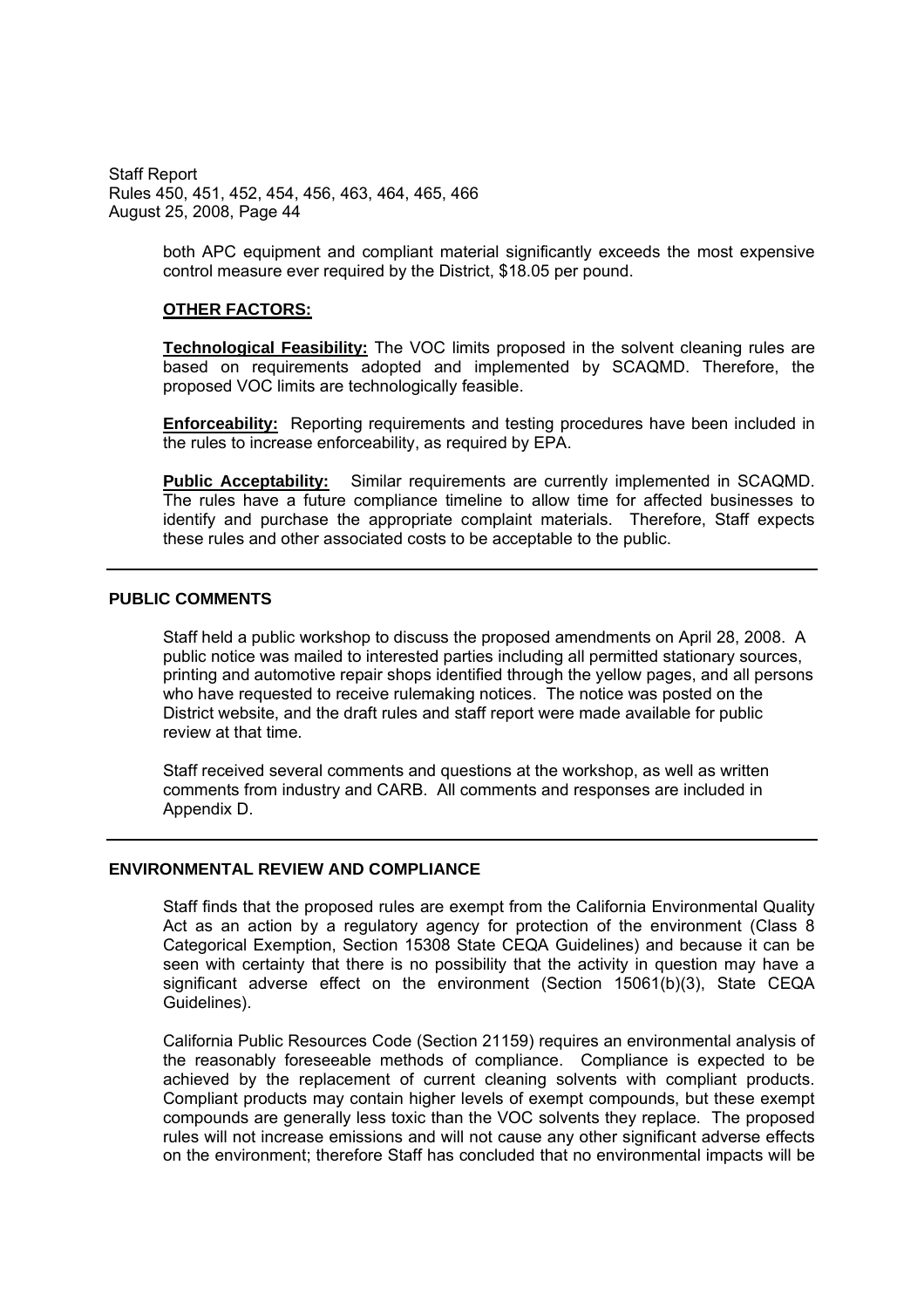caused by compliance with the proposed rules.

#### **FINDINGS**

The California Health and Safety Code, Division 26, Air Resources, require local Districts to comply with a rule adoption protocol as set forth in Section 40727 of the Code. This section has been revised through legislative mandate to contain six findings that the District must make when developing, amending, or repealing a rule. These findings, effective January 1, 1992, and their definitions are listed in the table below.

| <b>FINDING</b>                                                                                                                                                                                                                                                                                                   | <b>FINDING DETERMINATION</b>                                                                                                                                                                                                                                                                                                                                                                                                                                                                                                                                                                                                     |
|------------------------------------------------------------------------------------------------------------------------------------------------------------------------------------------------------------------------------------------------------------------------------------------------------------------|----------------------------------------------------------------------------------------------------------------------------------------------------------------------------------------------------------------------------------------------------------------------------------------------------------------------------------------------------------------------------------------------------------------------------------------------------------------------------------------------------------------------------------------------------------------------------------------------------------------------------------|
| Authority: The District must find that a<br>provision of law or of a state or federal<br>regulation permits or requires the District to<br>adopt, amend, or repeal the rule.                                                                                                                                     | The District is authorized to adopt rules and regulations by<br>California Health and Safety Code, Sections 40001, 40702,<br>40716, 41010 and 41013. (CHSC Section 40727(b)(2))                                                                                                                                                                                                                                                                                                                                                                                                                                                  |
| <b>Necessity:</b> The District must find that the<br>rulemaking demonstrates that a need<br>exists for the rule, or for its amendment or<br>repeal.                                                                                                                                                              | Proposed amendments to Rule 450 are necessary in order<br>to meet the Federal Clean Air Act Reasonably Available<br>Control Technology requirements (Sections 182(b)(2) and<br>172(c)(1) (42 U.S.C. 7502 of the Federal Clean Air Act<br>Amendments of 1990), 1994 Sacramento Area Regional<br>Ozone Attainment Plan (CHSC Section 40913), the state's<br>Best Available Retrofit Control Technology requirements<br>(CHSC Section 40919(a)(3)), and "all feasible measures"<br>requirement (CHSC Section 40914) for reducing volatile<br>organic compound emissions from graphic arts operations.<br>(CHSC Section 40727(b)(1)) |
| Clarity: The District must find that the rule<br>is written or displayed so that its meaning<br>can be easily understood by the persons<br>directly affected by it.                                                                                                                                              | Staff has reviewed the proposed rule amendments and<br>determined that they can be easily understood by the<br>In addition, the record contains no<br>affected industry.<br>evidence that the persons directly affected by the rule can<br>not understand it. (CHSC Section 40727(b)(3))                                                                                                                                                                                                                                                                                                                                         |
| Consistency: The rule is in harmony with,<br>and not in conflict with or contradictory to,<br>existing statutes, court decisions, or state<br>or federal regulations.                                                                                                                                            | The proposed rule amendments do not conflict with and are<br>not contradictory to, existing statutes, court decisions, or<br>state or federal regulations. (CHSC Section 40727(b)(4))                                                                                                                                                                                                                                                                                                                                                                                                                                            |
| Non-Duplication: The District must find<br>that either: 1) The rule does not impose the<br>same requirements as an existing state or<br>federal regulation; or 2) that the duplicative<br>requirements are necessary or proper to<br>execute the powers and duties granted to,<br>and imposed upon the District. | The proposed rule amendments do not duplicate any state<br>laws or regulations, regarding the attainment and<br>maintenance of state and federal air quality standards.<br>(CHSC Section 40727(b)(5))                                                                                                                                                                                                                                                                                                                                                                                                                            |
| Reference: The District must refer to any<br>statute, court decision, or other provision of<br>law that the District implements, interprets,<br>or makes specific by adopting, amending<br>or repealing the rule.                                                                                                | CHSC Sections 40913, 40914 and 40919(a)(3), 41010;<br>Sections 182(b)(2) and 172(c)(1) of the Federal Clean Air<br>Act Amendments of 1990. (CHSC Section 40727(b)(6))                                                                                                                                                                                                                                                                                                                                                                                                                                                            |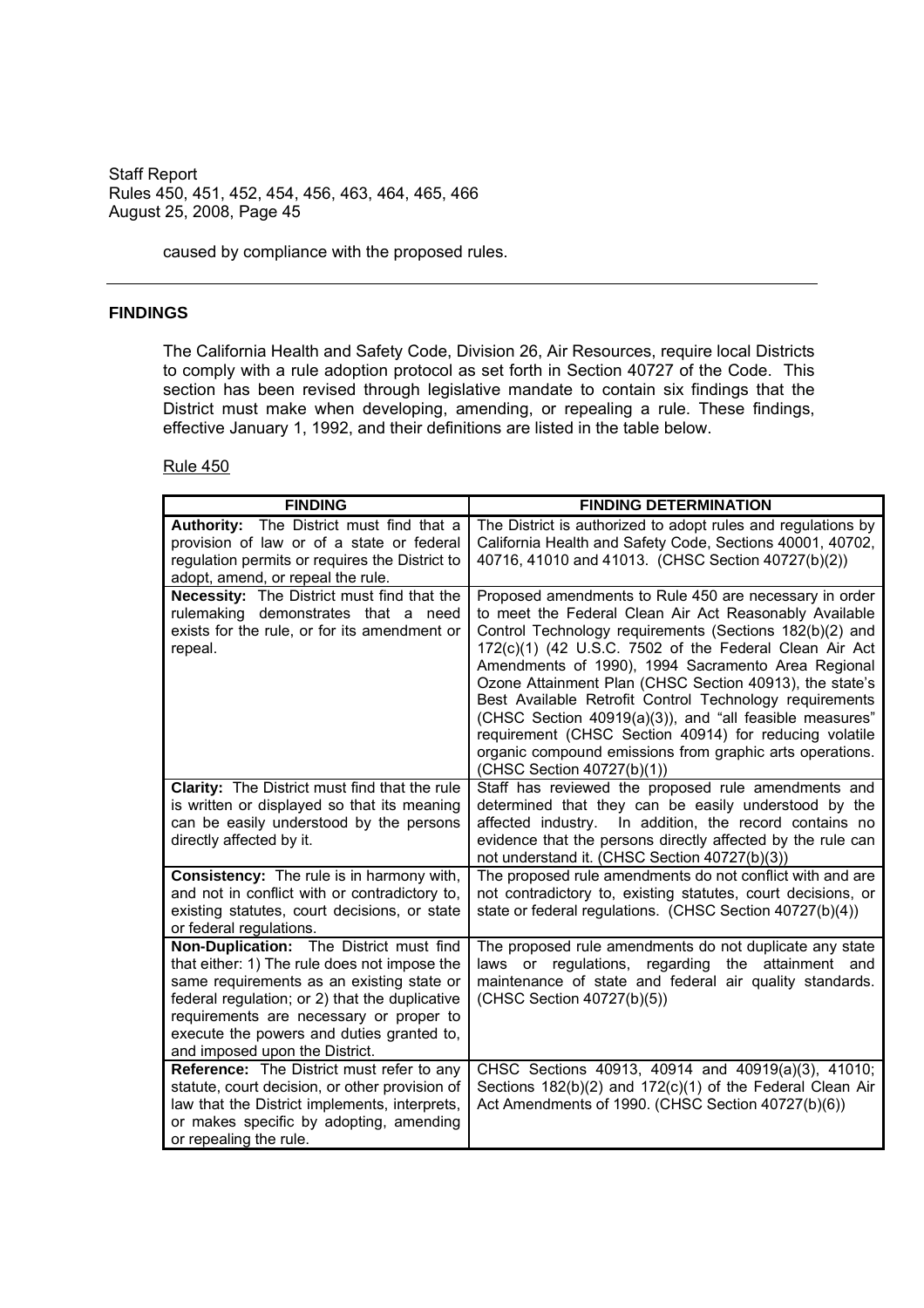| <b>FINDING</b>                                                                                                                                                                                                                         | <b>FINDING DETERMINATION</b>                                                                                                                                                                            |
|----------------------------------------------------------------------------------------------------------------------------------------------------------------------------------------------------------------------------------------|---------------------------------------------------------------------------------------------------------------------------------------------------------------------------------------------------------|
|                                                                                                                                                                                                                                        | <b>Additional Informational Requirements</b> The discussion attached (Appendix A) contains a<br><b>(CHSC Section 40727.2):</b> In complying comparison of other requirements that apply to graphic arts |
| with CHSC Section 40727.2, the District   operations. (CHSC Section 40727.2)<br>must identify all federal requirements and<br>District rules that apply to the same<br>equipment or source type as the proposed<br>rule or amendments. |                                                                                                                                                                                                         |

| <b>FINDING</b>                                                                                                                                                                                                                                                                                                   | <b>FINDING DETERMINATION</b>                                                                                                                                                                                                                                                                                                                                                                                                                                                                                                                                                                                                                                         |
|------------------------------------------------------------------------------------------------------------------------------------------------------------------------------------------------------------------------------------------------------------------------------------------------------------------|----------------------------------------------------------------------------------------------------------------------------------------------------------------------------------------------------------------------------------------------------------------------------------------------------------------------------------------------------------------------------------------------------------------------------------------------------------------------------------------------------------------------------------------------------------------------------------------------------------------------------------------------------------------------|
| Authority: The District must find that a<br>provision of law or of a state or federal<br>regulation permits or requires the District to<br>adopt, amend, or repeal the rule.                                                                                                                                     | The District is authorized to adopt rules and regulations by<br>California Health and Safety Code, Sections 40001, 40702,<br>40716, 41010 and 41013. (CHSC Section 40727(b)(2))                                                                                                                                                                                                                                                                                                                                                                                                                                                                                      |
| Necessity: The District must find that the<br>rulemaking demonstrates that a need<br>exists for the rule, or for its amendment or<br>repeal.                                                                                                                                                                     | Proposed amendments to Rule 451 are necessary in order<br>to meet the Federal Clean Air Act Reasonably Available<br>Control Technology requirements (Sections 182(b)(2) and<br>172(c)(1) (42 U.S.C. 7502 of the Federal Clean Air Act<br>Amendments of 1990), 1994 Sacramento Area Regional<br>Ozone Attainment Plan (CHSC Section 40913), the state's<br>Best Available Retrofit Control Technology requirements<br>(CHSC Section 40919(a)(3)), and "all feasible measures"<br>requirement (CHSC Section 40914) for reducing volatile<br>organic compound emissions from surface coating of<br>miscellaneous metal parts and products. (CHSC Section<br>40727(b)(1) |
| <b>Clarity:</b> The District must find that the rule<br>is written or displayed so that its meaning<br>can be easily understood by the persons<br>directly affected by it.                                                                                                                                       | Staff has reviewed the proposed rule amendments and<br>determined that they can be easily understood by the<br>affected industry. In addition, the record contains no<br>evidence that the persons directly affected by the rule can<br>not understand it. (CHSC Section 40727(b)(3))                                                                                                                                                                                                                                                                                                                                                                                |
| <b>Consistency:</b> The rule is in harmony with,<br>and not in conflict with or contradictory to,<br>existing statutes, court decisions, or state<br>or federal regulations.                                                                                                                                     | The proposed rule amendments do not conflict with and are<br>not contradictory to, existing statutes, court decisions, or<br>state or federal regulations. (CHSC Section 40727(b)(4))                                                                                                                                                                                                                                                                                                                                                                                                                                                                                |
| Non-Duplication: The District must find<br>that either: 1) The rule does not impose the<br>same requirements as an existing state or<br>federal regulation; or 2) that the duplicative<br>requirements are necessary or proper to<br>execute the powers and duties granted to,<br>and imposed upon the District. | The proposed rule amendments do not duplicate any state<br>laws or regulations, regarding<br>the attainment and<br>maintenance of state and federal air quality standards.<br>(CHSC Section 40727(b)(5))                                                                                                                                                                                                                                                                                                                                                                                                                                                             |
| Reference: The District must refer to any<br>statute, court decision, or other provision of<br>law that the District implements, interprets,<br>or makes specific by adopting, amending<br>or repealing the rule.                                                                                                | CHSC Sections 40913, 40914 and 40919(a)(3), 41010;<br>Sections 182(b)(2) and 172(c)(1) of the Federal Clean Air<br>Act Amendments of 1990. (CHSC Section 40727(b)(6))                                                                                                                                                                                                                                                                                                                                                                                                                                                                                                |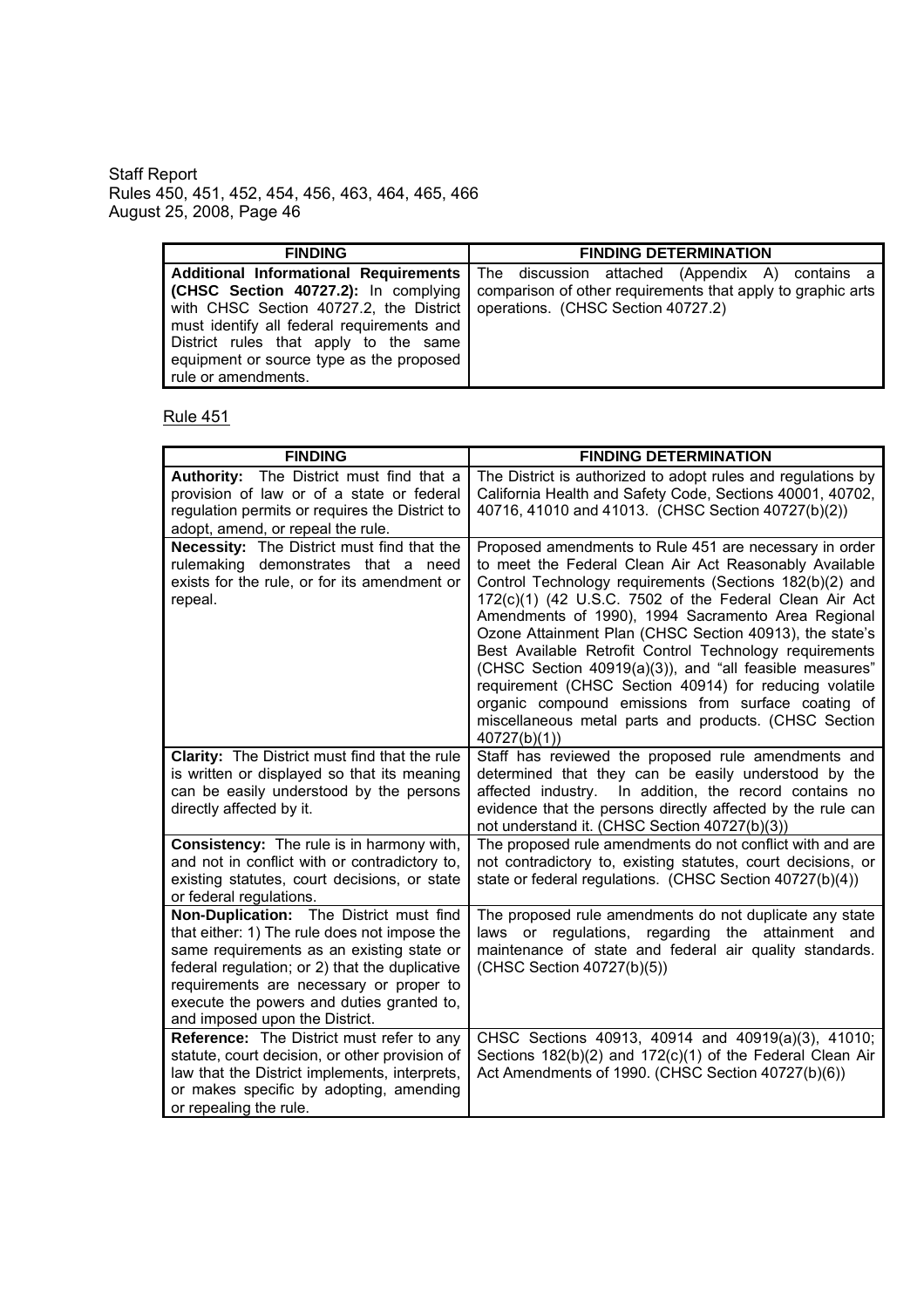| <b>FINDING</b>                                              | <b>FINDING DETERMINATION</b>                                                                       |
|-------------------------------------------------------------|----------------------------------------------------------------------------------------------------|
|                                                             | Additional Informational Requirements   The discussion attached (Appendix A) contains a            |
|                                                             | <b>(CHSC Section 40727.2):</b> In complying comparison of other requirements that apply to surface |
|                                                             | with CHSC Section 40727.2, the District   coating of miscellaneous metal parts and products. (CHSC |
| must identify all federal requirements and Section 40727.2) |                                                                                                    |
| District rules that apply to the same                       |                                                                                                    |
| equipment or source type as the proposed                    |                                                                                                    |
| rule or amendments.                                         |                                                                                                    |

| <b>FINDING</b>                                                                                                                                                                                                                                                                                                   | <b>FINDING DETERMINATION</b>                                                                                                                                                                                                                                                                                                                                                                                                                                                                                                                                                                                                    |
|------------------------------------------------------------------------------------------------------------------------------------------------------------------------------------------------------------------------------------------------------------------------------------------------------------------|---------------------------------------------------------------------------------------------------------------------------------------------------------------------------------------------------------------------------------------------------------------------------------------------------------------------------------------------------------------------------------------------------------------------------------------------------------------------------------------------------------------------------------------------------------------------------------------------------------------------------------|
| Authority: The District must find that a<br>provision of law or of a state or federal<br>regulation permits or requires the District to<br>adopt, amend, or repeal the rule.                                                                                                                                     | The District is authorized to adopt rules and regulations by<br>California Health and Safety Code, Sections 40001, 40702,<br>40716, 41010 and 41013. (CHSC Section 40727(b)(2))                                                                                                                                                                                                                                                                                                                                                                                                                                                 |
| <b>Necessity:</b> The District must find that the<br>rulemaking demonstrates that a need<br>exists for the rule, or for its amendment or<br>repeal.                                                                                                                                                              | Proposed amendments to Rule 452 are necessary in order<br>to meet the Federal Clean Air Act Reasonably Available<br>Control Technology requirements (Sections 182(b)(2) and<br>172(c)(1) (42 U.S.C. 7502 of the Federal Clean Air Act<br>Amendments of 1990), 1994 Sacramento Area Regional<br>Ozone Attainment Plan (CHSC Section 40913), the state's<br>Best Available Retrofit Control Technology requirements<br>(CHSC Section 40919(a)(3)), and "all feasible measures"<br>requirement (CHSC Section 40914) for reducing volatile<br>organic compound emissions from can coating operations.<br>(CHSC Section 40727(b)(1)) |
| Clarity: The District must find that the rule<br>is written or displayed so that its meaning<br>can be easily understood by the persons<br>directly affected by it.                                                                                                                                              | Staff has reviewed the proposed rule amendments and<br>determined that they can be easily understood by the<br>affected industry. In addition, the record contains no<br>evidence that the persons directly affected by the rule can<br>not understand it. (CHSC Section 40727(b)(3))                                                                                                                                                                                                                                                                                                                                           |
| Consistency: The rule is in harmony with,<br>and not in conflict with or contradictory to,<br>existing statutes, court decisions, or state<br>or federal regulations.                                                                                                                                            | The proposed rule amendments do not conflict with and are<br>not contradictory to, existing statutes, court decisions, or<br>state or federal regulations. (CHSC Section 40727(b)(4))                                                                                                                                                                                                                                                                                                                                                                                                                                           |
| Non-Duplication: The District must find<br>that either: 1) The rule does not impose the<br>same requirements as an existing state or<br>federal regulation; or 2) that the duplicative<br>requirements are necessary or proper to<br>execute the powers and duties granted to,<br>and imposed upon the District. | The proposed rule amendments do not duplicate any state<br>laws or regulations, regarding the attainment and<br>maintenance of state and federal air quality standards.<br>(CHSC Section 40727(b)(5))                                                                                                                                                                                                                                                                                                                                                                                                                           |
| Reference: The District must refer to any<br>statute, court decision, or other provision of<br>law that the District implements, interprets,<br>or makes specific by adopting, amending<br>or repealing the rule.                                                                                                | CHSC Sections 40913, 40914 and 40919(a)(3), 41010;<br>Sections 182(b)(2) and 172(c)(1) of the Federal Clean Air<br>Act Amendments of 1990. (CHSC Section 40727(b)(6))                                                                                                                                                                                                                                                                                                                                                                                                                                                           |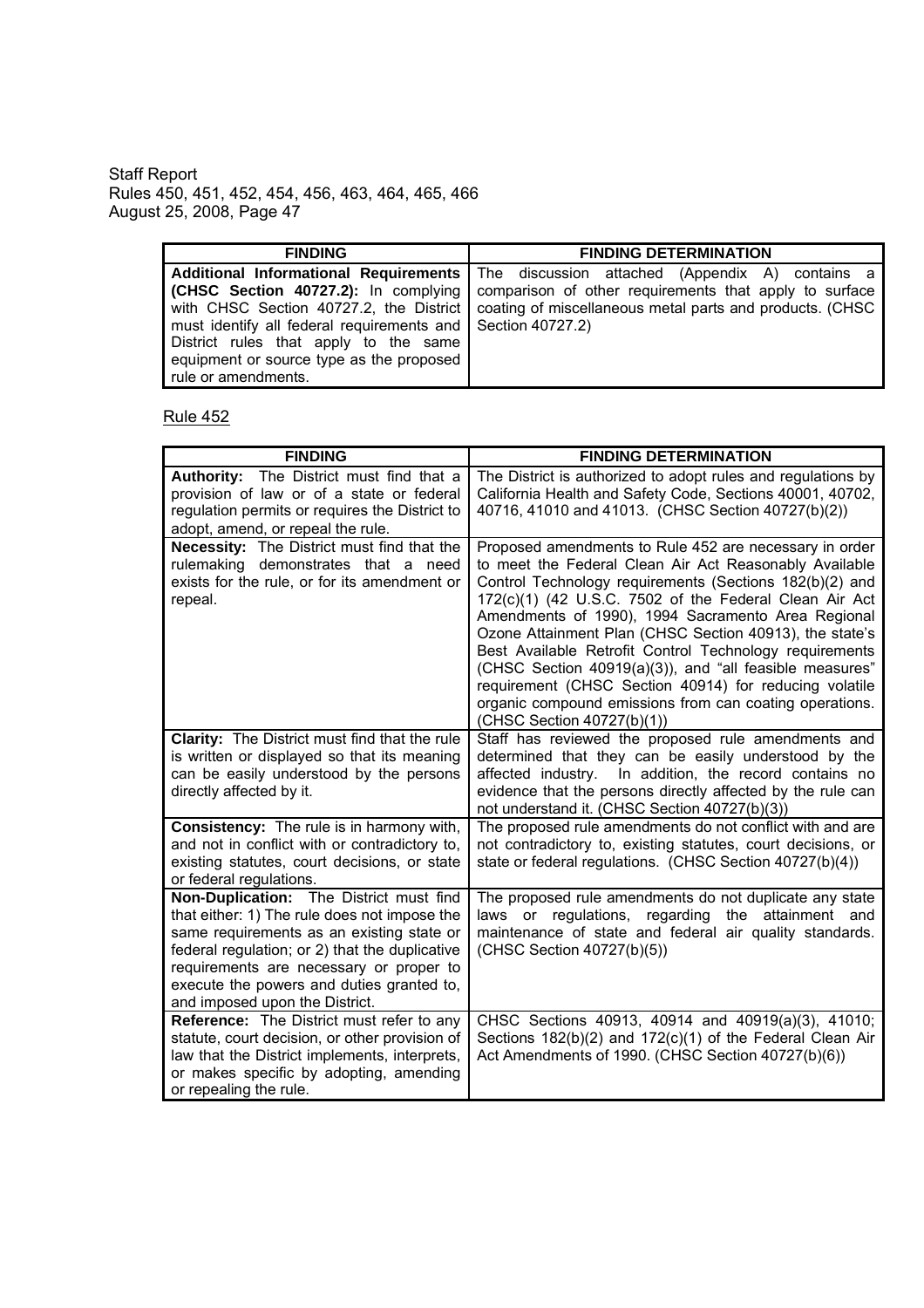| <b>FINDING</b>                                                                                                                                                                                                  | <b>FINDING DETERMINATION</b>                                                                                                                                                                           |
|-----------------------------------------------------------------------------------------------------------------------------------------------------------------------------------------------------------------|--------------------------------------------------------------------------------------------------------------------------------------------------------------------------------------------------------|
| with CHSC Section 40727.2, the District   operations. (CHSC Section 40727.2)<br>must identify all federal requirements and<br>District rules that apply to the same<br>equipment or source type as the proposed | <b>Additional Informational Requirements</b> The discussion attached (Appendix A) contains a<br><b>(CHSC Section 40727.2):</b> In complying comparison of other requirements that apply to can coating |
| rule or amendments.                                                                                                                                                                                             |                                                                                                                                                                                                        |

| <b>FINDING</b>                                                                                                                                                                                                                                                                                                   | <b>FINDING DETERMINATION</b>                                                                                                                                                                                                                                                                                                                                                                                                                                                                                                                                                                                                         |
|------------------------------------------------------------------------------------------------------------------------------------------------------------------------------------------------------------------------------------------------------------------------------------------------------------------|--------------------------------------------------------------------------------------------------------------------------------------------------------------------------------------------------------------------------------------------------------------------------------------------------------------------------------------------------------------------------------------------------------------------------------------------------------------------------------------------------------------------------------------------------------------------------------------------------------------------------------------|
| Authority: The District must find that a<br>provision of law or of a state or federal<br>regulation permits or requires the District to<br>adopt, amend, or repeal the rule.                                                                                                                                     | The District is authorized to adopt rules and regulations by<br>California Health and Safety Code, Sections 40001, 40702,<br>40716, 41010 and 41013. (CHSC Section 40727(b)(2))                                                                                                                                                                                                                                                                                                                                                                                                                                                      |
| <b>Necessity:</b> The District must find that the<br>rulemaking demonstrates that a need<br>exists for the rule, or for its amendment or<br>repeal.                                                                                                                                                              | Proposed amendments to Rule 454 are necessary in order<br>to meet the Federal Clean Air Act Reasonably Available<br>Control Technology requirements (Sections 182(b)(2) and<br>172(c)(1) (42 U.S.C. 7502 of the Federal Clean Air Act<br>Amendments of 1990), 1994 Sacramento Area Regional<br>Ozone Attainment Plan (CHSC Section 40913), the state's<br>Best Available Retrofit Control Technology requirements<br>(CHSC Section 40919(a)(3)), and "all feasible measures"<br>requirement (CHSC Section 40914) for reducing volatile<br>organic compound emissions from solvent cleaning<br>operations. (CHSC Section 40727(b)(1)) |
| Clarity: The District must find that the rule<br>is written or displayed so that its meaning<br>can be easily understood by the persons<br>directly affected by it.                                                                                                                                              | Staff has reviewed the proposed rule amendments and<br>determined that they can be easily understood by the<br>affected industry. In addition, the record contains no<br>evidence that the persons directly affected by the rule can<br>not understand it. (CHSC Section 40727(b)(3))                                                                                                                                                                                                                                                                                                                                                |
| Consistency: The rule is in harmony with,<br>and not in conflict with or contradictory to,<br>existing statutes, court decisions, or state<br>or federal regulations.                                                                                                                                            | The proposed rule amendments do not conflict with and are<br>not contradictory to, existing statutes, court decisions, or<br>state or federal regulations. (CHSC Section 40727(b)(4))                                                                                                                                                                                                                                                                                                                                                                                                                                                |
| Non-Duplication: The District must find<br>that either: 1) The rule does not impose the<br>same requirements as an existing state or<br>federal regulation; or 2) that the duplicative<br>requirements are necessary or proper to<br>execute the powers and duties granted to,<br>and imposed upon the District. | The proposed rule amendments do not duplicate any state<br>laws or regulations, regarding the attainment and<br>maintenance of state and federal air quality standards.<br>(CHSC Section 40727(b)(5))                                                                                                                                                                                                                                                                                                                                                                                                                                |
| Reference: The District must refer to any<br>statute, court decision, or other provision of<br>law that the District implements, interprets,<br>or makes specific by adopting, amending<br>or repealing the rule.                                                                                                | CHSC Sections 40913, 40914 and 40919(a)(3), 41010;<br>Sections 182(b)(2) and 172(c)(1) of the Federal Clean Air<br>Act Amendments of 1990. (CHSC Section 40727(b)(6))                                                                                                                                                                                                                                                                                                                                                                                                                                                                |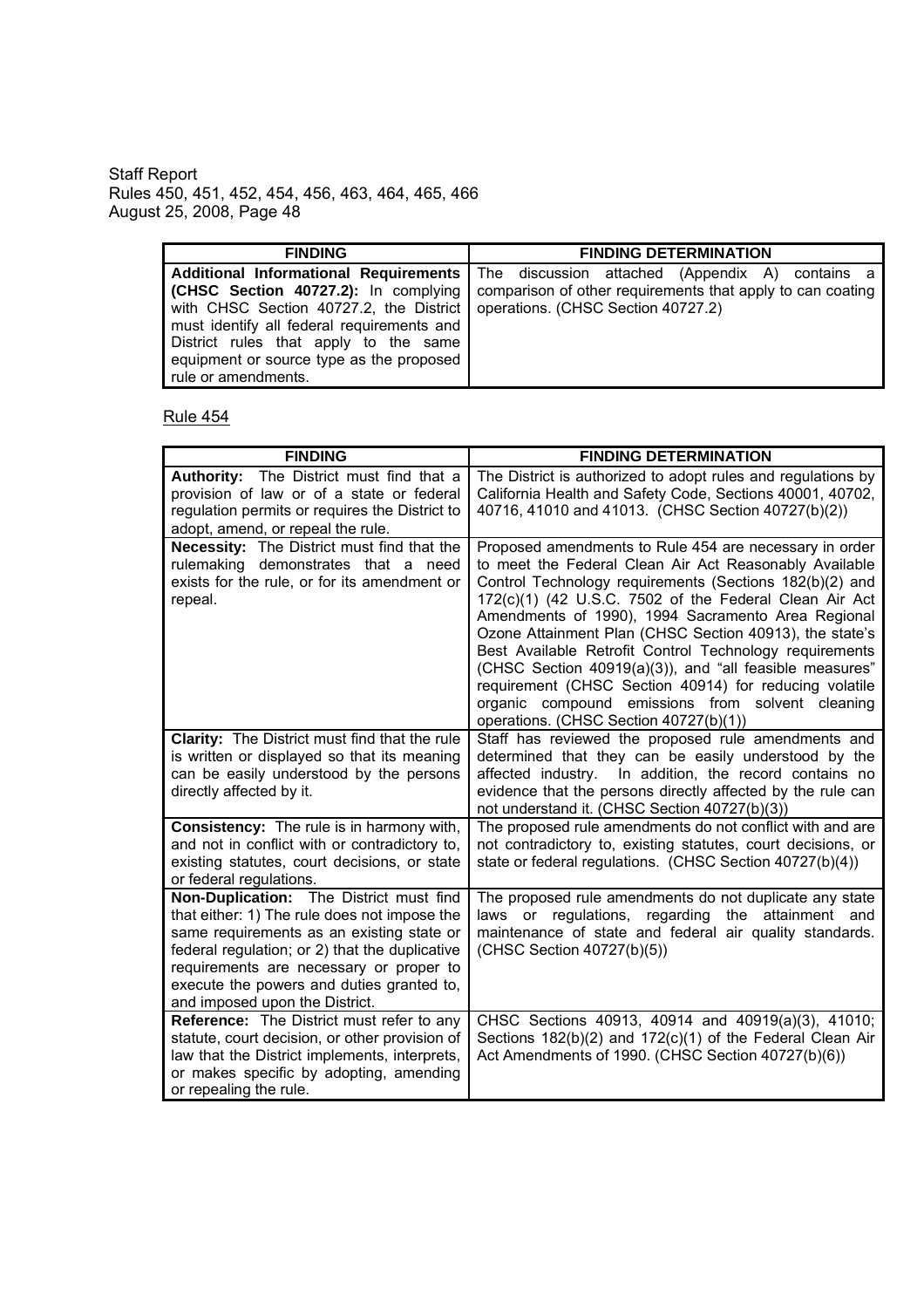| <b>FINDING</b>                                                                                                                                         | <b>FINDING DETERMINATION</b>                                                                                                                                                                     |
|--------------------------------------------------------------------------------------------------------------------------------------------------------|--------------------------------------------------------------------------------------------------------------------------------------------------------------------------------------------------|
| with CHSC Section 40727.2, the District   operations. (CHSC Section 40727.2)                                                                           | Additional Informational Requirements   The discussion attached (Appendix A) contains a<br><b>(CHSC Section 40727.2):</b> In complying comparison of other requirements that apply to degreasing |
| must identify all federal requirements and<br>District rules that apply to the same<br>equipment or source type as the proposed<br>rule or amendments. |                                                                                                                                                                                                  |

| <b>FINDING</b>                                                                                                                                                                                                                                                                                                   | <b>FINDING DETERMINATION</b>                                                                                                                                                                                                                                                                                                                                                                                                                                                                                                                                                                                                                                   |
|------------------------------------------------------------------------------------------------------------------------------------------------------------------------------------------------------------------------------------------------------------------------------------------------------------------|----------------------------------------------------------------------------------------------------------------------------------------------------------------------------------------------------------------------------------------------------------------------------------------------------------------------------------------------------------------------------------------------------------------------------------------------------------------------------------------------------------------------------------------------------------------------------------------------------------------------------------------------------------------|
| Authority: The District must find that a<br>provision of law or of a state or federal<br>regulation permits or requires the District to<br>adopt, amend, or repeal the rule.                                                                                                                                     | The District is authorized to adopt rules and regulations by<br>California Health and Safety Code, Sections 40001, 40702,<br>40716, 41010 and 41013. (CHSC Section 40727(b)(2))                                                                                                                                                                                                                                                                                                                                                                                                                                                                                |
| Necessity: The District must find that the<br>rulemaking demonstrates that a need<br>exists for the rule, or for its amendment or<br>repeal.                                                                                                                                                                     | Proposed amendments to Rule 456 are necessary in order<br>to meet the Federal Clean Air Act Reasonably Available<br>Control Technology requirements (Sections 182(b)(2) and<br>172(c)(1) (42 U.S.C. 7502 of the Federal Clean Air Act<br>Amendments of 1990), 1994 Sacramento Area Regional<br>Ozone Attainment Plan (CHSC Section 40913), the state's<br>Best Available Retrofit Control Technology requirements<br>(CHSC Section 40919(a)(3)), and "all feasible measures"<br>requirement (CHSC Section 40914) for reducing volatile<br>organic compound emissions from aerospace assembly<br>and component coating operations. (CHSC Section<br>40727(b)(1) |
| Clarity: The District must find that the rule<br>is written or displayed so that its meaning<br>can be easily understood by the persons<br>directly affected by it.                                                                                                                                              | Staff has reviewed the proposed rule amendments and<br>determined that they can be easily understood by the<br>affected industry. In addition, the record contains no<br>evidence that the persons directly affected by the rule can<br>not understand it. (CHSC Section 40727(b)(3))                                                                                                                                                                                                                                                                                                                                                                          |
| <b>Consistency:</b> The rule is in harmony with,<br>and not in conflict with or contradictory to,<br>existing statutes, court decisions, or state<br>or federal regulations.                                                                                                                                     | The proposed rule amendments do not conflict with and are<br>not contradictory to, existing statutes, court decisions, or<br>state or federal regulations. (CHSC Section 40727(b)(4))                                                                                                                                                                                                                                                                                                                                                                                                                                                                          |
| Non-Duplication: The District must find<br>that either: 1) The rule does not impose the<br>same requirements as an existing state or<br>federal regulation; or 2) that the duplicative<br>requirements are necessary or proper to<br>execute the powers and duties granted to,<br>and imposed upon the District. | The proposed rule amendments do not duplicate any state<br>regarding<br>laws or regulations,<br>the attainment and<br>maintenance of state and federal air quality standards.<br>(CHSC Section 40727(b)(5))                                                                                                                                                                                                                                                                                                                                                                                                                                                    |
| Reference: The District must refer to any<br>statute, court decision, or other provision of<br>law that the District implements, interprets,<br>or makes specific by adopting, amending<br>or repealing the rule.                                                                                                | CHSC Sections 40913, 40914 and 40919(a)(3), 41010;<br>Sections 182(b)(2) and 172(c)(1) of the Federal Clean Air<br>Act Amendments of 1990. (CHSC Section 40727(b)(6))                                                                                                                                                                                                                                                                                                                                                                                                                                                                                          |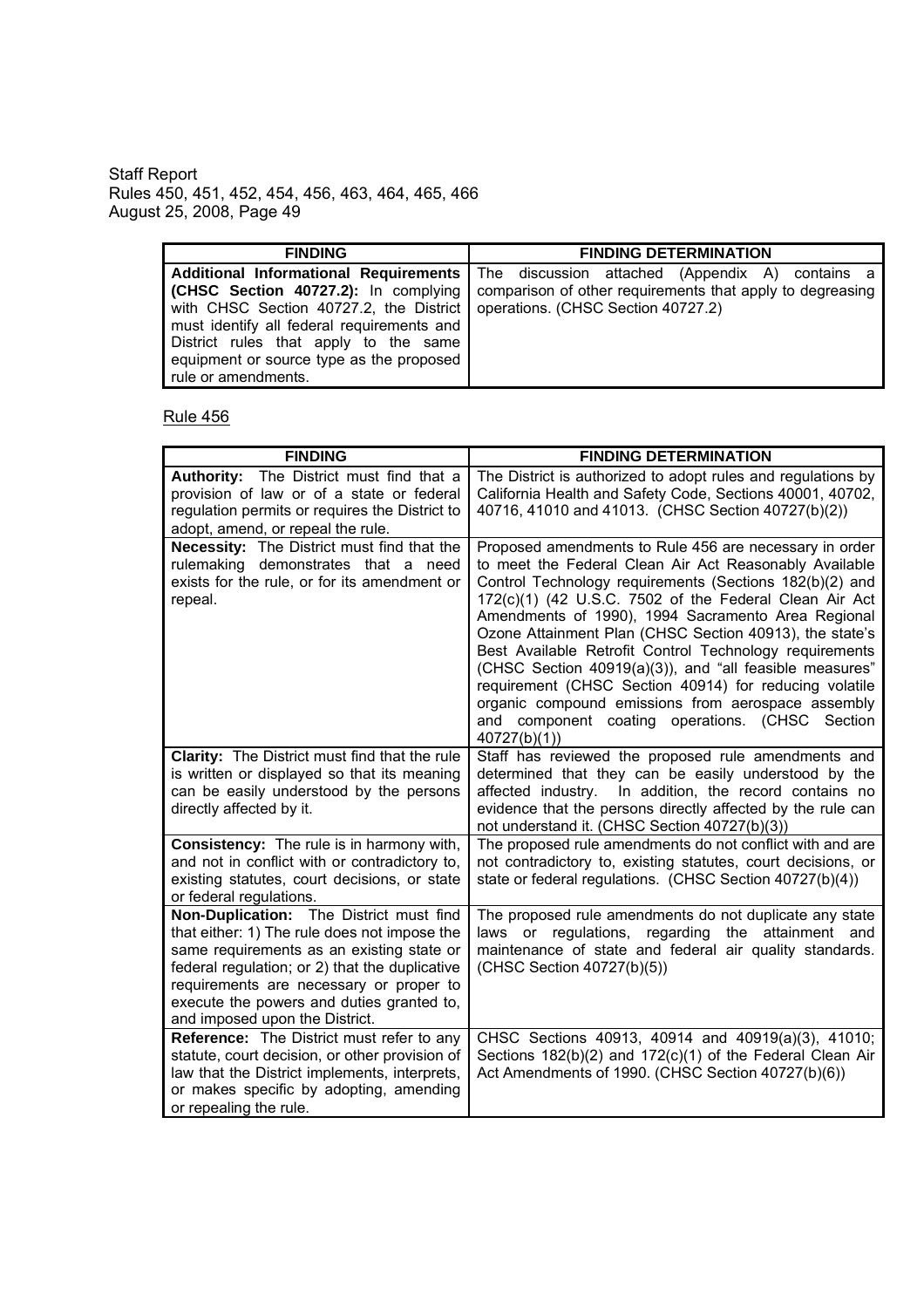| <b>FINDING</b>                                              | <b>FINDING DETERMINATION</b>                                                                         |
|-------------------------------------------------------------|------------------------------------------------------------------------------------------------------|
|                                                             | <b>Additional Informational Requirements</b> The discussion attached (Appendix A) contains a         |
|                                                             | <b>(CHSC Section 40727.2):</b> In complying comparison of other requirements that apply to aerospace |
| with CHSC Section 40727.2, the District                     | assembly and component coating operations. (CHSC                                                     |
| must identify all federal requirements and Section 40727.2) |                                                                                                      |
| District rules that apply to the same                       |                                                                                                      |
| equipment or source type as the proposed                    |                                                                                                      |
| rule or amendments.                                         |                                                                                                      |

| <b>FINDING</b>                                                                                                                                                                                                                                                                                                   | <b>FINDING DETERMINATION</b>                                                                                                                                                                                                                                                                                                                                                                                                                                                                                                                                                                                                              |
|------------------------------------------------------------------------------------------------------------------------------------------------------------------------------------------------------------------------------------------------------------------------------------------------------------------|-------------------------------------------------------------------------------------------------------------------------------------------------------------------------------------------------------------------------------------------------------------------------------------------------------------------------------------------------------------------------------------------------------------------------------------------------------------------------------------------------------------------------------------------------------------------------------------------------------------------------------------------|
| Authority: The District must find that a<br>provision of law or of a state or federal<br>regulation permits or requires the District to<br>adopt, amend, or repeal the rule.                                                                                                                                     | The District is authorized to adopt rules and regulations by<br>California Health and Safety Code, Sections 40001, 40702,<br>40716, 41010 and 41013. (CHSC Section 40727(b)(2))                                                                                                                                                                                                                                                                                                                                                                                                                                                           |
| <b>Necessity:</b> The District must find that the<br>rulemaking demonstrates that a need<br>exists for the rule, or for its amendment or<br>repeal.                                                                                                                                                              | Proposed amendments to Rule 463 are necessary in order<br>to meet the Federal Clean Air Act Reasonably Available<br>Control Technology requirements (Sections 182(b)(2) and<br>172(c)(1) (42 U.S.C. 7502 of the Federal Clean Air Act<br>Amendments of 1990), 1994 Sacramento Area Regional<br>Ozone Attainment Plan (CHSC Section 40913), the state's<br>Best Available Retrofit Control Technology requirements<br>(CHSC Section 40919(a)(3)), and "all feasible measures"<br>requirement (CHSC Section 40914) for reducing volatile<br>organic compound emissions from wood products coating<br>operations. (CHSC Section 40727(b)(1)) |
| Clarity: The District must find that the rule<br>is written or displayed so that its meaning<br>can be easily understood by the persons<br>directly affected by it.                                                                                                                                              | Staff has reviewed the proposed rule amendments and<br>determined that they can be easily understood by the<br>affected industry. In addition, the record contains no<br>evidence that the persons directly affected by the rule can<br>not understand it. (CHSC Section 40727(b)(3))                                                                                                                                                                                                                                                                                                                                                     |
| Consistency: The rule is in harmony with,<br>and not in conflict with or contradictory to,<br>existing statutes, court decisions, or state<br>or federal regulations.                                                                                                                                            | The proposed rule amendments do not conflict with and are<br>not contradictory to, existing statutes, court decisions, or<br>state or federal regulations. (CHSC Section 40727(b)(4))                                                                                                                                                                                                                                                                                                                                                                                                                                                     |
| Non-Duplication: The District must find<br>that either: 1) The rule does not impose the<br>same requirements as an existing state or<br>federal regulation; or 2) that the duplicative<br>requirements are necessary or proper to<br>execute the powers and duties granted to,<br>and imposed upon the District. | The proposed rule amendments do not duplicate any state<br>laws or regulations, regarding the attainment and<br>maintenance of state and federal air quality standards.<br>(CHSC Section 40727(b)(5))                                                                                                                                                                                                                                                                                                                                                                                                                                     |
| Reference: The District must refer to any<br>statute, court decision, or other provision of<br>law that the District implements, interprets,<br>or makes specific by adopting, amending<br>or repealing the rule.                                                                                                | CHSC Sections 40913, 40914 and 40919(a)(3), 41010;<br>Sections 182(b)(2) and 172(c)(1) of the Federal Clean Air<br>Act Amendments of 1990. (CHSC Section 40727(b)(6))                                                                                                                                                                                                                                                                                                                                                                                                                                                                     |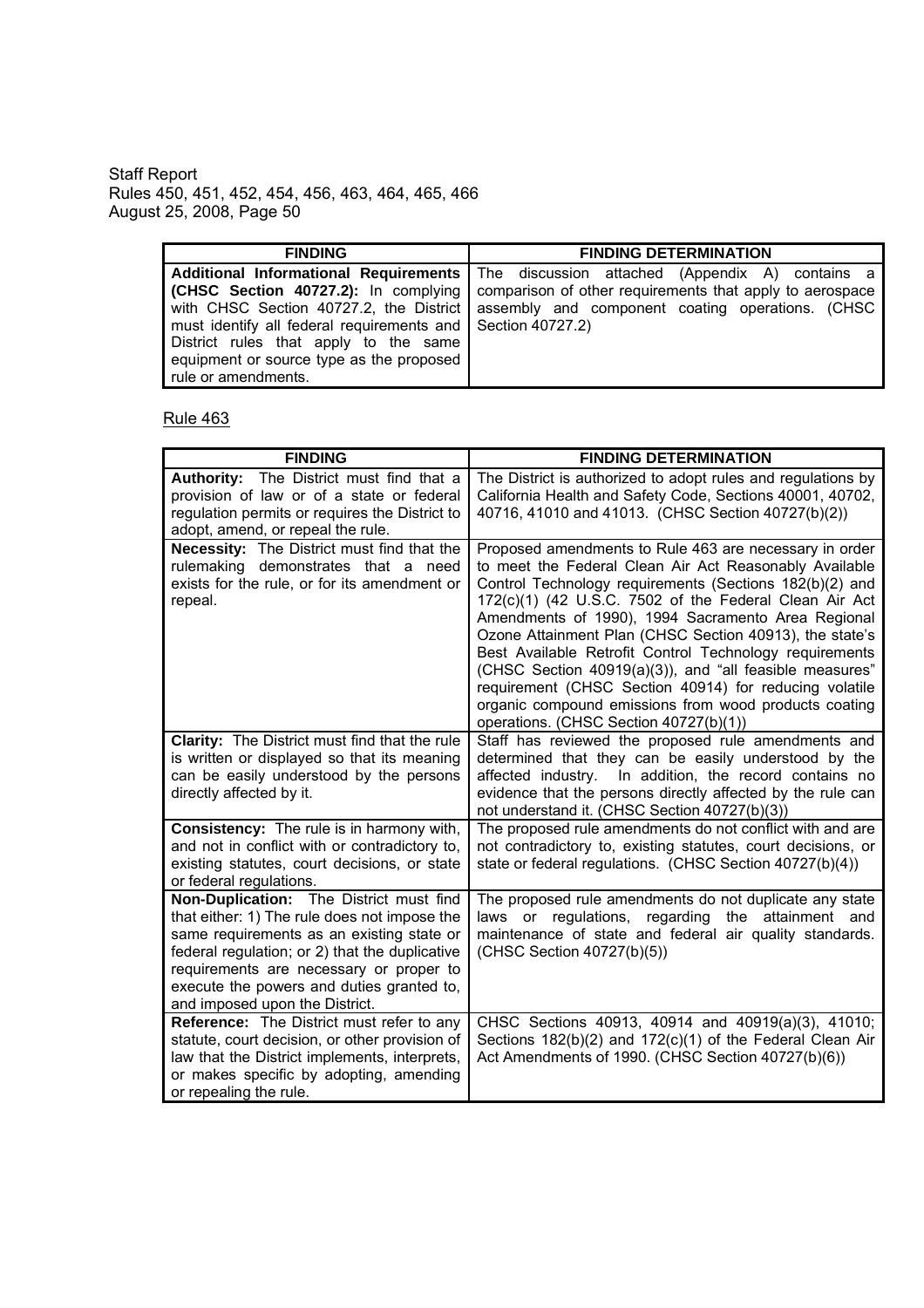| <b>FINDING</b>                             | <b>FINDING DETERMINATION</b>                                                                    |
|--------------------------------------------|-------------------------------------------------------------------------------------------------|
|                                            | <b>Additional Informational Requirements</b> The discussion attached (Appendix A) contains a    |
|                                            | <b>(CHSC Section 40727.2):</b> In complying comparison of other requirements that apply to wood |
|                                            | with CHSC Section 40727.2, the District   products coating operations. (CHSC Section 40727.2)   |
| must identify all federal requirements and |                                                                                                 |
| District rules that apply to the same      |                                                                                                 |
| equipment or source type as the proposed   |                                                                                                 |
| rule or amendments.                        |                                                                                                 |

| <b>FINDING</b>                                                                                                                                                                                                                                                                                                   | <b>FINDING DETERMINATION</b>                                                                                                                                                                                                                                                                                                                                                                                                                                                                                                                                                                                                                       |
|------------------------------------------------------------------------------------------------------------------------------------------------------------------------------------------------------------------------------------------------------------------------------------------------------------------|----------------------------------------------------------------------------------------------------------------------------------------------------------------------------------------------------------------------------------------------------------------------------------------------------------------------------------------------------------------------------------------------------------------------------------------------------------------------------------------------------------------------------------------------------------------------------------------------------------------------------------------------------|
| Authority: The District must find that a<br>provision of law or of a state or federal<br>regulation permits or requires the District to<br>adopt, amend, or repeal the rule.                                                                                                                                     | The District is authorized to adopt rules and regulations by<br>California Health and Safety Code, Sections 40001, 40702,<br>40716, 41010 and 41013. (CHSC Section 40727(b)(2))                                                                                                                                                                                                                                                                                                                                                                                                                                                                    |
| <b>Necessity:</b> The District must find that the<br>rulemaking demonstrates that a need<br>exists for the rule, or for its amendment or<br>repeal.                                                                                                                                                              | Proposed amendments to Rule 464 are necessary in order<br>to meet the Federal Clean Air Act Reasonably Available<br>Control Technology requirements (Sections 182(b)(2) and<br>172(c)(1) (42 U.S.C. 7502 of the Federal Clean Air Act<br>Amendments of 1990), 1994 Sacramento Area Regional<br>Ozone Attainment Plan (CHSC Section 40913), the state's<br>Best Available Retrofit Control Technology requirements<br>(CHSC Section 40919(a)(3)), and "all feasible measures"<br>requirement (CHSC Section 40914) for reducing volatile<br>organic compound emissions from organic chemical<br>manufacturing operations. (CHSC Section 40727(b)(1)) |
| <b>Clarity:</b> The District must find that the rule<br>is written or displayed so that its meaning<br>can be easily understood by the persons<br>directly affected by it.                                                                                                                                       | Staff has reviewed the proposed rule amendments and<br>determined that they can be easily understood by the<br>affected industry. In addition, the record contains no<br>evidence that the persons directly affected by the rule can<br>not understand it. (CHSC Section 40727(b)(3))                                                                                                                                                                                                                                                                                                                                                              |
| <b>Consistency:</b> The rule is in harmony with,<br>and not in conflict with or contradictory to,<br>existing statutes, court decisions, or state<br>or federal regulations.                                                                                                                                     | The proposed rule amendments do not conflict with and are<br>not contradictory to, existing statutes, court decisions, or<br>state or federal regulations. (CHSC Section 40727(b)(4))                                                                                                                                                                                                                                                                                                                                                                                                                                                              |
| Non-Duplication: The District must find<br>that either: 1) The rule does not impose the<br>same requirements as an existing state or<br>federal regulation; or 2) that the duplicative<br>requirements are necessary or proper to<br>execute the powers and duties granted to,<br>and imposed upon the District. | The proposed rule amendments do not duplicate any state<br>laws or regulations, regarding the attainment and<br>maintenance of state and federal air quality standards.<br>(CHSC Section 40727(b)(5))                                                                                                                                                                                                                                                                                                                                                                                                                                              |
| Reference: The District must refer to any<br>statute, court decision, or other provision of<br>law that the District implements, interprets,<br>or makes specific by adopting, amending<br>or repealing the rule.                                                                                                | CHSC Sections 40913, 40914 and 40919(a)(3), 41010;<br>Sections 182(b)(2) and 172(c)(1) of the Federal Clean Air<br>Act Amendments of 1990. (CHSC Section 40727(b)(6))                                                                                                                                                                                                                                                                                                                                                                                                                                                                              |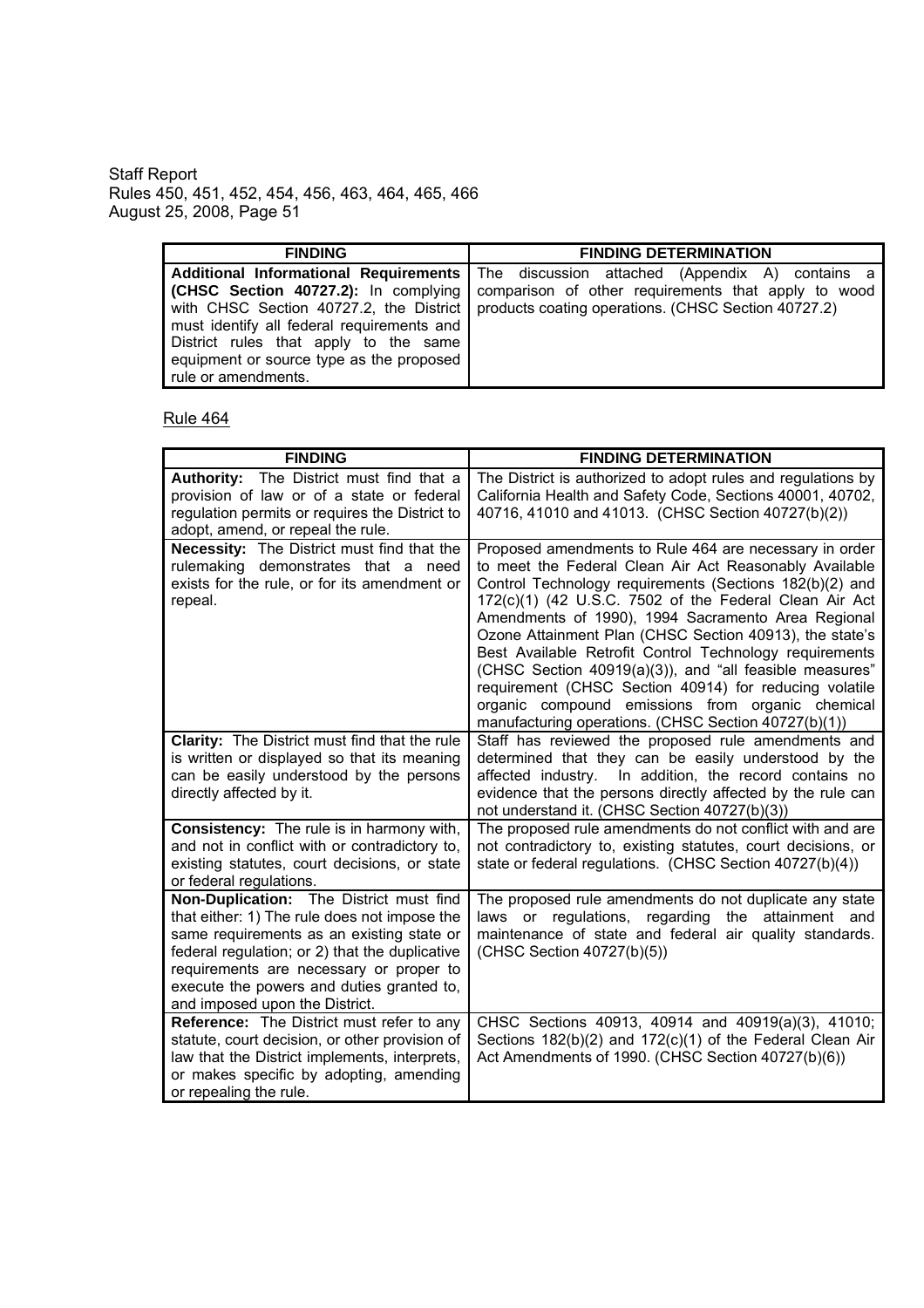| <b>FINDING</b>                                       | <b>FINDING DETERMINATION</b>                                                                       |
|------------------------------------------------------|----------------------------------------------------------------------------------------------------|
|                                                      | <b>Additional Informational Requirements</b> The discussion attached (Appendix A) contains a       |
|                                                      | <b>(CHSC Section 40727.2):</b> In complying comparison of other requirements that apply to organic |
|                                                      | with CHSC Section 40727.2, the District   chemical manufacturing operations. (CHSC Section         |
| must identify all federal requirements and 140727.2) |                                                                                                    |
| District rules that apply to the same                |                                                                                                    |
| equipment or source type as the proposed             |                                                                                                    |
| rule or amendments.                                  |                                                                                                    |

| <b>FINDING</b>                                                                                                                                                                                                                                                                                                   | <b>FINDING DETERMINATION</b>                                                                                                                                                                                                                                                                                                                                                                                                                                                                                                                                                                                                           |
|------------------------------------------------------------------------------------------------------------------------------------------------------------------------------------------------------------------------------------------------------------------------------------------------------------------|----------------------------------------------------------------------------------------------------------------------------------------------------------------------------------------------------------------------------------------------------------------------------------------------------------------------------------------------------------------------------------------------------------------------------------------------------------------------------------------------------------------------------------------------------------------------------------------------------------------------------------------|
| Authority: The District must find that a<br>provision of law or of a state or federal<br>regulation permits or requires the District to<br>adopt, amend, or repeal the rule.                                                                                                                                     | The District is authorized to adopt rules and regulations by<br>California Health and Safety Code, Sections 40001, 40702,<br>40716, 41010 and 41013. (CHSC Section 40727(b)(2))                                                                                                                                                                                                                                                                                                                                                                                                                                                        |
| <b>Necessity:</b> The District must find that the<br>rulemaking demonstrates that a need<br>exists for the rule, or for its amendment or<br>repeal.                                                                                                                                                              | Proposed amendments to Rule 465 are necessary in order<br>to meet the Federal Clean Air Act Reasonably Available<br>Control Technology requirements (Sections 182(b)(2) and<br>172(c)(1) (42 U.S.C. 7502 of the Federal Clean Air Act<br>Amendments of 1990), 1994 Sacramento Area Regional<br>Ozone Attainment Plan (CHSC Section 40913), the state's<br>Best Available Retrofit Control Technology requirements<br>(CHSC Section 40919(a)(3)), and "all feasible measures"<br>requirement (CHSC Section 40914) for reducing volatile<br>compound emissions from polyester resin<br>organic<br>operations. (CHSC Section 40727(b)(1)) |
| <b>Clarity:</b> The District must find that the rule<br>is written or displayed so that its meaning<br>can be easily understood by the persons<br>directly affected by it.                                                                                                                                       | Staff has reviewed the proposed rule amendments and<br>determined that they can be easily understood by the<br>affected industry. In addition, the record contains no<br>evidence that the persons directly affected by the rule can<br>not understand it. (CHSC Section 40727(b)(3))                                                                                                                                                                                                                                                                                                                                                  |
| <b>Consistency:</b> The rule is in harmony with,<br>and not in conflict with or contradictory to,<br>existing statutes, court decisions, or state<br>or federal regulations.                                                                                                                                     | The proposed rule amendments do not conflict with and are<br>not contradictory to, existing statutes, court decisions, or<br>state or federal regulations. (CHSC Section 40727(b)(4))                                                                                                                                                                                                                                                                                                                                                                                                                                                  |
| Non-Duplication: The District must find<br>that either: 1) The rule does not impose the<br>same requirements as an existing state or<br>federal regulation; or 2) that the duplicative<br>requirements are necessary or proper to<br>execute the powers and duties granted to,<br>and imposed upon the District. | The proposed rule amendments do not duplicate any state<br>laws or regulations, regarding the attainment and<br>maintenance of state and federal air quality standards.<br>(CHSC Section 40727(b)(5))                                                                                                                                                                                                                                                                                                                                                                                                                                  |
| Reference: The District must refer to any<br>statute, court decision, or other provision of<br>law that the District implements, interprets,<br>or makes specific by adopting, amending<br>or repealing the rule.                                                                                                | CHSC Sections 40913, 40914 and 40919(a)(3), 41010;<br>Sections 182(b)(2) and 172(c)(1) of the Federal Clean Air<br>Act Amendments of 1990. (CHSC Section 40727(b)(6))                                                                                                                                                                                                                                                                                                                                                                                                                                                                  |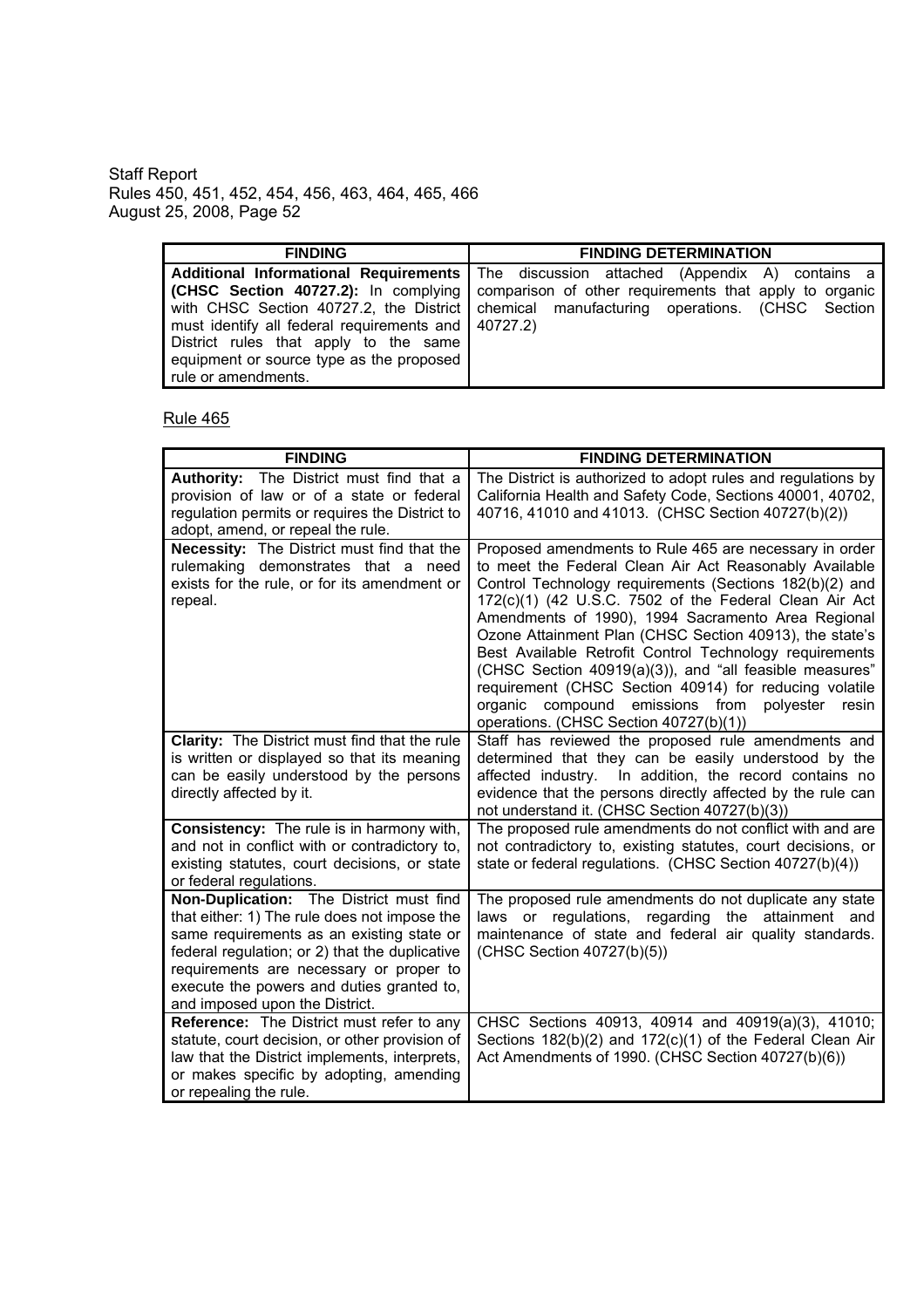| <b>FINDING</b>                                                                                                                                                                                                                               | <b>FINDING DETERMINATION</b>                                                                                                                        |
|----------------------------------------------------------------------------------------------------------------------------------------------------------------------------------------------------------------------------------------------|-----------------------------------------------------------------------------------------------------------------------------------------------------|
| (CHSC Section 40727.2): In complying                                                                                                                                                                                                         | Additional Informational Requirements   The discussion attached (Appendix A) contains a<br>comparison of other requirements that apply to polyester |
| with CHSC Section 40727.2, the District   resin operations. (CHSC Section 40727.2)<br>must identify all federal requirements and<br>District rules that apply to the same<br>equipment or source type as the proposed<br>rule or amendments. |                                                                                                                                                     |

| <b>FINDING</b>                                                                                                                                                                                                                                                                                                   | <b>FINDING DETERMINATION</b>                                                                                                                                                                                                                                                                                                                                                                                                                                                                                                                                                                                                                        |
|------------------------------------------------------------------------------------------------------------------------------------------------------------------------------------------------------------------------------------------------------------------------------------------------------------------|-----------------------------------------------------------------------------------------------------------------------------------------------------------------------------------------------------------------------------------------------------------------------------------------------------------------------------------------------------------------------------------------------------------------------------------------------------------------------------------------------------------------------------------------------------------------------------------------------------------------------------------------------------|
| Authority: The District must find that a<br>provision of law or of a state or federal<br>regulation permits or requires the District<br>to adopt, amend, or repeal the rule.                                                                                                                                     | The District is authorized to adopt rules and regulations by<br>California Health and Safety Code, Sections 40001, 40702,<br>40716, 41010, and 41013. (CHSC Section 40727(b)(2))                                                                                                                                                                                                                                                                                                                                                                                                                                                                    |
| Necessity: The District must find that the<br>rulemaking demonstrates that a need<br>exists for the rule, or for its amendment or<br>repeal.                                                                                                                                                                     | It is necessary to adopt proposed Rule 466 in order to meet<br>the Federal Clean Air Act Reasonably Available Control<br>Technology requirements (Sections 182(b)(2) and 172(c)(1)<br>(42 U.S.C. 7502 of the Federal Clean Air Act Amendments<br>1990), 1994 Sacramento Area Regional Ozone<br>of<br>Attainment Plan (CHSC Section 40913), the state's Best<br>Available Retrofit Control Technology requirements (CHSC<br>"all feasible<br>$40919(a)(3)$ ),<br>and<br>measures"<br>Section<br>requirement (CHSC Section 40914) for reducing volatile<br>organic compound emissions from solvent cleaning<br>operations. (CHSC Section 40727(b)(1)) |
| <b>Clarity:</b> The District must find that the<br>rule is written or displayed so that its<br>meaning can be easily understood by the<br>persons directly affected by it.                                                                                                                                       | Staff has reviewed the rule and determined that it can be<br>easily understood by the affected industry. In addition, the<br>record contains no evidence that the persons directly<br>affected by the rule can not understand it. (CHSC Section<br>40727(b)(3)                                                                                                                                                                                                                                                                                                                                                                                      |
| Consistency: The rule is in harmony<br>with, and not in conflict with or<br>contradictory to, existing statutes, court<br>decisions, or state or federal regulations.                                                                                                                                            | The proposed rule does not conflict with and are not<br>contradictory to, existing statutes, court decisions, or state<br>or federal regulations. (CHSC Section 40727(b)(4))                                                                                                                                                                                                                                                                                                                                                                                                                                                                        |
| Non-Duplication: The District must find<br>that either: 1) The rule does not impose<br>the same requirements as an existing<br>state or federal regulation; or 2) that the<br>duplicative requirements are necessary or<br>proper to execute the powers and duties<br>granted to, and imposed upon the District. | The proposed rule does not duplicate any state laws or<br>regulations, regarding the attainment and maintenance of<br>state and federal air quality standards. (CHSC Section<br>40727(b)(5)                                                                                                                                                                                                                                                                                                                                                                                                                                                         |
| Reference: The District must refer to any<br>statute, court decision, or other provision<br>of law that the District implements,<br>interprets, or makes specific by adopting,<br>amending or repealing the rule.                                                                                                | CHSC Sections 40913, 40914 and 40919(a)(3), 41010;<br>Sections 182(b)(2) and 172(c)(1) of the Federal Clean Air<br>Act Amendments of 1990. (CHSC Section 40727(b)(6))                                                                                                                                                                                                                                                                                                                                                                                                                                                                               |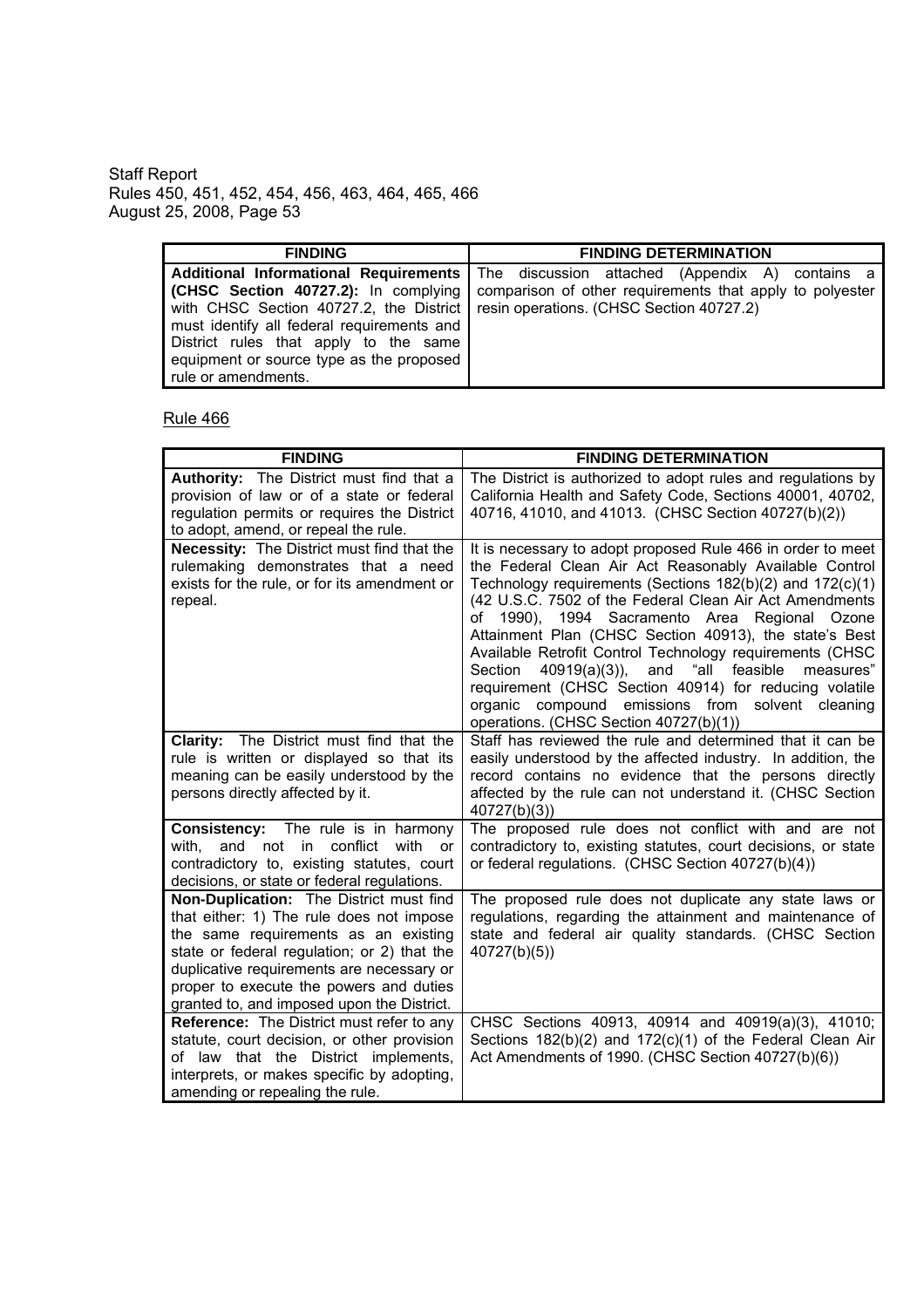| <b>FINDING</b>                                                                                                                                                                                                                                                                            | <b>FINDING DETERMINATION</b>                                                                                                                             |
|-------------------------------------------------------------------------------------------------------------------------------------------------------------------------------------------------------------------------------------------------------------------------------------------|----------------------------------------------------------------------------------------------------------------------------------------------------------|
| <b>Additional Informational Requirements</b><br>(CHSC Section 40727.2): In complying<br>with CHSC Section 40727.2, the District<br>must identify all federal requirements and<br>District rules that apply to the same<br>equipment or source type as the<br>proposed rule or amendments. | The discussion attached (Appendix A) contains a<br>comparison of other requirements that apply to solvent<br>cleaning operations. (CHSC Section 40727.2) |

#### **REFERENCES**

- 1. South Coast Air Quality Management District, "Clean Air Solvent (CAS) Certification Program." http://www.agmd.gov/rules/cas/index.html.
- 2. Institute for Research and Technical Assistance, "Assessment, Development, and Demonstration of Low-VOC Cleaning Systems for South Coast Air Quality Management District Rule 1171." August 2003.
- 3. South Coast Air Quality Management District, "Technology Assessment to Determine the Relationship of Solvent Vapor Pressure and VOC Mass Emissions." April 10, 2002.
- 4. Air Resources Board, "New Method for Estimating Emissions from Thinning and Cleanup Solvents." March 9, 2006.
- 5. Bay Area Air Quality Management District, "BACT/TBACT Workbook Guidelines for Best Available Control Technology." http://www.baagmd.gov/pmt/bactworkbook/
- 6. South Coast Air Quality Management District, "Rule 1130, Graphic Arts Operations," October 8, 1999.
- 7. South Coast Air Quality Management District. "Rule 1107, Coating of Metal Parts and Products," January 6, 2006.
- 8. South Coast Air Quality Management District, "Rule 1125, Metal Container, Closure and Coil Coating Operations," January 13, 1995.
- 9. South Coast Air Quality Management District, "Rule 1122, Solvent Degreasers," October 1, 2004.
- 10. South Coast Air Quality Management District, "Rule 1124, Aerospace Assembly and Component Manufacturing Operations." September 21, 2001.
- 11. South Coast Air Quality Management District, "Rule 1136, Wood Products Coatings," June 14, 1996.
- 12. South Coast Air Quality Management District, "Rule 1162, Polyester Resin Operations," July 8, 2005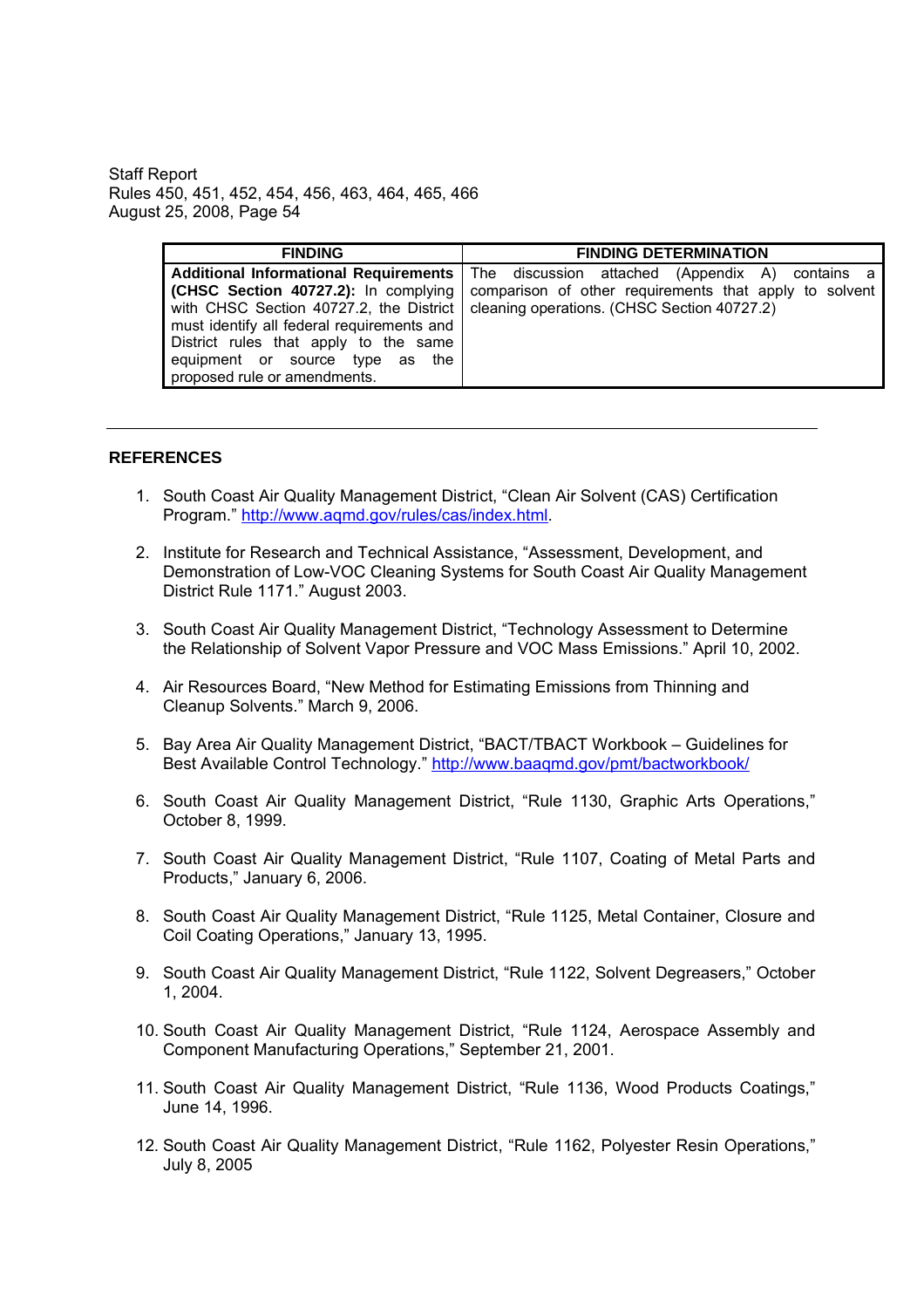- 13. South Coast Air Quality Management District, "Rule 1171, Solvent Cleaning Operations," May 6, 2005.
- 14. South Coast Air Quality Management District, "Rule 1171, Solvent Cleaning Operations," July 7, 2006.
- 15. South Coast Air Quality Management District, "Staff Report for Proposed Amended Rule 1122- Solvent Degreasers," September 21, 2004.
- 16. South Coast Air Quality Management District, Final Report for Technology Assessment for 2006 VOC Limit for Vapor Degreasers Under Rule 1122- Solvent Degreasers, October 12, 2005.
- 17. South Coast Air Quality Management District, "Staff Report for Proposed Rule 1131-Food Product Manufacturing and Processing Operations," August 23, 2000.
- 18. South Coast Air Quality Management District, "Rule 1131- Food Product Manufacturing and Processing Operations," June 6, 2003.
- 19. South Coast Air Quality Management District, "Staff Report for Proposed Amended Rule 1171- Solvent Cleaning Operations," September 27, 1999.
- 20. South Coast Air Quality Management District, "Staff Report for Proposed Amended Rule 1171- Solvent Cleaning Operations," July 19, 2002.
- 21. South Coast Air Quality Management District, "Staff Report for Proposed Amended Rule 1171- Solvent Cleaning Operations," November 2003.
- 22. South Coast Air Quality Management District, "Staff Report for Proposed Amended Rule 1171- Solvent Cleaning Operations," April 19, 2005.
- 23. South Coast Air Quality Management District, "Staff Report for Proposed Amended Rule 1171- Solvent Cleaning Operations," June 2006.
- 24. CARB Ozone SIP Planning Inventory, Version 1.06, Sacramento NAA (Rf#980), November 16, 2006.
- 25. EPA Air Pollution Control Cost Manual, Sixth Edition, January 2002.
- 26. Printing Industries Association/Graphic Arts Technical Foundation, "Assessment, Development, and Demonstration of Low-VOC Solvents for Cleaning of Lithographic Printing Ink Application Equipment," March 2006.
- 27. University of Tennessee Center for Clean Products and Clean Technologies, Compatibility Testing of Low-VOC Alternative Cleaning Solvents for Lithographic Printing Application," April 2006.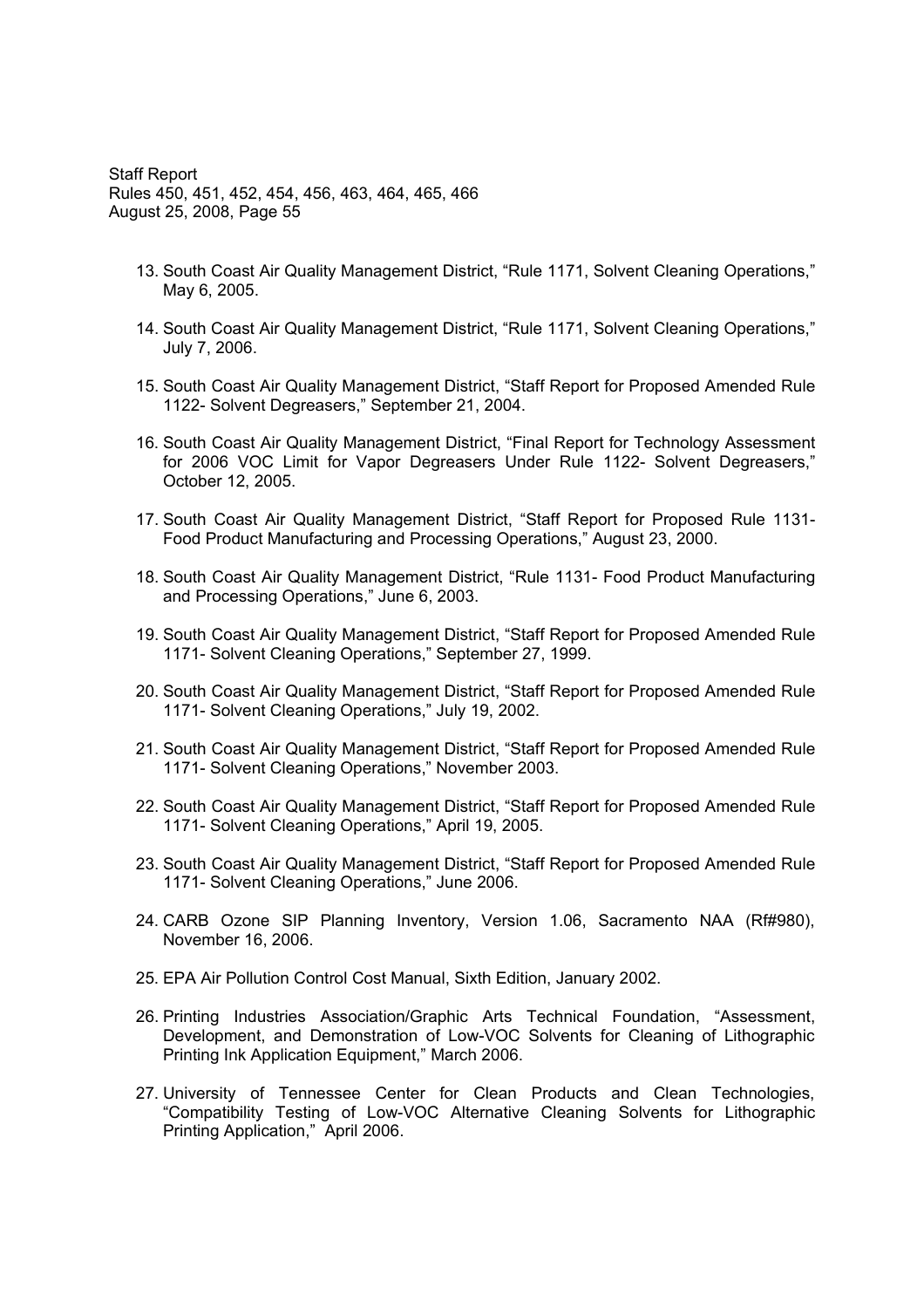- 28. Institute for Research and Technical Assistance, "Assessment, Development, and Demonstration of Low-VOC Materials for Cleaning Ultraviolet and Electron Beam Curable Coatings and Adhesives," May 2006.
- 29. Institute for Research and Technical Assistance, "Low-VOC, Low-Toxicity Clean up Solvents for Screen Printing: Safer Alternatives," May 2006.
- 30. Institute for Research and Technical Assistance, "Assessment, Development, and Demonstration of Low-VOC Materials for Cleaning of Lithographic Printing Ink Application Equipment," May 2006.
- 31. San Joaquin Valley Unified Air Pollution Control District, "Final Draft Staff Report for Rules 4603, 4604, 4605, 4606, 4607, 4612, 4653, 4661, 4662, 4663, and 4684," August 2007.
- 32. United States Environmental Protection Agency, "Control Techniques Guidelines for Flexible Package Printing," September 2006.
- 33. United States Environmental Protection Agency, "Control Techniques Guidelines for Offset Lithographic Printing and Letterpress Printing," September 2006.
- 34. United States Environmental Protection Agency, "Control Techniques Guidelines for Metal Furniture Coatings," September 2007.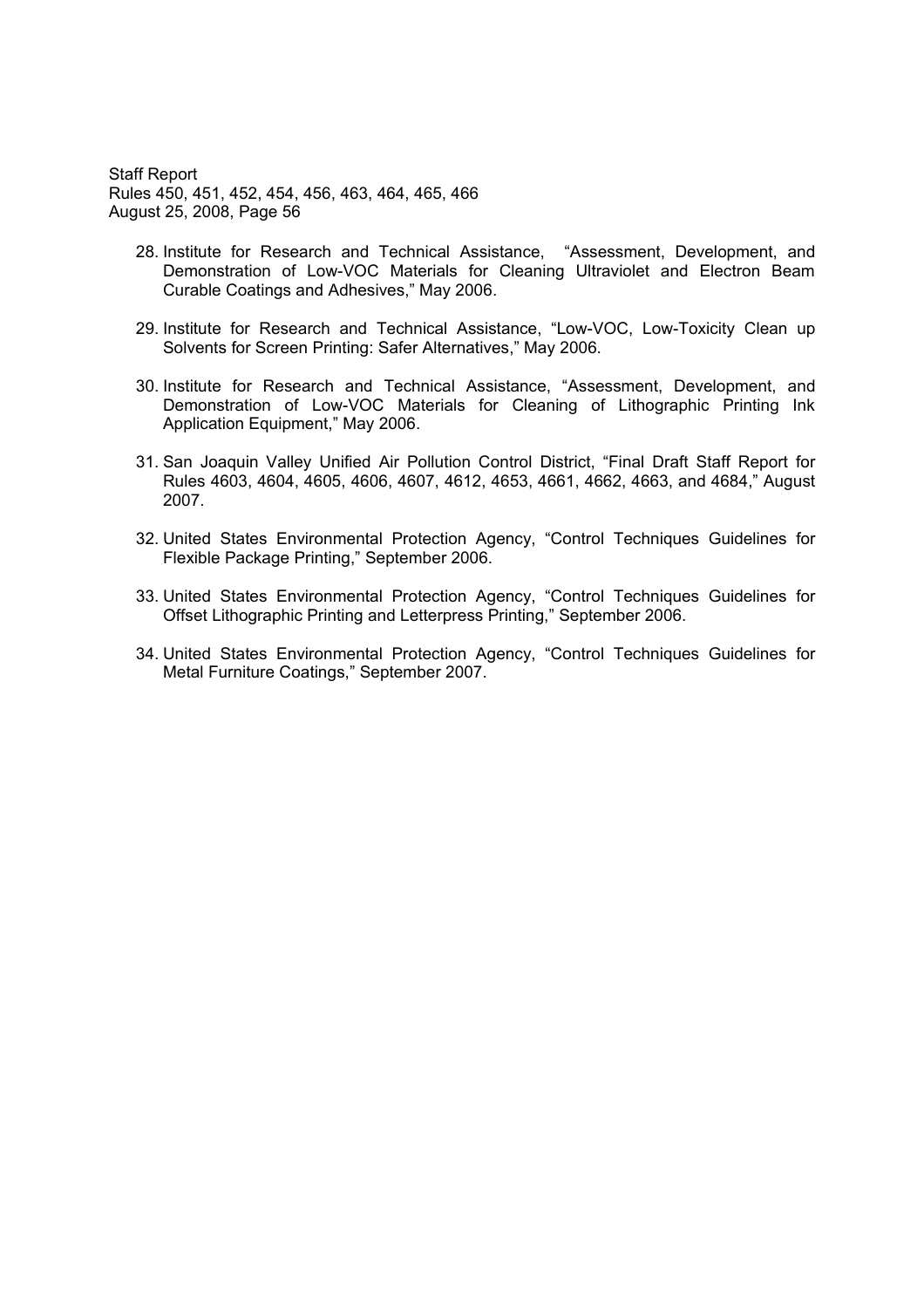### **Appendix A Rule Consistency Analysis**

Proposed Rules 450, 451, 452, 454, 456, 463, 464, 465, and 466 will limit the VOC emissions from solvent cleaning activities. There are EPA standards such as Best Available Control Technology (BACT) and Lowest Achievable Emission Rate (LAER) that apply to solvent cleaning. There are also National Emission Standards for regulating the emissions of Hazardous air pollutants from solvent cleaning operations. This regulation is 40 CFR Part 63 Subpart T - Halogenated Solvent Emissions from Solvent Cleaning. Proposed Rule 454 now prohibits the use of solvents regulated under 40 CFR Part 63 Subpart T in degreasing operations unless an airless/airtight cleaning system is used. The rule consistency matrices for the proposed rules are listed in the following tables A-1 through A-9.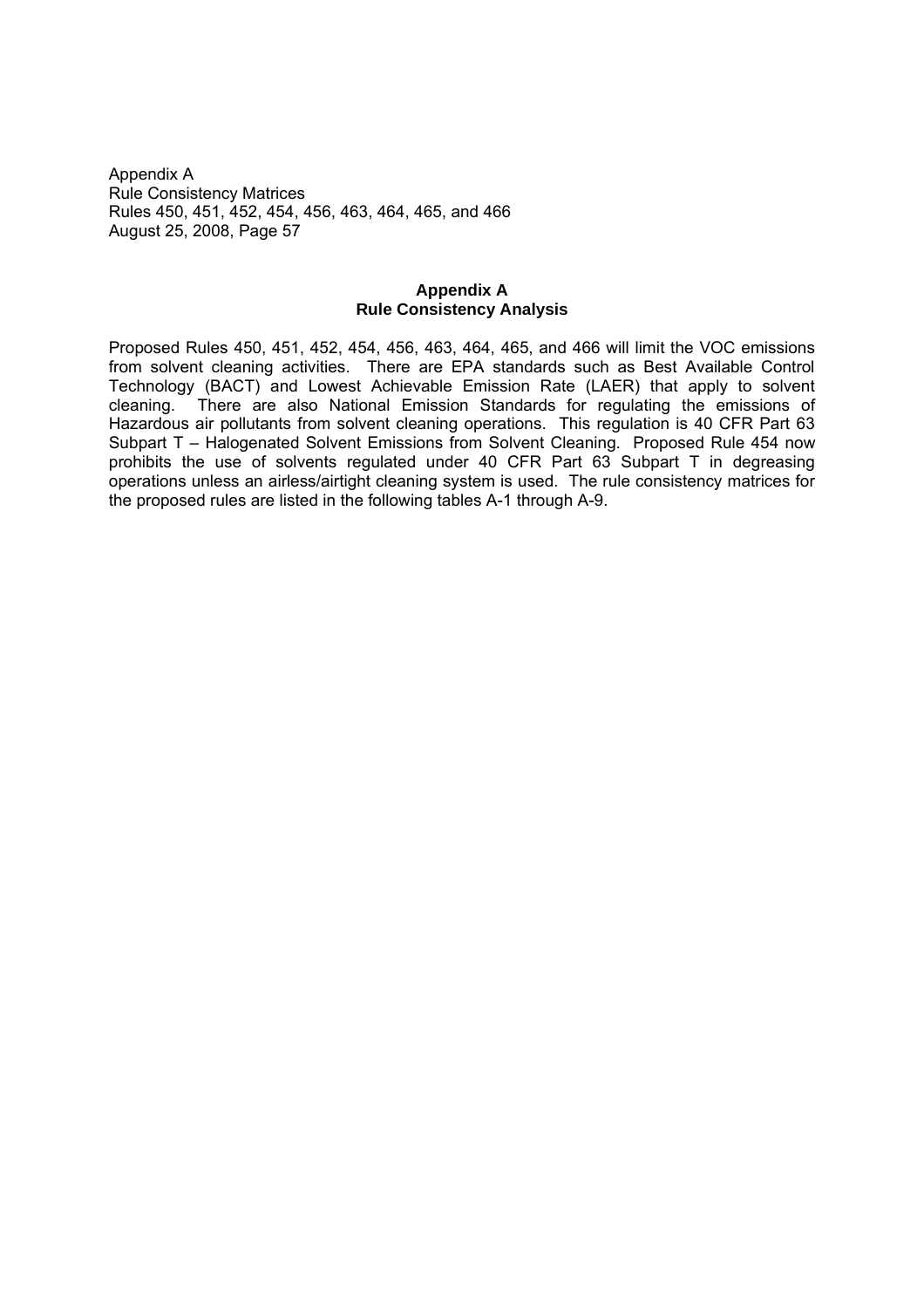| <b>Elements of</b>             | <b>Specific</b>   | <b>Proposed Rule 450</b>                                                                                                                                                                                                                                                                                           | <b>BACT/LAER (*)</b>                                                                                                                                                                       |
|--------------------------------|-------------------|--------------------------------------------------------------------------------------------------------------------------------------------------------------------------------------------------------------------------------------------------------------------------------------------------------------------|--------------------------------------------------------------------------------------------------------------------------------------------------------------------------------------------|
| Comparison                     | <b>Provisions</b> |                                                                                                                                                                                                                                                                                                                    |                                                                                                                                                                                            |
| <b>Exemptions</b>              |                   | Sixty pounds per month for actual<br>VOC emissions or 175 pounds per<br>month for potential emissions.                                                                                                                                                                                                             | 10 pounds of VOCs per day.<br>(Rule 202, NEW SOURCE<br>REVIEW)                                                                                                                             |
|                                |                   | Gravure printing; business and<br>personal printers; prepress<br>operations; aerosol adhesives for<br>screen printing; aerosol adhesives<br>other than screen printing; stripping<br>of cured inks, coatings, and<br>adhesives; lithographic and letter<br>press printing- metering rollers and<br>printing plates |                                                                                                                                                                                            |
|                                |                   | Fountain solutions for lower VOC if<br>total offset lithographic printing<br>operations emit less than or equal to<br>450 pounds per month of VOC                                                                                                                                                                  |                                                                                                                                                                                            |
|                                |                   | Heatset web offset lithographic<br>printing presses or heatset web<br>letterpress printing presses with<br>potential to emit less than 25 tons<br>per year of VOC prior to controls                                                                                                                                |                                                                                                                                                                                            |
|                                |                   | Heatset web offset lithographic<br>printing presses used for book<br>printing or presses with maximum<br>web width of 22 inches or less                                                                                                                                                                            |                                                                                                                                                                                            |
|                                |                   | Flexible package printing presses<br>with potential to emit less than 25<br>tons per year of VOC prior to<br>controls                                                                                                                                                                                              |                                                                                                                                                                                            |
| Averaging<br><b>Provisions</b> |                   | For air pollution control equipment,<br>meet the control and collection<br>efficiency specified in the rule or lbs-<br>VOC/gal or grams of VOC/liter as<br>applied.                                                                                                                                                | Compliance with<br>control/collection is done<br>using source test methods<br>specified below and the<br>corresponding averaging<br>period (typically average of<br>three 40-minute runs.) |
| <b>Units</b>                   |                   | % Control or lbs-VOC/gal or grams<br>of VOC/liter as applied.                                                                                                                                                                                                                                                      | % Control or lbs-VOC/gal or<br>grams of VOC/liter as<br>applied.                                                                                                                           |

**Appendix A-1 40727.2 Matrix for Proposed Amendments to Rule 450, Graphic Arts Operations**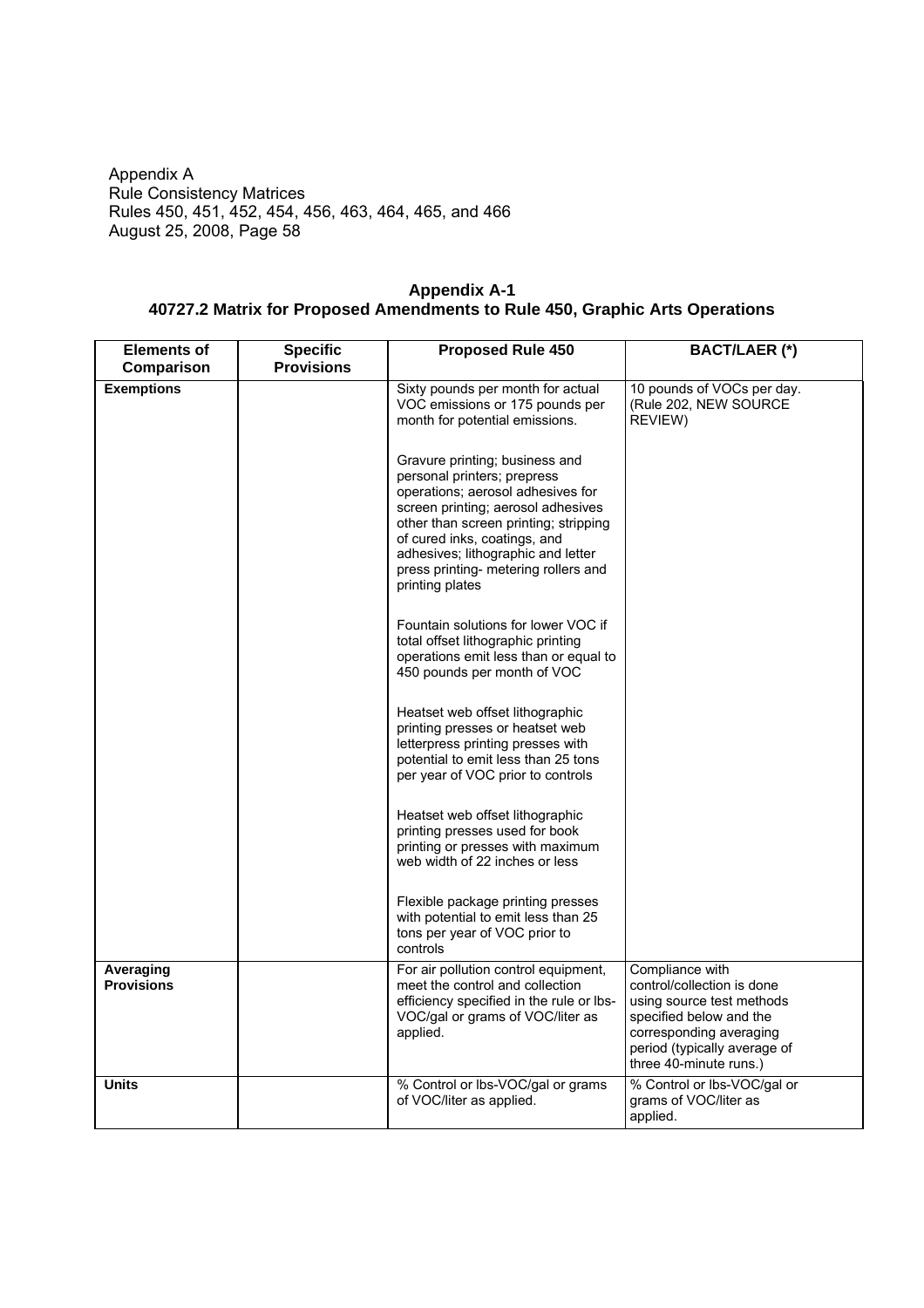| <b>Elements of</b>                          | <b>Specific</b>                      | <b>Proposed Rule 450</b><br><b>BACT/LAER (*)</b>                                                                                                                                                                                                                                                                                                                                                                                                                                            |                                                                                                                                                                                        |  |
|---------------------------------------------|--------------------------------------|---------------------------------------------------------------------------------------------------------------------------------------------------------------------------------------------------------------------------------------------------------------------------------------------------------------------------------------------------------------------------------------------------------------------------------------------------------------------------------------------|----------------------------------------------------------------------------------------------------------------------------------------------------------------------------------------|--|
| Comparison                                  | <b>Provisions</b>                    |                                                                                                                                                                                                                                                                                                                                                                                                                                                                                             |                                                                                                                                                                                        |  |
| <b>Emission Limits</b>                      | <b>Emission</b><br><b>Reductions</b> | Meet the VOC limits specified in<br>Section 300 or install air pollution<br>control equipment with overall<br>control efficiency of 67%<br>Mandatory control equipment for<br>heatset web offset lithographic<br>printing, heatset web letterpress<br>printing, and flexible package<br>printing with overall control<br>efficiencies ranging from 67% to<br>95%, depending on specific process<br>and date of control equipment<br>installation (see Sections 303 and<br>304 of the rule)' | If cost effective, capture and<br>vent VOC to afterburner or<br>carbon adsorption system<br>with >98.5%<br>destruction/recovery device<br>efficiency; or VOC outlet ≤10<br>ppmv. $(*)$ |  |
|                                             | <b>Compliance</b><br>alternatives    | Air Pollution Control Equipment                                                                                                                                                                                                                                                                                                                                                                                                                                                             | <b>Air Pollution Control</b><br>Equipment                                                                                                                                              |  |
| <b>Operating</b><br><b>Parameters</b>       |                                      |                                                                                                                                                                                                                                                                                                                                                                                                                                                                                             |                                                                                                                                                                                        |  |
| <b>Work Practice</b><br><b>Requirements</b> |                                      | Closed Containers; Proper disposal<br>of spent solvents.                                                                                                                                                                                                                                                                                                                                                                                                                                    | Closed containers, proper<br>disposal of spent solvents.                                                                                                                               |  |
| Monitoring/<br><b>Records</b>               | Recordkeeping                        | Records of VOC emissions and<br>usage                                                                                                                                                                                                                                                                                                                                                                                                                                                       | Records of emissions and<br>operating parameters.<br>Records vary depending on<br>the control technology.                                                                              |  |
|                                             | Frequency                            | Daily and/or monthly. Records are<br>to be kept for five years.                                                                                                                                                                                                                                                                                                                                                                                                                             | Daily, monthly, and/or<br>quarterly.                                                                                                                                                   |  |
| Monitoring/<br><b>Testing</b>               | <b>Test Methods</b>                  | Applicable test methods are<br>specified under Section 502 of the<br>rule.                                                                                                                                                                                                                                                                                                                                                                                                                  | Applicable EPA Methods 2,<br>2C, 18, 25, 25A, 204, 204A,<br>204B, 204C, 204D, 204E,<br>204F or ARB Method 432.                                                                         |  |
|                                             | <b>Frequency</b>                     | No testing frequency specified in the<br>rule.                                                                                                                                                                                                                                                                                                                                                                                                                                              | Frequency can be annual if<br>air pollution control<br>equipment is selected.                                                                                                          |  |

(\*) BACT trigger level is based on District's Rule 202 NEW SOURCE REVIEW. BACT limits are based on similar

requirements adopted by other districts as BACT that are determined to be cost effective and technologically feasible. <sup>\*\*</sup>) Based on BACT adopted by the Bay Area Air Quality Management District, **BACT/TBACT Workbook – Guidelines for Best** 

Available Control Technology.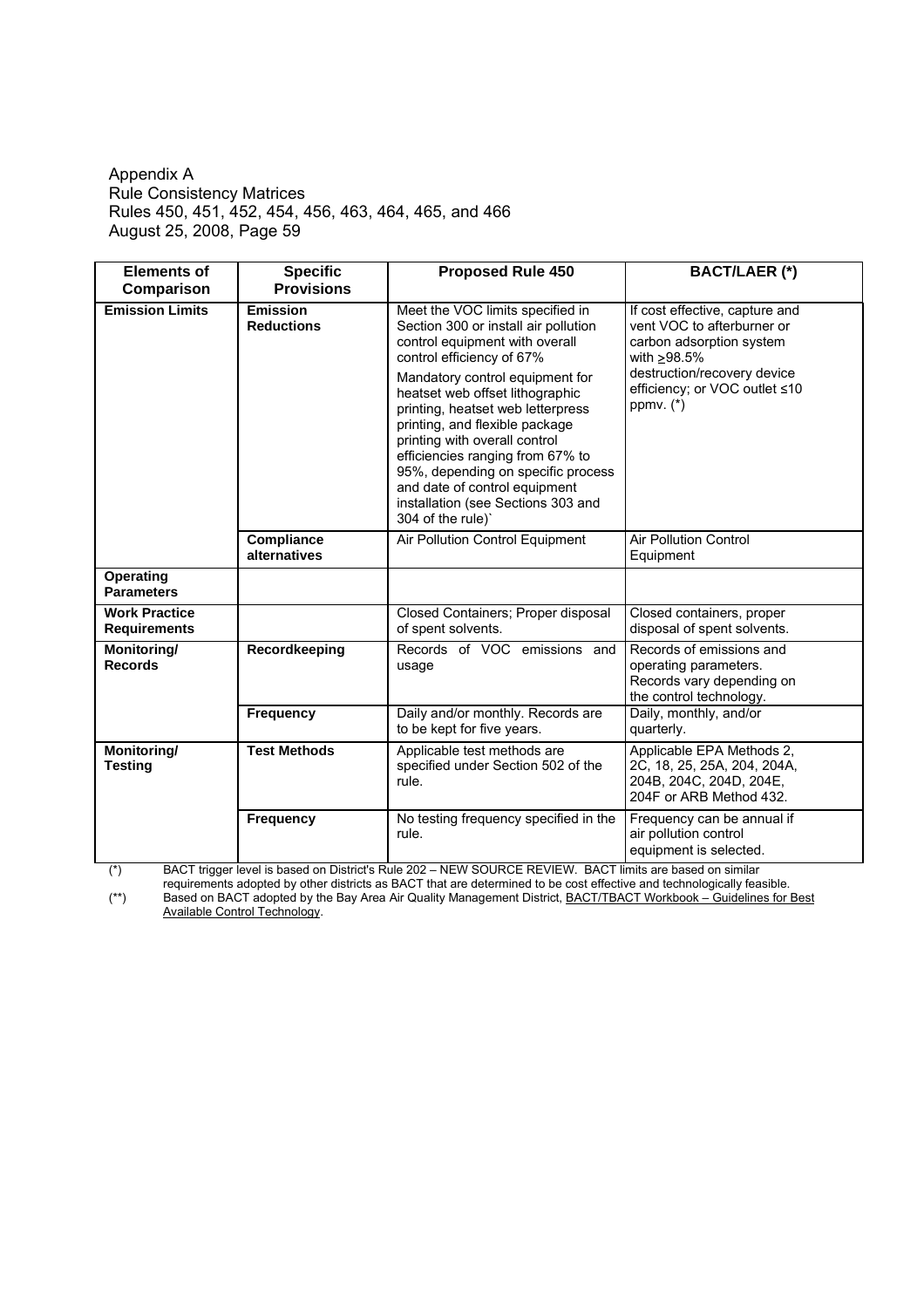### **Appendix A-2 40727.2 Matrix for Proposed Amendments to Rule 451, Surface Coating of Miscellaneous Metal Parts and Products**

| <b>Elements of</b><br><b>Specific</b> |                                             | <b>Proposed Rule 451</b>                                                                                                                                                                                                                                                                                                                                                                                                                                                                                                                                                                                                                                | <b>BACT/LAER</b>                                                                                                                                                                                                                                                                                                                           |  |  |
|---------------------------------------|---------------------------------------------|---------------------------------------------------------------------------------------------------------------------------------------------------------------------------------------------------------------------------------------------------------------------------------------------------------------------------------------------------------------------------------------------------------------------------------------------------------------------------------------------------------------------------------------------------------------------------------------------------------------------------------------------------------|--------------------------------------------------------------------------------------------------------------------------------------------------------------------------------------------------------------------------------------------------------------------------------------------------------------------------------------------|--|--|
| Comparison                            | <b>Provisions</b>                           |                                                                                                                                                                                                                                                                                                                                                                                                                                                                                                                                                                                                                                                         |                                                                                                                                                                                                                                                                                                                                            |  |  |
| <b>Exemptions</b>                     |                                             | Usage less than 55 gal/yr<br>Coating of prefabricated architectural<br>components or structures not coated<br>in a shop environment; motor<br>vehicles; aircraft or aerospace<br>vehicles, components, and tooling;<br>cans, coils, or magnetic wire;<br>adhesives; magnetic data storage<br>discs; safety-indicating coatings;<br>stencil coatings; conformal coatings;<br>hand lettering<br>Aerosol containers less than or equal<br>to 1 liter<br>Touch-up coating and repair coating<br>operations; application of coatings<br>producing a textured finish<br>Metal furniture for lower VOC if less<br>than 3 tons per year from such<br>operations | touch-up coatings<br>a)<br>stencil coatings<br>b)<br>aerosol coating products<br>c)<br>emission limits not applicable if<br>d)<br>using approved emissions<br>control system, operating<br>under an alternative emission<br>control plan, or using less than<br>twelve pounds per day for<br>educational purposes at a<br>training center. |  |  |
| Averaging<br><b>Provisions</b>        |                                             | For air pollution control equipment,<br>meet the control and collection<br>efficiency specified in the rule or lbs-<br>VOC/gal or grams of VOC/liter as<br>applied.                                                                                                                                                                                                                                                                                                                                                                                                                                                                                     | For emission control equipment,<br>must reduce emissions to level that<br>is equivalent or lower than limit<br>specified in rule.                                                                                                                                                                                                          |  |  |
| <b>Units</b>                          |                                             | % Control or lbs-VOC/gal or grams of<br>VOC/liter as applied.                                                                                                                                                                                                                                                                                                                                                                                                                                                                                                                                                                                           | Grams per liter less water and<br>1 <sub>1</sub><br>exempt compounds, or;<br>2.<br>Pounds per gallon less water<br>and exempt compounds.                                                                                                                                                                                                   |  |  |
| <b>Emission Limits</b>                | Emission<br><b>Reductions</b><br>Compliance | Meet the emission limits specified in<br>Section 300, or install emissions<br>control equipment specified in<br>Section 305 with overall system<br>efficiency of $\geq 90\%$ .                                                                                                                                                                                                                                                                                                                                                                                                                                                                          | Lower solvent content, higher<br>transfer efficiency than required by<br>applicable rules, and control<br>equipment with overall<br>capture/destruction efficiency of ≥<br>90%<br>Air Pollution Control Equipment                                                                                                                          |  |  |
|                                       | alternatives                                | Air Pollution Control Equipment                                                                                                                                                                                                                                                                                                                                                                                                                                                                                                                                                                                                                         |                                                                                                                                                                                                                                                                                                                                            |  |  |
| <b>Operating</b><br><b>Parameters</b> |                                             |                                                                                                                                                                                                                                                                                                                                                                                                                                                                                                                                                                                                                                                         |                                                                                                                                                                                                                                                                                                                                            |  |  |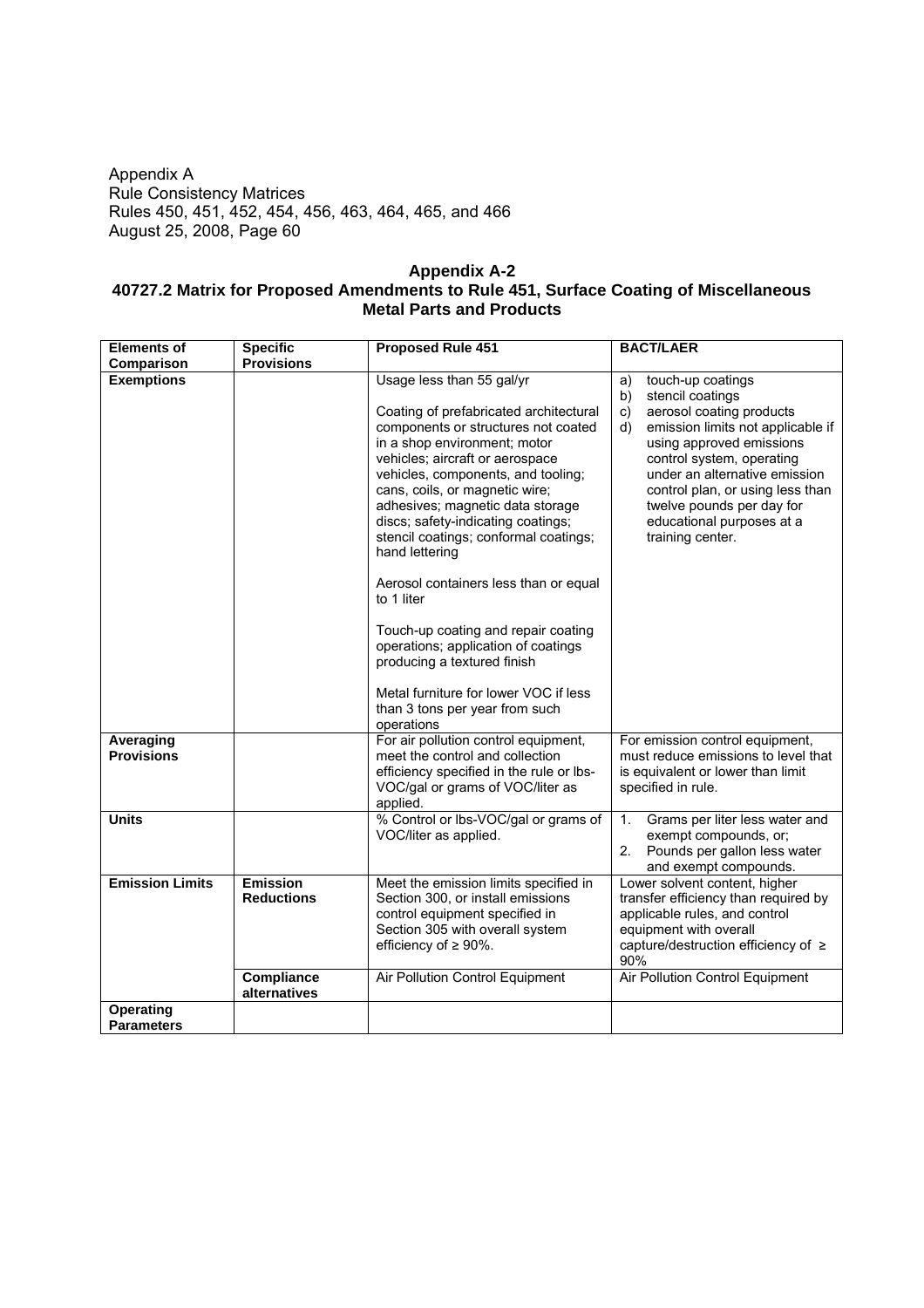| <b>Elements of</b>                                     | <b>Specific</b>     | Proposed Rule 451                                                                                                                                                                                                                                                            | <b>BACT/LAER</b>                                                                                                                                                                                                                                                                                    |
|--------------------------------------------------------|---------------------|------------------------------------------------------------------------------------------------------------------------------------------------------------------------------------------------------------------------------------------------------------------------------|-----------------------------------------------------------------------------------------------------------------------------------------------------------------------------------------------------------------------------------------------------------------------------------------------------|
| Comparison                                             | <b>Provisions</b>   |                                                                                                                                                                                                                                                                              |                                                                                                                                                                                                                                                                                                     |
| <b>Work Practice</b><br><b>Requirements</b>            |                     | Closed containers for disposal of<br>materials used for surface<br>preparation, cleanup and coating<br>removal; closed containers; cleanup<br>to take place in an enclosed system;<br>minimizing spills, conveyance of VOC<br>materials using closed containers or<br>pipes. | Closed containers for disposal of<br>materials used for surface<br>preparation, cleanup and coating<br>removal; closed containers;<br>cleanup to take place in an<br>enclosed system.                                                                                                               |
| Monitoring/<br><b>Records</b>                          | Recordkeeping       | Recordkeeping of usage;<br>recordkeeping for air pollution control<br>equipment if used.                                                                                                                                                                                     | Daily records of operations for most<br>recent two years; method<br>application and substrate type;<br>amount of coating used including<br>exempt amounts; VOC content of<br>each coating; amount of surface<br>prep and cleanup material used;<br>vapor pressure of solvents, where<br>applicable. |
|                                                        | <b>Frequency</b>    | Daily and/or monthly for coating<br>usages. Records kept for a<br>continuous five-year period.                                                                                                                                                                               | Daily records of coating usages                                                                                                                                                                                                                                                                     |
| Monitoring/<br>Testing                                 | <b>Test Methods</b> | Applicable test methods are specified<br>under Section 502 of the rule.                                                                                                                                                                                                      | Applicable EPA Methods 2 or 2C,<br>18, 24, 25, 25A, 204, 204A, 204B,<br>204C, 024D, 204E, 204F, ASTM D<br>4457-85 or ARB method 432.<br>ASTM Standard D2832, ASTM D<br>4457-85, SCAQMD 318, and<br>Sections 221, and 404 of the Rule.                                                               |
| No frequency specified in the rule<br><b>Frequency</b> |                     |                                                                                                                                                                                                                                                                              |                                                                                                                                                                                                                                                                                                     |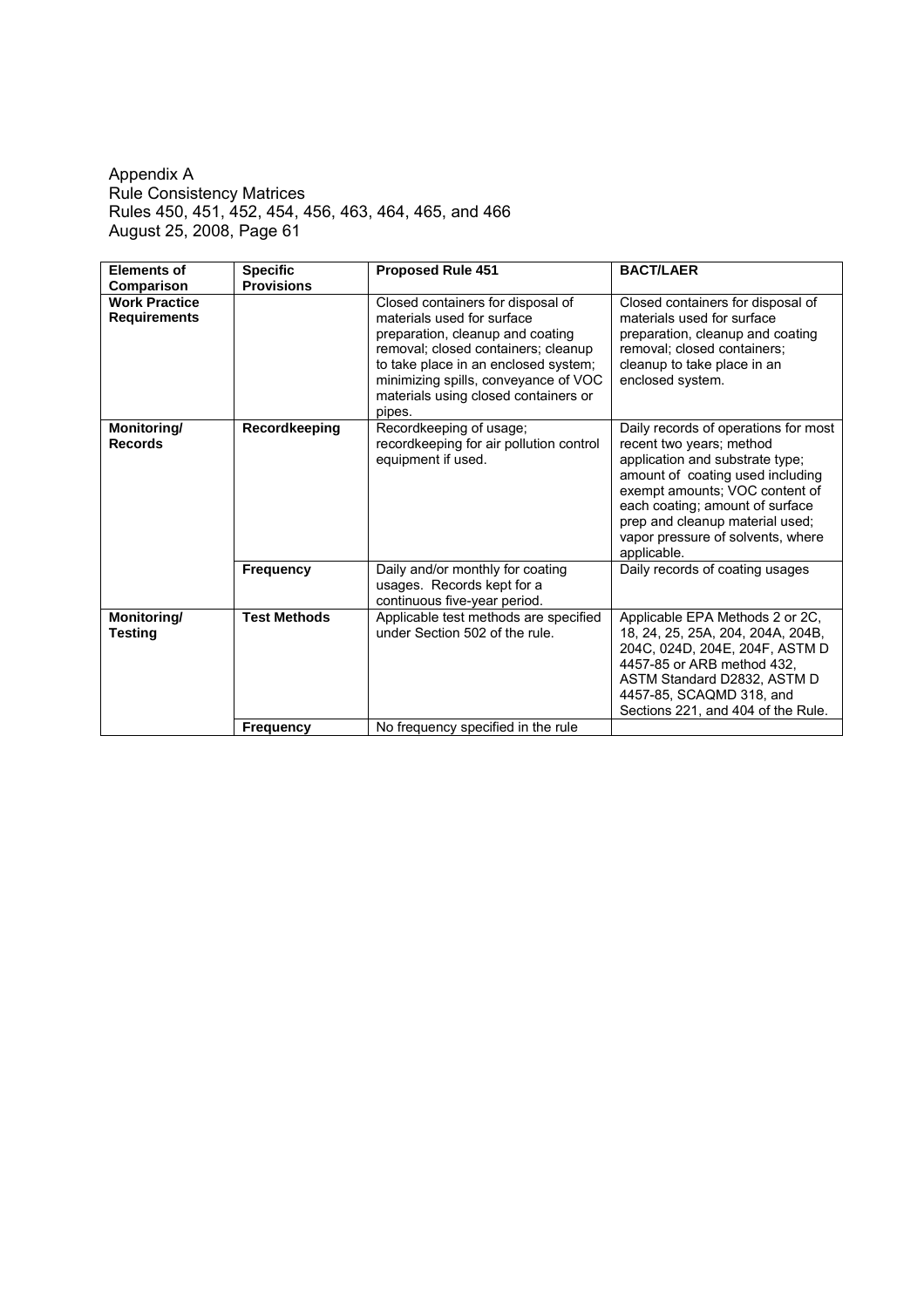| <b>Elements of</b>                          | <b>Specific</b>                      | <b>Proposed Rule 452</b>                                                                                                                                                       | <b>BACT/LAER</b>                                                                                                                                                                                                                                                                                                                                 |
|---------------------------------------------|--------------------------------------|--------------------------------------------------------------------------------------------------------------------------------------------------------------------------------|--------------------------------------------------------------------------------------------------------------------------------------------------------------------------------------------------------------------------------------------------------------------------------------------------------------------------------------------------|
| Comparison                                  | <b>Provisions</b>                    |                                                                                                                                                                                |                                                                                                                                                                                                                                                                                                                                                  |
| <b>Exemptions</b>                           |                                      | None                                                                                                                                                                           | touch-up coatings<br>a)<br>stencil coatings<br>b)<br>aerosol coating products<br>C)<br>emission limits not<br>d)<br>applicable if using<br>approved emissions<br>control system, operating<br>under an alternative<br>emission control plan, or<br>using less than twelve<br>pounds per day for<br>educational purposes at a<br>training center. |
| Averaging<br><b>Provisions</b>              |                                      | For air pollution control equipment,<br>meet the control and collection<br>efficiency specified in the rule or lbs-<br>VOC/gal or grams of VOC/liter as<br>applied.            | For emission control equipment,<br>must reduce emissions to level that<br>is equivalent or lower than limit<br>specified in rule.                                                                                                                                                                                                                |
| <b>Units</b>                                |                                      | % Control or lbs-VOC/gal or grams of<br>VOC/liter as applied.                                                                                                                  | Grams per liter less water and<br>1.<br>exempt compounds, or;<br>Pounds per gallon less water<br>2.<br>and exempt compounds.                                                                                                                                                                                                                     |
| <b>Emission Limits</b>                      | <b>Emission</b><br><b>Reductions</b> | Meet the emission limits specified in<br>Section 300, or install emissions<br>control equipment specified in<br>Section 302 with overall system<br>efficiency of $\geq 90\%$ . | Lower solvent content, higher<br>transfer efficiency than required by<br>applicable rules, and control<br>equipment with overall<br>capture/destruction efficiency of ≥<br>90%                                                                                                                                                                   |
|                                             | Compliance<br>alternatives           | Air Pollution Control Equipment                                                                                                                                                | Air Pollution Control Equipment                                                                                                                                                                                                                                                                                                                  |
| <b>Operating</b><br><b>Parameters</b>       |                                      |                                                                                                                                                                                |                                                                                                                                                                                                                                                                                                                                                  |
| <b>Work Practice</b><br><b>Requirements</b> |                                      | Closed containers for disposal of<br>materials used for cleanup; closed<br>containers; cleanup to take place in<br>an enclosed system.                                         | Closed containers for disposal of<br>materials used for surface<br>preparation, cleanup and coating<br>removal; closed containers;<br>cleanup to take place in an<br>enclosed system.                                                                                                                                                            |
| Monitoring/<br><b>Records</b>               | Recordkeeping                        | Recordkeeping of usage;<br>recordkeeping for air pollution control<br>equipment if used.                                                                                       | Daily records of operations for most<br>recent two years; method<br>application and substrate type;<br>amount of coating used including<br>exempt amounts; VOC content of<br>each coating; amount of surface<br>prep and cleanup material used;<br>vapor pressure of solvents, where<br>applicable.                                              |
|                                             | Frequency                            | Daily and/or monthly for coating<br>usages. Records kept for a<br>continuous five-year period.                                                                                 | Daily records of coating usages                                                                                                                                                                                                                                                                                                                  |

**Appendix A-3 40727.2 Matrix for Proposed Amendments to Rule 452, Can Coating**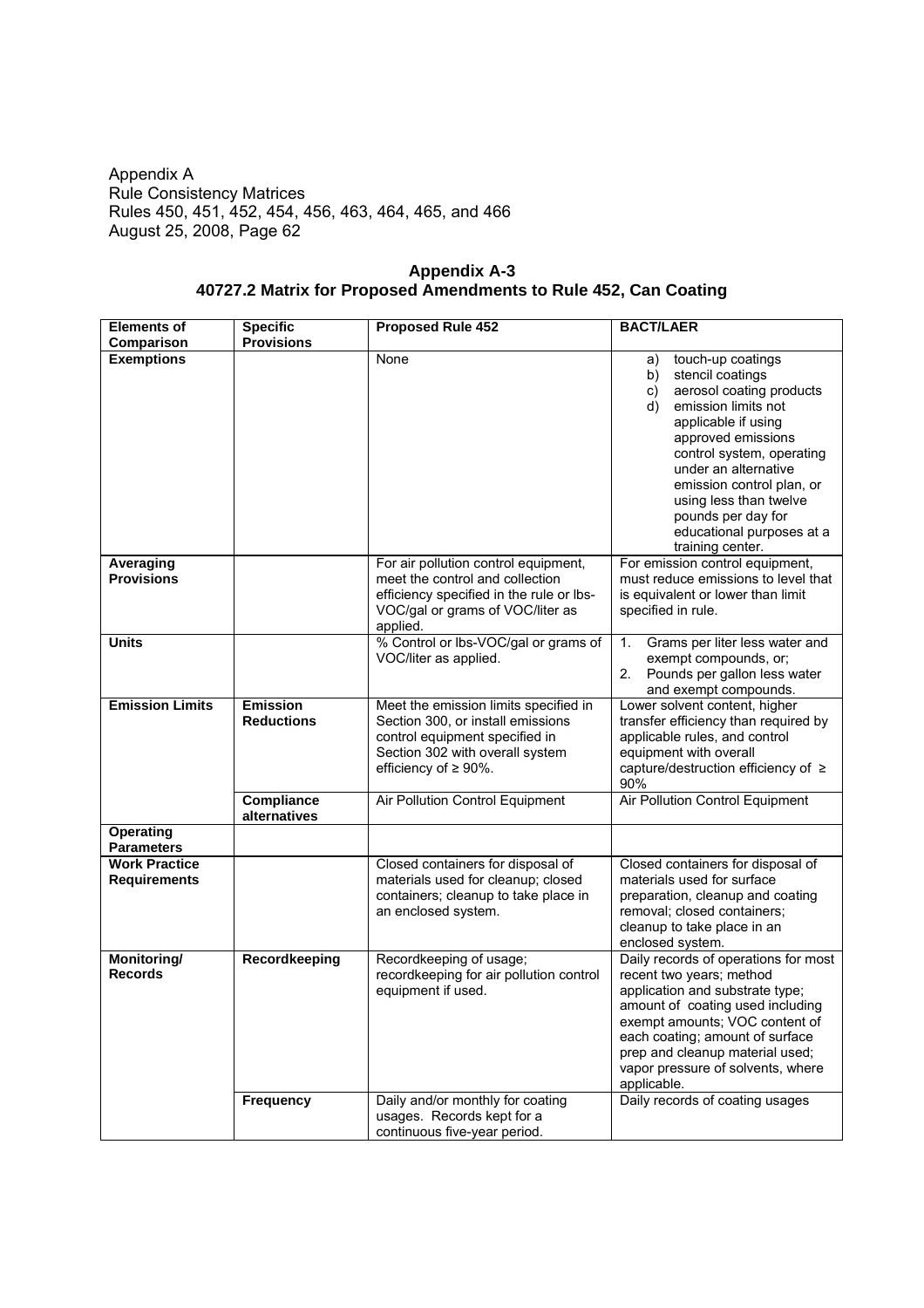| <b>Elements of</b>            | <b>Specific</b>     | <b>Proposed Rule 452</b>                                                | <b>BACT/LAER</b>                                                                                                                                                                                                                      |
|-------------------------------|---------------------|-------------------------------------------------------------------------|---------------------------------------------------------------------------------------------------------------------------------------------------------------------------------------------------------------------------------------|
| Comparison                    | <b>Provisions</b>   |                                                                         |                                                                                                                                                                                                                                       |
| Monitoring/<br><b>Testing</b> | <b>Test Methods</b> | Applicable test methods are specified<br>under Section 501 of the rule. | Applicable EPA Methods 2 or 2C.<br>18, 24, 25, 25A, 204, 204A, 204B,<br>204C, 024D, 204E, 204F, ASTM D<br>4457-85 or ARB method 432.<br>ASTM Standard D2832, ASTM D<br>4457-85, SCAQMD 318, and<br>Sections 221, and 404 of the Rule. |
|                               | <b>Frequency</b>    | No frequency specified in the rule                                      |                                                                                                                                                                                                                                       |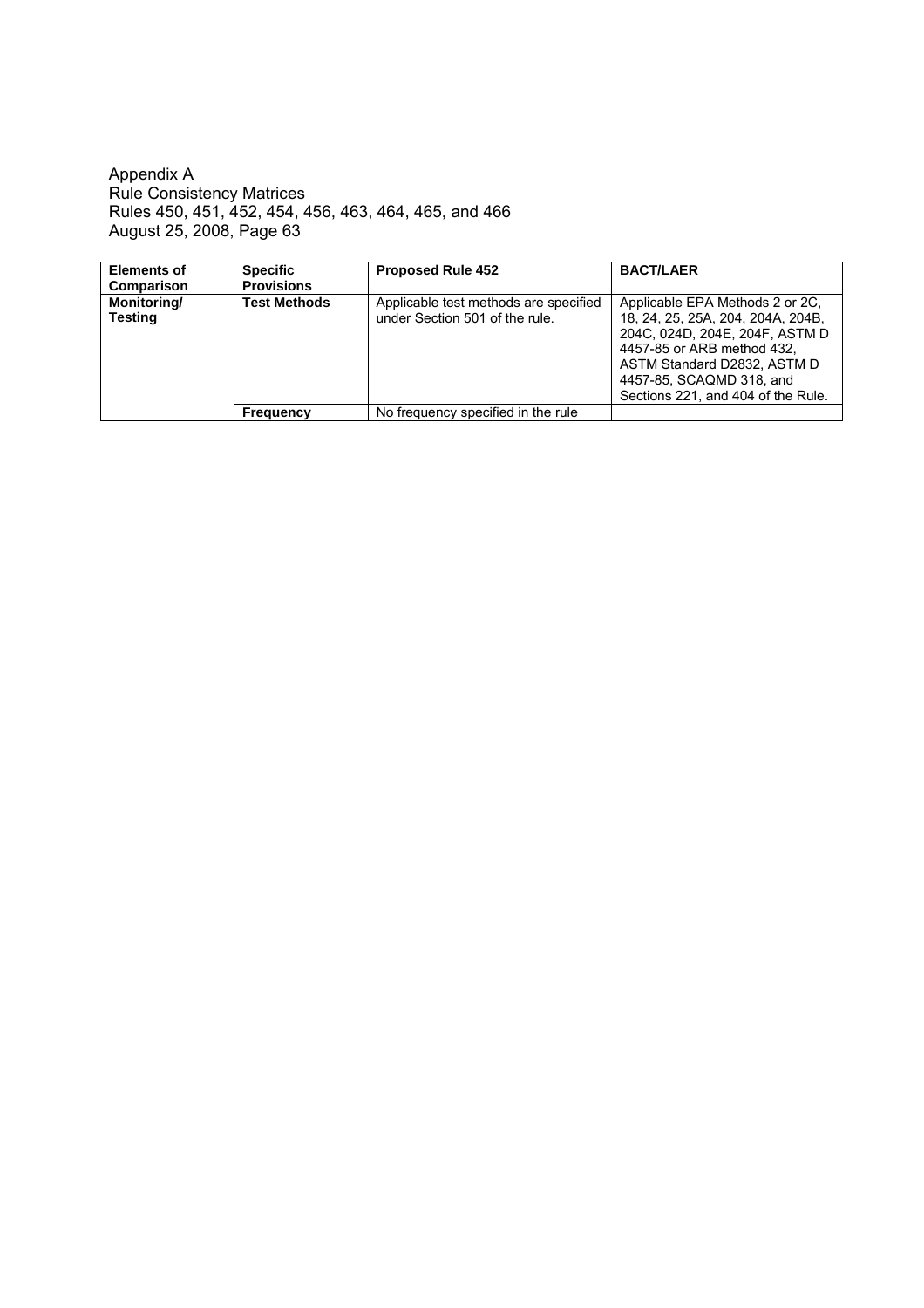| <b>Appendix A-4</b>                                                    |
|------------------------------------------------------------------------|
| 40727.2 Matrix for Proposed Amendments to Rule 454, Solvent Degreasing |

| <b>Elements of</b><br>Comparison            | <b>Specific</b><br><b>Provisions</b> | <b>Proposed Rule 454</b>                                                                                                                                                                                                                                           | <b>BACT/LAER</b>                                                                                                                                                                                                                                                   |  |
|---------------------------------------------|--------------------------------------|--------------------------------------------------------------------------------------------------------------------------------------------------------------------------------------------------------------------------------------------------------------------|--------------------------------------------------------------------------------------------------------------------------------------------------------------------------------------------------------------------------------------------------------------------|--|
| <b>Exemptions</b>                           |                                      | Cleaning operations using cleanup<br>materials containing less than 25<br>grams per liter VOCs; Cleanup<br>operations specifically regulated under<br>other prohibitory rules; open-top vapor<br>degreasers; degreasing of high-<br>voltage microwave vacuum tubes | 10 lbs-VOC/day                                                                                                                                                                                                                                                     |  |
| Averaging<br><b>Provisions</b>              |                                      | None                                                                                                                                                                                                                                                               | None                                                                                                                                                                                                                                                               |  |
| <b>Units</b>                                |                                      | Lbs-VOC/gal or grams of VOC/liter                                                                                                                                                                                                                                  | Lbs-VOC/gal or grams of VOC/liter                                                                                                                                                                                                                                  |  |
| <b>Emissions</b><br>Limits                  | <b>Emissions</b><br><b>Reduction</b> | Meet the VOC limits in Section 300 or<br>use an airtight airless cleaning system                                                                                                                                                                                   | Typical BACT for cold solvent cleaning<br>tanks is using low volatility solvents,<br>drain cover, and a freeboard height at<br>least 6 inches. Other BACT used by<br>SJVUAPCD is the use of Safety Kleen<br>Premium Solvent - California and a<br>degreaser cover. |  |
|                                             |                                      |                                                                                                                                                                                                                                                                    | Use of air pollution control equipment<br>such as an afterburner with 99%<br>destruction efficiency.                                                                                                                                                               |  |
|                                             | Compliance<br><b>Alternatives</b>    | Use an airtight airless cleaning system                                                                                                                                                                                                                            | Reduce VOC emissions by add on air<br>pollution control equipment and meet<br>certain control and collection efficiency<br>(generally >95%).                                                                                                                       |  |
| <b>Operating</b><br><b>Parameters</b>       |                                      | Operating parameters for air pollution<br>control equipment are specified in<br>Section 404 of the rule.                                                                                                                                                           | Specific operating parameters will be<br>specified in the permit to operate and<br>will vary depending on the control<br>technology selected.                                                                                                                      |  |
| <b>Work Practice</b><br><b>Requirements</b> |                                      | Operating requirements for<br>degreasers; Storage and disposal<br>requirements for solvents.                                                                                                                                                                       | Operating requirements for degreasers;<br>Storage and disposal requirements for<br>solvents.                                                                                                                                                                       |  |
| Monitoring/<br><b>Records</b>               | Recordkeeping                        | Recordkeeping of usage;<br>recordkeeping for air pollution control<br>equipment if used.                                                                                                                                                                           | Recordkeeping of usage and<br>recordkeeping for air pollution control<br>equipment.                                                                                                                                                                                |  |
|                                             | <b>Frequency</b>                     | Daily for exemptions and monthly for<br>sources subject to the rule. Records<br>are to be kept for five years.                                                                                                                                                     | Daily records for air pollution control<br>equipment; Monthly records for solvent<br>usage.                                                                                                                                                                        |  |
| Monitoring/<br><b>Testing</b>               | <b>Test Methods</b>                  | Applicable test methods are specified<br>under Section 502 of the rule.                                                                                                                                                                                            | Applicable test methods are the same<br>as those listed in Rule 454.                                                                                                                                                                                               |  |
|                                             | Frequency                            | No testing frequency is specified in the<br>rule.                                                                                                                                                                                                                  | Initial testing to verify system control<br>efficiency; Annual testing thereafter.                                                                                                                                                                                 |  |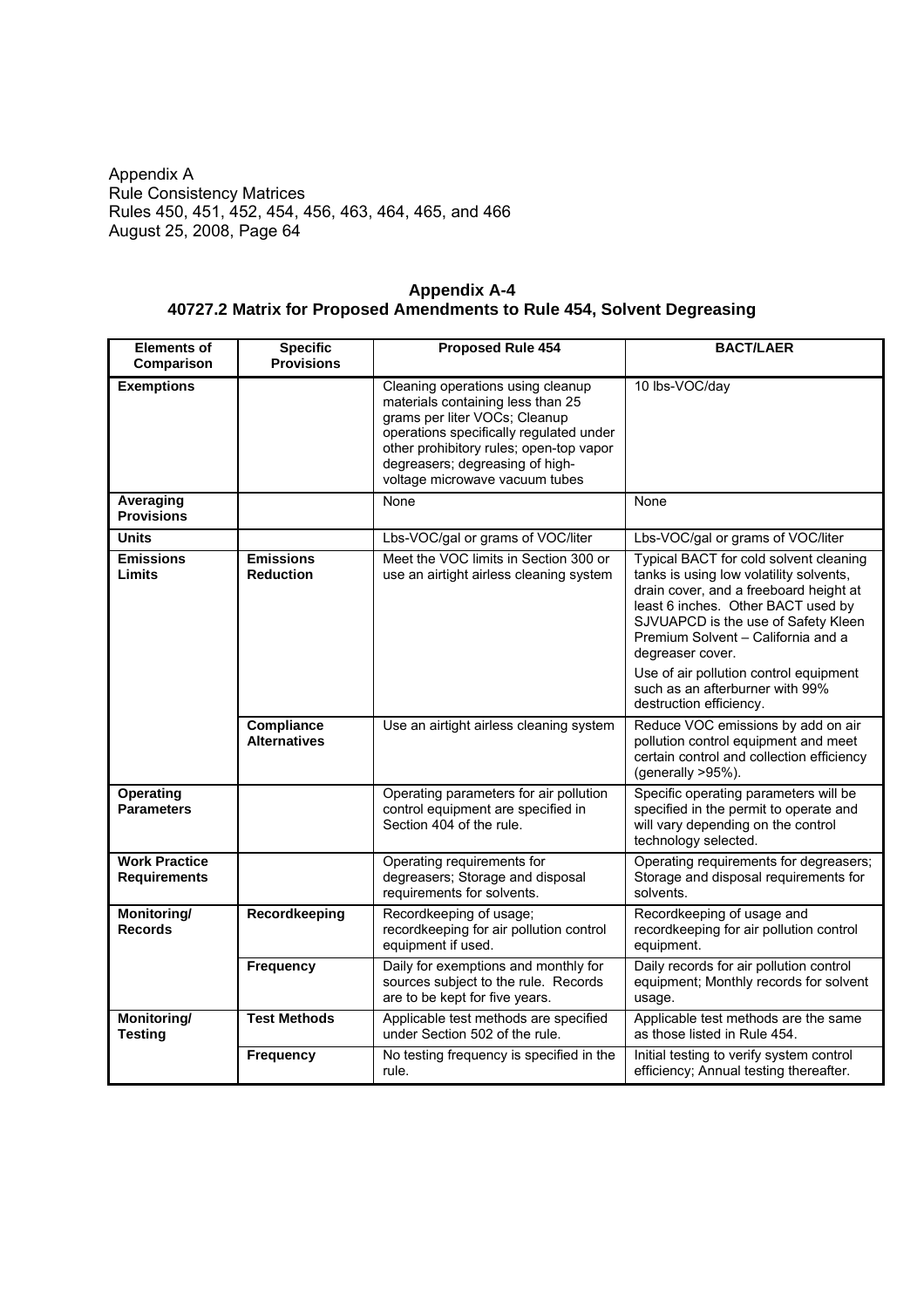## **Appendix A-5 40727.2 Matrix for Proposed Amendments to Rule 456, Aerospace Assembly and Component Coating Operations**

| <b>Elements of</b>             | <b>Specific</b>   | <b>Proposed Rule</b>                                                                                                                                                                                                                                                                                                                                                                                                                                                                                                                                                    | Aerospace                                                                                                                       | <b>BACT/LAER</b> | Aerospace                                                                                                             |
|--------------------------------|-------------------|-------------------------------------------------------------------------------------------------------------------------------------------------------------------------------------------------------------------------------------------------------------------------------------------------------------------------------------------------------------------------------------------------------------------------------------------------------------------------------------------------------------------------------------------------------------------------|---------------------------------------------------------------------------------------------------------------------------------|------------------|-----------------------------------------------------------------------------------------------------------------------|
| Comparison                     | <b>Provisions</b> | 456                                                                                                                                                                                                                                                                                                                                                                                                                                                                                                                                                                     | <b>Control</b><br><b>Technology</b>                                                                                             |                  | <b>NESHAP</b>                                                                                                         |
|                                |                   |                                                                                                                                                                                                                                                                                                                                                                                                                                                                                                                                                                         | Guideline                                                                                                                       |                  |                                                                                                                       |
| <b>Exemptions</b>              |                   | Less than 55<br>gal/yr, aerosol<br>containers <1<br>liter, surface<br>prep/clean for<br>space vehicles<br>and adhesive<br>bonding;<br>coatings applied<br>via templates,<br>stencil, stamp, or<br>hand lettering;<br>touch-up and<br>repair coating<br>operations and<br>use of detail<br>guns; application<br>of coatings<br>containing fillers<br>adversely<br>affecting<br>atomization with<br><b>HVLP</b> spray<br>guns; hand held<br>spray containers<br>less than or<br>equal to 8<br>ounces and total<br>facility usage<br>less than or<br>equal to 10<br>gal/yr | Less than 200<br>gal/yr, aerosol<br>containers,<br>space vehicles,<br>cleanup of R &<br>D, lab testing,<br>rework<br>operations |                  | Certain water-<br>reducible<br>coatings, hand-<br>held spray<br>application,<br>essential use<br>cleaning<br>solvents |
| Averaging<br><b>Provisions</b> |                   |                                                                                                                                                                                                                                                                                                                                                                                                                                                                                                                                                                         |                                                                                                                                 |                  |                                                                                                                       |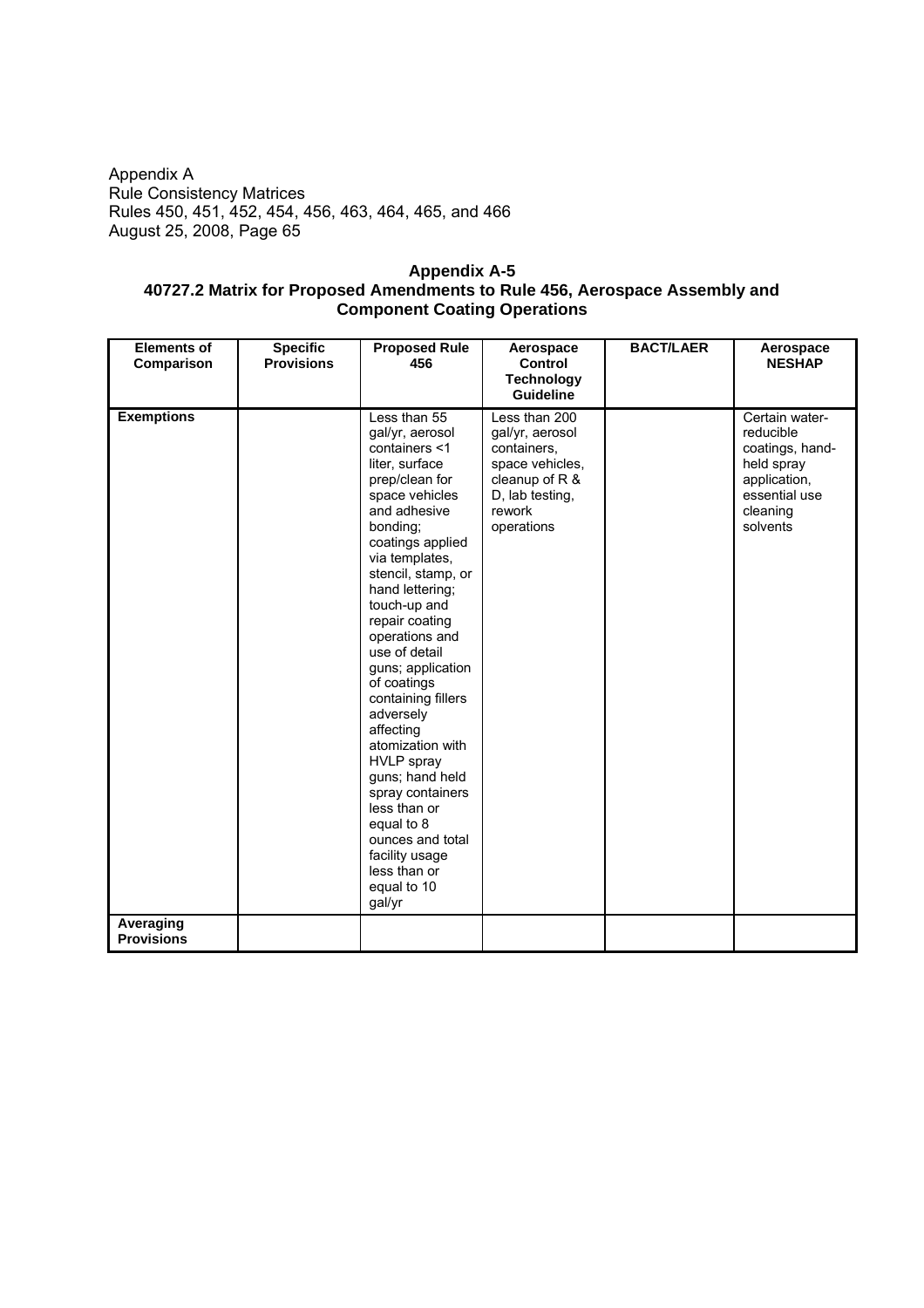| <b>Elements of</b><br>Comparison            | <b>Specific</b><br><b>Provisions</b> | <b>Proposed Rule</b><br>456                                                                                            | Aerospace<br><b>Control</b><br><b>Technology</b><br>Guideline                                                                                                              | <b>BACT/LAER</b> | Aerospace<br><b>NESHAP</b>                                                                                                                                                                                                                                                                            |
|---------------------------------------------|--------------------------------------|------------------------------------------------------------------------------------------------------------------------|----------------------------------------------------------------------------------------------------------------------------------------------------------------------------|------------------|-------------------------------------------------------------------------------------------------------------------------------------------------------------------------------------------------------------------------------------------------------------------------------------------------------|
| <b>Units</b>                                |                                      | grams of<br>VOC/liter (g/l)                                                                                            | grams of<br>VOC/liter (g/l)                                                                                                                                                |                  |                                                                                                                                                                                                                                                                                                       |
| <b>Emissions</b><br>Limits                  | Surface prep<br>and cleanup          | Cleaning/surface<br>prep: VOC<br>content limit of<br>200 g/l; spray<br>gun cleaning:<br>VOC content<br>limit of 25 g/l | 80% aqueous<br>solvent or VOC<br>with vapor<br>pressure less<br>than or equal to<br>45 millimeters of<br>mercury (mm<br>Hg) at $20^\circ$ C, or<br>enclosed gun<br>cleaner |                  | Use of solvents<br>less than 45 mm<br>Hg at $20^\circ$ C, or<br>enclosed gun<br>cleaner                                                                                                                                                                                                               |
|                                             | <b>Stripping</b>                     | VOC content<br>limit of 300 g/l                                                                                        |                                                                                                                                                                            |                  | <b>HAP</b> strippers<br>limited to 26 gal<br>commercial, 50<br>gal military per<br>year                                                                                                                                                                                                               |
|                                             | Compliance<br><b>Alternatives</b>    | 85% overall<br>system<br>efficiency.                                                                                   | VOC emissions<br>capture and<br>control<br>equipment<br>efficiency of at<br>least 81% by<br>weight                                                                         |                  | Carbon<br>absorber,<br>incineration, Hi-<br>transfer<br>efficiency<br>equipment to<br>HVLP or<br>electrostatic,<br>spray booth<br>vented to dry<br>particle filter,<br>waterwash hi-<br>efficiency<br>particulate filter,<br>stage II or III,<br>particulate filter,<br>capture and<br>control of 81% |
| <b>Operating</b><br><b>Parameters</b>       |                                      |                                                                                                                        |                                                                                                                                                                            |                  |                                                                                                                                                                                                                                                                                                       |
| <b>Work Practice</b><br><b>Requirements</b> |                                      | All containers<br>closed when not<br>in use. VOC<br>content available<br>for all materials.                            | All containers<br>closed when not<br>in use. Label all<br>materials for<br>VOC content.                                                                                    |                  | Use of closed<br>containers, other<br>housekeeping<br>measures                                                                                                                                                                                                                                        |
| Monitoring/<br><b>Records</b>               | Recordkeeping                        | List of materials<br>with VOC<br>contents, as<br>applied, method<br>of application,<br>usage amounts,<br>monitoring    | VOC content as<br>applied, coating<br>usage, aqueous<br>and semi-<br>aqueous hand-<br>wipe cleaning<br>solvents-list                                                       |                  | Continuous<br>monitoring for<br>pressure drop at<br>filter unit. Name,<br>vapor pressure,<br>and<br>documentation                                                                                                                                                                                     |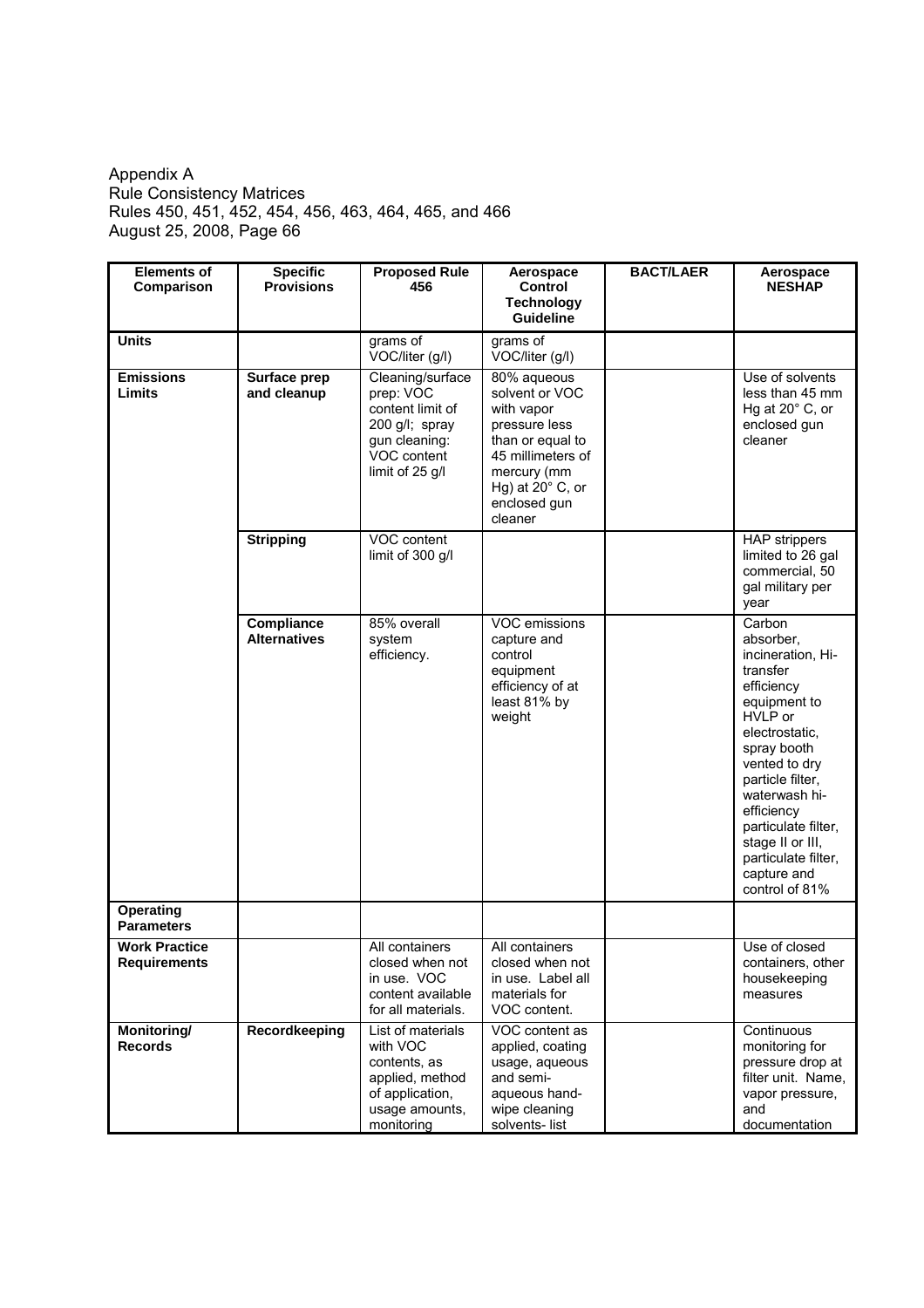| <b>Elements of</b><br>Comparison | <b>Specific</b><br><b>Provisions</b> | <b>Proposed Rule</b><br>456                                                                     | Aerospace<br><b>Control</b><br><b>Technology</b><br><b>Guideline</b>                                                                                                                                                                                                                                                                | <b>BACT/LAER</b> | Aerospace<br><b>NESHAP</b>                                                                                                                                                                                                         |
|----------------------------------|--------------------------------------|-------------------------------------------------------------------------------------------------|-------------------------------------------------------------------------------------------------------------------------------------------------------------------------------------------------------------------------------------------------------------------------------------------------------------------------------------|------------------|------------------------------------------------------------------------------------------------------------------------------------------------------------------------------------------------------------------------------------|
|                                  |                                      | parameters for<br>control<br>equipment                                                          | materials with<br>water contents,<br>vapor pressure<br>compliant hand-<br>wipe cleaning<br>solvents-list<br>cleaning<br>solvents and<br>vapor pressures<br>or, for blended<br>solvents, VOC<br>composite vapor<br>pressures.<br>exempt hand-<br>wipe cleaning<br>processes,<br>monitoring<br>parameters for<br>control<br>equipment |                  | for all HAP,<br>solvents.<br>Records of leaks<br>from gun<br>cleaners. VOC<br>content of each<br>VOC coating.<br>Name, volume,<br>and HAP content<br>of all chemical<br>strippers. Name,<br>type of non-<br>chemical<br>equipment. |
|                                  | Frequency                            | Monthly for all;<br>daily for non-<br>compliant;<br>records are to be<br>kept for five<br>years | On annual basis                                                                                                                                                                                                                                                                                                                     |                  | Monthly for<br>noncompliant,<br>semi-annual for<br>compliant<br>coatings.                                                                                                                                                          |
| Monitoring/<br><b>Testing</b>    | <b>Test Methods</b>                  | Applicable test<br>methods are<br>specified under<br>Section 502 of<br>the rule.                | VOC content:<br>EPA Method 24<br>Control<br>Equipment: EPA<br>method 18, 25,<br>and/or 25A                                                                                                                                                                                                                                          |                  | Filtration<br>Efficiency;<br>Method 139,<br>HAP and VOC<br>content: Method<br>24<br>Carbon<br>Absorption:<br>Method 18<br>Gas Analysis:<br>Method 3                                                                                |
|                                  | Frequency                            | As needed                                                                                       | As needed                                                                                                                                                                                                                                                                                                                           |                  | As needed                                                                                                                                                                                                                          |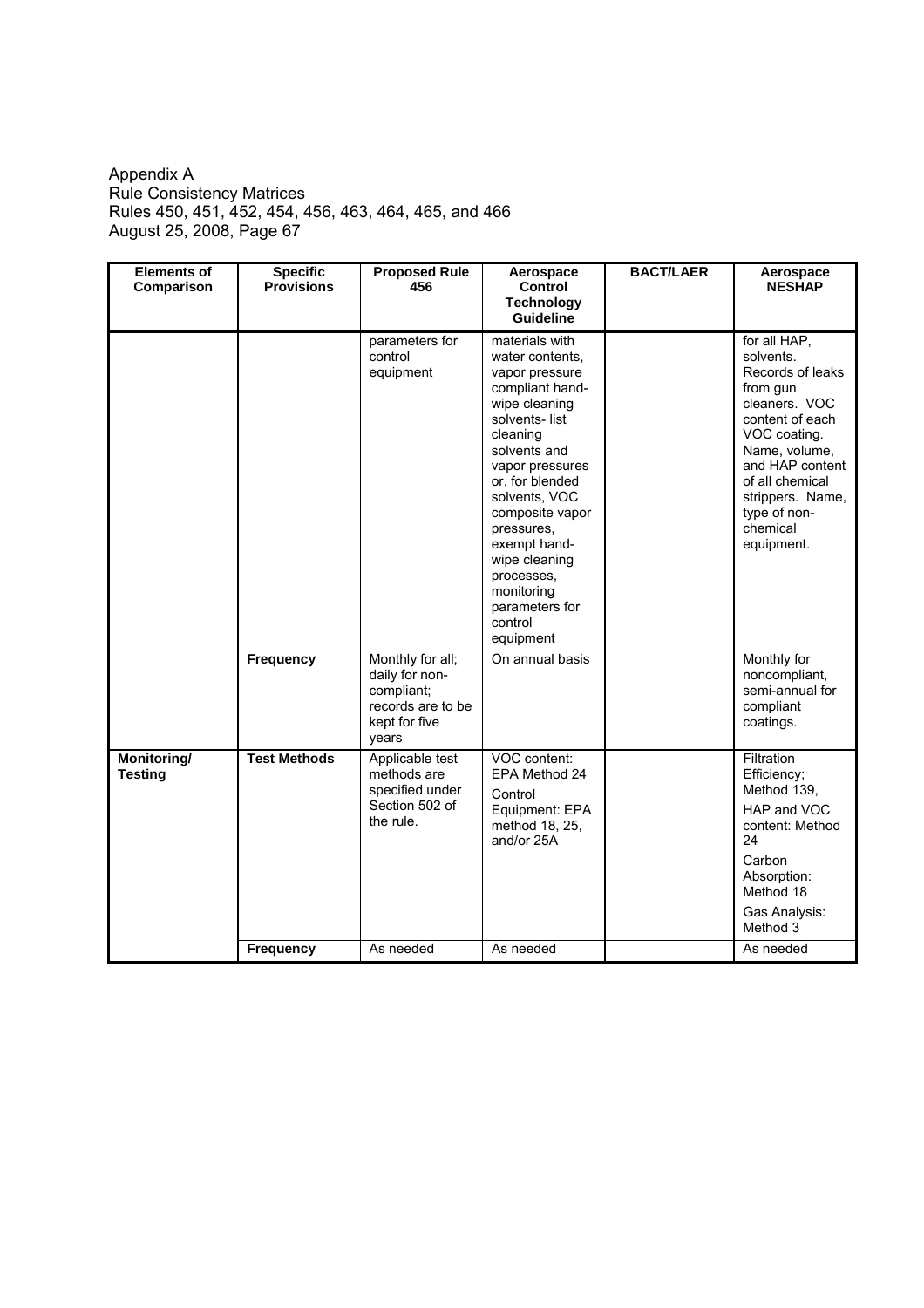| Appendix A-6                                                               |
|----------------------------------------------------------------------------|
| 40727.2 Matrix for Proposed Amendments to Rule 463, Wood Products Coatings |

| <b>Elements of</b>                          | <b>Specific</b>                      | <b>Proposed Rule 463</b>                                                                                                                                                                                                                                                                                                        | <b>BACT/LAER</b>                                                                                                                                                                                                                                                                                                                           |
|---------------------------------------------|--------------------------------------|---------------------------------------------------------------------------------------------------------------------------------------------------------------------------------------------------------------------------------------------------------------------------------------------------------------------------------|--------------------------------------------------------------------------------------------------------------------------------------------------------------------------------------------------------------------------------------------------------------------------------------------------------------------------------------------|
| Comparison                                  | <b>Provisions</b>                    |                                                                                                                                                                                                                                                                                                                                 |                                                                                                                                                                                                                                                                                                                                            |
| <b>Exemptions</b>                           |                                      | Usage less than 55 gal/yr; wood<br>products coatings sold in non-<br>refillable aerosol containers; coating<br>operations for the purpose of<br>manufacturing a finished wood panel<br>for attachment to inside walls of<br>buildings; coating of architectural<br>components or structures not coated<br>in a shop environment | touch-up coatings<br>a)<br>b)<br>stencil coatings<br>aerosol coating products<br>C)<br>emission limits not applicable if<br>d)<br>using approved emissions<br>control system, operating<br>under an alternative emission<br>control plan, or using less than<br>twelve pounds per day for<br>educational purposes at a<br>training center. |
| Averaging<br><b>Provisions</b>              |                                      | Rolling 30-day averaging for a<br>maximum of 20 gallons per year of<br>historical reproduction coatings                                                                                                                                                                                                                         | For emission control equipment,<br>must reduce emissions to level that<br>is equivalent or lower than limit<br>specified in rule.                                                                                                                                                                                                          |
| <b>Units</b>                                |                                      | % Control or lbs-VOC/gal or grams of<br>VOC/liter as applied.                                                                                                                                                                                                                                                                   | Grams per liter less water and<br>3.<br>exempt compounds, or;<br>4 <sub>1</sub><br>Pounds per gallon less water<br>and exempt compounds.                                                                                                                                                                                                   |
| <b>Emission Limits</b>                      | <b>Emission</b><br><b>Reductions</b> | Meet the emission limits specified in<br>Sections 300, or install emissions<br>control equipment specified in<br>Section 305                                                                                                                                                                                                    | Lower solvent content, higher<br>transfer efficiency than required by<br>applicable rules, and control<br>equipment with overall<br>capture/destruction efficiency of ≥<br>90%                                                                                                                                                             |
|                                             | <b>Compliance</b><br>alternatives    | Air Pollution Control Equipment with<br>equivalent or greater emission<br>reduction than would result from<br>compliance with VOC limits                                                                                                                                                                                        | Air Pollution Control Equipment                                                                                                                                                                                                                                                                                                            |
| Operating<br><b>Parameters</b>              |                                      |                                                                                                                                                                                                                                                                                                                                 |                                                                                                                                                                                                                                                                                                                                            |
| <b>Work Practice</b><br><b>Requirements</b> |                                      | Closed containers for disposal of<br>materials used for surface<br>preparation, cleanup and coating<br>removal; closed containers; cleanup<br>to take place in an enclosed system.                                                                                                                                              | Closed containers for disposal of<br>materials used for surface<br>preparation, cleanup and coating<br>removal; closed containers;<br>cleanup to take place in an<br>enclosed system.                                                                                                                                                      |
| Monitoring/<br><b>Records</b>               | Recordkeeping                        | Recordkeeping of usage;<br>recordkeeping for air pollution control<br>equipment if used.                                                                                                                                                                                                                                        | Daily records of operations for most<br>recent two years; method<br>application and substrate type;<br>amount of coating used including<br>exempt amounts; VOC content of<br>each coating; amount of surface<br>prep and cleanup material used;<br>vapor pressure of solvents, where<br>applicable.                                        |
|                                             | <b>Frequency</b>                     | Daily and/or monthly for coating<br>usages. Records kept for a<br>continuous five-year period.                                                                                                                                                                                                                                  | Daily records of coating usages                                                                                                                                                                                                                                                                                                            |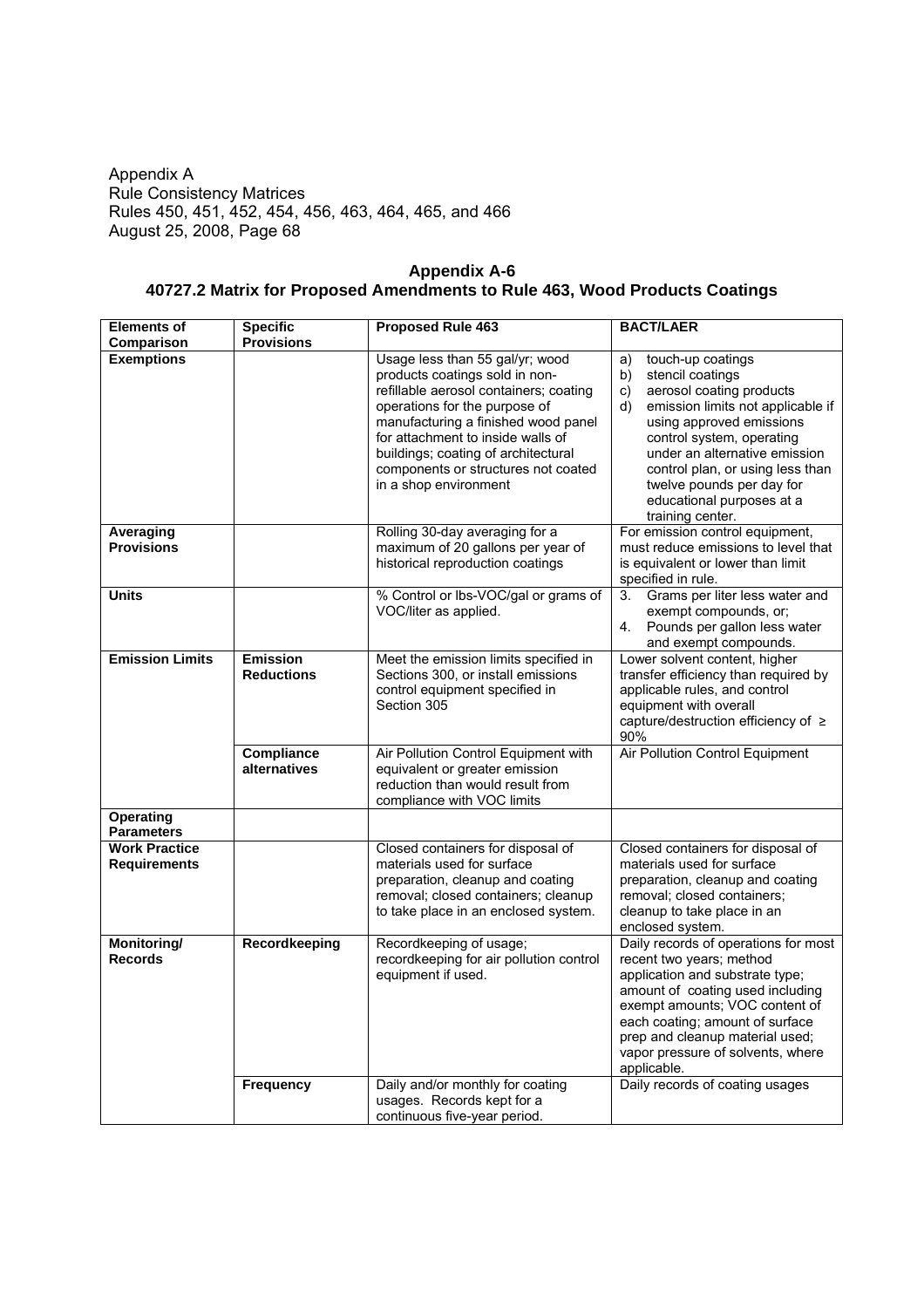| <b>Elements of</b>                   | <b>Specific</b>     | <b>Proposed Rule 463</b>                                                | <b>BACT/LAER</b>                                                                                                                                                                                                                      |
|--------------------------------------|---------------------|-------------------------------------------------------------------------|---------------------------------------------------------------------------------------------------------------------------------------------------------------------------------------------------------------------------------------|
| Comparison                           | <b>Provisions</b>   |                                                                         |                                                                                                                                                                                                                                       |
| <b>Monitoring/</b><br><b>Testing</b> | <b>Test Methods</b> | Applicable test methods are specified<br>under Section 503 of the rule. | Applicable EPA Methods 2 or 2C.<br>18, 24, 25, 25A, 204, 204A, 204B,<br>204C, 024D, 204E, 204F, ASTM D<br>4457-85 or ARB method 432.<br>ASTM Standard D2832, ASTM D<br>4457-85, SCAQMD 318, and<br>Sections 221, and 404 of the Rule. |
|                                      | <b>Frequency</b>    | No frequency specified in the rule                                      |                                                                                                                                                                                                                                       |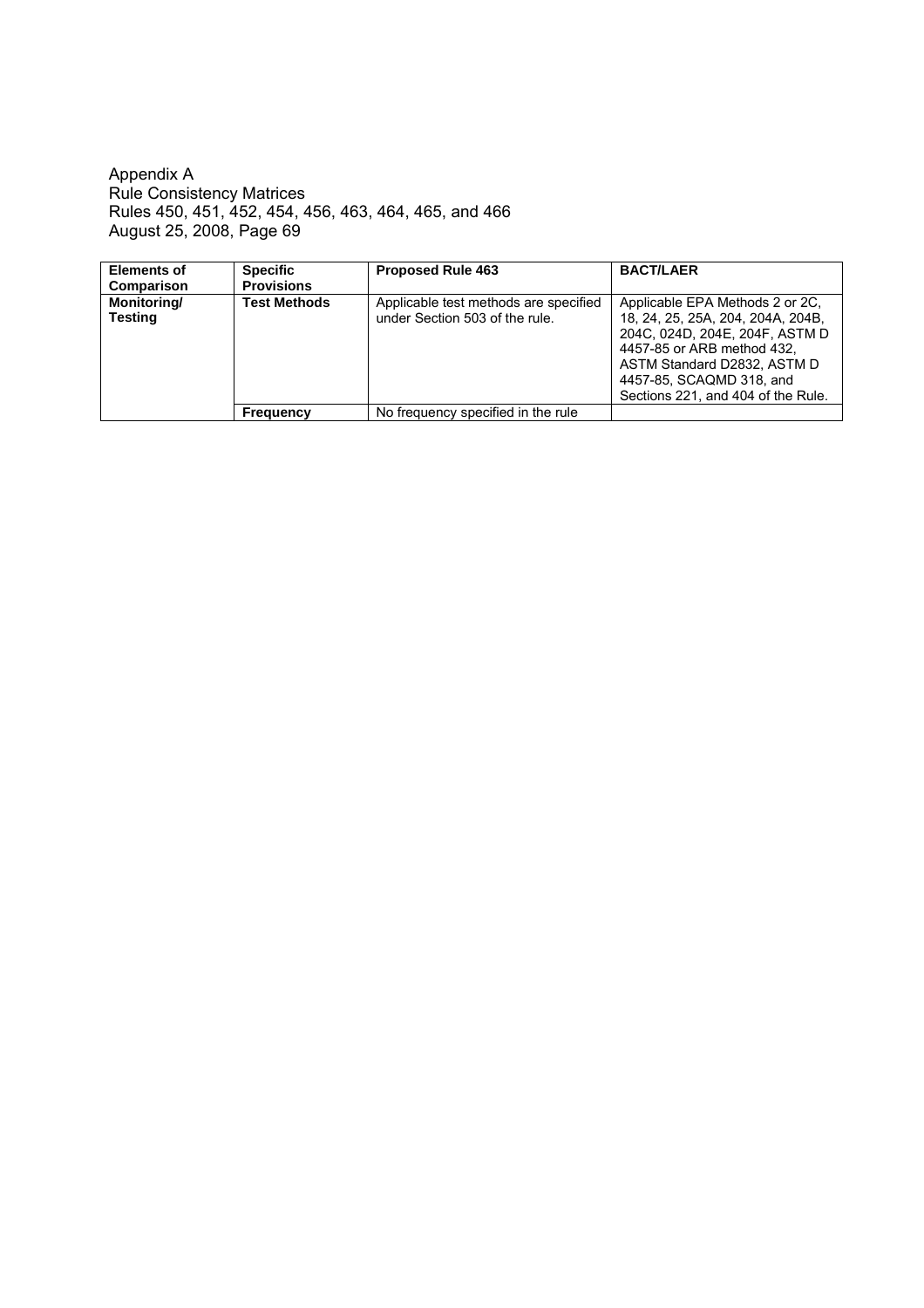## **Appendix A-7 40727.2 Matrix for Proposed Amendments to Rule 464, Organic Chemical Manufacturing Operations**

| <b>Elements of</b>                          | <b>Specific</b>                          | <b>Proposed Rule 464</b>                                                                                                                                                                                                                            | <b>BACT/LAER</b>                                                         |
|---------------------------------------------|------------------------------------------|-----------------------------------------------------------------------------------------------------------------------------------------------------------------------------------------------------------------------------------------------------|--------------------------------------------------------------------------|
| Comparison                                  | <b>Provisions</b>                        |                                                                                                                                                                                                                                                     |                                                                          |
| <b>Exemptions</b>                           |                                          | Equipment or operations with VOC<br>emissions less than or equal to 15<br>pounds per day; laboratory<br>equipment solvent cleaning; solvent<br>cleaning regulated by FDA with less<br>than or equal to 15 pounds per day<br>of VOC emissions        |                                                                          |
| Averaging<br><b>Provisions</b>              |                                          |                                                                                                                                                                                                                                                     |                                                                          |
| <b>Units</b>                                |                                          |                                                                                                                                                                                                                                                     |                                                                          |
| <b>Emissions Limits</b>                     | <b>Emissions</b><br><b>Reduction</b>     | 90% control efficiency for VOC<br>emissions exceeding 15 pounds per<br>day                                                                                                                                                                          | Double bed type carbon adsorber<br>(estimated control efficiency of 97%) |
|                                             | <b>Compliance</b><br><b>Alternatives</b> | 90% overall control efficiency.                                                                                                                                                                                                                     |                                                                          |
| <b>Operating</b><br><b>Parameters</b>       |                                          |                                                                                                                                                                                                                                                     |                                                                          |
| <b>Work Practice</b><br><b>Requirements</b> |                                          |                                                                                                                                                                                                                                                     |                                                                          |
| <b>Monitoring/Records</b>                   | Recordkeeping                            | Daily recordkeeping is required for<br>exempt equipment or operations<br>emitting 15 pounds or less of VOCs<br>per day. Daily recordkeeping is also<br>required for cleanup solvent usage.<br>Records are also required for<br>source test results. |                                                                          |
|                                             | Frequency                                | Daily or annual (see above); records<br>are to be kept for five years                                                                                                                                                                               |                                                                          |
| <b>Monitoring/Testing</b>                   | <b>Test Methods</b>                      | Applicable test methods are<br>specified under Section 502 of the<br>rule.                                                                                                                                                                          |                                                                          |
|                                             | Frequency                                | Initial/annual as required by the<br><b>APCO</b>                                                                                                                                                                                                    |                                                                          |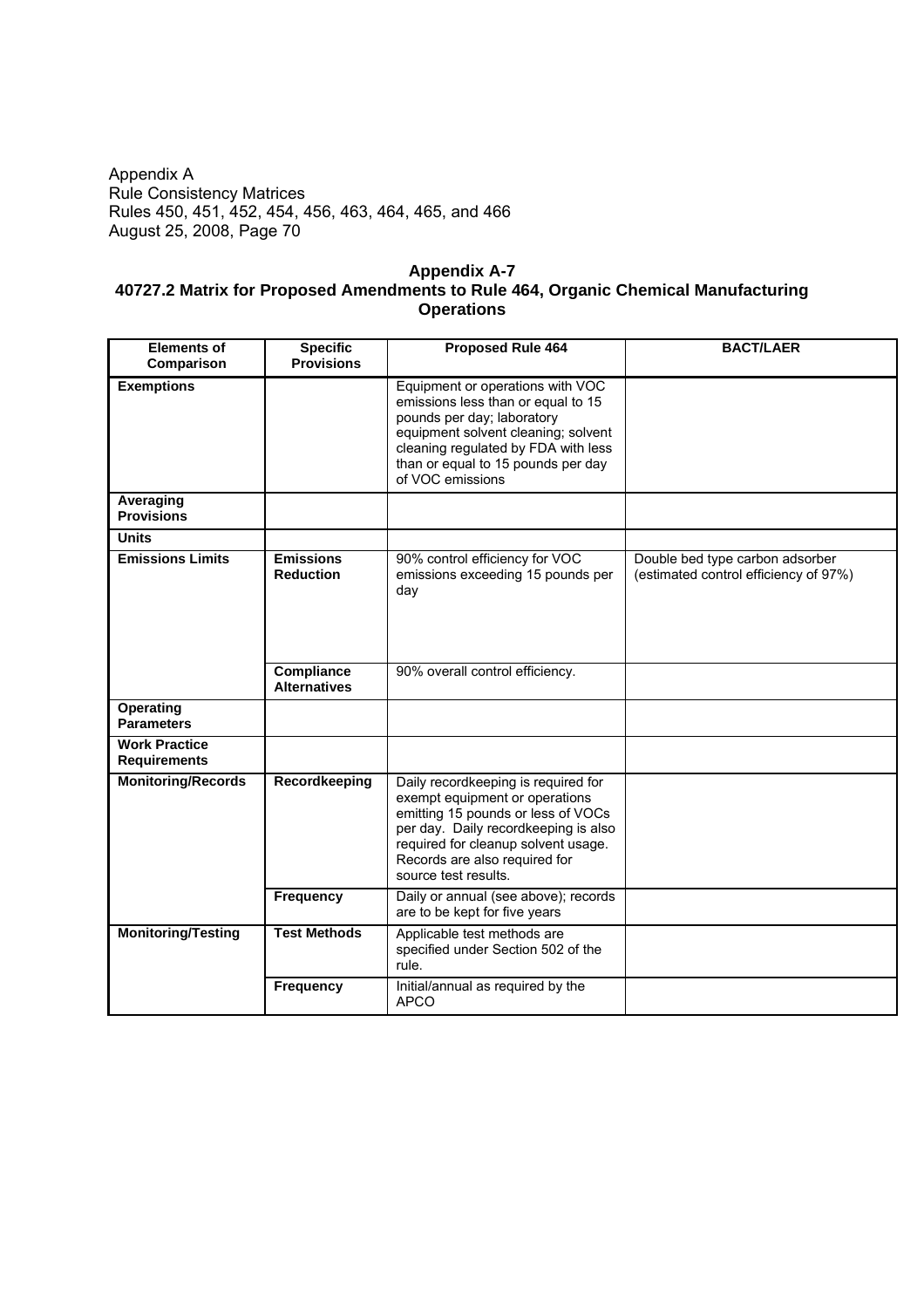| <b>Appendix A-8</b>                                                            |  |
|--------------------------------------------------------------------------------|--|
| 40727.2 Matrix for Proposed Amendments to Rule 465, Polyester Resin Operations |  |

| <b>Elements of</b><br>Comparison            | <b>Specific</b><br><b>Provisions</b>     | Proposed Rule 465                                                                                                                                                                                                                                              | <b>BACT/LAER</b>                                                                                                                                                               |
|---------------------------------------------|------------------------------------------|----------------------------------------------------------------------------------------------------------------------------------------------------------------------------------------------------------------------------------------------------------------|--------------------------------------------------------------------------------------------------------------------------------------------------------------------------------|
| <b>Exemptions</b>                           |                                          | Polyester resin material usage less<br>than 20 gallons per month                                                                                                                                                                                               | 10 lbs-VOC/day                                                                                                                                                                 |
| Averaging<br><b>Provisions</b>              |                                          |                                                                                                                                                                                                                                                                | None                                                                                                                                                                           |
| <b>Units</b>                                |                                          | Lbs-VOC/gal or grams of VOC/liter                                                                                                                                                                                                                              | Lbs-VOC/gal or grams of VOC/liter                                                                                                                                              |
| <b>Emissions Limits</b>                     | <b>Emissions</b><br><b>Reduction</b>     | Meet the VOC limits in Sections 301<br>and 303 or install air pollution<br>control equipment                                                                                                                                                                   | If cost effective, vent to an afterburner<br>( $\geq$ 0.3 sec. retention time at $\geq$ 1400°F) or<br>an activated carbon adsorption system<br>$(26$ ppm at outlet) $(*)$      |
|                                             | <b>Compliance</b><br><b>Alternatives</b> | 90% overall efficiency                                                                                                                                                                                                                                         | Reduce VOC emissions by add on air<br>pollution control equipment and meet<br>certain control and collection efficiency<br>(generally >95%).                                   |
| Operating<br><b>Parameters</b>              |                                          | Operating parameters for air<br>pollution control equipment are<br>specified in Section 405 of the rule.                                                                                                                                                       | Store solvents in closed containers; Use<br>of rags to clean parts and use of a rag<br>washing machine with solvent<br>reclamation system; Use of enclosed<br>cleaning system. |
| <b>Work Practice</b><br><b>Requirements</b> |                                          | Application equipment<br>requirements; Storage and disposal<br>requirements; surface preparation<br>and cleanup requirements.                                                                                                                                  | Application equipment requirements;<br>Storage and disposal requirements;<br>surface preparation and cleanup<br>requirements.                                                  |
| <b>Monitoring/Records</b>                   | Recordkeeping                            | Recordkeeping of usage;<br>recordkeeping for air pollution<br>control equipment if installed.                                                                                                                                                                  | Recordkeeping of usage and<br>recordkeeping for air pollution control<br>equipment.                                                                                            |
|                                             | Frequency                                | Daily for exemptions and monthly<br>for sources subject to the rule.<br>Records are to be kept for five<br>years.                                                                                                                                              | Daily records for air pollution control<br>equipment; Monthly records for solvent<br>usage.                                                                                    |
| <b>Monitoring/Testing</b>                   | <b>Test Methods</b>                      | Applicable test methods are<br>specified under Section 502 of the<br>rule.                                                                                                                                                                                     | Applicable test methods are the same as<br>those listed in Rule 465.                                                                                                           |
|                                             | Frequency                                | No testing frequency is specified in<br>the rule. However, source testing<br>Will be required for initial<br>compliance verification if air<br>pollution control equipment is<br>installed Testing frequency<br>thereafter will be specified based on<br>need. | Initial testing to verify system control<br>efficiency; Annual testing thereafter.                                                                                             |

(\*) Based on BACT adopted by the Bay Area Air Quality Management District, **BACT/TBACT Workbook – Guidelines for Best** Available Control Technology.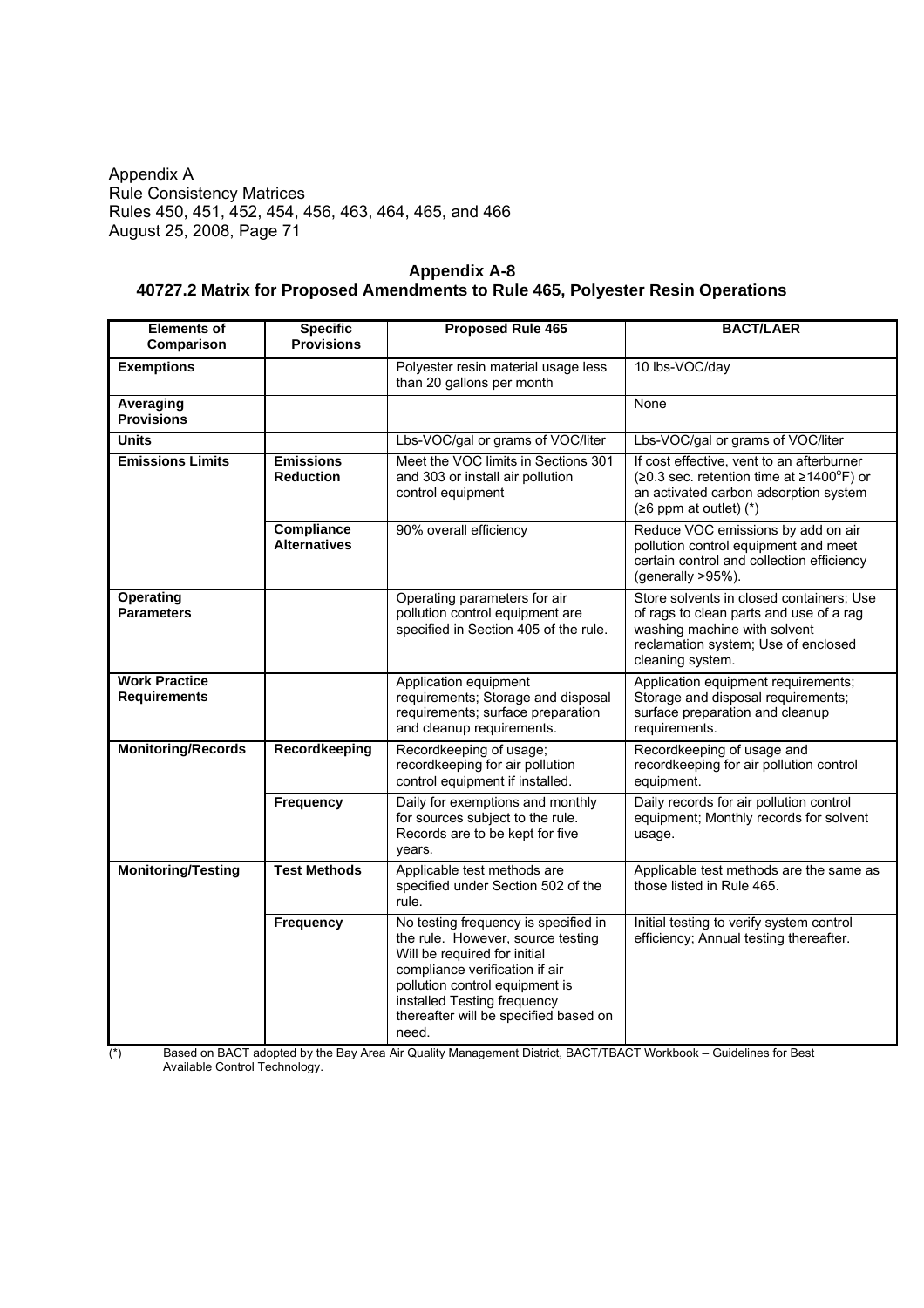|                                                                      | Appendix A-9 |  |
|----------------------------------------------------------------------|--------------|--|
| 40727.2 Matrix for Proposed Amendments to Rule 466, Solvent Cleaning |              |  |

| <b>Elements of</b><br>Comparison            | <b>Specific</b><br><b>Provisions</b> | <b>Proposed Rule 466</b>                                                                                                                                                                                                                                             | <b>BACT/LAER</b>                                                                                                                                                                                                        |
|---------------------------------------------|--------------------------------------|----------------------------------------------------------------------------------------------------------------------------------------------------------------------------------------------------------------------------------------------------------------------|-------------------------------------------------------------------------------------------------------------------------------------------------------------------------------------------------------------------------|
| <b>Exemptions</b>                           |                                      | Cleaning operations using cleanup<br>materials containing less than 25<br>grams per liter VOCs; Cleanup<br>operations specifically regulated<br>under other prohibitory rules; Other<br>exemptions specific to District are<br>specified in Section 110 of the rule. | 10 lbs-VOC/day                                                                                                                                                                                                          |
| Averaging<br><b>Provisions</b>              |                                      | None                                                                                                                                                                                                                                                                 | None                                                                                                                                                                                                                    |
| <b>Units</b>                                |                                      | Lbs-VOC/gal or grams of VOC/liter                                                                                                                                                                                                                                    | Lbs-VOC/gal or grams of VOC/liter                                                                                                                                                                                       |
| <b>Emissions Limits</b>                     | <b>Emissions</b><br><b>Reduction</b> | Meet the VOC limits in Section 300<br>or install air pollution control<br>equipment                                                                                                                                                                                  | Use of solvents for general cleanup with<br>VOC limit less than 50 grams per liter;<br>Use of air pollution control device such as<br>after burner, carbon adsorption system;<br>use of exempt solvent such as acetone. |
|                                             | Compliance<br><b>Alternatives</b>    | 95% control efficiency and 90%<br>collection efficiency, and emissions<br>must not be greater than would<br>have resulted from compliance with<br>applicable VOC limits                                                                                              | Reduce VOC emissions by add on air<br>pollution control equipment and meet<br>certain control and collection efficiency<br>(generally >95%).                                                                            |
| <b>Operating</b><br><b>Parameters</b>       |                                      | Operating parameters for air<br>pollution control equipment are<br>specified in Section 405 of the rule.                                                                                                                                                             | Store solvents in closed containers; Use<br>of rags to clean parts and use of a rag<br>washing machine with solvent<br>reclamation system; Use of enclosed<br>cleaning system.                                          |
| <b>Work Practice</b><br><b>Requirements</b> |                                      | Application equipment<br>requirements; Storage and disposal<br>requirements; surface preparation<br>and cleanup requirements.                                                                                                                                        | Application equipment requirements;<br>Storage and disposal requirements;<br>surface preparation and cleanup<br>requirements.                                                                                           |
| <b>Monitoring/Records</b>                   | Recordkeeping                        | Recordkeeping of usage;<br>recordkeeping for air pollution<br>control equipment if installed.                                                                                                                                                                        | Recordkeeping of usage and<br>recordkeeping for air pollution control<br>equipment.                                                                                                                                     |
|                                             | Frequency                            | Daily for exemptions and monthly<br>for sources subject to the rule.<br>Records are to be kept for five<br>years.                                                                                                                                                    | Daily records for air pollution control<br>equipment; Monthly records for solvent<br>usage.                                                                                                                             |
| <b>Monitoring/Testing</b>                   | <b>Test Methods</b>                  | Applicable test methods are<br>specified under Section 502 of the<br>rule.                                                                                                                                                                                           | Applicable test methods are the same as<br>those listed in Rule 466.                                                                                                                                                    |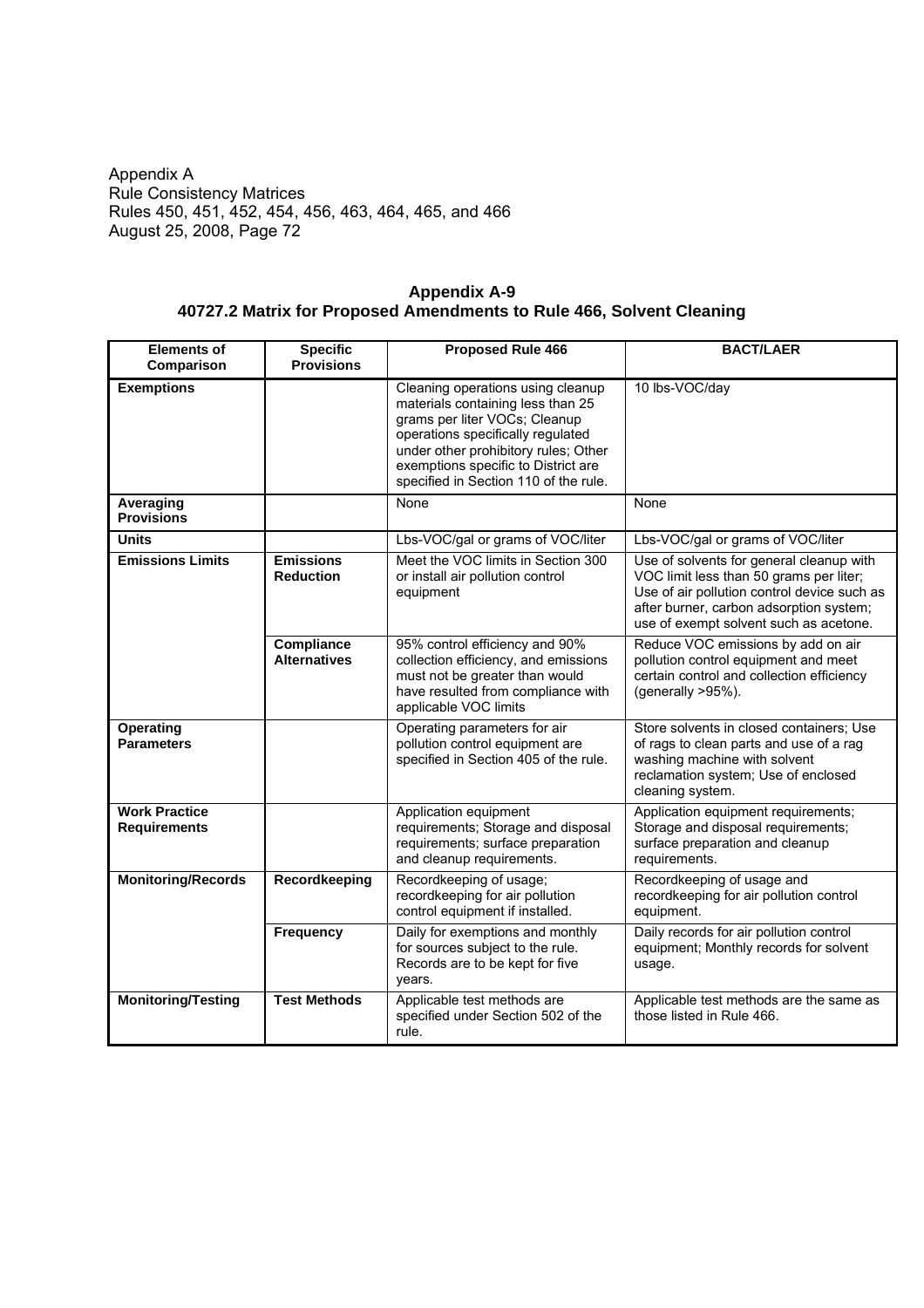Appendix A Rule Consistency Matrices Rules 450, 451, 452, 454, 456, 463, 464, 465, and 466 August 25, 2008, Page 73

| <b>Elements of</b><br>Comparison | <b>Specific</b><br><b>Provisions</b> | <b>Proposed Rule 466</b>                                                                                                                                                                                                                                       | <b>BACT/LAER</b>                                                                   |
|----------------------------------|--------------------------------------|----------------------------------------------------------------------------------------------------------------------------------------------------------------------------------------------------------------------------------------------------------------|------------------------------------------------------------------------------------|
|                                  | Frequency                            | No testing frequency is specified in<br>the rule. However, source testing<br>Will be required for initial<br>compliance verification if air<br>pollution control equipment is<br>installed Testing frequency<br>thereafter will be specified based on<br>need. | Initial testing to verify system control<br>efficiency; Annual testing thereafter. |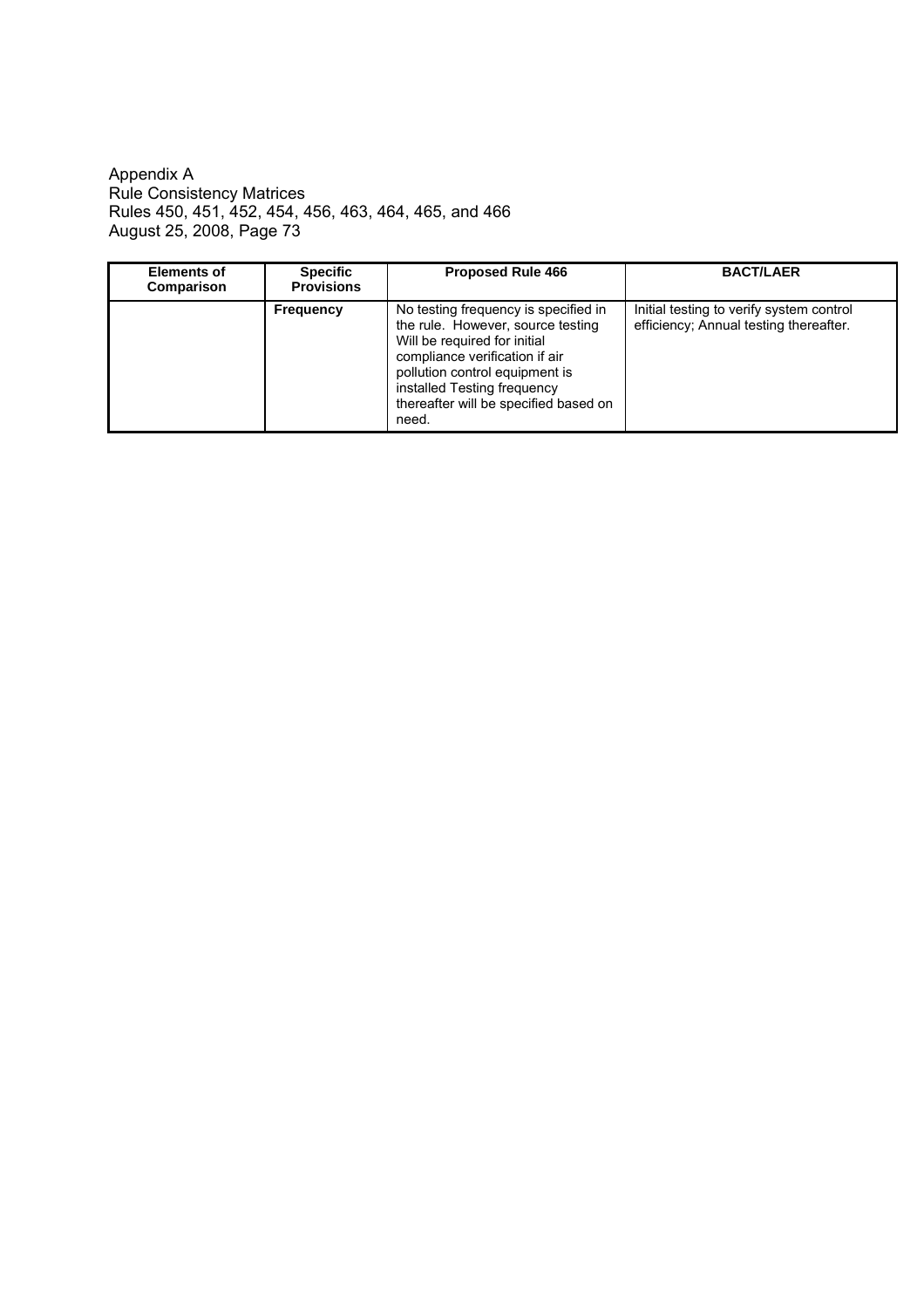## **Appendix B**

### **Summary of Changes**

## **Rule 450, Graphic Arts Operations**

| <b>Existing</b><br><b>Section</b> | <b>New</b><br><b>Section</b> |                                                                                                                                                                                                                                                                                                                                                                                                                                                                                                                              |
|-----------------------------------|------------------------------|------------------------------------------------------------------------------------------------------------------------------------------------------------------------------------------------------------------------------------------------------------------------------------------------------------------------------------------------------------------------------------------------------------------------------------------------------------------------------------------------------------------------------|
| <b>Number</b>                     | <b>Number</b>                | <b>Proposed Change</b>                                                                                                                                                                                                                                                                                                                                                                                                                                                                                                       |
| 101-102                           | Same                         | Updated references to renumbered sections.                                                                                                                                                                                                                                                                                                                                                                                                                                                                                   |
| 110.1                             | Same                         | Removed paragraph (a) that is no longer applicable because it has expired.                                                                                                                                                                                                                                                                                                                                                                                                                                                   |
| 110.2                             | <b>NA</b>                    | Removed this section because it has expired.                                                                                                                                                                                                                                                                                                                                                                                                                                                                                 |
| $110.3 -$                         | $110.2 -$                    | Sections renumbered.                                                                                                                                                                                                                                                                                                                                                                                                                                                                                                         |
| 110.6                             | 110.5                        |                                                                                                                                                                                                                                                                                                                                                                                                                                                                                                                              |
| 110.7                             | 110.6                        | For clarification, revised the language to specify that this exemption is<br>applicable to aerosol adhesives used by graphic arts operations "other than<br>Consistent with original intent of this section as<br>screen printing."<br>documented in the staff report for the 3/23/00 amendment of Rule 450.<br>Added requirement that aerosol adhesives that are exempt from Rule 450<br>under this section shall comply with the limits of Rule 460, Adhesives and<br>Sealants (consistent with new section number 110.5). |
| <b>NA</b>                         | 110.7                        | Added an exemption for materials used to strip cured inks, cured coatings,<br>or cured adhesives, consistent with SCAQMD Rule 1171. This exemption<br>was already implied in the definition of Solvent Cleaning, but this new<br>section has been added for clarification.                                                                                                                                                                                                                                                   |
| <b>NA</b>                         | 110.8                        | Added an exemption from the requirements of Sections 302.2, 501.3(b)(2),<br>and 501.3(b)(5) for presses that use solvents containing 100 g/l VOC or<br>less to clean metering rollers and printing plates. The reason for this<br>exemption is that it is not necessary to restrict the usage of such solvents<br>to 15% of the usage of blanket and roller washes if such solvents meet<br>VOC limits as stringent as those for blanket and roller washes.                                                                  |
| <b>NA</b>                         | 110.9                        | Added an exemption from the future requirements of Section 301.2 for<br>fountain solutions used in an offset lithographic printing operation with<br>actual emissions less than or equal to 450 pounds of VOC per month. This<br>exemption fulfills the recommendations specified in the 2006 EPA Control<br>Techniques Guidelines for Lithographic and Letterpress Printing.                                                                                                                                                |
| <b>NA</b>                         | 110.10                       | Added an exemption from the requirements of Section 303.1 for heatset<br>web offset lithographic presses and heatset web letterpress presses with<br>potential to emit from the dryer less than 25 tons of VOC per year, prior to<br>controls. This exemption fulfills the recommendations specified in the 2006<br>EPA Control Techniques Guidelines for Lithographic and Letterpress<br>Printing.                                                                                                                          |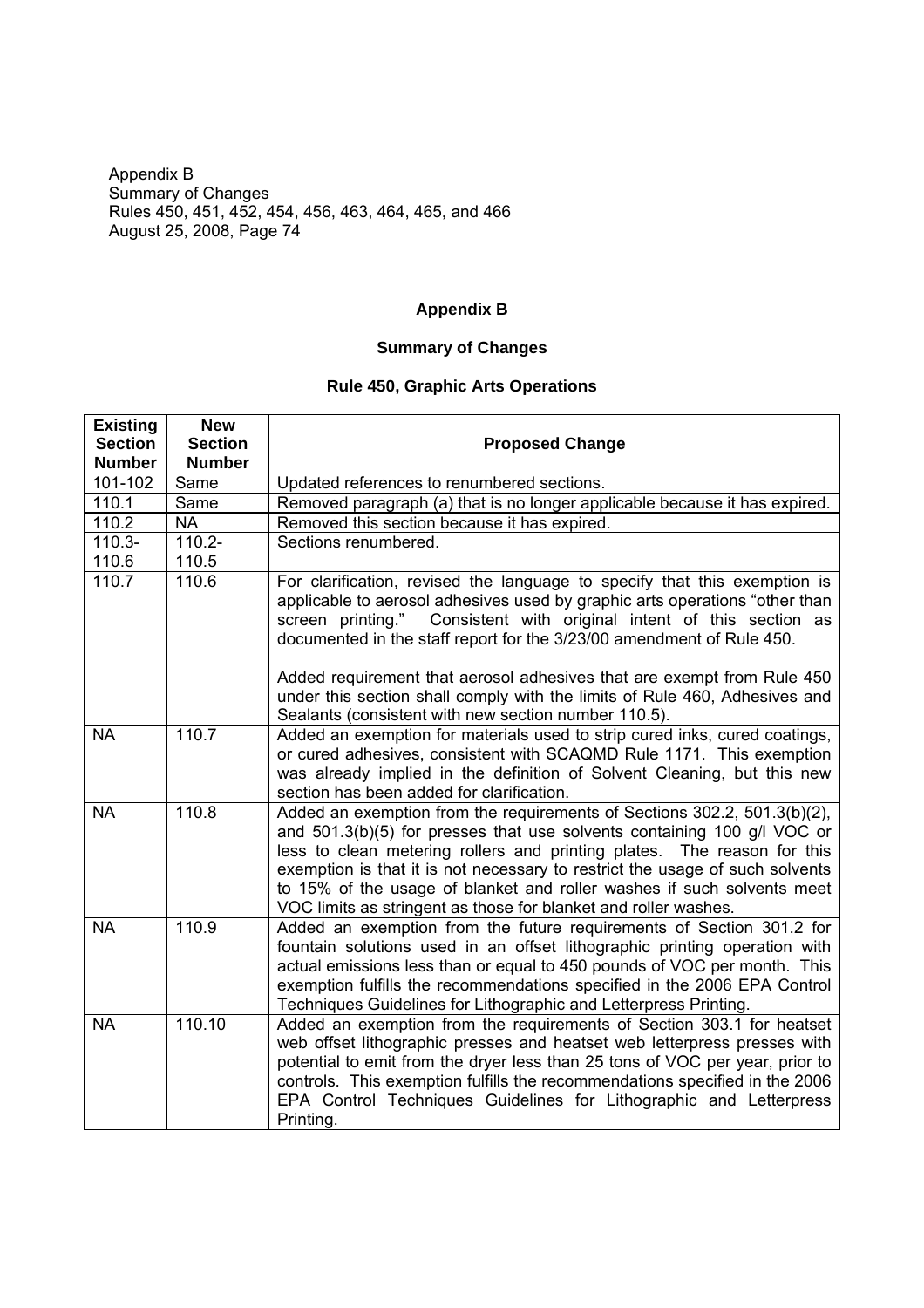| <b>Existing</b><br><b>Section</b><br><b>Number</b> | <b>New</b><br><b>Section</b><br><b>Number</b> | <b>Proposed Change</b>                                                                                                                                                                                                                                                                                                                                                                          |
|----------------------------------------------------|-----------------------------------------------|-------------------------------------------------------------------------------------------------------------------------------------------------------------------------------------------------------------------------------------------------------------------------------------------------------------------------------------------------------------------------------------------------|
|                                                    |                                               | Added an exemption from the requirements of Section 303.1 for heatset<br>web offset lithographic presses and heatset web letterpress presses used<br>for book printing and for presses with maximum web width of 22 inches or<br>less. This exemption fulfills the recommendations specified in the 2006<br>EPA Control Techniques Guidelines for Lithographic and Letterpress<br>Printing.     |
|                                                    |                                               | Added rule language clarifying that if actual emissions prior to control<br>equipment are at least 25 tons per year of VOC per rolling 12-month<br>period, then that unit must comply with Section 303.1 and cannot use the<br>exemptions in this section. This is a "once in, always in" requirement.                                                                                          |
| <b>NA</b>                                          | 110.11                                        | Added an exemption from the requirements of Section 303.2 for inks,<br>coatings, and adhesives used in a flexible package printing press with<br>potential to emit from the dryer less than 25 tons of VOC per year, prior to<br>controls. This exemption fulfills the recommendations specified in the 2006<br>EPA Control Techniques Guidelines for Lithographic and Letterpress<br>Printing. |
|                                                    |                                               | Added rule language clarifying that if actual emissions prior to control<br>equipment are at least 25 tons per year of VOC per rolling 12-month<br>period, then that unit must comply with Section 303.1 and cannot use the<br>exemption in this section. This is a "once in, always in" requirement.                                                                                           |
| <b>NA</b>                                          | 210                                           | For clarification, added a definition for cured ink, cured coating, or cured<br>adhesive. This definition is consistent with SCAQMD Rule 1171.                                                                                                                                                                                                                                                  |
| 210                                                | 211                                           | Section renumbered.                                                                                                                                                                                                                                                                                                                                                                             |
| <b>NA</b>                                          | 212                                           | Added a definition for "electron beam ink." This definition is the same as<br>the definition used in SCAQMD Rule 1171.                                                                                                                                                                                                                                                                          |
| 211-217                                            | 213-219                                       | Sections renumbered.                                                                                                                                                                                                                                                                                                                                                                            |
| 218                                                | 220                                           | Corrected grammatical error.                                                                                                                                                                                                                                                                                                                                                                    |
| 219-226                                            | 221-228                                       | Sections renumbered.                                                                                                                                                                                                                                                                                                                                                                            |
| 227                                                | <b>NA</b>                                     | Removed the definition for "Lithographic and Letter Press Printing, Other<br>Cleaning." For clarification, references in the rule to "Other Cleaning" have<br>been replaced with "cleaning of metering rollers and printing plates,"<br>consistent with this former definition.                                                                                                                 |
| 228-231                                            | 229-232                                       | Sections renumbered.                                                                                                                                                                                                                                                                                                                                                                            |
| 232                                                | 233                                           | Clarified that metering rollers transfer and meter fountain solution, not just<br>water.                                                                                                                                                                                                                                                                                                        |
| <b>NA</b>                                          | 234                                           | Added a definition for "Newsprint." This definition is the same as the<br>definition used in SCAQMD Rule 1171.                                                                                                                                                                                                                                                                                  |
| 233-236                                            | 235-238                                       | Sections renumbered.                                                                                                                                                                                                                                                                                                                                                                            |
| <b>NA</b>                                          | 239                                           | Added a definition for "Other On-Press Component." This definition is the                                                                                                                                                                                                                                                                                                                       |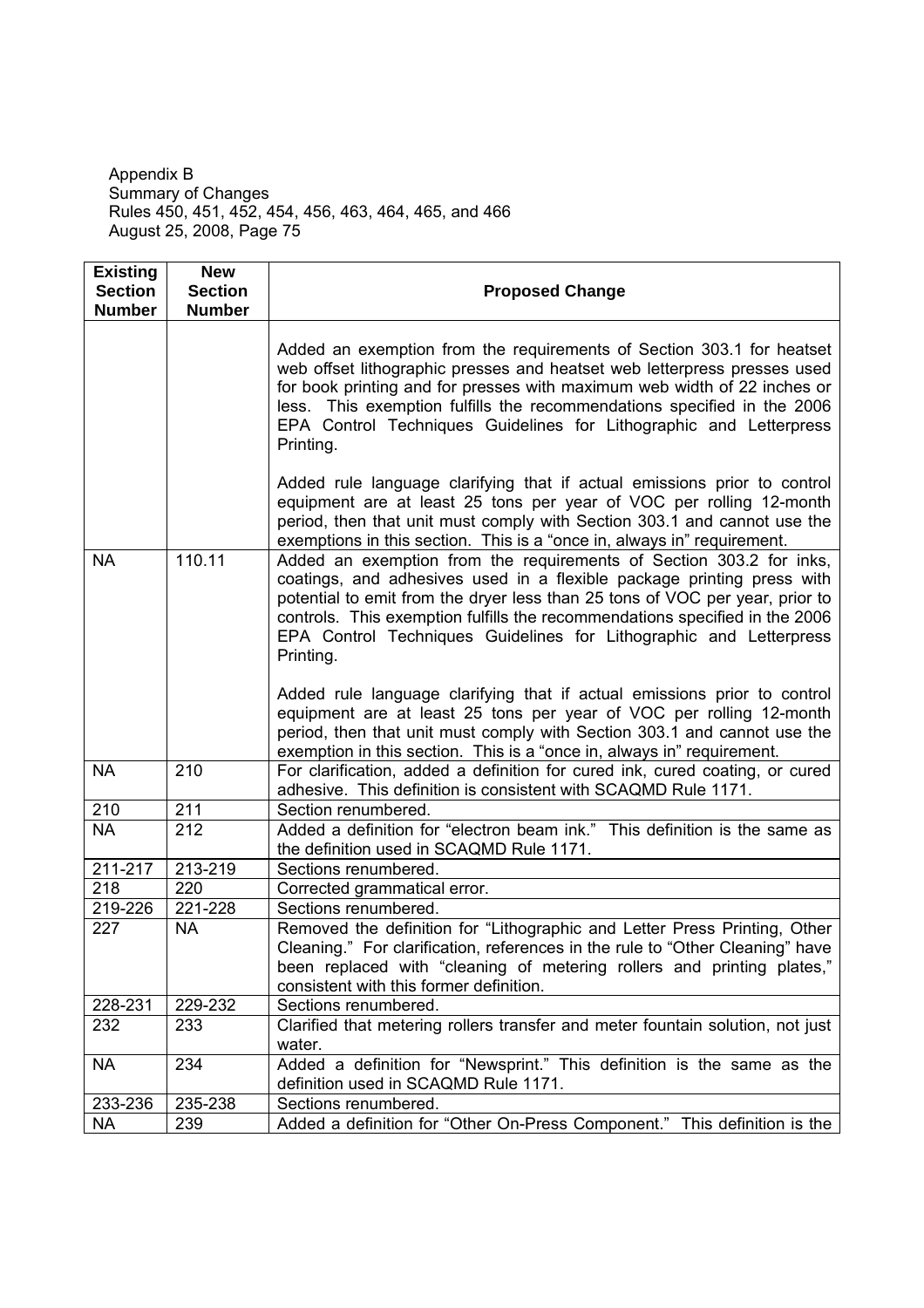| <b>Existing</b> | <b>New</b>     |                                                                                |
|-----------------|----------------|--------------------------------------------------------------------------------|
| <b>Section</b>  | <b>Section</b> | <b>Proposed Change</b>                                                         |
| <b>Number</b>   | <b>Number</b>  |                                                                                |
|                 |                | same as the definition of "On-Press Component" used in SCAQMD Rule             |
|                 |                | 1171, but excludes blankets, rollers, metering rollers, and printing plates,   |
|                 |                | which have different current limits.                                           |
| 237             | 240            | Sections renumbered.                                                           |
| <b>NA</b>       | 241            | Added a definition for "Potential to Emit." This definition is the same as the |
|                 |                | definition used in Rule 202 - NEW SOURCE REVIEW.                               |
| 238-242         | 242-246        | Sections renumbered.                                                           |
| <b>NA</b>       | 247            | Added a definition for "Removable Press Component." This definition is         |
|                 |                | the same as the definition used in SCAQMD Rule 1171.                           |
| 243-248         | 248-253        | Sections renumbered.                                                           |
| <b>NA</b>       | 254            | For clarification, defined "Stripping" as the removal of cured inks, cured     |
|                 |                | coatings, or cured adhesives, consistent with SCAQMD Rule 1171.                |
| 249-259         | 255-265        | Sections renumbered.                                                           |
| 301             | Same           | Removed from the tables the limits that have expired.                          |
| 301.2           | Same           | Revised the table to include more subcategories for chilled and non-chilled    |
|                 |                | fountain solutions, and include more stringent VOC limits. The future limits   |
|                 |                | fulfill the recommendations specified in the 2006 EPA Control Techniques       |
|                 |                | Guidelines for Lithographic and Letterpress Printing.                          |
| <b>NA</b>       | 301.4          | Added a section prohibiting the use of fountain solutions containing alcohol   |
|                 |                | on coldest web offset lithographic presses, consistent with the                |
|                 |                | recommendations specified in the 2006 EPA Control Techniques                   |
|                 |                | Guidelines for Lithographic and Letterpress Printing.                          |
| 302.1           | Same           | Revised the text to clarify that composite partial vapor pressure standards    |
|                 |                | will no longer be in effect after new, more stringent VOC content limits take  |
|                 |                | effect.                                                                        |
|                 |                |                                                                                |
|                 |                | Revised the table to include more stringent VOC limits for cleaning            |
|                 |                | materials. The future limits are consistent with SCAQMD Rule 1171.             |
|                 |                | Most new limits will take effect one year after the date of adoption;          |
|                 |                | however, the new limits for the following categories have been delayed         |
|                 |                | until 1/1/2011 to allow sufficient time for successful implementation in       |
|                 |                | <b>SCAQMD first:</b>                                                           |
|                 |                | Blanket and roller washes, cleaning of metering rollers and printing           |
|                 |                | plates, and cleaning of other on-press components used in                      |
|                 |                | lithographic and letter press printing on substrates other than                |
|                 |                | newsprint;                                                                     |
|                 |                | Screen printing; and<br>٠                                                      |
|                 |                | Ultraviolet/electron beam inks (interim limit to take effect one year          |
|                 |                | after date of adoption; final limit to take effect 1/1/2011).                  |
|                 |                |                                                                                |
|                 |                | Divided Lithographic and Letter Press Printing into two substrate groups       |
|                 |                | (Newsprint, and Substrates other than Newsprint) to allow for different        |

 $\overline{\phantom{a}}$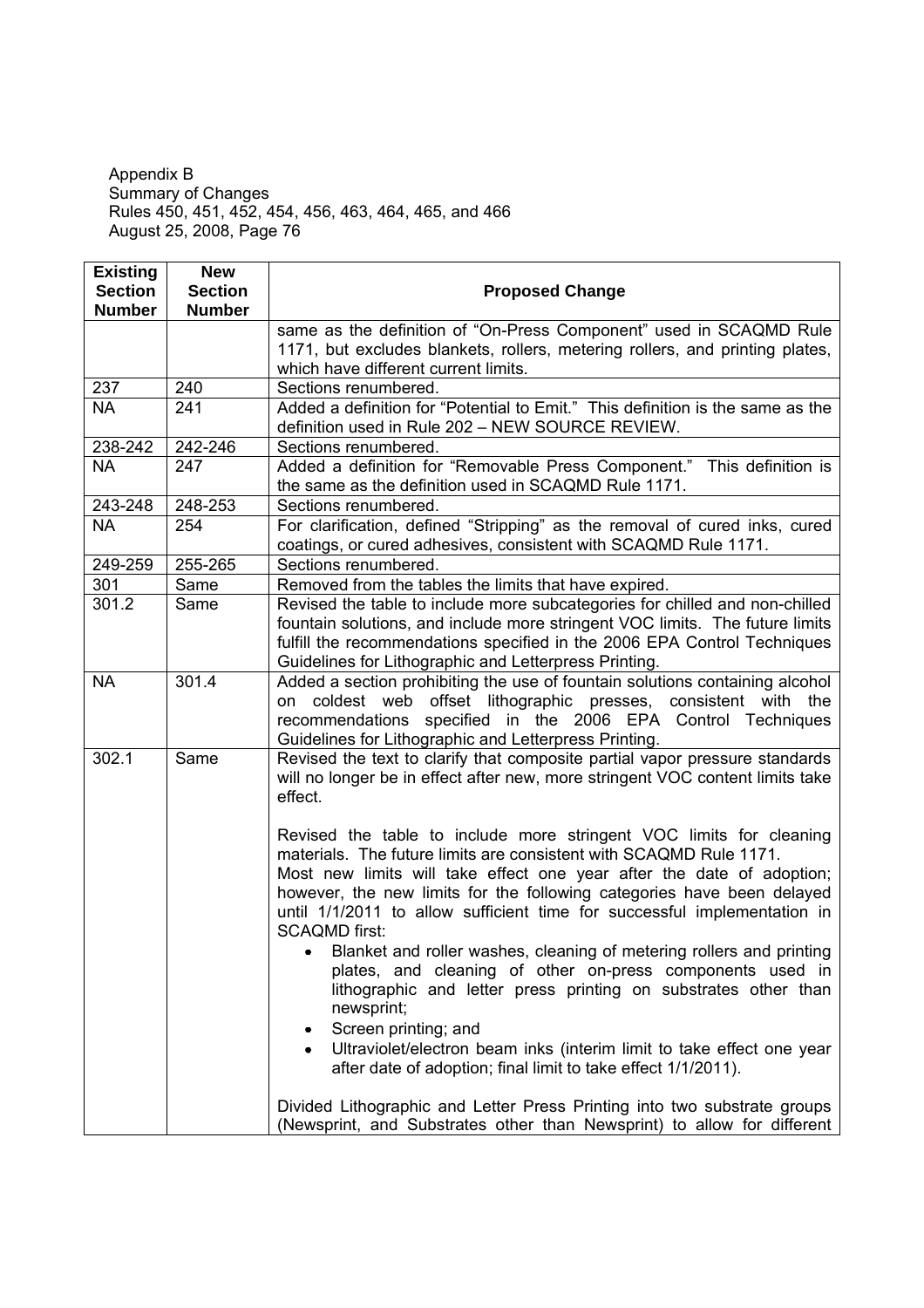| <b>Existing</b>                 | <b>New</b>                      |                                                                                                                                                                                                                                                                                                                                                                                                                                                                                                                                                                                                      |
|---------------------------------|---------------------------------|------------------------------------------------------------------------------------------------------------------------------------------------------------------------------------------------------------------------------------------------------------------------------------------------------------------------------------------------------------------------------------------------------------------------------------------------------------------------------------------------------------------------------------------------------------------------------------------------------|
| <b>Section</b><br><b>Number</b> | <b>Section</b><br><b>Number</b> | <b>Proposed Change</b>                                                                                                                                                                                                                                                                                                                                                                                                                                                                                                                                                                               |
|                                 |                                 | effective dates, consistent with SCAQMD Rule 1171.                                                                                                                                                                                                                                                                                                                                                                                                                                                                                                                                                   |
|                                 |                                 | Eliminated Lithographic and Letter Press Printing, Other Cleaning, and<br>replaced with Metering Rollers and Printing Plates, consistent with former<br>definition.                                                                                                                                                                                                                                                                                                                                                                                                                                  |
|                                 |                                 | Added new categories for Other On-Press Components and Removable<br>Press Components, previously included under General cleaning, for<br>clarification. These categories will ultimately be subject to different limits.                                                                                                                                                                                                                                                                                                                                                                             |
| 302.2                           | Same                            | Updated text to reflect the elimination of the definition of "Other Cleaning",<br>and replaced with "Cleaning of Metering Rollers and Printing Plates,"<br>consistent with previous definition. Added a sunset date for this section so<br>that it expires on 1/1/2011. After that date, the limits for cleaning metering<br>rollers and printing plates will be at least as stringent as the limits for<br>Blanket and Roller Washes; therefore, restricting the monthly usage of<br>these cleaning materials to 15% will no longer be necessary. Added<br>reference to exemption of Section 110.8. |
| <b>NA</b>                       | 303                             | Added requirements for mandatory control equipment for heatset web<br>offset lithographic printing, heatset web letterpress printing, and flexible<br>package printing. The revised emissions control equipment requirements<br>are specified in new Sections 303.1-303.3 and are effective on the date of<br>adoption.                                                                                                                                                                                                                                                                              |
|                                 |                                 | Added a section providing an alternative to compliance with the overall<br>system efficiency requirements specified in Section 303.1.<br>In lieu of<br>complying with the overall efficiency requirements, sources are required to<br>use emissions control equipment with mass outlet concentration no greater<br>than 20 ppmy as hexane on a dry basis.                                                                                                                                                                                                                                            |
|                                 |                                 | The above requirements fulfill the recommendations specified in the 2006<br>EPA Control Techniques Guidelines.                                                                                                                                                                                                                                                                                                                                                                                                                                                                                       |
| 303                             | 304                             | Updated to reflect renumbered section, and clarified that this section<br>applies to alternative control equipment. The current rule specifies<br>separate efficiency level requirements for the control device and emission<br>The proposed rule specifies a combined overall system<br>collection.<br>efficiency requirement rather than separate capture and control efficiency<br>requirements.                                                                                                                                                                                                  |
| 402.4                           | Same                            | Revised so that sellers will not be required to display composite partial<br>pressure after 1/1/2011, because after this date, there will no longer be any<br>standards for composite partial pressure in effect.                                                                                                                                                                                                                                                                                                                                                                                    |
| 403                             | Same                            | Updated ASTM method numbers to the most current versions.                                                                                                                                                                                                                                                                                                                                                                                                                                                                                                                                            |
| 407                             | 406                             | Removed the reference to deleted section 110.2.                                                                                                                                                                                                                                                                                                                                                                                                                                                                                                                                                      |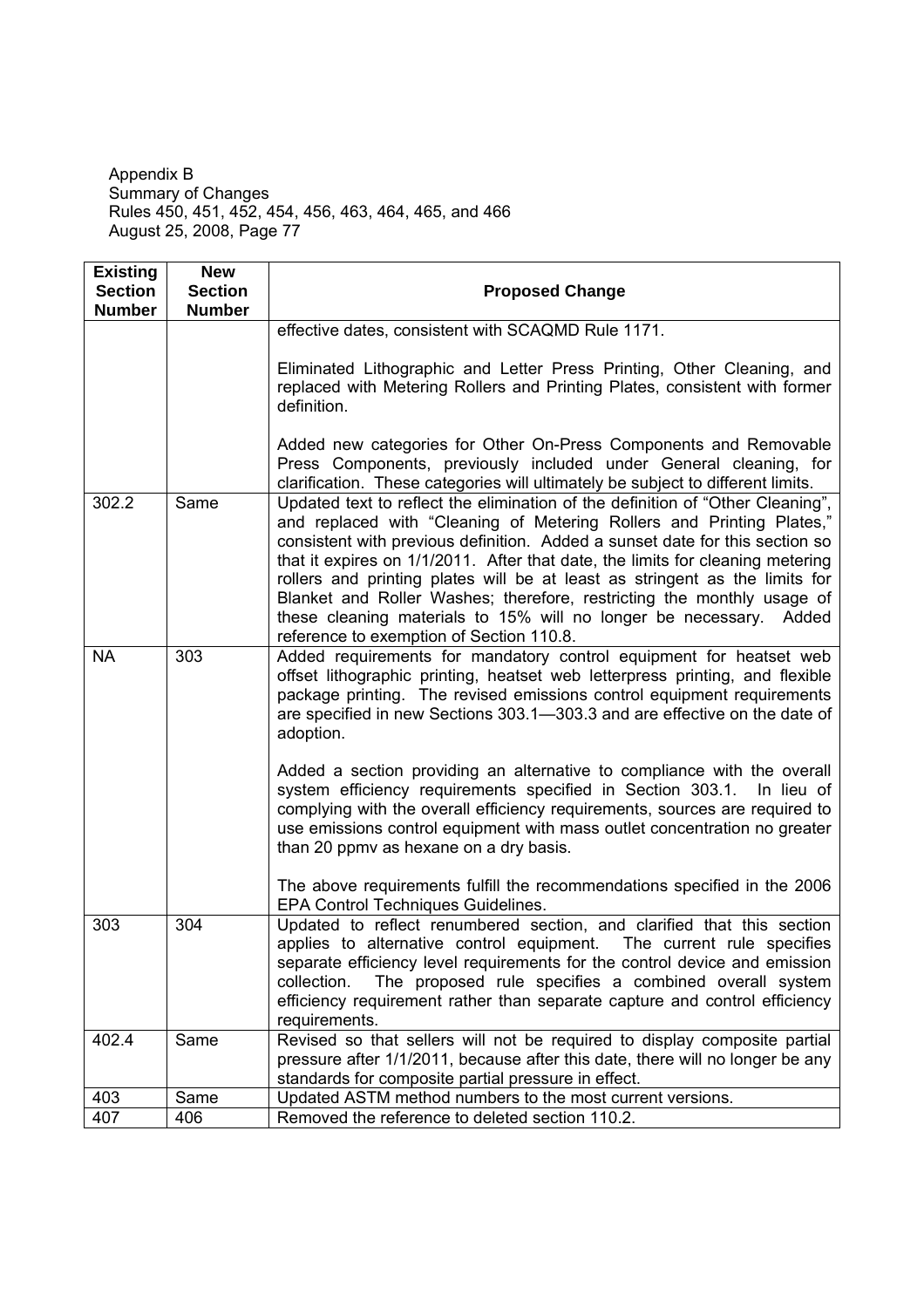| <b>Existing</b> | <b>New</b>     |                                                                                                                                                                                                                                                                                                                                                                                                                                                                                                                                                                                                                                                                                                                                                                                                                          |
|-----------------|----------------|--------------------------------------------------------------------------------------------------------------------------------------------------------------------------------------------------------------------------------------------------------------------------------------------------------------------------------------------------------------------------------------------------------------------------------------------------------------------------------------------------------------------------------------------------------------------------------------------------------------------------------------------------------------------------------------------------------------------------------------------------------------------------------------------------------------------------|
| <b>Section</b>  | <b>Section</b> | <b>Proposed Change</b>                                                                                                                                                                                                                                                                                                                                                                                                                                                                                                                                                                                                                                                                                                                                                                                                   |
| <b>Number</b>   | <b>Number</b>  |                                                                                                                                                                                                                                                                                                                                                                                                                                                                                                                                                                                                                                                                                                                                                                                                                          |
| <b>NA</b>       | 408            | Added section specifying calculation method for determining overall system<br>efficiency of emissions control equipment, consistent with the method<br>stated in other District rules.                                                                                                                                                                                                                                                                                                                                                                                                                                                                                                                                                                                                                                   |
| 501.1           | Same           | Removed the reference to deleted section 110.2. Updated references to<br>renumbered sections.                                                                                                                                                                                                                                                                                                                                                                                                                                                                                                                                                                                                                                                                                                                            |
| 501.3           | Same           | Updated references to renumbered sections. Added a requirement to<br>paragraph (b)(1) to differentiate between materials used for printing on<br>newsprint and materials used for printing on other substrates until 1/1/2011<br>(when the standards will be the same for all substrates). Clarified that<br>presses exempt pursuant to Section 110.8 will not be required to maintain<br>separate usage records for materials used for printing on newsprint and<br>non-newsprint substrates.<br>Updated text in paragraph (b)(4) to replace "Lithographic and Letter Press<br>Printing, Other Cleaning" with "metering rollers and printing plates,"<br>consistent with former definition. Added a sunset date for this paragraph<br>so that it expires on 1/1/2011. Added reference to exemption of Section<br>110.8. |
| 502             | Same           | Updated ASTM method numbers to the most current, EPA-approved<br>Updated references to renumbered sections.<br>Corrected<br>versions.<br>typographical errors.                                                                                                                                                                                                                                                                                                                                                                                                                                                                                                                                                                                                                                                           |
| <b>NA</b>       | 502.9          | To clarify enforceability, added paragraph stating that where multiple test<br>methods are specified, a violation established by any one of the test<br>methods constitutes a violation of the rule.                                                                                                                                                                                                                                                                                                                                                                                                                                                                                                                                                                                                                     |

## **Rule 451, Surface Coating of Miscellaneous Metal Parts and Products**

| <b>Existing</b><br><b>Section</b><br><b>Number</b> | <b>New</b><br><b>Section</b><br><b>Number</b> | <b>Proposed Change</b>                                                                                                                                                                                                                                                                                |
|----------------------------------------------------|-----------------------------------------------|-------------------------------------------------------------------------------------------------------------------------------------------------------------------------------------------------------------------------------------------------------------------------------------------------------|
| 110.1                                              | 110                                           | Section renumbered, and updated to reflect new paragraphs added to<br>section 305.                                                                                                                                                                                                                    |
| 110.2                                              | NA.                                           | Section deleted. The 200 gallon/year exemption for aluminum coatings on<br>window and door frames is no longer necessary. Records indicate that the<br>general 55 gallon/year exemption is sufficient for applicable District<br>sources, and is consistent with the EPA Region IX "Little Bluebook." |
| 110.3                                              | NA.                                           | Section deleted. The 200 gallon/year exemption for pretreatment wash<br>primer is no longer necessary. Records indicate that the general 55<br>gallon/year exemption is sufficient for applicable District sources, and is<br>consistent with the EPA Region IX "Little Bluebook."                    |
| 111                                                | Same                                          | Moved the exemptions in Sections 111.6, 111.7, 111.8, and 111.10 into the                                                                                                                                                                                                                             |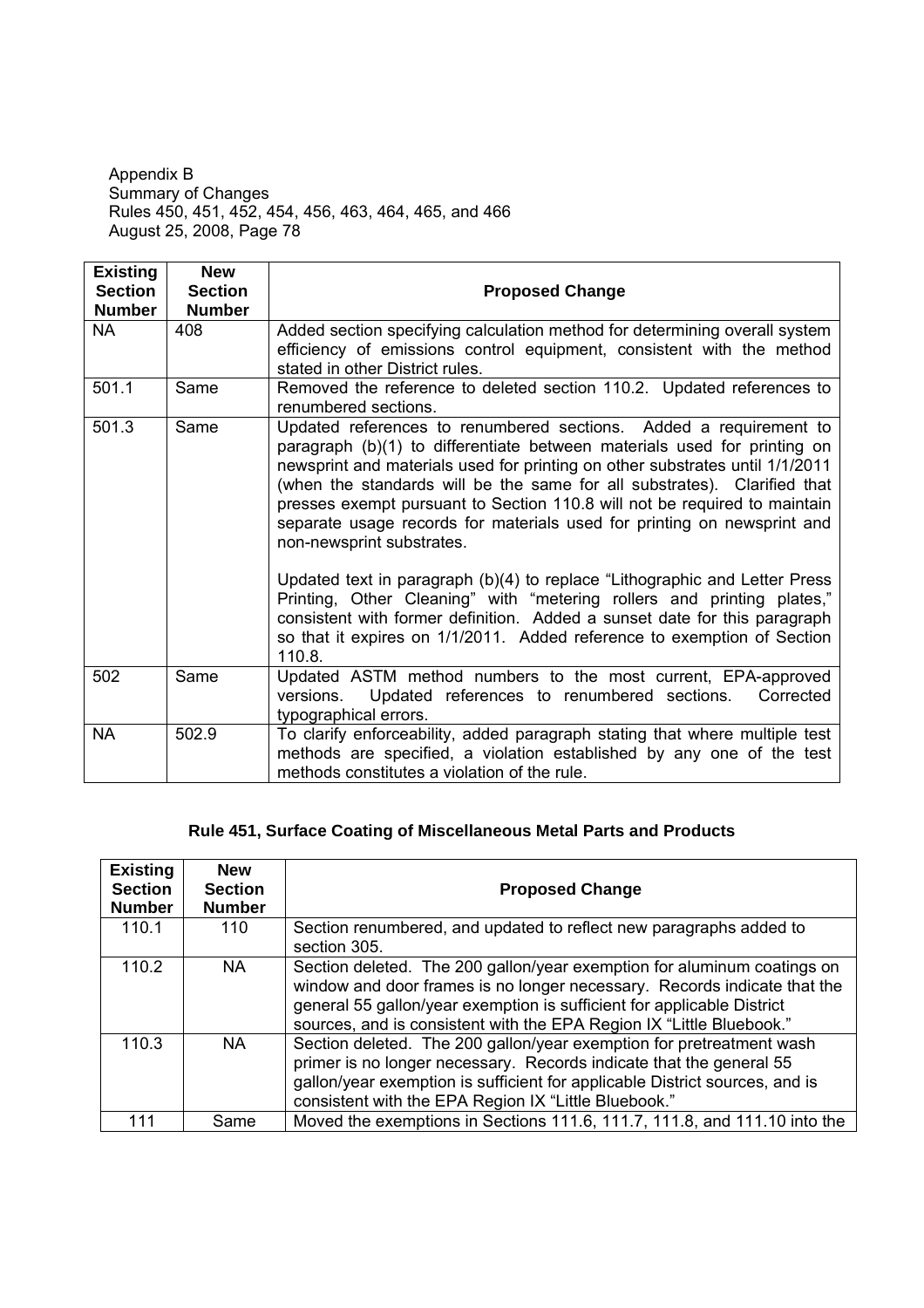| <b>Existing</b><br><b>Section</b> | <b>New</b><br><b>Section</b> | <b>Proposed Change</b>                                                                                                                                                                                                                                                                                                                                                                           |
|-----------------------------------|------------------------------|--------------------------------------------------------------------------------------------------------------------------------------------------------------------------------------------------------------------------------------------------------------------------------------------------------------------------------------------------------------------------------------------------|
| <b>Number</b>                     | <b>Number</b>                |                                                                                                                                                                                                                                                                                                                                                                                                  |
|                                   |                              | new Section 112. Clarified that the conformal coatings are regulated under                                                                                                                                                                                                                                                                                                                       |
|                                   |                              | Rule 456- Aerospace Assembly and Component Coating Operations.                                                                                                                                                                                                                                                                                                                                   |
|                                   |                              | Removed rule language requiring operations and coatings exempted under<br>the remaining exemptions in this section to comply with Section 501. The<br>remaining exemptions pertain to operations and coatings subject to other<br>District rules. Therefore, Section 501 in the other District rules should<br>apply to such operations and coatings, rather than Section 501 under Rule<br>451. |
| <b>NA</b>                         | 112                          | Moved the exemptions in Sections 111.6, 111.7, 111.8, and 111.10 into<br>this new section in order to require these operations and coatings to<br>comply with the storage, disposal, and recordkeeping requirements.<br>Clarified that only coatings applied exclusively by hand lettering are                                                                                                   |
|                                   |                              | exempt.                                                                                                                                                                                                                                                                                                                                                                                          |
| 112-113                           | 113-114                      | Sections renumbered.                                                                                                                                                                                                                                                                                                                                                                             |
| <b>NA</b>                         | 115                          | Added an exemption for coatings on metal furniture. Such coating                                                                                                                                                                                                                                                                                                                                 |
|                                   |                              | operations emitting less than 3 tons of VOC per 12-month rolling period are<br>subject to the requirements of Section 301 (pertaining to miscellaneous<br>metal parts and products coatings) rather than Section 302 (pertaining to<br>metal furniture coatings). This exemption is consistent with the                                                                                          |
| <b>NA</b>                         | 216                          | recommendations in the 2007 EPA Control Techniques Guidelines.<br>Added a definition for "electrostatic spray." This definition is the same as                                                                                                                                                                                                                                                   |
|                                   |                              | the definition used in Shasta County AQMD Rule 3:13- Polyester Resin<br>Operations.                                                                                                                                                                                                                                                                                                              |
| 216-227                           | 217-228                      | Sections renumbered.                                                                                                                                                                                                                                                                                                                                                                             |
| <b>NA</b>                         | 229                          | Added a definition for "metal furniture." This definition is consistent with the<br>definition specified in the 2007 CTG for Metal Furniture Coatings.                                                                                                                                                                                                                                           |
| 228-229                           | 230-231                      | Sections renumbered.                                                                                                                                                                                                                                                                                                                                                                             |
| <b>NA</b>                         | 232                          | Added a definition for "multi-component coating." This definition is<br>consistent with the definition used in SCAQMD Rule 1107- Coating of<br>Metal Parts and Products.                                                                                                                                                                                                                         |
| 230                               | 233                          | Updated to reflect the new paragraphs added to section 305.                                                                                                                                                                                                                                                                                                                                      |
| 231                               | 234                          | Section renumbered.                                                                                                                                                                                                                                                                                                                                                                              |
| 232-246                           | 235-249                      | Sections renumbered.                                                                                                                                                                                                                                                                                                                                                                             |
| 301                               | Same                         | Removed the expired VOC limits from the table. Clarified that the VOC<br>content limits apply to materials "as applied."                                                                                                                                                                                                                                                                         |
| <b>NA</b>                         | 302                          | Established separate VOC limits for metal furniture coating operations<br>emitting greater than or equal to 3 tons of VOC per 12-month rolling period<br>from such operations, to be consistent with the recommendations specified<br>in the 2007 CTG for Metal Furniture Coatings. Metal furniture coating<br>operations emitting less than 3 tons of VOC per 12-month rolling period           |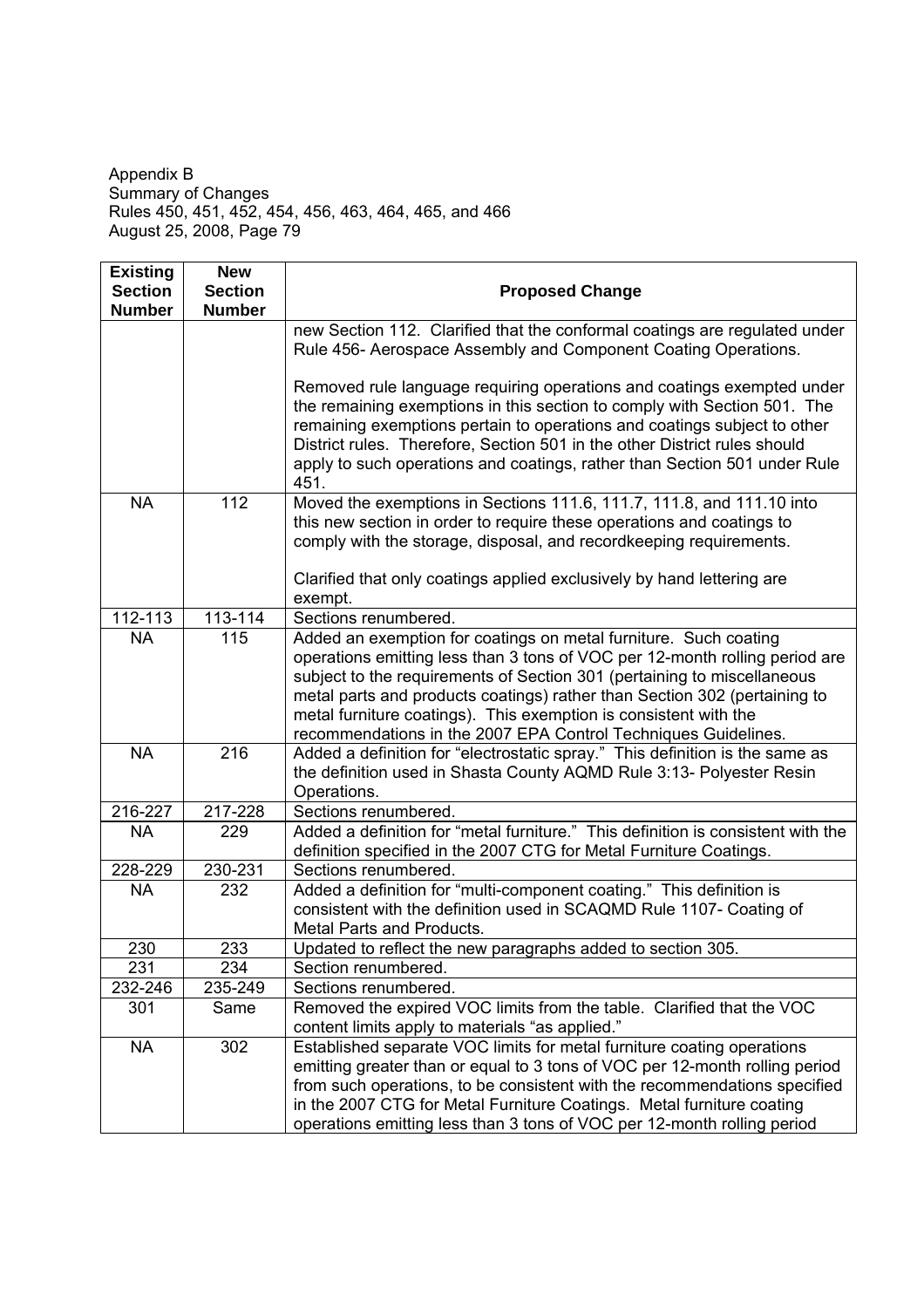| <b>Existing</b><br><b>Section</b> | <b>New</b><br><b>Section</b> | <b>Proposed Change</b>                                                                                                                                                                                                                                                                                                                                                                                                                                                                                                                                                                                                                                                                                                                                                                     |
|-----------------------------------|------------------------------|--------------------------------------------------------------------------------------------------------------------------------------------------------------------------------------------------------------------------------------------------------------------------------------------------------------------------------------------------------------------------------------------------------------------------------------------------------------------------------------------------------------------------------------------------------------------------------------------------------------------------------------------------------------------------------------------------------------------------------------------------------------------------------------------|
| <b>Number</b>                     | <b>Number</b>                |                                                                                                                                                                                                                                                                                                                                                                                                                                                                                                                                                                                                                                                                                                                                                                                            |
|                                   |                              | remain subject to Section 301.                                                                                                                                                                                                                                                                                                                                                                                                                                                                                                                                                                                                                                                                                                                                                             |
| 302                               | 303                          | Removed the past effective date.                                                                                                                                                                                                                                                                                                                                                                                                                                                                                                                                                                                                                                                                                                                                                           |
| 303.9                             | 304.8                        | Section renumbered to correct previous error in numbering.                                                                                                                                                                                                                                                                                                                                                                                                                                                                                                                                                                                                                                                                                                                                 |
| 304                               | 305                          | Added a sunset date for the current standard for solvents used in the<br>cleanup of application equipment in miscellaneous metal parts and<br>products coating operations, and lowered the VOC limit to 25 g/l. Added a<br>sunset date for the provision that allows application equipment to be<br>cleaned in an enclosed gun cleaner in lieu of complying with the VOC limit.<br>Added a sunset date for the exception for electrostatic spray guns.<br>Changes are consistent with SCAQMD Rule 1171- Solvent Cleaning<br>Operations, in $(c)(1)(B)(i)$ .<br>Added a sunset date for the provision that allows the soaking of spray gun<br>nozzles in solvents without a limit on VOC content. After the sunset date,<br>spray gun nozzles are subject to the same requirements as other |
|                                   |                              | application equipment, consistent with SCAQMD Rule 1171.<br>Added a sunset date for the current standard for solvents used in product<br>cleaning or surface preparation, and lowered the VOC limit to 25 g/l. This<br>limit is consistent with SCAQMD Rule 1171- Solvent Cleaning Operations,<br>in $(c)(1)(A)(i)$ .<br>Added additional work practice requirements for use of closed containers<br>for disposal of cloth, paper or sponges used for coating application;<br>minimizing spillage of VOC-containing materials; and for conveyance of                                                                                                                                                                                                                                       |
|                                   |                              | VOC-containing materials using closed containers or pipes. These<br>requirements are be consistent with the 2007 CTG for Metal Furniture<br>Coatings and the 2008 EPA Draft CTG for Miscellaneous Metal and Plastic<br>Parts Coatings (dated July 3. 2008).                                                                                                                                                                                                                                                                                                                                                                                                                                                                                                                                |
| 305                               | 306                          | Updated to reflect the new paragraphs added to section 305. Increased<br>the required overall emissions control efficiency from 85% to 90%,<br>consistent with the recommendations in the 2007 CTG for Metal Furniture<br>Coatings                                                                                                                                                                                                                                                                                                                                                                                                                                                                                                                                                         |
| 401                               | Same                         | Removed the past effective date and updated to reflect new paragraphs<br>added to section 305.                                                                                                                                                                                                                                                                                                                                                                                                                                                                                                                                                                                                                                                                                             |
| 405                               | Same                         | Corrected previous typographical error in equation for calculating control<br>efficiency.                                                                                                                                                                                                                                                                                                                                                                                                                                                                                                                                                                                                                                                                                                  |
| 406                               | Same                         | Corrected previous typographical errors in text and in equation for<br>calculating overall system efficiency.                                                                                                                                                                                                                                                                                                                                                                                                                                                                                                                                                                                                                                                                              |
| 407                               | Same                         | Updated to reflect the new paragraphs added to section 305.                                                                                                                                                                                                                                                                                                                                                                                                                                                                                                                                                                                                                                                                                                                                |
| 501                               | Same                         | Updated to include the new exemption Section 112. As discussed earlier,<br>several exemptions in Section 111 in the current rule have been moved                                                                                                                                                                                                                                                                                                                                                                                                                                                                                                                                                                                                                                           |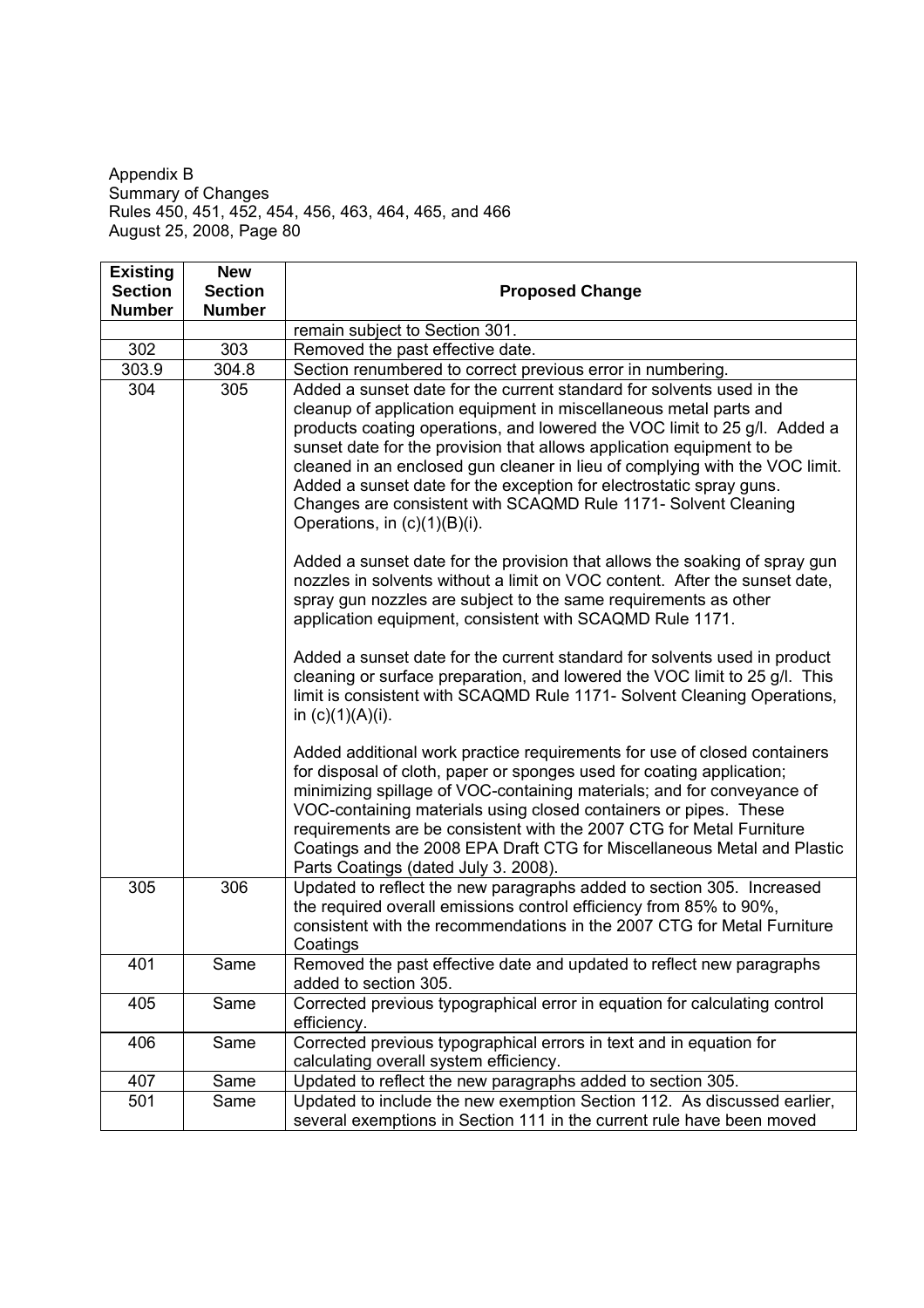| <b>Existing</b><br><b>Section</b><br><b>Number</b> | <b>New</b><br><b>Section</b><br><b>Number</b> | <b>Proposed Change</b>                                                                                                                                                                               |
|----------------------------------------------------|-----------------------------------------------|------------------------------------------------------------------------------------------------------------------------------------------------------------------------------------------------------|
|                                                    |                                               | into new Section 112 in order to require such operations and coatings to<br>comply with the rule requirements for storage, disposal, and recordkeeping<br>(this section).                            |
| 501.1                                              | Same                                          | Corrected typographical error and updated to reflect the new paragraphs<br>added to section 305.                                                                                                     |
| 501.3                                              | Same                                          | Updated to reflect the new paragraphs added to section 305.                                                                                                                                          |
| 501.5                                              | Same                                          | Added a sunset date for the current requirement for duration of records.<br>Revised the requirement for duration of records to five years. This is<br>consistent with other District rules.          |
| 502                                                | Same                                          | Updated ASTM method numbers to the most current versions.                                                                                                                                            |
| 502.3                                              | Same                                          | Updated to incorporate most recent U.S. EPA guidelines on determining<br>capture efficiency.                                                                                                         |
| <b>NA</b>                                          | 502.7                                         | To clarify enforceability, added paragraph stating that where multiple test<br>methods are specified, a violation established by any one of the test<br>methods constitutes a violation of the rule. |

# **Rule 452, Can Coating**

| <b>Existing</b> | <b>New</b>     |                                                                                  |  |
|-----------------|----------------|----------------------------------------------------------------------------------|--|
| <b>Section</b>  | <b>Section</b> | <b>Proposed Change</b>                                                           |  |
| <b>Number</b>   | <b>Number</b>  |                                                                                  |  |
| NA.             | 102            | Added an applicability section to this rule, consistent with other District      |  |
|                 |                | rules.                                                                           |  |
| <b>NA</b>       | 103            | Added a severability section to this rule, consistent with other District rules. |  |
| <b>NA</b>       | 203            | Added a definition for "dip coat." This definition is the same as the            |  |
|                 |                | definition used in other District rules.                                         |  |
| <b>NA</b>       | 204            | Added a definition for "electrostatic spray." This definition is the same as     |  |
|                 |                | the definition used in Shasta County AQMD Rule 3:13- Polyester Resin             |  |
|                 |                | Operations.                                                                      |  |
| 203-205         | 205-207        | Sections renumbered.                                                             |  |
| NA.             | 208            | Added a definition for "flow coat." This definition is the same as the           |  |
|                 |                | definition used in other District rules.                                         |  |
| <b>NA</b>       | 209            | Added a definition for "food/beverage can." This definition is the same as       |  |
|                 |                | the definition used in SCAQMD Rule 1125- Metal Container, Closure, and           |  |
|                 |                | Coil Coating Operations.                                                         |  |
| <b>NA</b>       | 210            | Added a definition for "hand application equipment." This definition is the      |  |
|                 |                | same as the definition used in other District rules.                             |  |
| <b>NA</b>       | 211            | Added a definition for "high-volume low-pressure application equipment."         |  |
|                 |                | This definition is the same as the definition used in other District rules.      |  |
| 206-207         | 212-213        | Sections renumbered.                                                             |  |
| NA.             | 214            | Added a definition for "low-volume low-pressure application equipment."          |  |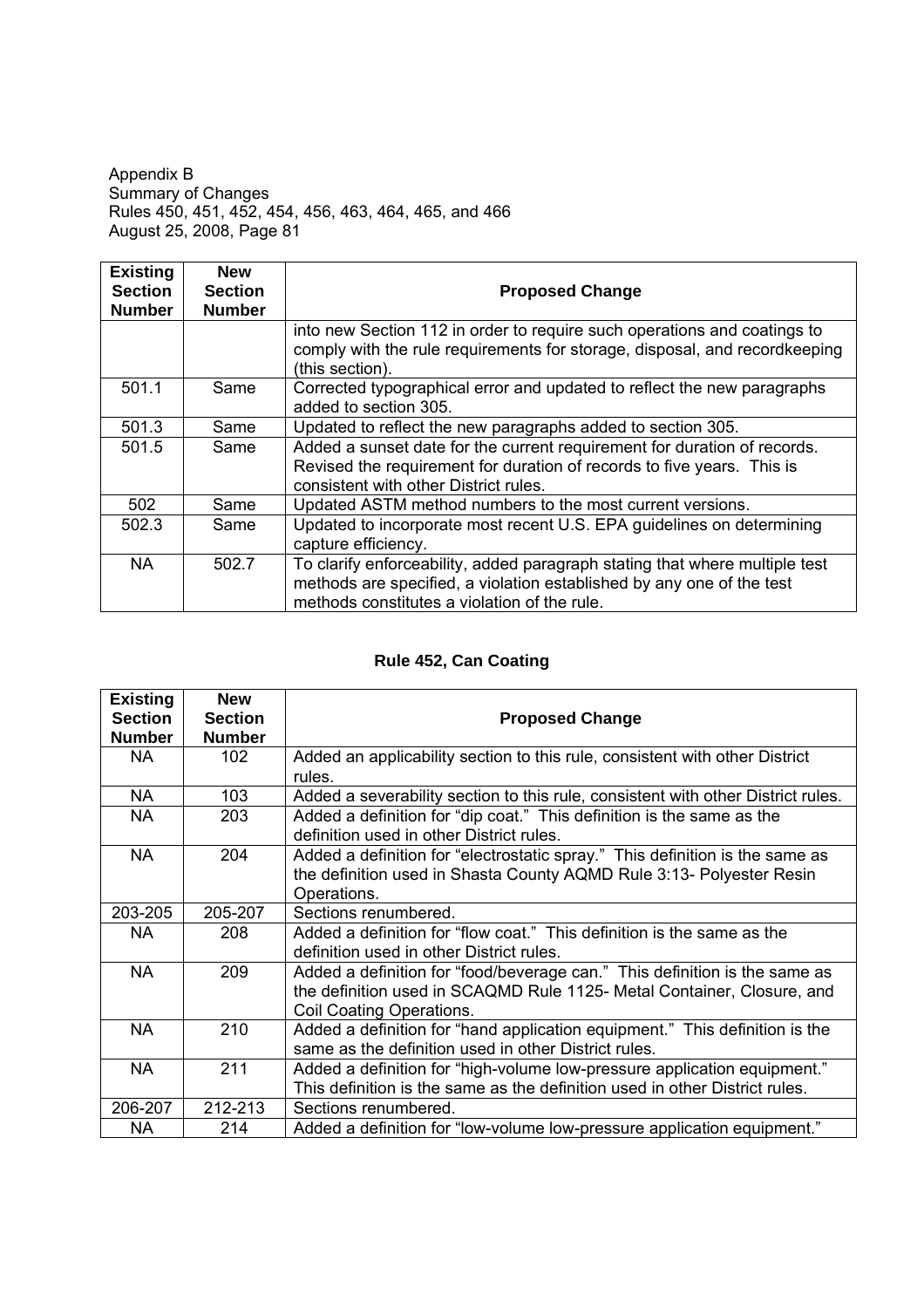| <b>Existing</b> | <b>New</b>     |                                                                                                                                                                                                                                                                                                                                                                                                 |
|-----------------|----------------|-------------------------------------------------------------------------------------------------------------------------------------------------------------------------------------------------------------------------------------------------------------------------------------------------------------------------------------------------------------------------------------------------|
| <b>Section</b>  | <b>Section</b> | <b>Proposed Change</b>                                                                                                                                                                                                                                                                                                                                                                          |
| <b>Number</b>   | <b>Number</b>  |                                                                                                                                                                                                                                                                                                                                                                                                 |
|                 |                | This definition is the same as the definition used in other District rules.                                                                                                                                                                                                                                                                                                                     |
| 208             | 215            | Section renumbered.                                                                                                                                                                                                                                                                                                                                                                             |
| <b>NA</b>       | 216            | Added a definition for "roll coater." This definition is the same as the                                                                                                                                                                                                                                                                                                                        |
|                 |                | definition used in other District rules.                                                                                                                                                                                                                                                                                                                                                        |
| 209-211         | $217 - 219$    | Sections renumbered.                                                                                                                                                                                                                                                                                                                                                                            |
| 301             | Same           | Lowered VOC limits for three piece can interior body spray and two piece<br>can interior body spray to be consistent with the limits in BAAQMD Rule 8-<br>11 and SJVAPCD Rule 4604.                                                                                                                                                                                                             |
|                 |                | Separated the end sealing compound category into "end sealing compound<br>for food/beverage cans" and "end sealing compound for non-food<br>containers," and established VOC limits that are lower than the current<br>VOC limit for end sealing compound. The proposed VOC limits for the two<br>subcategories are consistent with the more stringent, feasible limits in<br>SCAQMD Rule 1125. |
| 302             | Same           | Increased emissions control efficiency requirement to be consistent with<br>the requirements in BAAQMD Rule 8-11 and SJVAPCD Rule 4604. Added<br>an equation for the calculation of the allowable daily emissions from<br>emissions control equipment and from compliance with the VOC limits.                                                                                                  |
| 303             | Same           | Added a sunset date to the current VOC limit for cleanup of container<br>assembly equipment, and removed the expired effective date. Revised the<br>VOC limit for the cleanup of container assembly equipment to 25 g/l. This<br>is now consistent with SCAQMD Rule 1171- Solvent Cleaning Operations,<br>in $(c)(1)(B)(i)$ .                                                                   |
| <b>NA</b>       | 304            | Added a section for application equipment requirements. These<br>requirements are the same as the requirements in other District coating<br>rules, with an additional option to use an add-on control device with an<br>overall system efficiency of 85.5% (equivalent to 90% capture efficiency<br>and 95% control efficiency).                                                                |
| <b>NA</b>       | 403            | Added a section for the calculation of VOC content of cleanup material,<br>consistent with other District rules.                                                                                                                                                                                                                                                                                |
| <b>NA</b>       | 404            | Added a section for the calculation of percent control efficiency and VOC<br>mass emission rate, consistent with other District rules. Specified EPA<br>Method 25A as an allowed method of determining VOC mass<br>concentration to be consistent with other District rules.                                                                                                                    |
| <b>NA</b>       | 405            | Added a section for calculation for determining overall system efficiency.<br>This calculation is the same as the calculation in other District rules.                                                                                                                                                                                                                                          |
| 501.1           | Same           | Added a reference to new section 403, which specifies the procedure for<br>calculating VOC content of cleanup material.                                                                                                                                                                                                                                                                         |
| 501.2           | Same           | Added a reference to new section 404, which specifies the procedure for<br>calculating the percent control efficiency.                                                                                                                                                                                                                                                                          |
| 501.3           | Same           | Revised the test methods for determining capture efficiency to be                                                                                                                                                                                                                                                                                                                               |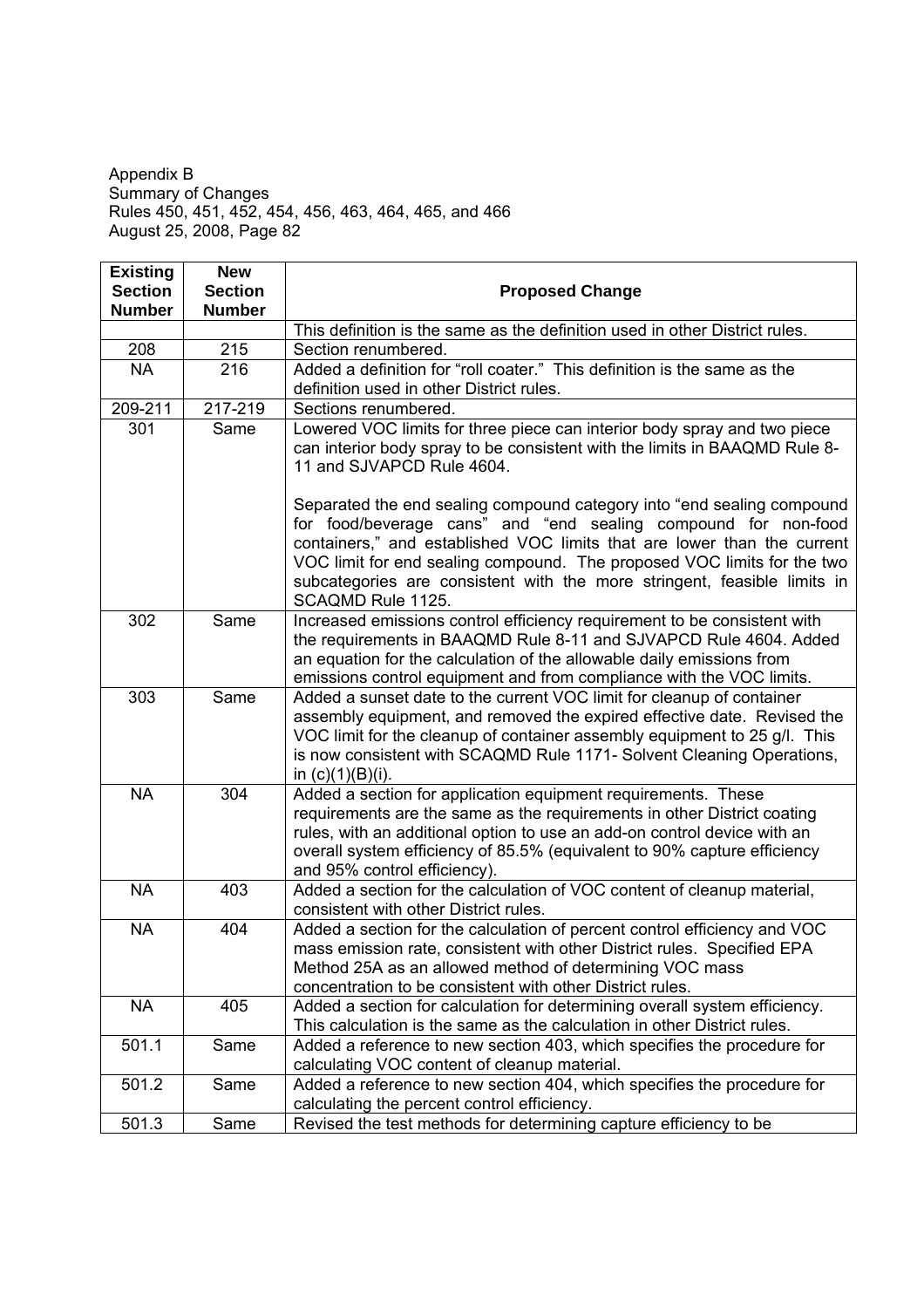| <b>Existing</b><br><b>Section</b><br><b>Number</b> | <b>New</b><br><b>Section</b><br><b>Number</b> | <b>Proposed Change</b>                                                                                                                                                                                          |
|----------------------------------------------------|-----------------------------------------------|-----------------------------------------------------------------------------------------------------------------------------------------------------------------------------------------------------------------|
|                                                    |                                               | consistent with other District rules. Specified EPA Method 25A as an<br>allowed method of determining control efficiency and emission rates from<br>control devices to be consistent with other District rules. |
| 501.4                                              | Same                                          | Updated ASTM method number to the most current version.                                                                                                                                                         |
| NA.                                                | 501.5                                         | To clarify enforceability, added paragraph stating that where multiple test<br>methods are specified, a violation established by any one of the test<br>methods constitutes a violation of the rule.            |
| 504                                                | Same                                          | Added a sunset date for the current requirement for duration of records.<br>Revised the requirement for duration of records to five years. This is<br>consistent with other District rules.                     |

# **Rule 454, Degreasing Operations**

| <b>Existing</b><br><b>Section</b><br><b>Number</b> | <b>New</b><br><b>Section</b><br><b>Number</b> | <b>Proposed Change</b>                                                                                                                                                                                                                   |
|----------------------------------------------------|-----------------------------------------------|------------------------------------------------------------------------------------------------------------------------------------------------------------------------------------------------------------------------------------------|
| 110.2                                              | <b>NA</b>                                     | Removed this section because it has since expired.                                                                                                                                                                                       |
| 110.3                                              | 110.2                                         | Added a sunset date for the current exemption.                                                                                                                                                                                           |
| <b>NA</b>                                          | 110.3                                         | Revised the exemption to 25 grams per liter or less VOCs for solvents used<br>in degreasers. This is consistent with SCAQMD Rule 1122, Solvent<br>Degreasers, in (d).                                                                    |
| 110.5                                              | <b>NA</b>                                     | Removed this section because it duplicated the exemption in previous<br>section 110.3, which is being sunset.                                                                                                                            |
| 110.6                                              | 110.5                                         | Added a sunset date for the current exemption, which will make degreasers<br>that are subject to the NESHAP also subject to the requirements of this<br>rule, including VOC content limits. The NESHAP does not regulate VOC<br>content. |
| 110.7                                              | <b>NA</b>                                     | Removed this section because it has since expired.                                                                                                                                                                                       |
| 110.8                                              | 110.6                                         | Section renumbered.                                                                                                                                                                                                                      |
| 110.9                                              | 110.7                                         | Updated to reflect the new paragraph added to section 302 and<br>renumbering of Rule 456.                                                                                                                                                |
| <b>NA</b>                                          | 110.8                                         | Added an exemption for the degreasing of high-voltage microwave vacuum<br>tubes because compliance with the degreasing VOC limit is not<br>technologically feasible.                                                                     |
| 215                                                | Same                                          | Clarified the definition of non-vapor degreaser to emphasize that the<br>definition includes remote reservoir degreasers.                                                                                                                |
| <b>NA</b>                                          | 226                                           | Added a definition for "water separator." This definition is the same as the<br>definition used in SCAQMD Rule 1122.                                                                                                                     |
| 226-227                                            | 227-228                                       | Sections renumbered.                                                                                                                                                                                                                     |
| 301                                                | Same                                          | Deleted text that was unnecessary because the term "degreaser" already<br>includes "remote reservoir degreaser."                                                                                                                         |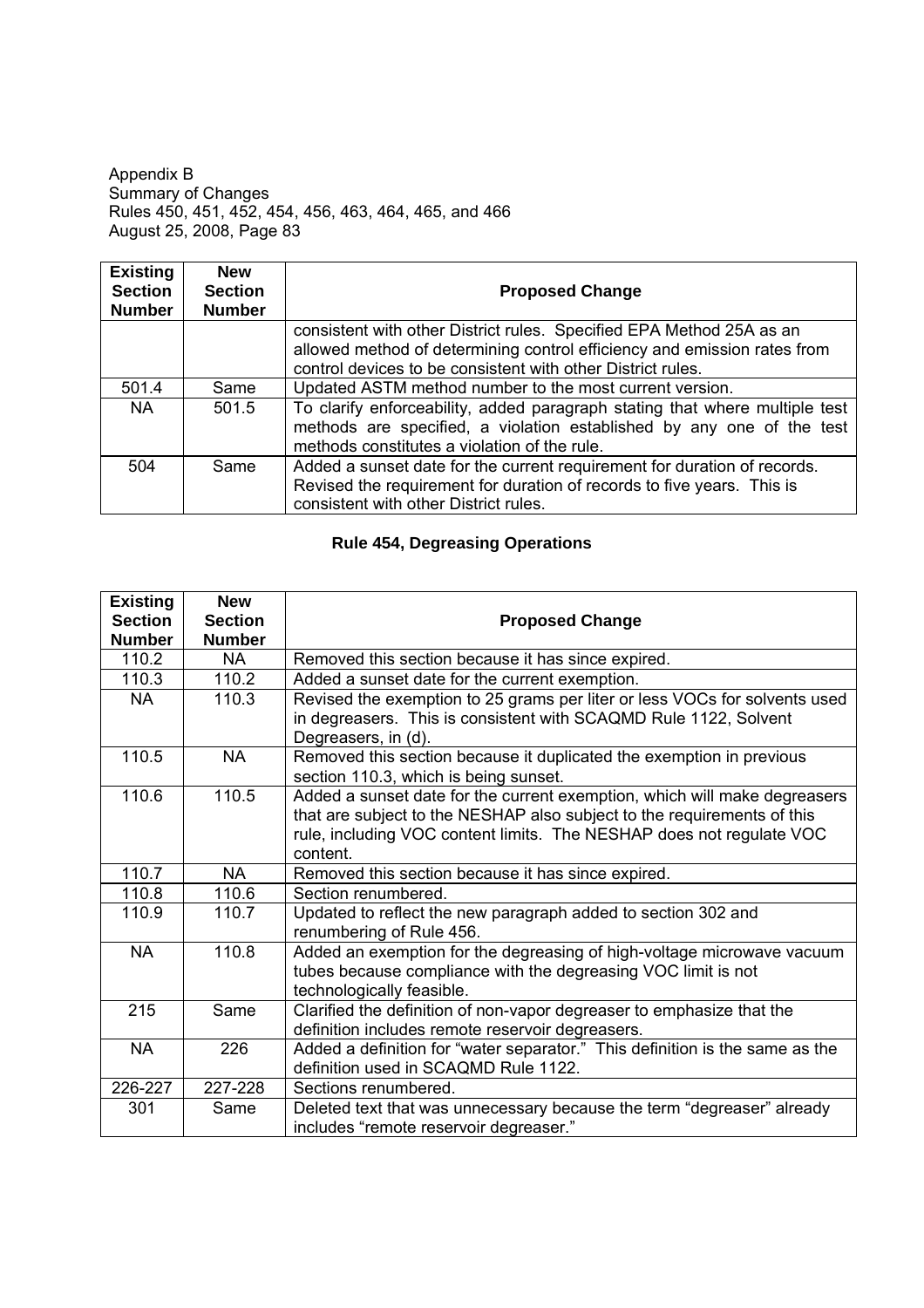| <b>Existing</b>                 | <b>New</b><br><b>Section</b> |                                                                                                                                                         |
|---------------------------------|------------------------------|---------------------------------------------------------------------------------------------------------------------------------------------------------|
| <b>Section</b><br><b>Number</b> | <b>Number</b>                | <b>Proposed Change</b>                                                                                                                                  |
| 302                             | Same                         | Clarified to emphasize that non-vapor degreasers are also subject to the                                                                                |
|                                 |                              | requirements of Section 301.                                                                                                                            |
| 302.1                           | Same                         | Removed the reference to Section 110.2 because this section has since                                                                                   |
|                                 |                              | expired. Removed "including remote reservoir degreasers" because the                                                                                    |
|                                 |                              | definition of "non-vapor degreasers" already includes remote reservoir                                                                                  |
|                                 |                              | degreasers.                                                                                                                                             |
|                                 |                              |                                                                                                                                                         |
|                                 |                              | Corrected the typographical error to now read "b" instead of "d."<br>Added a sunset date for the current VOC limit for solvents used in non-            |
| 302.2                           | Same                         |                                                                                                                                                         |
| <b>NA</b>                       | 302.3                        | vapor degreasers.<br>Revised the VOC limit for solvents used in non-vapor degreasers.                                                                   |
|                                 |                              | Solvents used in non-vapor degreasers must have a VOC content of 25 g/l                                                                                 |
|                                 |                              | or less. This is consistent with SCAQMD Rule 1122, Solvent Degreasers,                                                                                  |
|                                 |                              | in $(d)$ .                                                                                                                                              |
| 303                             | Same                         | Corrected typographical error.                                                                                                                          |
| 304                             | Same                         | Corrected grammatical error.                                                                                                                            |
| 304.1                           | NA                           | Removed this section because it has since expired.                                                                                                      |
| 304.2                           | 304.1                        | Removed the effective date, which has passed. Corrected grammatical                                                                                     |
|                                 |                              | error.                                                                                                                                                  |
| 304.3                           | 304.2                        | Updated to reflect renumbered section.                                                                                                                  |
| <b>NA</b>                       | 304.3                        | Added a new VOC limit for vapor degreasing operations. Solvents used in                                                                                 |
|                                 |                              | vapor degreasers must have a VOC content of 25 g/l or less. This is                                                                                     |
|                                 |                              | consistent with SCAQMD Rule 1122, Solvent Degreasers, in (e)(3).                                                                                        |
| 305                             | Same                         | Removed the effective date, which has passed. Clarified to emphasize that                                                                               |
|                                 |                              | remote reservoir degreasers are also subject to the requirements of                                                                                     |
|                                 |                              | Sections 301 and 302.                                                                                                                                   |
| 309                             | Same                         | Added emissions control equipment requirements to the requirements for                                                                                  |
|                                 |                              | lip exhaust system. After the sunset date for Section 310, emissions                                                                                    |
|                                 |                              | control equipment will no longer be allowed as an alternative to Sections<br>302, 304, and 307 (see discussion of Section 310 below), but will still be |
|                                 |                              | allowed for venting emissions from a lip exhaust system.                                                                                                |
| 310                             | Same                         | Added a sunset date for the provision allowing the use of emissions control                                                                             |
|                                 |                              | equipment in lieu of compliance with the equipment requirements for                                                                                     |
|                                 |                              | degreasing operations. After the sunset date, the use of an emission                                                                                    |
|                                 |                              | control device as specified in this section would no longer ensure emission                                                                             |
|                                 |                              | reductions that are equivalent to compliance with the other sections of the                                                                             |
|                                 |                              | rule, which will require the use of solvents containing no more than 25 g/l                                                                             |
|                                 |                              | VOC or the use of an airtight/airless system. Change is consistent with                                                                                 |
|                                 |                              | SCAQMD Rule 1122, Solvent Degreasers.                                                                                                                   |
| 401                             | Same                         | Corrected typographical error.                                                                                                                          |
| 501.5                           | 501.4                        | Corrected the typographical error to now read 501.4 instead of 501.5.                                                                                   |
|                                 |                              | Added a sunset date for the current requirement for duration of records.                                                                                |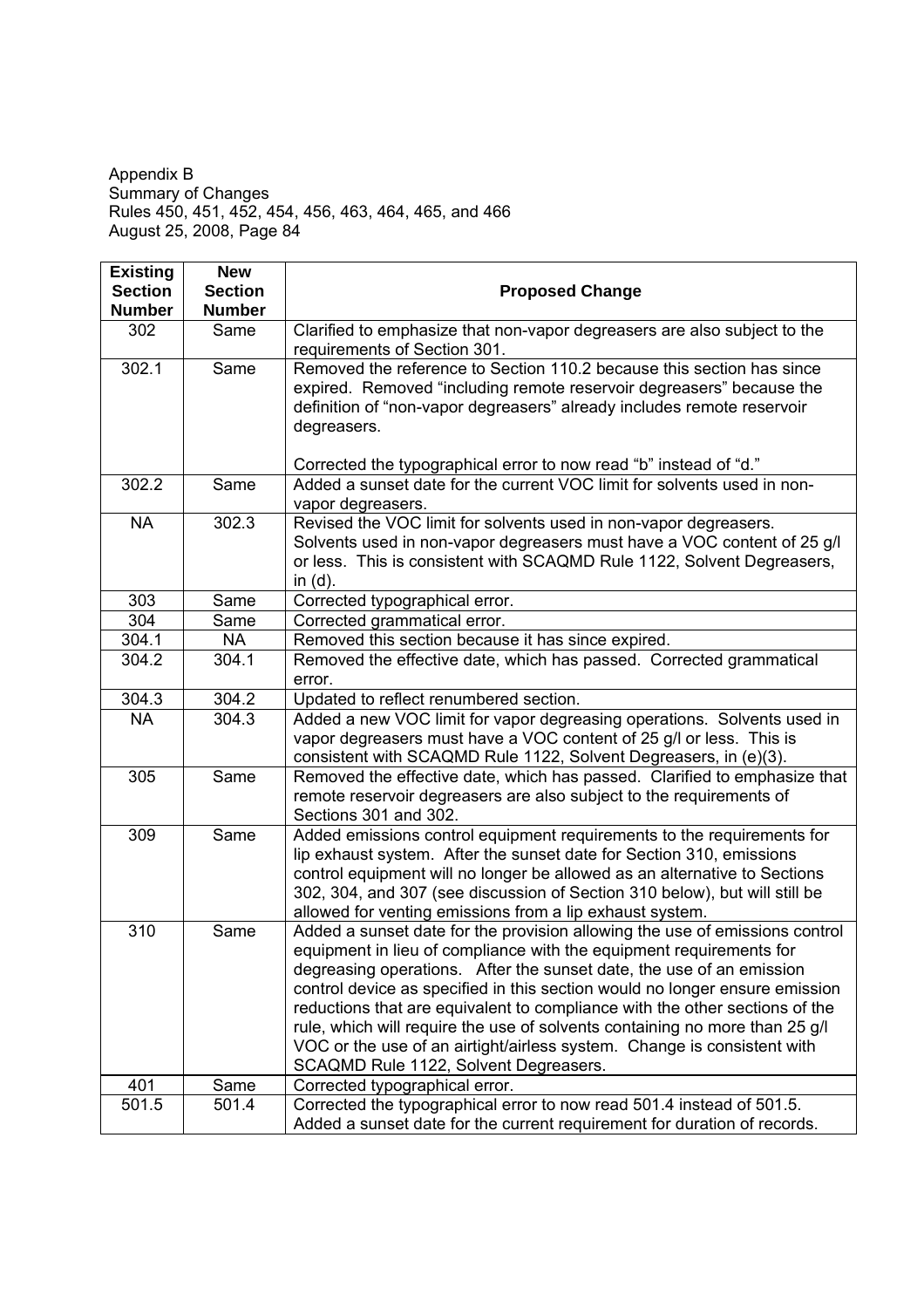| <b>Existing</b><br><b>Section</b><br><b>Number</b> | <b>New</b><br><b>Section</b><br><b>Number</b> | <b>Proposed Change</b>                                                      |
|----------------------------------------------------|-----------------------------------------------|-----------------------------------------------------------------------------|
|                                                    |                                               | Revised the requirement for duration of records to five years. This is      |
|                                                    |                                               | consistent with other District rules.                                       |
| 502                                                | Same                                          | Updated ASTM method numbers to the most current versions.                   |
| 502.3                                              | Same                                          | Reworded to be consistent with other District rules. No change in meaning.  |
| NA.                                                | 502.8                                         | To clarify enforceability, added paragraph stating that where multiple test |
|                                                    |                                               | methods are specified, a violation established by any one of the test       |
|                                                    |                                               | methods constitutes a violation of the rule.                                |

# **Rule 456, Aerospace Assembly and Component Coating Operations**

| <b>Existing</b> | <b>New</b>     |                                                                                   |
|-----------------|----------------|-----------------------------------------------------------------------------------|
| <b>Section</b>  | <b>Section</b> | <b>Proposed Change</b>                                                            |
| <b>Number</b>   | <b>Number</b>  |                                                                                   |
| 110             | Same           | Effective 1/1/09, the low usage exemption will be lowered from 200 gallons        |
|                 |                | per year to 55 gallons per year. Records indicate that the 55 gallons per         |
|                 |                | year exemption is sufficient for applicable District sources, and is              |
|                 |                | consistent with the EPA Region IX "Little Bluebook."                              |
| 113             | Same           | Updated to reflect renumbering of Section 304.5 to 304.6.                         |
| <b>NA</b>       | 219            | Added a definition for "electrostatic spray." This definition is the same as      |
|                 |                | the definition used in Shasta County AQMD Rule 3:13- Polyester Resin              |
|                 |                | Operations.                                                                       |
| 219-232         | 220-233        | Sections renumbered.                                                              |
| <b>NA</b>       | 234            | Defined Material as any coating, coating remover, or solvent.                     |
| 233-234         | 235-236        | Sections renumbered.                                                              |
| 235             | 237            | Revised to clarify that non-compliant materials include adhesives,                |
|                 |                | maskants, and strippers as well as coatings.                                      |
| 236-262         | 238-264        | Sections renumbered.                                                              |
| 301             | Same           | Removed the past effective date. Clarified that the VOC limits are as<br>applied. |
| 302             | Same           | Removed the past effective date.                                                  |
| 304             | Same           | Added a sunset date for current standard for cleaning of spray guns used          |
|                 |                | in coating operations. Added a VOC limit of 25 g/l for cleaning of                |
|                 |                | application equipment, effective one year after adoption date. This               |
|                 |                | proposed provision applies to all application equipment, not just spray           |
|                 |                | guns. An enclosed gun cleaner may still be used in lieu of complying with         |
|                 |                | the 25 g/l limit, until two years after adoption date, when the VOC limit is      |
|                 |                | applicable regardless of whether an enclosed gun cleaner is used. (This           |
|                 |                | extension was added in response to a comment from an aerospace coating            |
|                 |                | source, to allow sufficient time to test and requalify substitute solvents.)      |
|                 |                | Eventual requirements (VOC limit without enclosed gun cleaner option) are         |
|                 |                | consistent with SCAQMD Rule 1171- Solvent Cleaning Operations, in                 |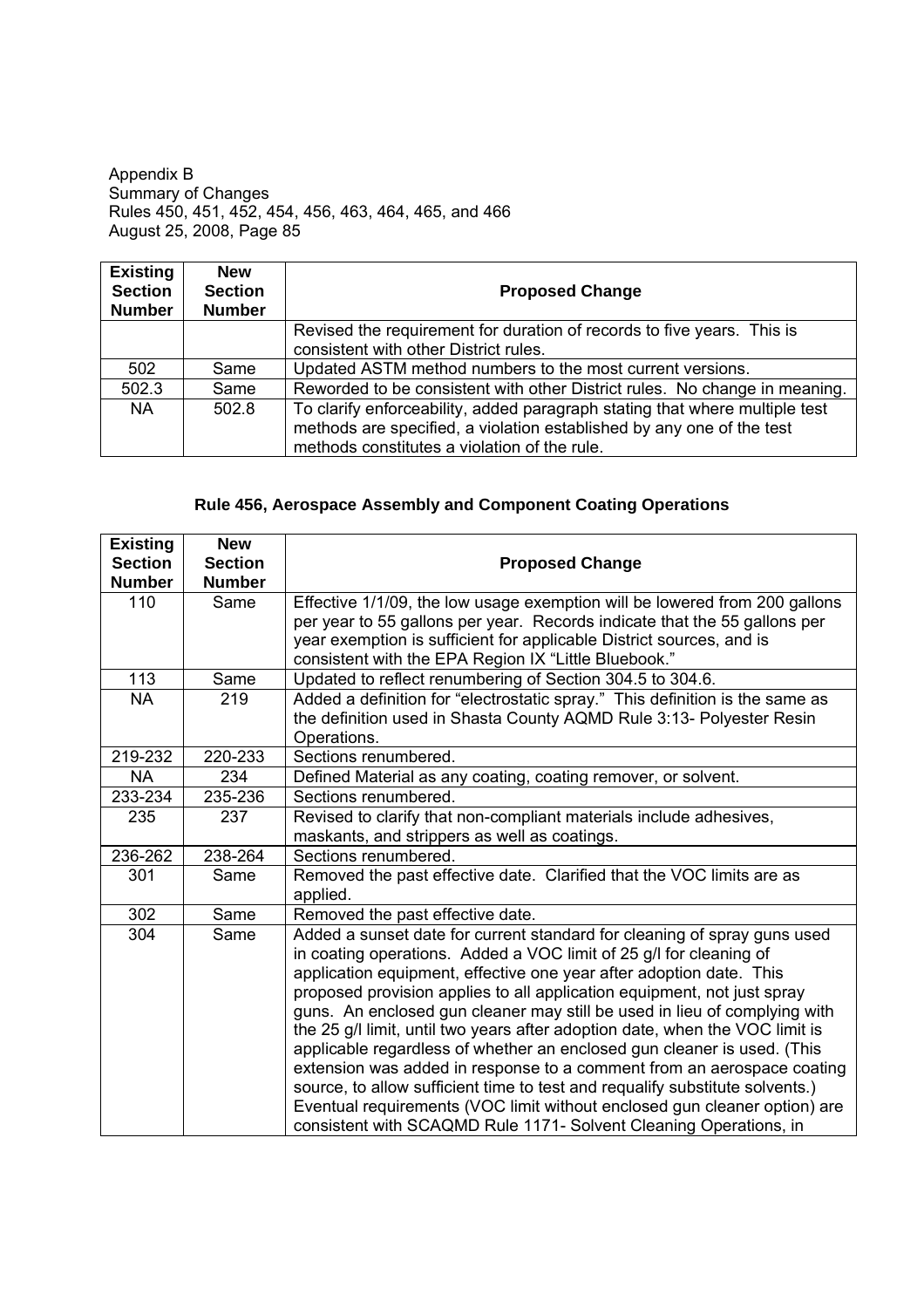| <b>Existing</b><br><b>Section</b> | <b>New</b><br><b>Section</b> | <b>Proposed Change</b>                                                                                                                                                                                                                                                                                   |
|-----------------------------------|------------------------------|----------------------------------------------------------------------------------------------------------------------------------------------------------------------------------------------------------------------------------------------------------------------------------------------------------|
| <b>Number</b>                     | <b>Number</b>                |                                                                                                                                                                                                                                                                                                          |
|                                   |                              | $(c)(1)(C)$ .<br>Added a sunset date for the provision that allows the soaking of spray gun<br>nozzles in solvents without a limit on VOC content. After the sunset date,<br>spray gun nozzles are subject to the same requirements as other<br>application equipment, consistent with SCAQMD Rule 1171. |
|                                   |                              | Removed the past effective date.                                                                                                                                                                                                                                                                         |
| 401                               | Same                         | Removed the past effective date and clarified that non-compliant materials<br>include adhesives, maskants, and strippers as well as coatings.                                                                                                                                                            |
| 406                               | Same                         | Updated ASTM test method numbers to the most current versions.                                                                                                                                                                                                                                           |
| 407                               | Same                         | Corrected the typographical error in the equation for percent control<br>efficiency.                                                                                                                                                                                                                     |
| 408                               | Same                         | Corrected the typographical error in the equation for overall system<br>efficiency                                                                                                                                                                                                                       |
| 501.5                             | Same                         | Added a sunset date for the current requirement for duration of records.<br>Revised the requirement for duration of records to five years. This is<br>consistent with other District rules.                                                                                                              |
| 502                               | Same                         | Updated ASTM method numbers to the most current versions.                                                                                                                                                                                                                                                |
| 502.5                             | Same                         | Updated to incorporate most recent U.S. EPA guidelines on determining<br>capture efficiency.                                                                                                                                                                                                             |
| <b>NA</b>                         | 502.8                        | To clarify enforceability, added paragraph stating that where multiple test<br>methods are specified, a violation established by any one of the test<br>methods constitutes a violation of the rule.                                                                                                     |

# **Rule 463, Wood Products Coatings**

| <b>Existing</b><br><b>Section</b><br><b>Number</b> | <b>New</b><br><b>Section</b><br><b>Number</b> | <b>Proposed Change</b>                                                                                                                                                                                                                  |
|----------------------------------------------------|-----------------------------------------------|-----------------------------------------------------------------------------------------------------------------------------------------------------------------------------------------------------------------------------------------|
| NA.                                                | 103                                           | Added a severability section to this rule, consistent with other District rules.                                                                                                                                                        |
| 110.4                                              | Same                                          | Clarified that coating of architectural components or structures not coated<br>in a shop environment is subject to Rule 442- Architectural Coatings.                                                                                    |
| 110.5                                              | NA.                                           | Removed exemption pertaining to stencil coatings used to comply with U.S.<br>Military Specifications. The facility that used this exemption is no longer in<br>operation.                                                               |
| 210                                                | Same                                          | Replaced the term "self sealing" with "combined sealer/topcoat" to clarify<br>that conversion varnish is not subject to the VOC limit for sealers when<br>used as a combined sealer/topcoat system. Removed the past effective<br>date. |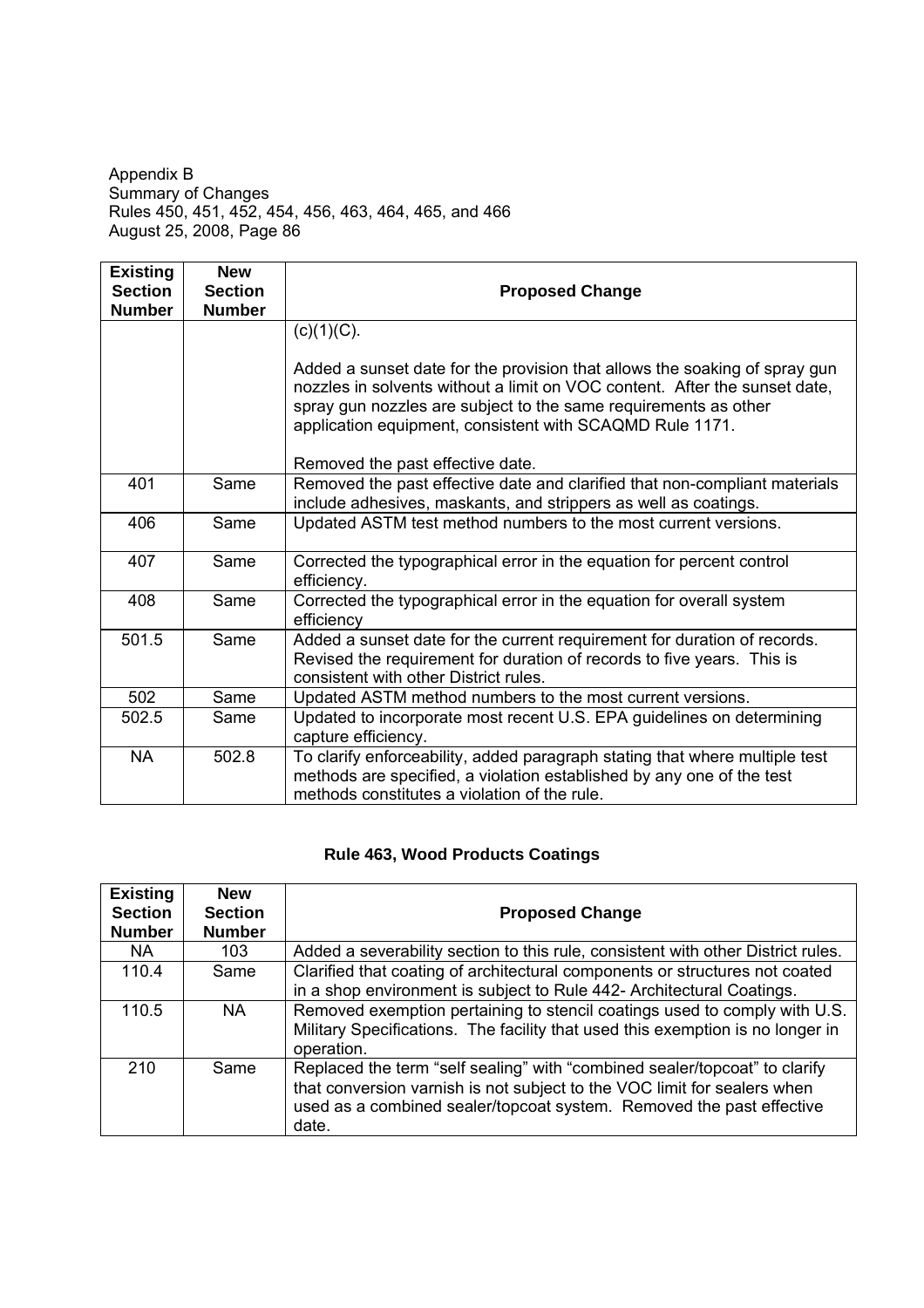| <b>Existing</b> | <b>New</b>     |                                                                                                                                                                                                                                                                                                                                                                                                                                                                                                                                                                                                                |
|-----------------|----------------|----------------------------------------------------------------------------------------------------------------------------------------------------------------------------------------------------------------------------------------------------------------------------------------------------------------------------------------------------------------------------------------------------------------------------------------------------------------------------------------------------------------------------------------------------------------------------------------------------------------|
| <b>Section</b>  | <b>Section</b> | <b>Proposed Change</b>                                                                                                                                                                                                                                                                                                                                                                                                                                                                                                                                                                                         |
| <b>Number</b>   | <b>Number</b>  |                                                                                                                                                                                                                                                                                                                                                                                                                                                                                                                                                                                                                |
| <b>NA</b>       | 220            | Added a definition for "historical reproduction coating." This definition limits<br>the applicability of the emissions averaging provision specified in Section<br>306.1 to a wood coating facility in Sacramento County. This facility, the<br>only source in Sacramento County currently using the emissions averaging<br>provision in the current Rule 463, will be allowed to continue to use the<br>provision for the restoration of antique wood products to a historically<br>accurate finish.                                                                                                          |
| 220-222         | 221-223        | Sections renumbered.                                                                                                                                                                                                                                                                                                                                                                                                                                                                                                                                                                                           |
| <b>NA</b>       | 224            | Added a definition for "major stationary source of VOC." This definition<br>was extracted from Rule 207, TITLE V - FEDERAL OPERATING PERMIT<br>PROGRAM.                                                                                                                                                                                                                                                                                                                                                                                                                                                        |
| 223-242         | 225-244        | Sections renumbered.                                                                                                                                                                                                                                                                                                                                                                                                                                                                                                                                                                                           |
| 301             | Same           | Removed the past effective date.                                                                                                                                                                                                                                                                                                                                                                                                                                                                                                                                                                               |
| 302             | Same           | Clarified that the VOC limits are as applied.                                                                                                                                                                                                                                                                                                                                                                                                                                                                                                                                                                  |
| 302.2           | Same           | Revised the language to clarify that "VOC limits expressed in grams per<br>liter shall be used" if emissions averaging is used to achieve rule<br>compliance for low-solids stains, toners, and washcoats.<br>Clarified that the VOC limit for conversion varnish is applicable "when used<br>as a combined sealer/topcoat system." Previously, this information could<br>be found only in Section 210.<br>Removed the expired VOC limits and the past effective date for the current<br>VOC limits.<br>Corrected typographical error to include correct units for low-solid stains,<br>toners, and washcoats. |
| 302.3           | <b>NA</b>      | Removed this section because it shouldn't have applied after 7/1/05, but<br>was never sunset.                                                                                                                                                                                                                                                                                                                                                                                                                                                                                                                  |
| 303.2           | Same           | Revised the rule language to clarify that "VOC limits expressed in grams<br>per liter shall be used" if emissions averaging is used to achieve rule<br>compliance for low-solids stains, toners, and washcoats.<br>Removed the past effective date for the current VOC limits.<br>Corrected typographical errors, including correct units for low-solid stains,<br>toners, and washcoats.                                                                                                                                                                                                                      |
| 304             | Same           | Removed the past effective date.                                                                                                                                                                                                                                                                                                                                                                                                                                                                                                                                                                               |
| 306             | Same           | Revised the emissions averaging provision to limit its applicability to<br>historical reproduction coatings only and not for a major stationary source,<br>and to limit the usage of these coatings to 20 gallons per year per facility.<br>These changes are proposed to address EPA comments concerning the                                                                                                                                                                                                                                                                                                  |

 $\overline{\phantom{a}}$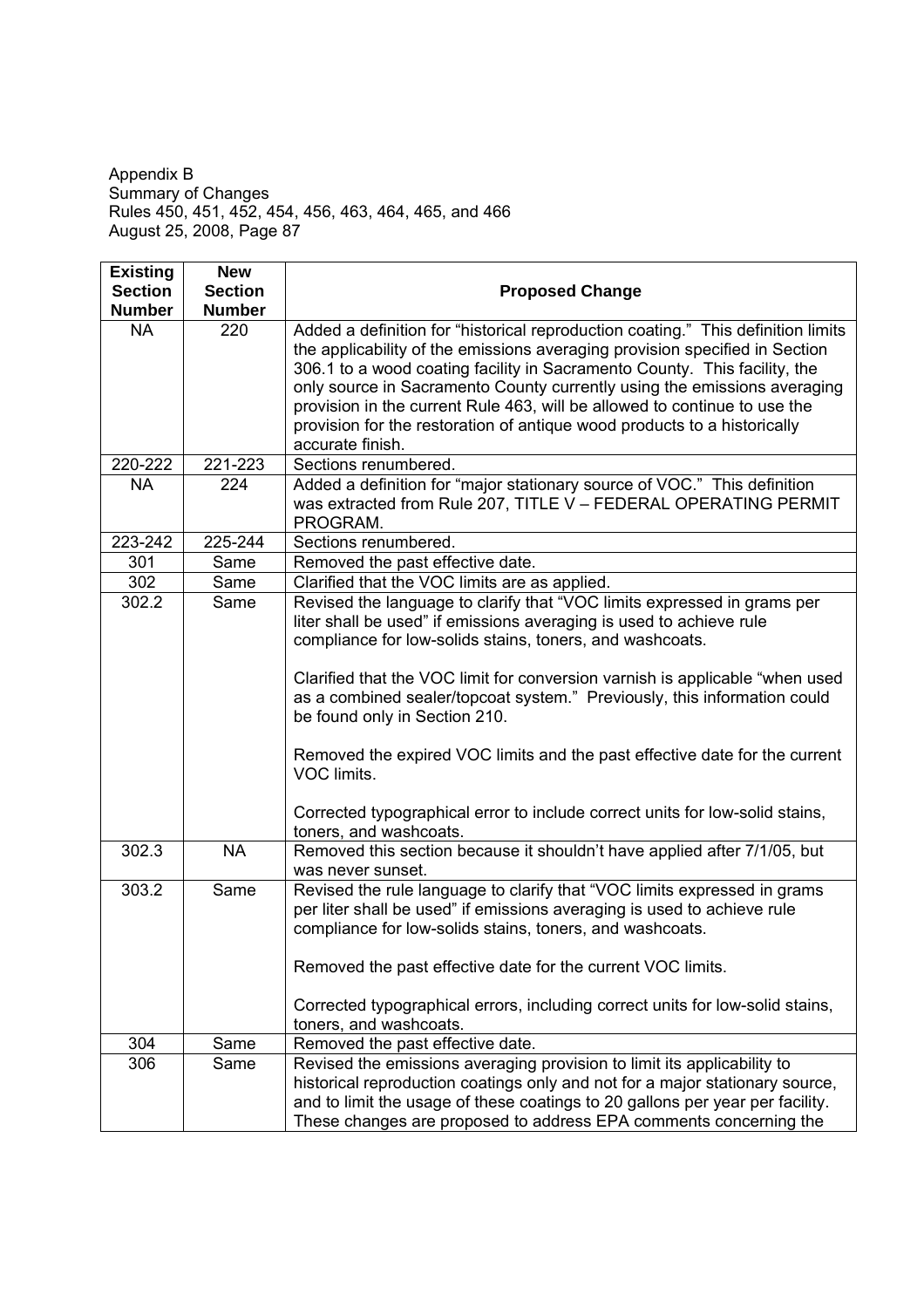| <b>Existing</b><br><b>Section</b> | <b>New</b><br><b>Section</b> | <b>Proposed Change</b>                                                                                                                                                                                                                                                                                                                                                                                                                                               |
|-----------------------------------|------------------------------|----------------------------------------------------------------------------------------------------------------------------------------------------------------------------------------------------------------------------------------------------------------------------------------------------------------------------------------------------------------------------------------------------------------------------------------------------------------------|
| <b>Number</b>                     | <b>Number</b>                |                                                                                                                                                                                                                                                                                                                                                                                                                                                                      |
|                                   |                              | approvability of the averaging provision.                                                                                                                                                                                                                                                                                                                                                                                                                            |
|                                   |                              | Removed the section that is no longer applicable because it has since<br>expired. Revised the equation for determining compliance with emissions<br>limits for coatings for consistency with the expiration of the 0.9 multiplier.                                                                                                                                                                                                                                   |
|                                   |                              | Added paragraph 306.2 to specify that if a stationary source does not<br>satisfy the requirement to demonstrate compliance with the averaging<br>provision at any time during a rolling 30-day period, the stationary source<br>has exceeded the allowable emissions on every day of the rolling 30-day<br>period.                                                                                                                                                   |
| 308                               | Same                         | Added a sunset date for the provision that allows the soaking of spray gun<br>nozzles in solvents without a limit on VOC content. After the sunset date,<br>spray gun nozzles are subject to the same requirements as other<br>application equipment, consistent with SCAQMD Rule 1171.                                                                                                                                                                              |
|                                   |                              | Removed the past effective dates. Added a sunset date for the surface<br>preparation/cleanup requirement that spray equipment must be<br>disassembled and cleaned in an enclosed gun cleaner. After the sunset<br>date, the rule no longer requires spray equipment cleanup to be performed<br>using an enclosed gun cleaner, but still requires compliance with the<br>proposed VOC limit for surface preparation and cleanup, consistent with<br>SCAQMD Rule 1171. |
|                                   |                              | Added a sunset date for current VOC limit for surface preparation and<br>cleanup with a VOC material. Added a new VOC limit for surface<br>preparation and cleanup with a VOC material. This new limit is consistent<br>with SCAQMD Rule 1171- Solvent Cleaning Operations, in (c)(1)(A)(i).                                                                                                                                                                         |
| 401                               | Same                         | Removed the past effective date.                                                                                                                                                                                                                                                                                                                                                                                                                                     |
| 407                               | <b>NA</b>                    | Removed this section because it has since expired.                                                                                                                                                                                                                                                                                                                                                                                                                   |
| 501.1                             | Same                         | Inserted missing label for paragraph c.                                                                                                                                                                                                                                                                                                                                                                                                                              |
| 502                               | Same                         | Added a sunset date for the current requirement for duration of records.<br>Revised the requirement for duration of records to five years. This is<br>consistent with other District rules.                                                                                                                                                                                                                                                                          |
| 503                               | Same                         | Updated ASTM method numbers to the most current versions.                                                                                                                                                                                                                                                                                                                                                                                                            |
| 503.4                             | Same                         | Reworded to be consistent with other District rules. No change in meaning.                                                                                                                                                                                                                                                                                                                                                                                           |
| <b>NA</b>                         | 503.8                        | To clarify enforceability, added paragraph stating that where multiple test<br>methods are specified, a violation established by any one of the test<br>methods constitutes a violation of the rule.                                                                                                                                                                                                                                                                 |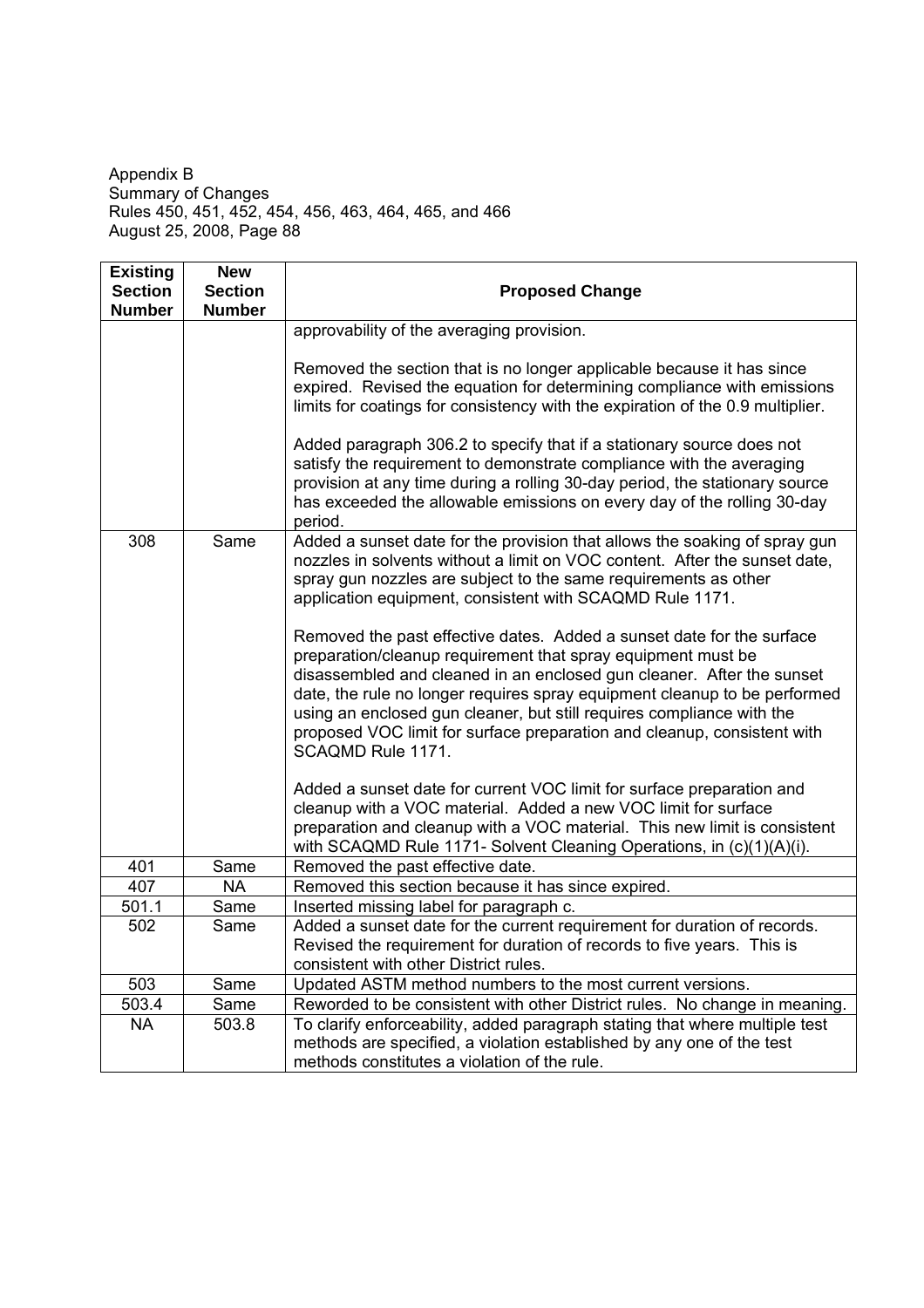| <b>Existing</b> | <b>New</b>     |                                                                                  |
|-----------------|----------------|----------------------------------------------------------------------------------|
| <b>Section</b>  | <b>Section</b> | <b>Proposed Change</b>                                                           |
| <b>Number</b>   | <b>Number</b>  |                                                                                  |
| 110-113         | Same           | Updated to reflect section 400 renumbering.                                      |
| 115             | Same           | Updated to reflect new paragraph added to section 308.                           |
| 301-304         | Same           | Updated to reflect section 400 renumbering.                                      |
| 305             | Same           | Updated to reflect section 400 renumbering, and removed past effective<br>dates. |
| 306-307         | Same           | Updated to reflect section 400 renumbering.                                      |
| 308             | Same           | Added sunset date for current VOC limit for maintenance solvent cleaning.        |
|                 |                | Lowered the VOC limit for maintenance solvent cleaning to 25 g/l. This           |
|                 |                | new limit is consistent with SCAQMD Rule 1171- Solvent Cleaning                  |
|                 |                | Operations, in $(c)(1)(B)(i)$ .                                                  |
| 401             | <b>NA</b>      | Deleted section because the compliance date has passed.                          |
| 402-413         | 401-412        | Sections renumbered, and text updated to reflect renumbered sections.            |
| 407             | 406            | Updated ASTM method numbers to the most current versions.                        |
| 501.1           | Same           | Updated to reflect section 400 renumbering.                                      |
| 501.3           | Same           | Updated to reflect section 400 renumbering.                                      |
| $501.4 -$       | Same           | Added rule language to require sources to keep records of the VOC                |
| 501.7           |                | content of materials used. Sources already keep these records, but the           |
|                 |                | added rule language clarifies this requirement.                                  |
| 502.2           | Same           | Changed "capture efficiency" to "collection efficiency" to maintain              |
|                 |                | consistency with other sections of this rule. Reworded to be consistent          |
|                 |                | with other District rules. No change in meaning.                                 |
| 502.4           | Same           | Updated ASTM method number to the most current version.                          |
| <b>NA</b>       | 502.6          | To clarify enforceability, added paragraph stating that where multiple test      |
|                 |                | methods are specified, a violation established by any one of the test            |
|                 |                | methods constitutes a violation of the rule.                                     |

# **Rule 464, Organic Chemical Manufacturing Operations**

## **Rule 465, Polyester Resin Operations**

| <b>Existing</b><br><b>Section</b><br><b>Number</b> | <b>New</b><br><b>Section</b><br><b>Number</b> | <b>Proposed Change</b>                                                                                                                                                                       |
|----------------------------------------------------|-----------------------------------------------|----------------------------------------------------------------------------------------------------------------------------------------------------------------------------------------------|
| 104                                                | Same                                          | Added a sunset date for the current exemption for cleaning materials. This<br>is consistent with SCAQMD Rule 1171- Solvent Cleaning Operations,<br>which does not contain such an exemption. |
| 301                                                | Same                                          | Increased overall control efficiency requirements to 90%, consistent with<br>the requirements in SCAQMD Rule 1162.                                                                           |
| 303                                                | Same                                          | Added a sunset date for the current VOC limit for cleaning materials.                                                                                                                        |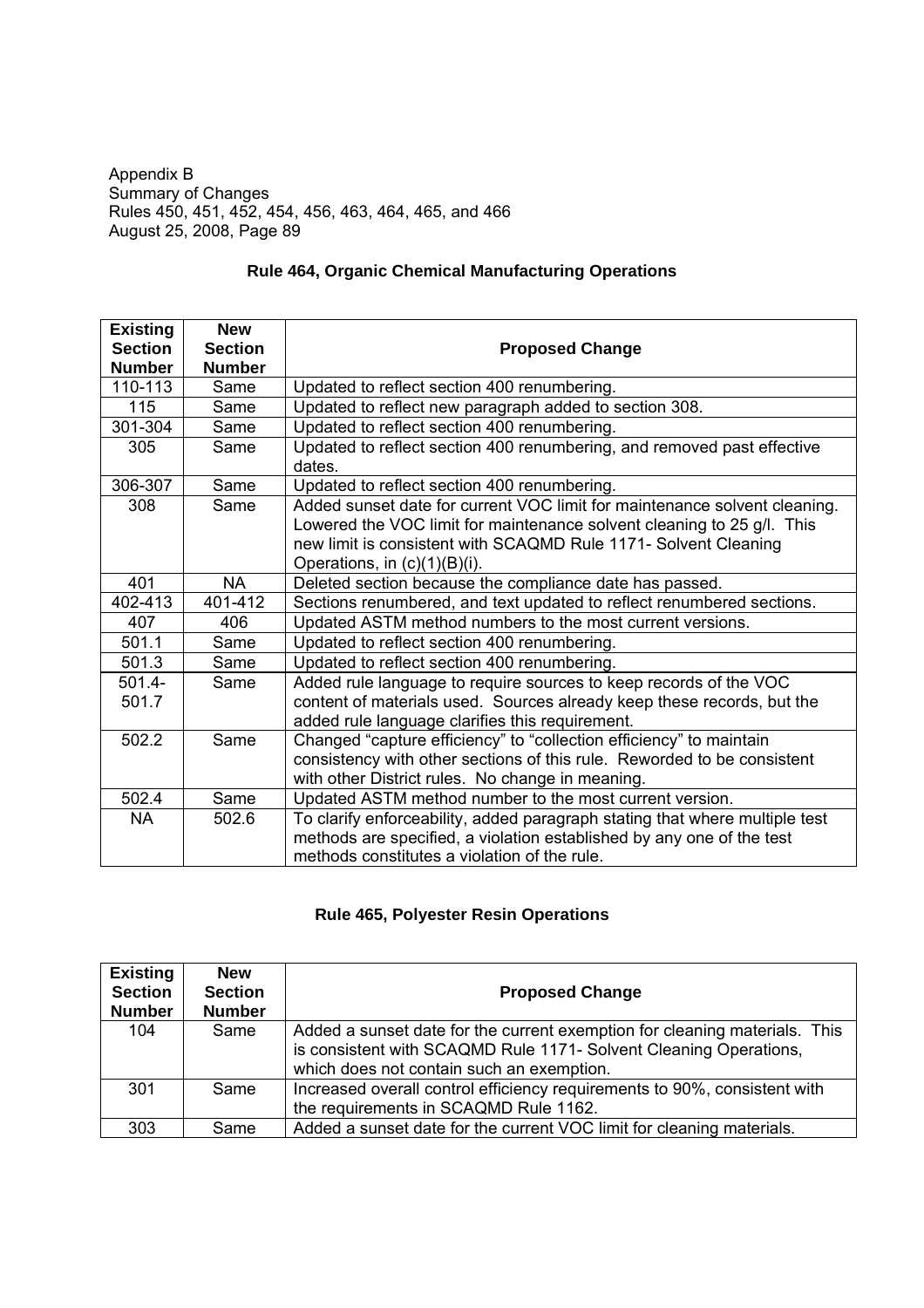| <b>Existing</b><br><b>Section</b><br><b>Number</b> | <b>New</b><br><b>Section</b><br><b>Number</b> | <b>Proposed Change</b>                                                                                                                                                                                                                                                                                                       |
|----------------------------------------------------|-----------------------------------------------|------------------------------------------------------------------------------------------------------------------------------------------------------------------------------------------------------------------------------------------------------------------------------------------------------------------------------|
|                                                    |                                               | Lowered the VOC limit for cleaning materials to 25 g/l. Eliminated the<br>provision currently allowing the use of an enclosed gun cleaner In lieu of<br>compliance with the VOC content limit for cleaning materials. This new<br>limit is consistent with SCAQMD Rule 1171-Solvent Cleaning Operations,<br>in $(c)(1)(E)$ . |
| 404                                                | Same                                          | Corrected previous typographical error in equation for calculating overall<br>system efficiency.                                                                                                                                                                                                                             |
| 501.2c                                             | Same                                          | Replaced "non-compliant coatings" with "non-compliant materials" for<br>consistency with Section 215.                                                                                                                                                                                                                        |
| 501.4                                              | Same                                          | Added a sunset date for the current requirement for duration of records.<br>Revised the requirement for duration of records to five years. This is<br>consistent with other District rules.                                                                                                                                  |
| 502.4                                              | Same                                          | Updated ASTM method number to the most current version.                                                                                                                                                                                                                                                                      |
| 502.5                                              | Same                                          | Updated to incorporate most recent U.S. EPA guidelines on determining<br>capture efficiency.                                                                                                                                                                                                                                 |
| NA.                                                | 502.7                                         | To clarify enforceability, added paragraph stating that where multiple test<br>methods are specified, a violation established by any one of the test<br>methods constitutes a violation of the rule.                                                                                                                         |

# **Rule 466, Solvent Cleaning Operations**

| <b>Existing</b><br><b>Section</b><br><b>Number</b> | <b>New</b><br><b>Section</b><br><b>Number</b> | <b>Proposed Change</b>                                                                                                                                                                                                                                                                                                                                                                                                                                                                                                                                       |
|----------------------------------------------------|-----------------------------------------------|--------------------------------------------------------------------------------------------------------------------------------------------------------------------------------------------------------------------------------------------------------------------------------------------------------------------------------------------------------------------------------------------------------------------------------------------------------------------------------------------------------------------------------------------------------------|
| 102                                                | Same                                          | Clarified that the requirements of proposed Rule 466 apply to sterilization<br>of food manufacturing and processing equipment                                                                                                                                                                                                                                                                                                                                                                                                                                |
| 110.2                                              | Same                                          | Added a sunset date for current exemption for solvent cleaning. Lowered<br>the VOC limit in the exemption to 25 g/l. This new limit is consistent with<br>SCAQMD Rule 1171- Solvent Cleaning Operations, in (h)(1).<br>Added an exemption for the cleaning of high-voltage microwave vacuum<br>tubes because, similar to other exempt applications, compliance with the<br>solvent VOC limit is not technologically feasible.<br>Added a sunset date for the exemption for electrostatic coating application<br>equipment, consistent with SCAQMD Rule 1171. |
| 110.4                                              | Same                                          | Corrected typographical error. Cleaning of nozzle tips of automated spray<br>equipment systems is not subject to the entire Section 302, not only 302.2.                                                                                                                                                                                                                                                                                                                                                                                                     |
| <b>NA</b>                                          | 110.5                                         | Added an exemption for materials used to strip cured inks, cured coatings,<br>or cured adhesives, consistent with SCAQMD Rule 1171. This exemption<br>was already implied in the definition of Solvent Cleaning, but this new                                                                                                                                                                                                                                                                                                                                |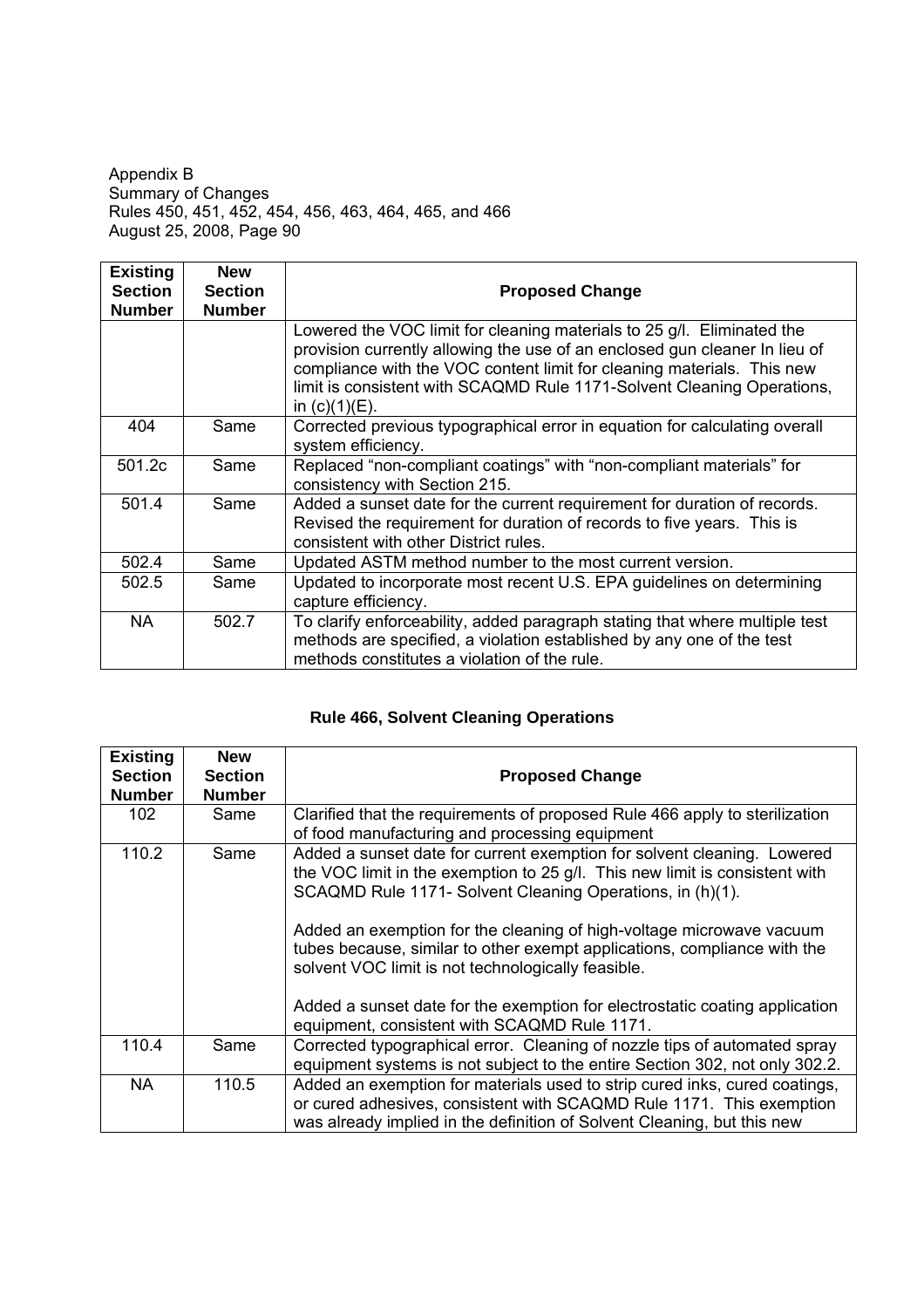| <b>Existing</b> | <b>New</b>     |                                                                                                                                                |
|-----------------|----------------|------------------------------------------------------------------------------------------------------------------------------------------------|
| <b>Section</b>  | <b>Section</b> | <b>Proposed Change</b>                                                                                                                         |
| <b>Number</b>   | <b>Number</b>  | section has been added for clarification.                                                                                                      |
| <b>NA</b>       | 209            | For clarification, added a definition for cured ink, cured coating, or cured                                                                   |
|                 |                | adhesive. This definition is consistent with SCAQMD Rule 1171.                                                                                 |
| 209-213         | 210-214        | Sections renumbered.                                                                                                                           |
| <b>NA</b>       | 215            | Added a definition for food product manufacturing and processing                                                                               |
|                 |                | operation. This definition is the same as the definition in SCAQMD Rule                                                                        |
|                 |                | 1131- Food Product Manufacturing and Processing Operations.                                                                                    |
| <b>NA</b>       | 216            | Added a definition for general work surface. This definition is the same as                                                                    |
|                 |                | the definition in SCAQMD Rule 1171- Solvent Cleaning Operations.                                                                               |
| 214-216         | 217-219        | Sections renumbered.                                                                                                                           |
| 217             | 220            | Revised the definition of janitorial cleaning. This definition is the same as                                                                  |
|                 |                | the definition in SCAQMD Rule 1171- Solvent Cleaning Operations.                                                                               |
| <b>NA</b>       | 221            | Added a definition for jobsite to clarify the applicability of the VOC limits in                                                               |
|                 |                | the table in Section 301.1.                                                                                                                    |
| 218-219         | 222-223        | Sections renumbered.                                                                                                                           |
| 220             | 224            | Revised the definition of maintenance cleaning. This definition is the same                                                                    |
|                 |                | as the definition in SCAQMD Rule 1171- Solvent Cleaning Operations.                                                                            |
| 221-226         | 225-230        | Sections renumbered.                                                                                                                           |
| <b>NA</b>       | 231            | Added a definition for pharmaceutical product. This definition is the same                                                                     |
|                 |                | as the definition in SCAQMD Rule 1171- Solvent Cleaning Operations.                                                                            |
| 227-235         | 232-240        | Sections renumbered.                                                                                                                           |
| <b>NA</b>       | 241            | Added a definition for solvent based coating to clarify the applicability of the<br>VOC limits in the table in Section 301.1.                  |
| 236             | 242            | Added a provision that effective one year after date of adoption, solvent                                                                      |
|                 |                | cleaning operations will include the sterilization of food manufacturing and                                                                   |
|                 |                | processing equipment.                                                                                                                          |
| 237             | 243            | Section renumbered.                                                                                                                            |
| <b>NA</b>       | 244            | Added a definition for sterilization. This definition is the same as the                                                                       |
|                 |                | definition in SCAQMD Rule 1131- Food Product Manufacturing and                                                                                 |
|                 |                | Processing Operations.                                                                                                                         |
| 238-239         | 245-246        | Sections renumbered.                                                                                                                           |
| <b>NA</b>       | 247            | For clarification, defined "stripping" as the removal of cured inks, cured                                                                     |
|                 |                | coatings, or cured adhesives.                                                                                                                  |
| 240-241         | 248-249        | Sections renumbered.                                                                                                                           |
| <b>NA</b>       | 250            | Added a definition for water based coating to clarify the applicability of the                                                                 |
|                 |                | VOC limits in the table in Section 301.1.                                                                                                      |
| 242             | 251            | Section renumbered.                                                                                                                            |
| 301             | Same           | Replaced "per Section 502.1" with "pursuant to Section 502.1" for                                                                              |
|                 |                | consistency with other rule language.                                                                                                          |
|                 |                |                                                                                                                                                |
|                 |                | Added sunset dates for current VOC standards for solvent cleaning<br>activities. Lowered the VOC limits for solvent cleaning activities. These |
|                 |                |                                                                                                                                                |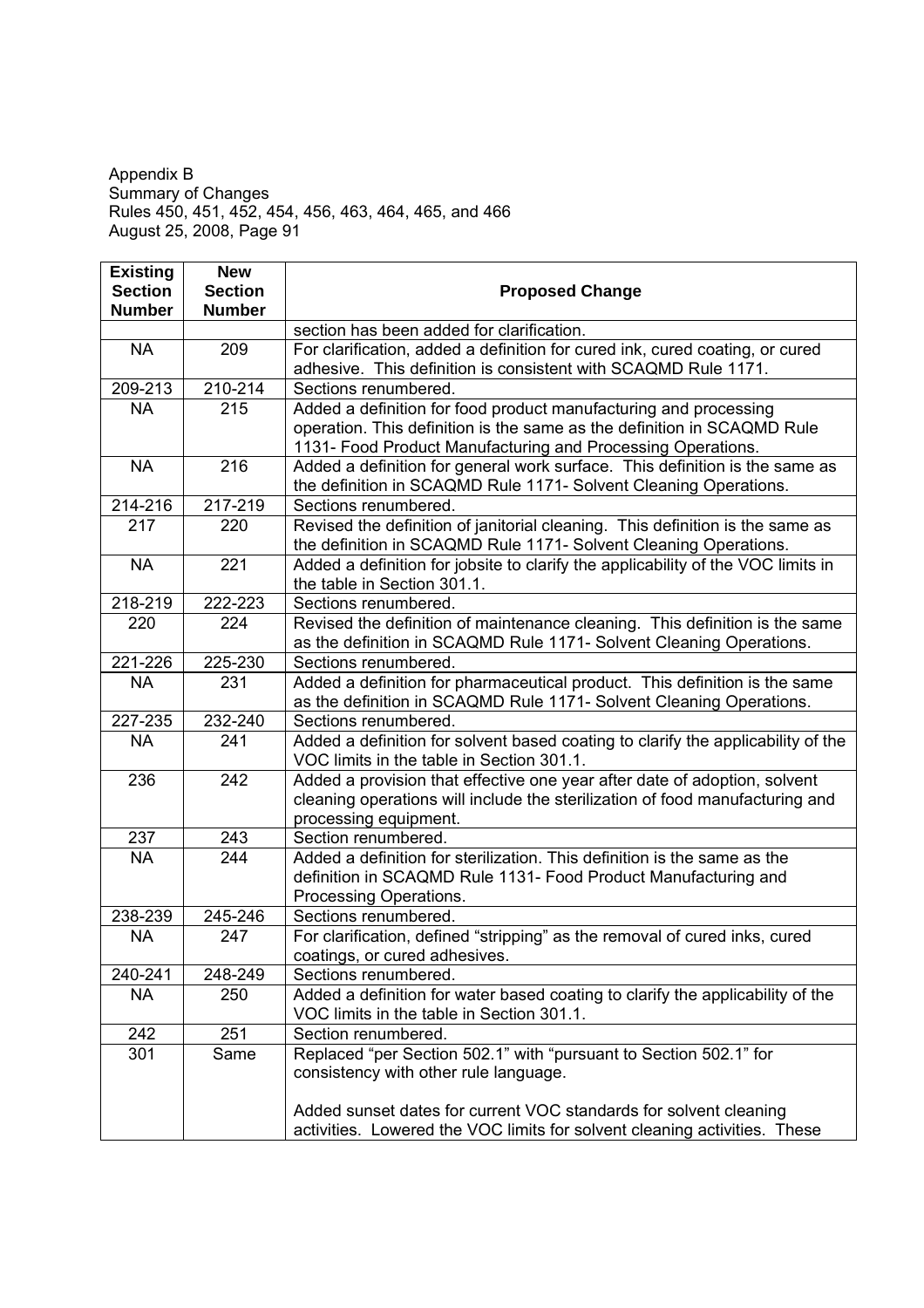| <b>Existing</b><br><b>Section</b> | <b>New</b><br><b>Section</b> | <b>Proposed Change</b>                                                                                                                                                                                                                                                                                                                                                |  |
|-----------------------------------|------------------------------|-----------------------------------------------------------------------------------------------------------------------------------------------------------------------------------------------------------------------------------------------------------------------------------------------------------------------------------------------------------------------|--|
| <b>Number</b>                     | <b>Number</b>                |                                                                                                                                                                                                                                                                                                                                                                       |  |
|                                   |                              | new limits are consistent with SCAQMD Rule 1171- Solvent Cleaning<br>Operations, in (c)(1).                                                                                                                                                                                                                                                                           |  |
|                                   |                              | Added a sunset date for the current standards for architectural coating<br>application equipment cleaning using solvent based coatings without an<br>enclosed gun cleaner. Lowered the VOC limit to 25 g/l for this category.<br>This new VOC limit applies regardless of whether an enclosed gun cleaner<br>is used, and is consistent with SCAQMD Rule 1171.        |  |
|                                   |                              | Added a new VOC standard for sterilization of food product manufacturing<br>and processing equipment. This new limit is consistent with SCAQMD<br>Rule 1131- Food Product Manufacturing and Processing Operations.                                                                                                                                                    |  |
| 302                               | Same                         | Deleted sections that specified devices and methods used to clean<br>architectural coating application equipment. These requirements have<br>been added to the table in Section 301.1.                                                                                                                                                                                |  |
|                                   |                              | Added a sunset date for the provision that allows the soaking of spray gun<br>nozzles in solvents without a limit on VOC content. After the sunset date,<br>spray gun nozzles are subject to the same requirements as other<br>application equipment, consistent with SCAQMD Rule 1171.                                                                               |  |
| 304                               | Same                         | Deleted reference to Section 302, from which the architectural application<br>equipment cleaning requirements have been moved to Section 301.<br>Clarified that all of the following paragraphs apply.                                                                                                                                                                |  |
| 304.2                             | Same                         | Updated to reflect section renumbering.<br>Added a provision requiring emissions from use of an emissions control                                                                                                                                                                                                                                                     |  |
| <b>NA</b>                         | 304.3                        | equipment to be less than or equal to the emissions resulting from<br>compliance with all applicable VOC limits. This is more stringent than<br>SCAQMD Rule 1171, which does not contain such a provision. Added an<br>equation for the calculation of the allowable quarterly emissions from<br>emissions control equipment and from compliance with the VOC limits. |  |
| 401                               | <b>NA</b>                    | Deleted section because the compliance date has passed.                                                                                                                                                                                                                                                                                                               |  |
| 402-405                           | 401-404                      | Sections renumbered.                                                                                                                                                                                                                                                                                                                                                  |  |
| 501.2                             | Same                         | Updated to reflect section renumbering.                                                                                                                                                                                                                                                                                                                               |  |
| 501.4                             | Same                         | Updated to reflect section renumbering.                                                                                                                                                                                                                                                                                                                               |  |
| 501.5                             | Same                         | Added a sunset date for the current requirement for duration of records.<br>Revised the requirement for duration of records to five years. This is<br>consistent with other District rules.                                                                                                                                                                           |  |
| 502.1                             | Same                         | Updated to reflect section renumbering.                                                                                                                                                                                                                                                                                                                               |  |
| 502.2                             | Same                         | Updated ASTM method number to the most current version. Updated to<br>reflect section renumbering.                                                                                                                                                                                                                                                                    |  |
| 502.4                             | Same                         | Updated to incorporate most recent U.S. EPA guidelines on determining<br>capture efficiency.                                                                                                                                                                                                                                                                          |  |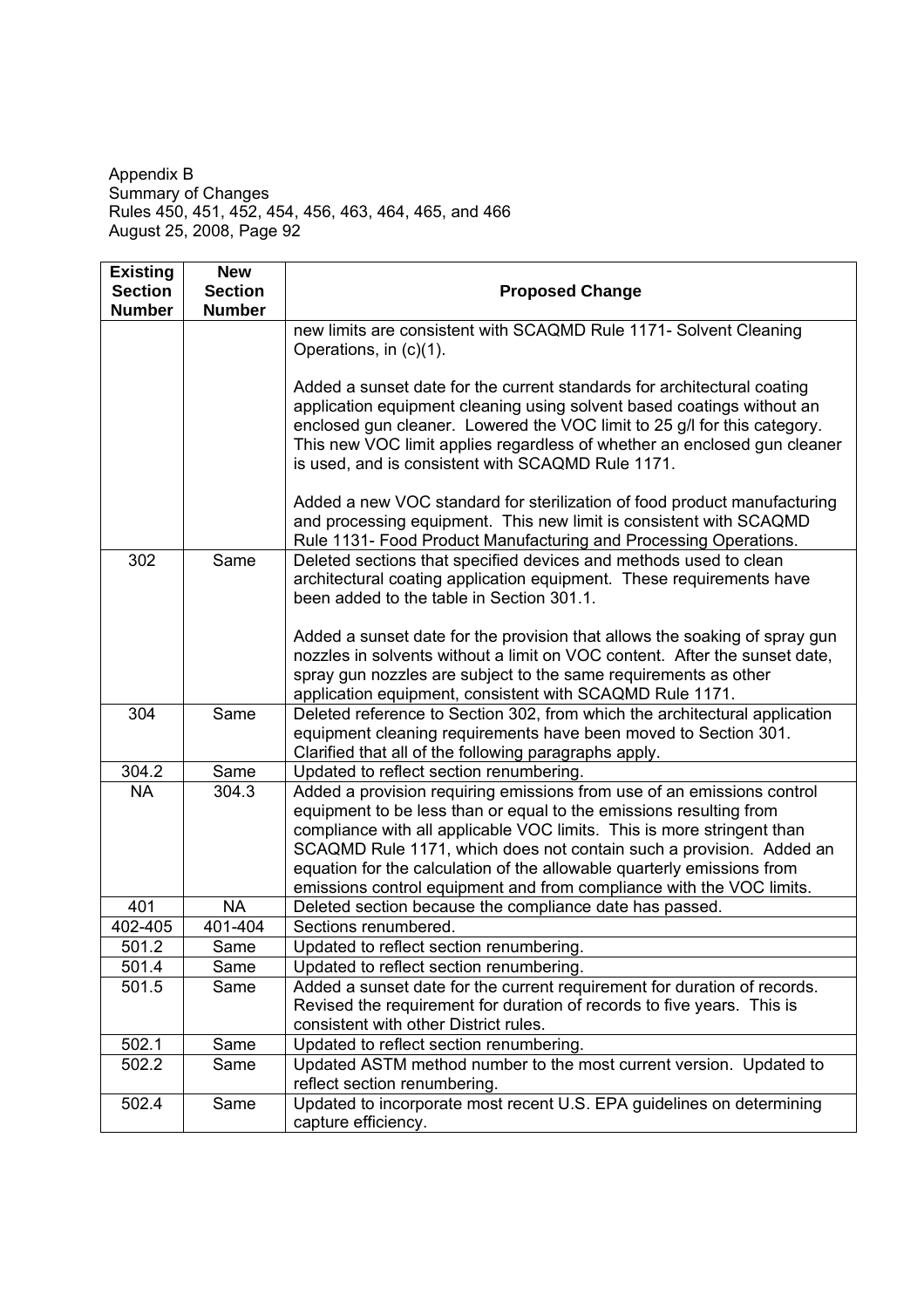| <b>Existing</b><br><b>Section</b><br><b>Number</b> | <b>New</b><br><b>Section</b><br><b>Number</b> | <b>Proposed Change</b>                                                                                                                                                                               |
|----------------------------------------------------|-----------------------------------------------|------------------------------------------------------------------------------------------------------------------------------------------------------------------------------------------------------|
| <b>NA</b>                                          | 502.6                                         | To clarify enforceability, added paragraph stating that where multiple test<br>methods are specified, a violation established by any one of the test<br>methods constitutes a violation of the rule. |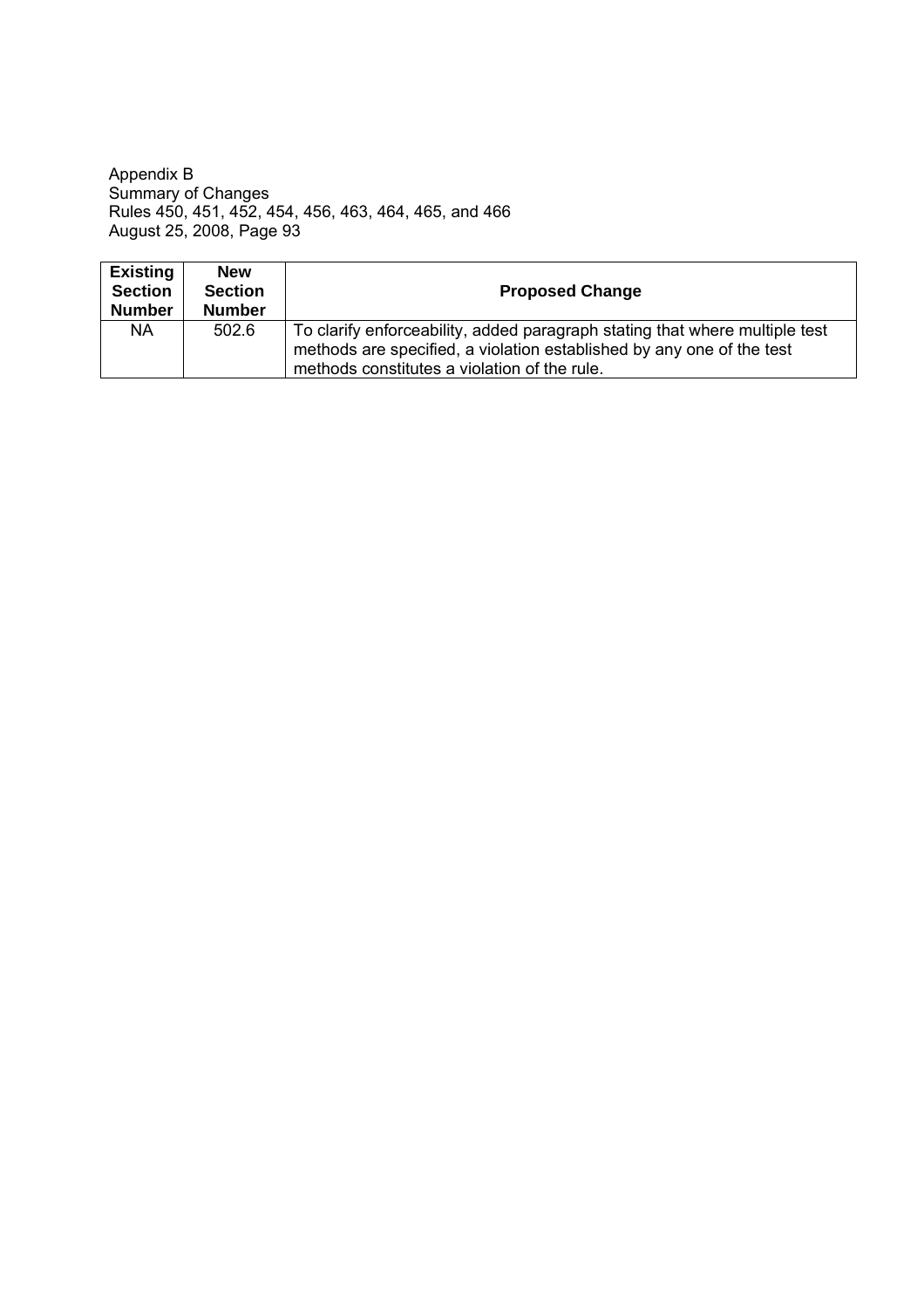Appendix C<br>Allocation of the 2010 District Solvent Cleaning Emissions Inventory to Specific District Rules<br>August 25, 2008, Page 94 Allocation of the 2010 District Solvent Cleaning Emissions Inventory to Specific District Rules August 25, 2008, Page 94 Appendix C- Allocation of the 2010 District Solvent Cleaning Emissions Inventory to Specific District Rules **Appendix C- Allocation of the 2010 District Solvent Cleaning Emissions Inventory to Specific District Rules**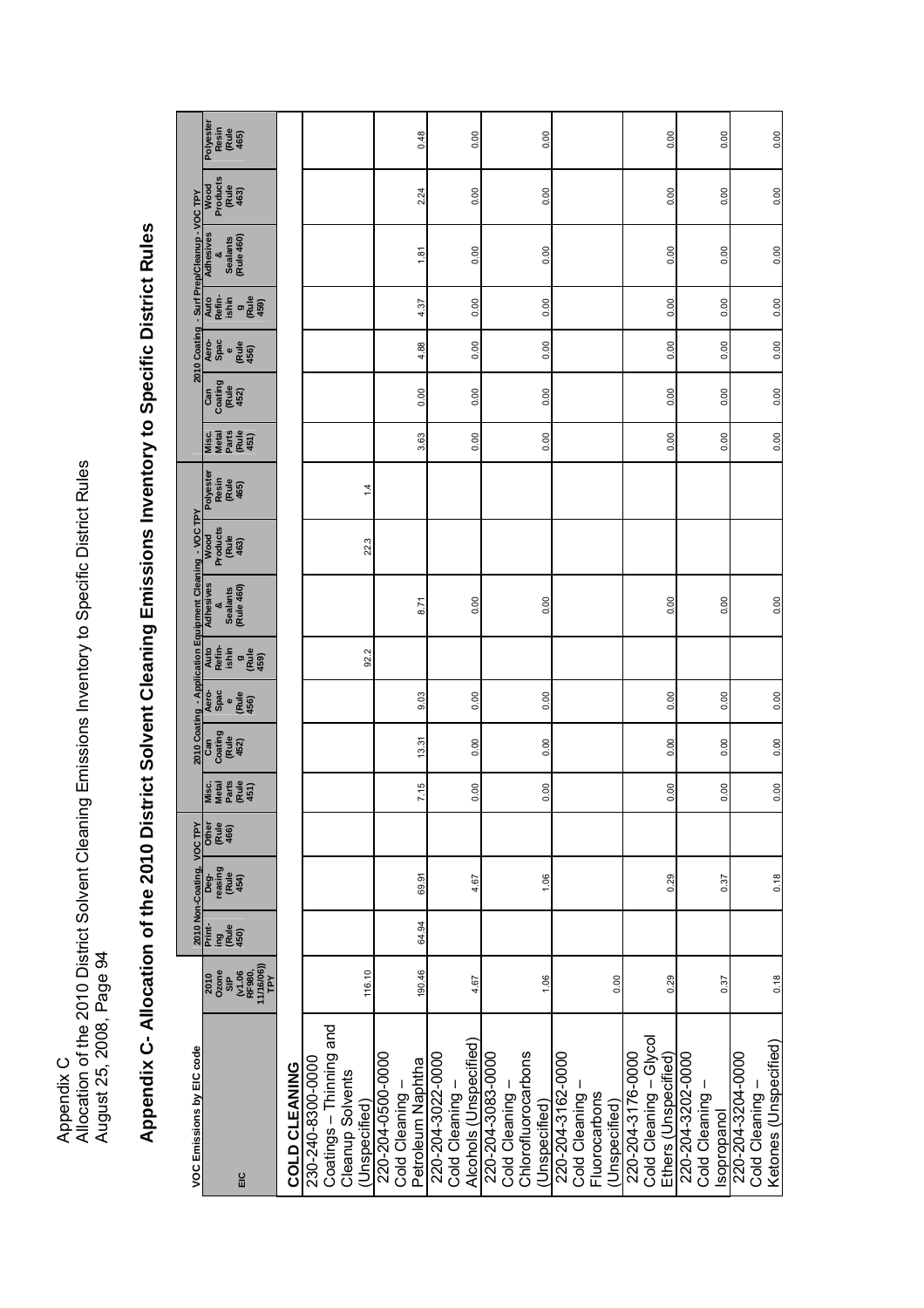Appendix C<br>Allocation of the 2010 District Solvent Cleaning Emissions Inventory to Specific District Rules<br>August 25, 2008, Page 95 Allocation of the 2010 District Solvent Cleaning Emissions Inventory to Specific District Rules August 25, 2008, Page 95

| VOC Emissions by EIC code                                                           |                                                             |                       | 2010 Non-Coating, VOC TPY        |                        |                                                 |                                 |                                |                                               | 2010 Coating - Application Equipment Cleaning - VOC TPY |                                          |                                     |                                 |                                 |                                |                                               | 2010 Coating - Surf Prep/Cleanup - VOC TPY             |                                          |                                     |
|-------------------------------------------------------------------------------------|-------------------------------------------------------------|-----------------------|----------------------------------|------------------------|-------------------------------------------------|---------------------------------|--------------------------------|-----------------------------------------------|---------------------------------------------------------|------------------------------------------|-------------------------------------|---------------------------------|---------------------------------|--------------------------------|-----------------------------------------------|--------------------------------------------------------|------------------------------------------|-------------------------------------|
| ΞC                                                                                  | 2010<br>Ozone<br>Ozone<br>Ozone<br>TPY<br>TPY<br>TPY<br>TPY | Print-<br>ing<br>450) | Deg-<br>reasing<br>(Rule<br>454) | Other<br>(Rule<br>466) | (Rule<br>451)<br>Parts<br>Misc.<br><b>Metal</b> | Coating<br>(Rule<br>452)<br>Can | Aero-<br>Spac<br>(Rule<br>456) | Auto<br>Refin-<br>ishin<br>g<br>(Rule<br>459) | Adhesives<br>(Rule 460)<br><b>Sealants</b><br>8         | Products<br>(Rule<br>463)<br><b>Wood</b> | Polyester<br>Resin<br>(Rule<br>465) | Misc.<br>Metal<br>Marts<br>A51) | Coating<br>(Rule<br>452)<br>Can | Aero-<br>Spac<br>Celes<br>456) | Auto<br>Refin-<br>ishin<br>$\frac{9}{(Rule)}$ | <b>Adhesives</b><br>(Rule 460)<br><b>Sealants</b><br>× | Products<br>(Rule<br>463)<br><b>Wood</b> | Polyester<br>Resin<br>(Rule<br>465) |
| 220-204-3246-0000<br>Methylene Chloride<br>(Dichloromethane)<br>Cold Cleaning       | 0.00                                                        |                       |                                  |                        |                                                 |                                 |                                |                                               |                                                         |                                          |                                     |                                 |                                 |                                |                                               |                                                        |                                          |                                     |
| Terpenes (Unspecified)<br>220-204-3333-0000<br>Cold Cleaning-                       | 2.41                                                        |                       | 2.41                             |                        | 0.00                                            | 0.00                            | 0.00                           |                                               | 0.00                                                    |                                          |                                     | 0.00                            | 0.00                            | 0.00                           | 0.00                                          | 0.00                                                   | 0.00                                     | 0.00                                |
| 220-204-3339-0000<br>Cold Cleaning-<br>Toluene/Xylene                               | 0.15                                                        |                       | 0.15                             |                        | 0.00                                            | 0.00                            | 0.00                           |                                               | 0.00                                                    |                                          |                                     | 0.00                            | 0.00                            | 0.00                           | 0.00                                          | 0.00                                                   | 0.00                                     | 0.00                                |
| Trichloroethane (TCA)<br>Cold Cleaning $-1,1,1$<br>220-204-3344-0000                | 0.00                                                        |                       |                                  |                        |                                                 |                                 |                                |                                               |                                                         |                                          |                                     |                                 |                                 |                                |                                               |                                                        |                                          |                                     |
| Degreasing Solvents-<br>220-204-8104-0000<br>Pure (Unspecified)<br>Cold Cleaning-   | 0.07                                                        |                       | 0.07                             |                        | 0.00                                            | 0.00                            | 0.00                           |                                               | 0.00                                                    |                                          |                                     | 0.00                            | 0.00                            | 0.00                           | 0.00                                          | 0.00                                                   | 0.00                                     | 0.00                                |
| Degreasing Solvents-<br>Blends (Unspecified)<br>220-204-8106-0000<br>Cold Cleaning- | 21.46                                                       |                       | 21.46                            |                        | 0.00                                            | 0.00                            | 0.00                           |                                               | 0.00                                                    |                                          |                                     | 0.00                            | 0.00                            | 0.00                           | 0.00                                          | 0.00                                                   | 0.00                                     | 0.00                                |
| 220-206-3083-000**<br>Chlorofluorocarbons<br>Vapor Degreasing-<br>Unspecified)      | 0.55                                                        |                       | 0.55                             |                        |                                                 |                                 |                                |                                               |                                                         |                                          |                                     |                                 |                                 |                                |                                               |                                                        |                                          |                                     |
| 220-206-3107-0000**<br>Dichlorofluoroethane<br>Vapor Degreasing-<br>(HCFC-141B)     | 0.04                                                        |                       | 0.04                             |                        |                                                 |                                 |                                |                                               |                                                         |                                          |                                     |                                 |                                 |                                |                                               |                                                        |                                          |                                     |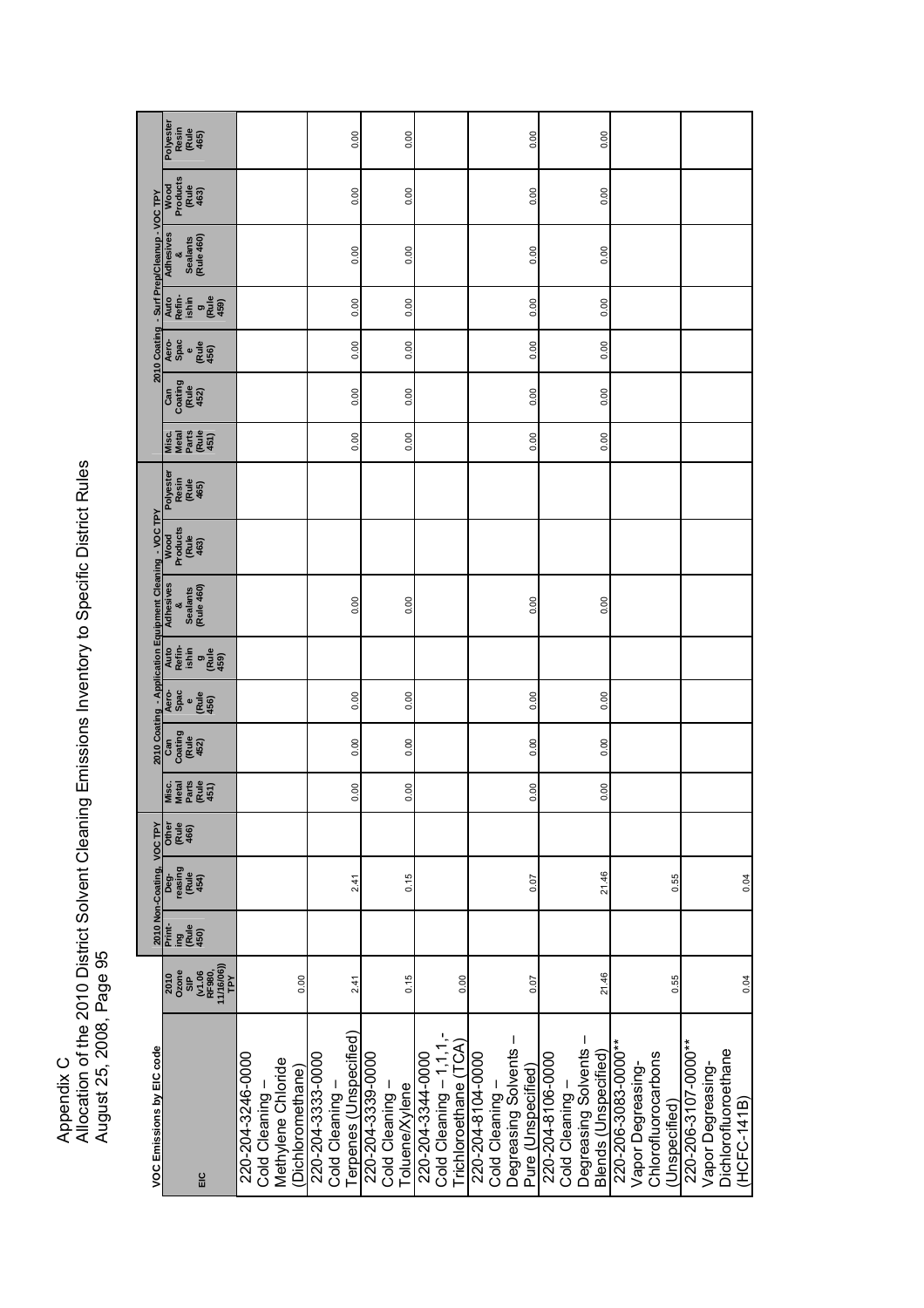Appendix C<br>Allocation of the 2010 District Solvent Cleaning Emissions Inventory to Specific District Rules<br>August 25, 2008, Page 96 Allocation of the 2010 District Solvent Cleaning Emissions Inventory to Specific District Rules August 25, 2008, Page 96

| VOC Emissions by EIC code                                                      |                                                        |                       | 2010 Non-Coating, VOC TPY        |                        |                                                 |                                 |                                     |                                               | 2010 Coating - Application Equipment Cleaning - VOC TPY |                                          |                                     |                                          |                                 |                                |                                                      | 2010 Coating - Surf Prep/Cleanup - VOC TPY      |                                          |                                            |
|--------------------------------------------------------------------------------|--------------------------------------------------------|-----------------------|----------------------------------|------------------------|-------------------------------------------------|---------------------------------|-------------------------------------|-----------------------------------------------|---------------------------------------------------------|------------------------------------------|-------------------------------------|------------------------------------------|---------------------------------|--------------------------------|------------------------------------------------------|-------------------------------------------------|------------------------------------------|--------------------------------------------|
| ΕIC                                                                            | (v1.06<br>RF980,<br>11/16/06))<br>TPY<br>2010<br>Ozone | Print-<br>Lig<br>450) | Deg-<br>reasing<br>(Rule<br>454) | Other<br>(Rule<br>466) | Parts<br>(Rule<br><b>Metal</b><br>Misc.<br>451) | Coating<br>(Rule<br>Can<br>452) | Aero-<br>Spac<br>e<br>(Rule<br>456) | Auto<br>Refin-<br>ishin<br>g<br>(Rule<br>459) | <b>Adhesives</b><br>(Rule 460)<br><b>Sealants</b>       | Products<br>(Rule<br><b>Wood</b><br>463) | Polyester<br>Resin<br>(Rule<br>465) | Parts<br>(Rule<br>Metal<br>Misc.<br>451) | Coating<br>(Rule<br>452)<br>Can | Aero-<br>Spac<br>(Rule<br>456) | Auto<br>Refin-<br>Ishin<br>(Rule<br>459)<br>$\sigma$ | Adhesives<br>(Rule 460)<br><b>Sealants</b><br>× | Products<br>(Rule<br><b>Wood</b><br>463) | <b>Polyester</b><br>Resin<br>(Rule<br>465) |
| 220-206-3300-000**<br>Vapor Degreasing-<br>Perchloroethylene                   | 0.00                                                   |                       |                                  |                        |                                                 |                                 |                                     |                                               |                                                         |                                          |                                     |                                          |                                 |                                |                                                      |                                                 |                                          |                                            |
| 220-206-3301-000**<br>Vapor Degreasing-<br>Perfluorocarbons<br>Unspecified)    | 0.15                                                   |                       | 0.15                             |                        |                                                 |                                 |                                     |                                               |                                                         |                                          |                                     |                                          |                                 |                                |                                                      |                                                 |                                          |                                            |
| I, 1, 1, - Trichloroethane<br>220-206-3344-0000**<br>Vapor Degreasing-<br>TCA) | 0.00                                                   |                       |                                  |                        |                                                 |                                 |                                     |                                               |                                                         |                                          |                                     |                                          |                                 |                                |                                                      |                                                 |                                          |                                            |
| (TCE)<br>220-206-3346-0000**<br>Vapor Degreasing-<br>richloroethylene (        | 0.66                                                   |                       | 0.66                             |                        |                                                 |                                 |                                     |                                               |                                                         |                                          |                                     |                                          |                                 |                                |                                                      |                                                 |                                          |                                            |
| WIPE CLEANING                                                                  |                                                        |                       |                                  |                        |                                                 |                                 |                                     |                                               |                                                         |                                          |                                     |                                          |                                 |                                |                                                      |                                                 |                                          |                                            |
| Handwiping - Petroleum<br>220-208-0500-0000<br>Naphtha                         | 24.71                                                  |                       |                                  | 24.71                  | 0.00                                            | 0.00                            | 0.00                                |                                               | 0.00                                                    |                                          |                                     | 0.00                                     | 0.00                            | 0.00                           | 0.00                                                 | 0.00                                            | 0.00                                     | 0.00                                       |
| Handwiping - Alcohols<br>220-208-3022-0000<br>Unspecified)                     | 11.17                                                  |                       |                                  | 11.17                  | 0.00                                            | 0.00                            | 0.00                                |                                               | 0.00                                                    |                                          |                                     | 0.00                                     | 0.00                            | 0.00                           | 0.00                                                 | 0.00                                            | 0.00                                     | 0.00                                       |
| 220-208-3083-0000<br>Chlorofluorocarbons<br>Unspecified)<br>Handwiping-        | 0.15                                                   |                       |                                  | 0.15                   | 0.00                                            | 0.00                            | 0.00                                |                                               | 0.00                                                    |                                          |                                     | 0.00                                     | 0.00                            | 0.00                           | 0.00                                                 | 0.00                                            | 0.00                                     | 0.00                                       |
| 220-208-3176-0000<br>Handwiping - Glycol<br>Ethers (Unspecified)               | 2.34                                                   |                       |                                  | 2.34                   | 0.00                                            | 0.00                            | 0.00                                |                                               | 0.00                                                    |                                          |                                     | 0.00                                     | 0.00                            | 0.00                           | 0.00                                                 | 0.00                                            | 0.00                                     | 0.00                                       |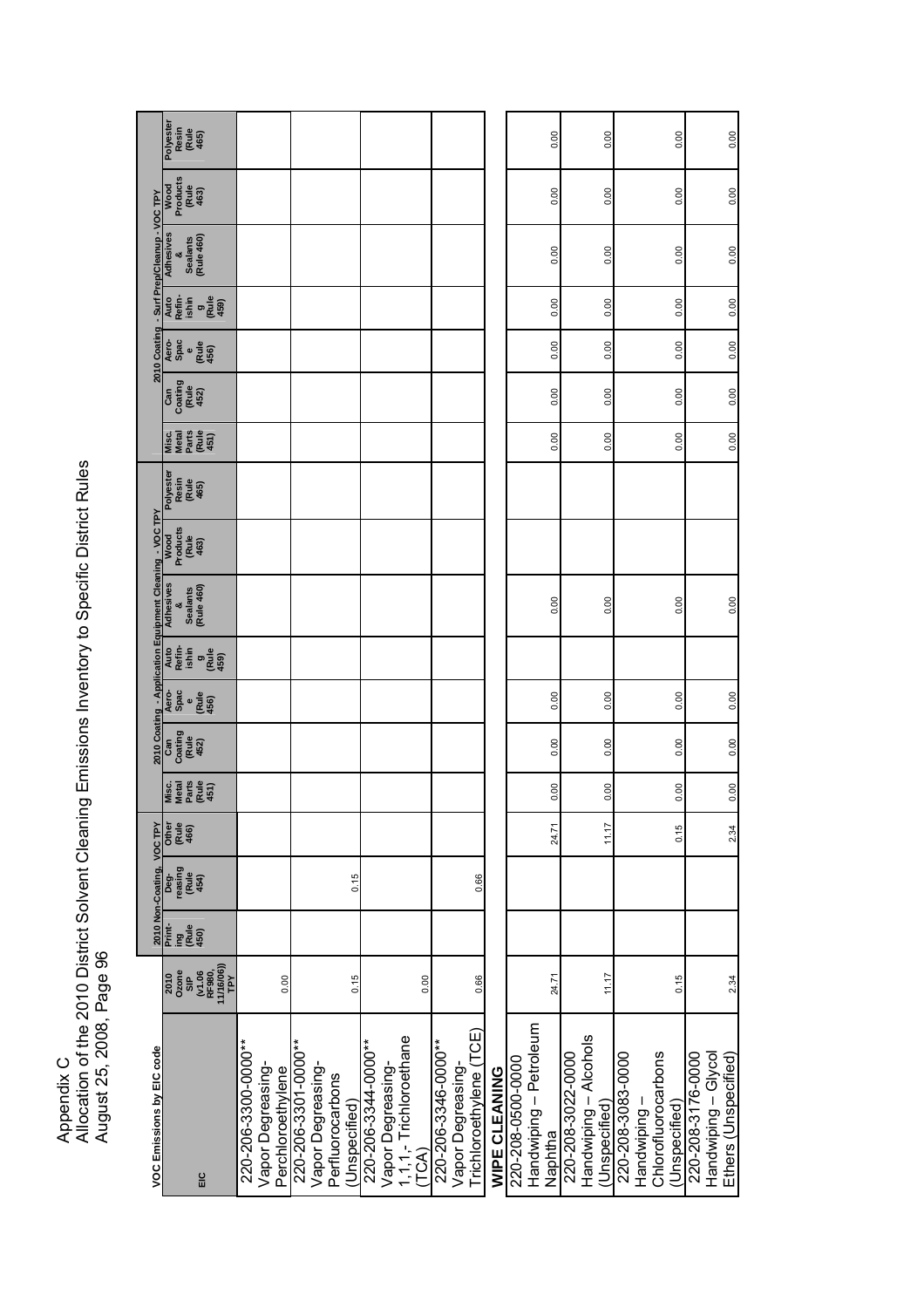Appendix C<br>Allocation of the 2010 District Solvent Cleaning Emissions Inventory to Specific District Rules<br>August 25, 2008, Page 97 Allocation of the 2010 District Solvent Cleaning Emissions Inventory to Specific District Rules August 25, 2008, Page 97

| VOC Emissions by EIC code                                                       |                                                                |                                | 2010 Non-Coating,                | VOC TPY                |                                          |                                 |                                            |                                               | 2010 Coating - Application Equipment Cleaning - VOC TPY |                                   |                                     |                                              |                                 |                                             |                                               | 2010 Coating - Surf Prep/Cleanup - VOC TPY      |                                   |                                     |
|---------------------------------------------------------------------------------|----------------------------------------------------------------|--------------------------------|----------------------------------|------------------------|------------------------------------------|---------------------------------|--------------------------------------------|-----------------------------------------------|---------------------------------------------------------|-----------------------------------|-------------------------------------|----------------------------------------------|---------------------------------|---------------------------------------------|-----------------------------------------------|-------------------------------------------------|-----------------------------------|-------------------------------------|
| EIC                                                                             | Ozone<br>SIP<br>SIP<br>SIP<br>TPY<br>11/16/06))<br>TPY<br>2010 | Print-<br>ing<br>(Rule<br>450) | reasing<br>(Rule<br>454)<br>Deg- | Other<br>(Rule<br>466) | Metal<br>Parts<br>(Rule<br>451)<br>Misc. | Coating<br>(Rule<br>452)<br>Can | Aero-<br>Spac<br>Rule<br>$\bullet$<br>456) | Auto<br>Refin-<br>ishin<br>g<br>(Rule<br>459) | Adhesives<br><b>Rule 460)</b><br><b>Sealants</b><br>×   | Wood<br>Products<br>(Rule<br>463) | Polyester<br>Resin<br>(Rule<br>465) | Parts<br>$(Rule$<br>$451)$<br>Misc.<br>Metal | Coating<br>(Rule<br>Can<br>452) | Aero-<br>Spac<br>(Rule<br>456)<br>$\bullet$ | Auto<br>Refin-<br>ishin<br>g<br>(Rule<br>459) | Adhesives<br>(Rule 460)<br><b>Sealants</b><br>× | Products<br>(Rule<br>463)<br>Wood | Polyester<br>Resin<br>(Rule<br>465) |
| Handwiping - Ketones<br>220-208-3204-0000<br>Unspecified)                       | 8.47                                                           |                                |                                  | 8.47                   | 0.00                                     | 0.00                            | 0.00                                       |                                               | 0.00                                                    |                                   |                                     | 0.00                                         | 0.00                            | 0.00                                        | 0.00                                          | 0.00                                            | 0.00                              | 0.00                                |
| Handwiping - Methylene<br>220-208-3246-0000<br>(Dichloromethane)<br>Chloride    | 0.00                                                           |                                |                                  |                        |                                          |                                 |                                            |                                               |                                                         |                                   |                                     |                                              |                                 |                                             |                                               |                                                 |                                   |                                     |
| Handwiping - Terpenes<br>220-208-3333-0000<br>Unspecified)                      | 0.07                                                           |                                |                                  | 0.07                   | 0.00                                     | 0.00                            | 0.00                                       |                                               | 0.00                                                    |                                   |                                     | 0.00                                         | 0.00                            | 0.00                                        | 0.00                                          | 0.00                                            | 0.00                              | 0.00                                |
| 220-208-3339-0000<br>Toluene/Xylene<br>Handwiping                               | 2.19                                                           |                                |                                  | 2.19                   | 0.00                                     | 0.00                            | 0.00                                       |                                               | 0.00                                                    |                                   |                                     | 0.00                                         | 0.00                            | 0.00                                        | 0.00                                          | 0.00                                            | 0.00                              | 0.00                                |
| [richloroethane (TCA)<br>Handwiping $-1,1,1,-$<br>220-208-3344-0000             | 0.00                                                           |                                |                                  |                        |                                          |                                 |                                            |                                               |                                                         |                                   |                                     |                                              |                                 |                                             |                                               |                                                 |                                   |                                     |
| Trichloroethylene (TCE)<br>220-208-3346-0000<br>Handwiping-                     | 0.22                                                           |                                |                                  | 0.22                   | 0.00                                     | 0.00                            | 0.00                                       |                                               | 0.00                                                    |                                   |                                     | 0.00                                         | 0.00                            | 0.00                                        | 0.00                                          | 0.00                                            | 0.00                              | 0.00                                |
| Degreasing Solvents-<br>220-208-8104-0000<br>Pure (Unspecified)<br>Handwiping   | 1.61                                                           |                                |                                  | 1.61                   | 0.00                                     | 0.00                            | 0.00                                       |                                               | 0.00                                                    |                                   |                                     | 0.00                                         | 0.00                            | 0.00                                        | 0.00                                          | 0.00                                            | 0.00                              | 0.00                                |
| Degreasing Solvents<br>Blends (Unspecified)<br>220-208-8106-0000<br>Handwiping- | 5.15                                                           |                                |                                  | 5.15                   | 0.00                                     | 0.00                            | 0.00                                       |                                               | 0.00                                                    |                                   |                                     | 0.00                                         | 0.00                            | 0.00                                        | 0.00                                          | 0.00                                            | 0.00                              | 0.00                                |
| Coatings - Preparation<br>Solvents (Unspecified)<br>230-216-8350-0000           | 1.10                                                           |                                |                                  | 1.10                   |                                          |                                 |                                            |                                               |                                                         |                                   |                                     |                                              |                                 |                                             |                                               |                                                 |                                   |                                     |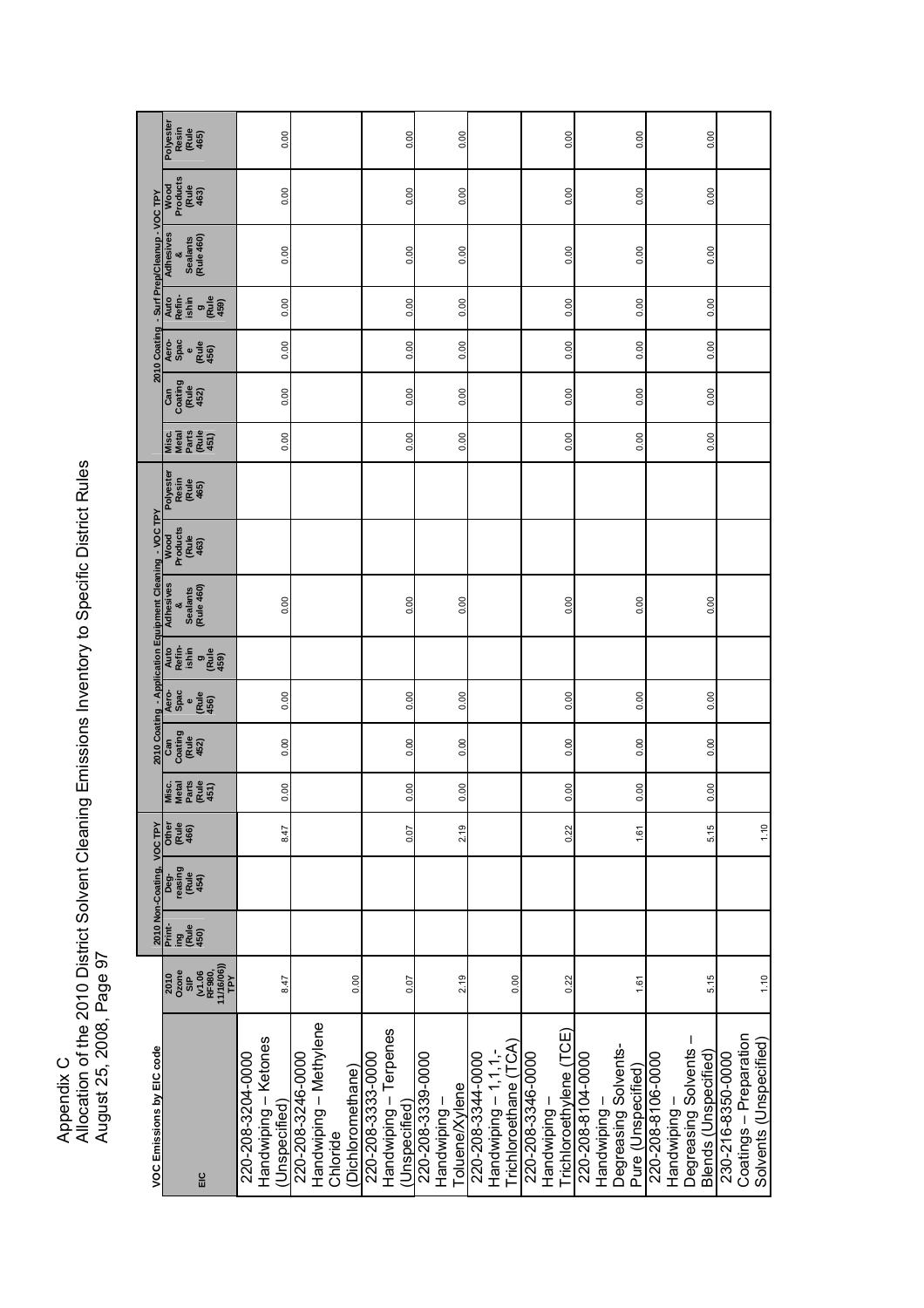Appendix C<br>Allocation of the 2010 District Solvent Cleaning Emissions Inventory to Specific District Rules<br>August 25, 2008, Page 98 Allocation of the 2010 District Solvent Cleaning Emissions Inventory to Specific District Rules August 25, 2008, Page 98

| VOC Emissions by EIC code                        |                                                       |                               | 2010 Non-Coating, VOC TPY        |                        |                                                     |                                 |                                     |                                               | 2010 Coating - Application Equipment Cleaning - VOC TPY |                                   |                                    |                                              |                                 |                                |                                                      | 2010 Coating - Surf Prep/Cleanup - VOC TPY |                                   |                                     |
|--------------------------------------------------|-------------------------------------------------------|-------------------------------|----------------------------------|------------------------|-----------------------------------------------------|---------------------------------|-------------------------------------|-----------------------------------------------|---------------------------------------------------------|-----------------------------------|------------------------------------|----------------------------------------------|---------------------------------|--------------------------------|------------------------------------------------------|--------------------------------------------|-----------------------------------|-------------------------------------|
|                                                  | 2010<br>Ozone<br>SIP<br>SIP<br>TH(1606)<br>TPY<br>TPY | Print-<br>ing<br>450)<br>450) | Deg-<br>reasing<br>(Rule<br>454) | Other<br>(Rule<br>466) | Parts<br>$(Rule$<br>$451)$<br><b>Metal</b><br>Misc. | Coating<br>(Rule<br>Can<br>452) | Aero-<br>Spac<br>e<br>(Rule<br>456) | Auto<br>Refin-<br>ishin<br>g<br>(Rule<br>459) | Adhesives<br><b>Rule 460)</b><br><b>Sealants</b>        | Products<br>(Rule<br>463)<br>Wood | Polyeste<br>Resin<br>(Rule<br>465) | Parts<br>$(Rule$<br>$451)$<br>Misc.<br>Metal | Coating<br>(Rule<br>452)<br>Can | Aero-<br>Spac<br>(Rule<br>456) | Auto<br>Refin-<br>Ishin<br>(Rule<br>459)<br>$\sigma$ | Adhesives<br>(Rule 460)<br><b>Sealants</b> | Products<br>(Rule<br>Wood<br>463) | Polyester<br>Resin<br>(Rule<br>465) |
|                                                  | 0.00                                                  |                               |                                  |                        |                                                     |                                 |                                     |                                               |                                                         |                                   |                                    |                                              |                                 |                                |                                                      |                                            |                                   |                                     |
| Coatings – Ethyl Alcohol                         | 0.00                                                  |                               |                                  |                        | 0.00                                                | 0.00                            | 0.00                                |                                               | 0.00                                                    |                                   |                                    | 0.00                                         | 0.00                            | 0.00                           | 0.00                                                 | 0.00                                       | 0.00                              | 0.00                                |
| Coatings - Methyl Ethyl                          | 0.00                                                  |                               |                                  |                        | 0.00                                                | 0.00                            | 0.00                                |                                               | 0.00                                                    |                                   |                                    | 0.00                                         | 0.00                            | 0.00                           | 0.00                                                 | 0.00                                       | 0.00                              | 0.00                                |
| Solvents (Unspecified)                           | 0.22                                                  |                               |                                  |                        | 0.00                                                | 0.00                            | 0.00                                |                                               | 0.00                                                    |                                   |                                    | 0.05                                         | 0.00                            | 0.06                           | 0.05                                                 | 0.02                                       | 0.03                              | 0.01                                |
| Solvents (Unspecified)                           | 1.24                                                  |                               |                                  |                        | 0.00                                                | 0.00                            | 0.00                                |                                               | 0.00                                                    |                                   |                                    | 0.26                                         | 0.00                            | 0.35                           | 0.31                                                 | 0.13                                       | 0.16                              | 0.03                                |
| Printing - Thinning and                          | 15.00                                                 | 15.00                         |                                  |                        | 0.00                                                | 0.00                            | 0.00                                |                                               | 0.00                                                    |                                   |                                    | 0.00                                         | 0.00                            | 0.00                           | 0.00                                                 | 0.00                                       | 0.00                              | 0.00                                |
| Printing – Thinning and<br>Cleanup Solvents - N- | 1.10                                                  |                               |                                  | 1.10                   |                                                     |                                 |                                     |                                               |                                                         |                                   |                                    |                                              |                                 |                                |                                                      |                                            |                                   |                                     |
| Solvents (Unspecified)                           | 0.88                                                  | 0.88                          |                                  |                        | 0.00                                                | 0.00                            | 0.00                                |                                               | 0.00                                                    |                                   |                                    | 0.00                                         | 0.00                            | 0.00                           | 0.00                                                 | 0.00                                       | 0.00                              | 0.00                                |
| Solvents (Unspecified)                           | 0.84                                                  |                               |                                  | 0.84                   |                                                     |                                 |                                     |                                               |                                                         |                                   |                                    |                                              |                                 |                                |                                                      |                                            |                                   |                                     |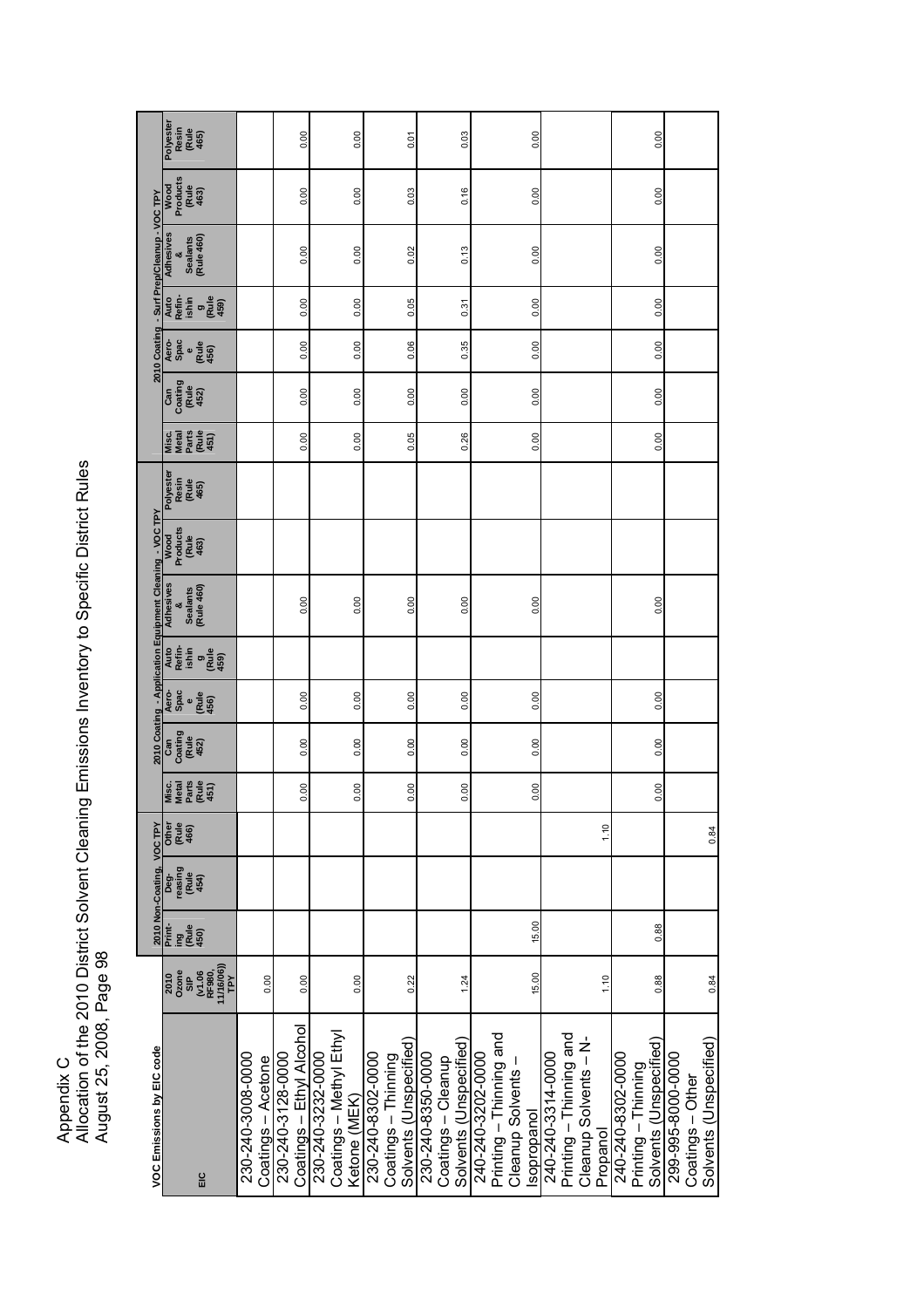Appendix C<br>Allocation of the 2010 District Solvent Cleaning Emissions Inventory to Specific District Rules<br>August 25, 2008, Page 99 Allocation of the 2010 District Solvent Cleaning Emissions Inventory to Specific District Rules August 25, 2008, Page 99

| VOC Emissions by EIC code                                                                                    |                        |                                                         |                       | 2010 Non-Coating, VOC TPY       |                        |                                          |                                 |                                |                                         | 2010 Coating - Application Equipment Cleaning - VOC TPY |                                   |                                     |                                |                                 |                                |                                  | 2010 Coating - Surf Prep/Cleanup-VOC TPY |                                   |                                     |
|--------------------------------------------------------------------------------------------------------------|------------------------|---------------------------------------------------------|-----------------------|---------------------------------|------------------------|------------------------------------------|---------------------------------|--------------------------------|-----------------------------------------|---------------------------------------------------------|-----------------------------------|-------------------------------------|--------------------------------|---------------------------------|--------------------------------|----------------------------------|------------------------------------------|-----------------------------------|-------------------------------------|
| ΞC                                                                                                           |                        | 2010<br>Ozone<br>O 3 IP (5,000)<br>C H (5,000)<br>T P Y | Print<br>ខេមី<br>450) | Deg-<br>easing<br>(Rule<br>454) | Other<br>(Ruig<br>466) | Metal<br>Parts<br>(Rule<br>451)<br>Misc. | Can<br>Coating<br>(Rule<br>452) | Aero-<br>Spac<br>(Rule<br>456) | Auto<br>Refini<br>Lisma<br>Cupa<br>A59) | Adhesives<br>&<br>Sealants<br>(Rule 460)                | Wood<br>Products<br>(Rule<br>463) | Polyester<br>Resin<br>(Rule<br>465) | Misc.<br>Metal<br>Metal<br>CE의 | Can<br>Coating<br>(Rule<br>452) | Aero-<br>Spac<br>(Rule<br>456) | ate<br>Refinis<br>Listing ending | Adhesives<br>Sealants<br>(Rule 460)      | Wood<br>Products<br>(Rule<br>463) | Polyester<br>Resin<br>(Rule<br>465) |
| Architectural Coatings-<br>Thinning and<br>Cleanup Solvents-<br>Coatings (Unspecified)<br>520-522-8300-000** |                        | 82.82                                                   |                       |                                 | 82.82                  |                                          |                                 |                                |                                         |                                                         |                                   |                                     |                                |                                 |                                |                                  |                                          |                                   |                                     |
|                                                                                                              | <b>Total TPY</b>       | 497.77                                                  | 80.82                 | 101.97                          | 141.9                  | 7.15                                     | 13.31                           | 9.03                           | 92.23                                   | 8.71                                                    | 22.33                             | $\frac{1}{4}$                       | 3.94                           | 0.00                            | 5.29                           | 4.74                             | 1.96                                     | 2.42                              | 0.52                                |
|                                                                                                              | 요<br>무<br><b>Total</b> | 1.36                                                    | 0.22                  | 0.28                            | 0.38                   | 0.02                                     | 0.04                            | 0.02                           | 0.25                                    | 0.02                                                    | 0.06                              | 0.00                                | 0.01                           | 0.00                            | 0.01                           | 0.01                             | 0.01                                     | 0.01                              | 0.00                                |

**Total VOC Emissions by District Rule Total VOC Emissions by District Rule**

|                                            | Rule 450-<br>Graphic<br>Arts | Rule<br>451-<br>Misc.<br>Metal<br>Parts |       | Rule 452- Rule 454- Rule 456- Rule 459-<br>Can Degreasing Aerospace Auto<br>Coating Degreasing Aerospace Refinishing |      |       |       |       |      | Rule 460 Rule 463- Rule 465- Rule 466-<br>Adhesives Wood Polyester Solvent<br>&Sealants Products Resin | <b>Total</b> |
|--------------------------------------------|------------------------------|-----------------------------------------|-------|----------------------------------------------------------------------------------------------------------------------|------|-------|-------|-------|------|--------------------------------------------------------------------------------------------------------|--------------|
| Total TPY (Application Equipment Cleaning) | 80.82                        | 7.15                                    | 13.31 |                                                                                                                      | 9.03 | 92.23 | 8.71  | 22.33 | 1.44 |                                                                                                        | 235.01       |
| Total TPY (Surface Preparation/Cleanup)    |                              | 3.94                                    |       |                                                                                                                      | 5.29 | 4.74  | 1.96  | 2.42  | 0.52 |                                                                                                        | 18.88        |
| Total TPY (Other)                          |                              |                                         |       | 101.97                                                                                                               |      |       |       |       |      | 141.91                                                                                                 | 243.88       |
| <b>TOTAL TPY</b>                           | 80.82                        |                                         |       | $11.09$ $13.31$ $101.97$ $14.32$                                                                                     |      | 96.97 | 10.67 |       |      | 24.75 1.97 141.91                                                                                      | 497.77       |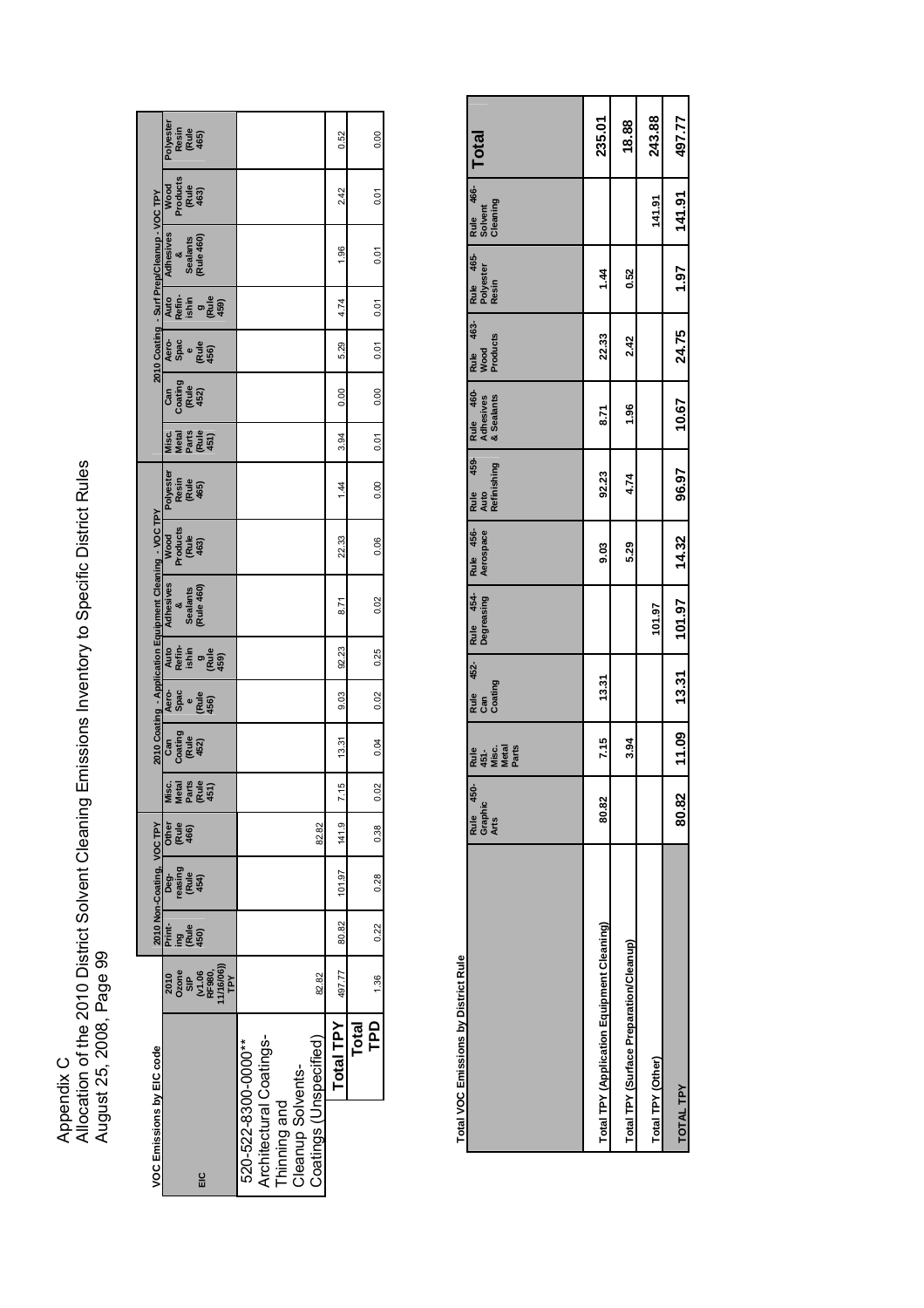### **APPENDIX D PUBLIC COMMENTS**

## **Public Workshop Comments (April 28, 2008)**

| <b>Participants:</b> | Kathy Adams<br>Al Batakji<br>Larry Battenberg<br><b>Frederick Carr</b><br><b>Steve Cerniglit</b><br><b>Bill Coleman</b><br>George Contos<br><b>Richard Crowe</b><br><b>Bob Dipper</b><br>Don Eggleston<br>Nancy Fletcher<br>Randy Harvey<br>Beth Barker Hidalgo                                                                                                                                                                                                                                                                                                                                                        | <b>Vern Howlett</b><br><b>Ted Huff</b><br>James Iwamoto<br>Rodger Mannka<br>Kevin Peterson<br>David Ratajczak<br><b>Jill Reed</b><br>Chelsea Sand<br>Randy Thompson<br>Raymond Vigil<br>Jim Williams<br>Kevin Willy |
|----------------------|------------------------------------------------------------------------------------------------------------------------------------------------------------------------------------------------------------------------------------------------------------------------------------------------------------------------------------------------------------------------------------------------------------------------------------------------------------------------------------------------------------------------------------------------------------------------------------------------------------------------|---------------------------------------------------------------------------------------------------------------------------------------------------------------------------------------------------------------------|
| <b>Comment #1:</b>   | Is the 15% monthly usage limit for metering roller/printing plate cleaning<br>in Rule 450 (Section 302.2) going away? What is the purpose of this 15%<br>usage limit? Acetone is hazardous and extremely flammable, so why is it<br>an exempt solvent? Also, it is not feasible to use non-acetone solvents<br>because they leave residue.                                                                                                                                                                                                                                                                             |                                                                                                                                                                                                                     |
| <b>Response:</b>     | The 15% usage limit is proposed to sunset when the VOC content of<br>blanket/roller washes and metering rollers/printing plates are all required<br>to meet a limit of 100 g/l. This usage limit was originally designed to limit<br>the usage of metering roller/printing plate cleaning because the rule<br>allows for higher vapor pressure limits than for blanket and roller washes.<br>Acetone is an exempt compound because the U.S. EPA determined that<br>acetone has negligible reactivity for forming ground-level ozone.                                                                                   |                                                                                                                                                                                                                     |
|                      | Sources in the South Coast AQMD are currently using non-acetone<br>cleaning products to comply with the 100 g/l limit. Staff is proposing to<br>extend by one year the effective dates for all categories in Rule 450 that<br>have 1/1/2010 effective dates in the version of proposed Rule 450<br>presented at the 4/28/08 Public Workshop. The new effective date for<br>these categories is 1/1/2011. Staff believes that extending the effective<br>dates for these categories will allow sufficient time for industry to convert<br>to the lower VOC cleaning products and find suitable replacement<br>solvents. |                                                                                                                                                                                                                     |
| Comment #2:          | It is currently not feasible to require low VOC solvents to be used on<br>automatic washing systems for ink rollers. Manufacturers of automatic<br>washing systems are not recommending the use of low VOC solvents,<br>because of potential problems with the seals.                                                                                                                                                                                                                                                                                                                                                  |                                                                                                                                                                                                                     |
| <b>Response:</b>     | Sources in the South Coast AQMD are currently using low-VOC solvents<br>in automatic washing systems. Staff believes the delayed effective date                                                                                                                                                                                                                                                                                                                                                                                                                                                                        |                                                                                                                                                                                                                     |

of 1/1/2011 for non-newsprint cleaning provides enough time to find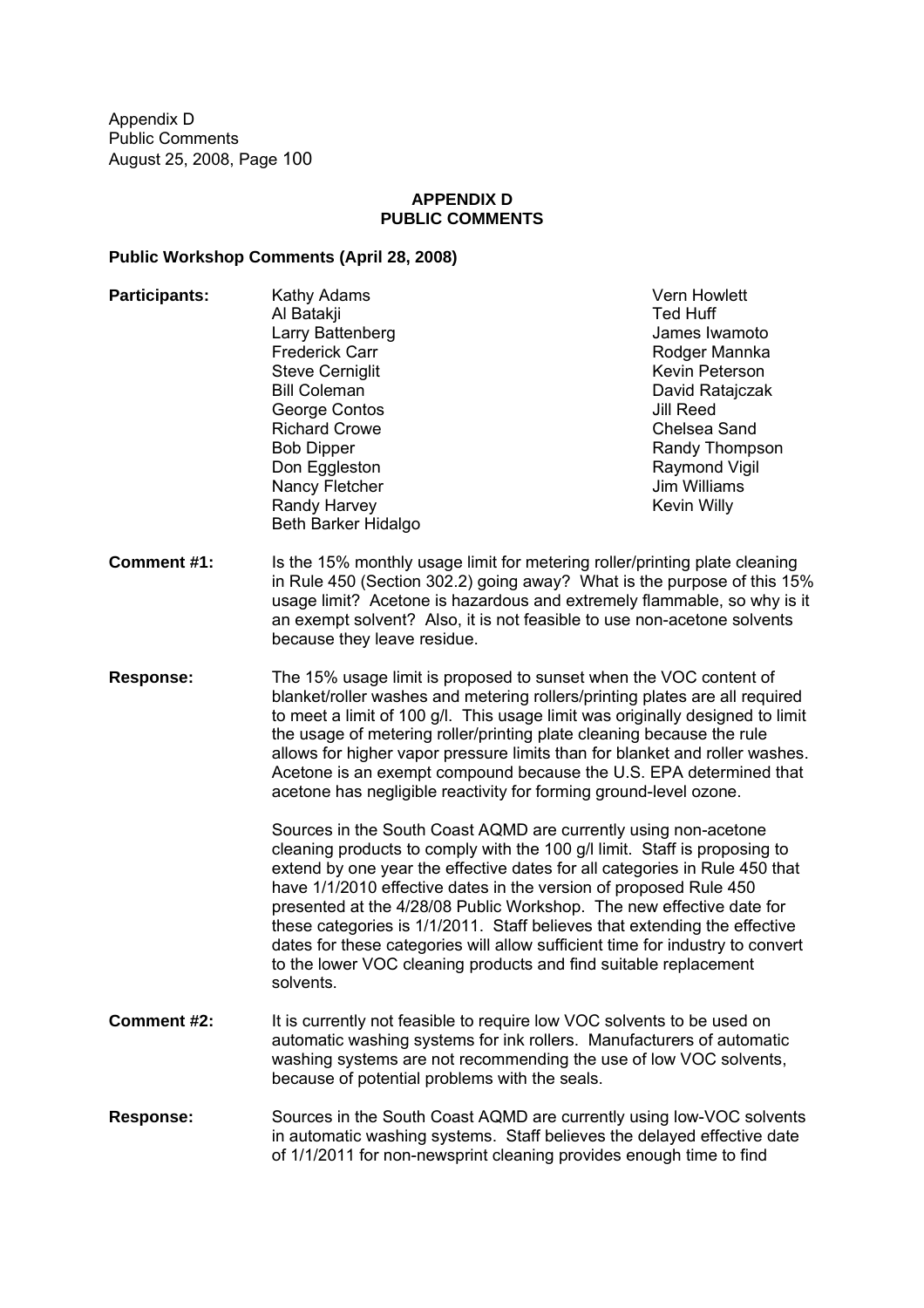suitable materials.

- **Comment #3:** We plan on requesting exemptions for the use of higher VOC cleaning materials for our products because we find that soaking and degreasing is more effective than wipe cleaning. We will submit written comments regarding this.
- **Response:** Staff will review the written comments once we receive them. (See response to Comment #1 from Teledyne MEC).
- **Comment #4:** Will the VOC limit for gun cleaning drop to 25 g/l?
- **Response:** Yes, Staff proposes to lower the VOC limit for application equipment cleaning, which includes gun cleaning, to 25 g/l in Rules 451, 456, 463 and 466. The option of using enclosed gun cleaners with solvents containing greater than 25 g/l VOC will no longer be allowed in the proposed rules. Solvents used in enclosed gun cleaners must comply with the 25 g/l limit as well.
- **Comment #5:** Solvents containing 25 g/l or less VOCs are not capable of cleaning guns effectively. The use of polyurethane in particular destroys the guns, thereby requiring the guns to be replaced frequently.
- **Response:** Based on the successful implementation of the 25 g/l limit for application equipment cleaning in other air districts, Staff believes compliant, effective solvents for gun cleaning are readily available. Staff believes that spray guns do not require specialized cleaning processes or products.
- **Comment #6:** When will these rules be adopted?
- **Response:** These amendments are tentatively scheduled for consideration at the September 25, 2008 Board meeting.
- **Comment #7:** Regarding Rule 450, we use the same material to clean removable press components that we use to clean blankets and rollers. Why is a 25 g/l VOC limit proposed for removable press components?
- **Response:** The 25 g/l VOC limit for cleaning removable press components has been demonstrated to be feasible in the South Coast AQMD.
- **Comment #8:** We use the same presses and cleaning materials for printing on both newsprint and non-newsprint substrates. The separate recordkeeping requirements proposed in Rule 450, Section 501.3 are unnecessary.
- **Response:** See response to Comment #3 from the Office of State Publishing.
- **Comment #9:** Regarding Rule 451, Section 110, Staff is proposing to delete the 200 gal/yr low usage exemptions for aluminum coatings and pretreatment wash primers. A 55 gal/yr exemption is not enough for my business.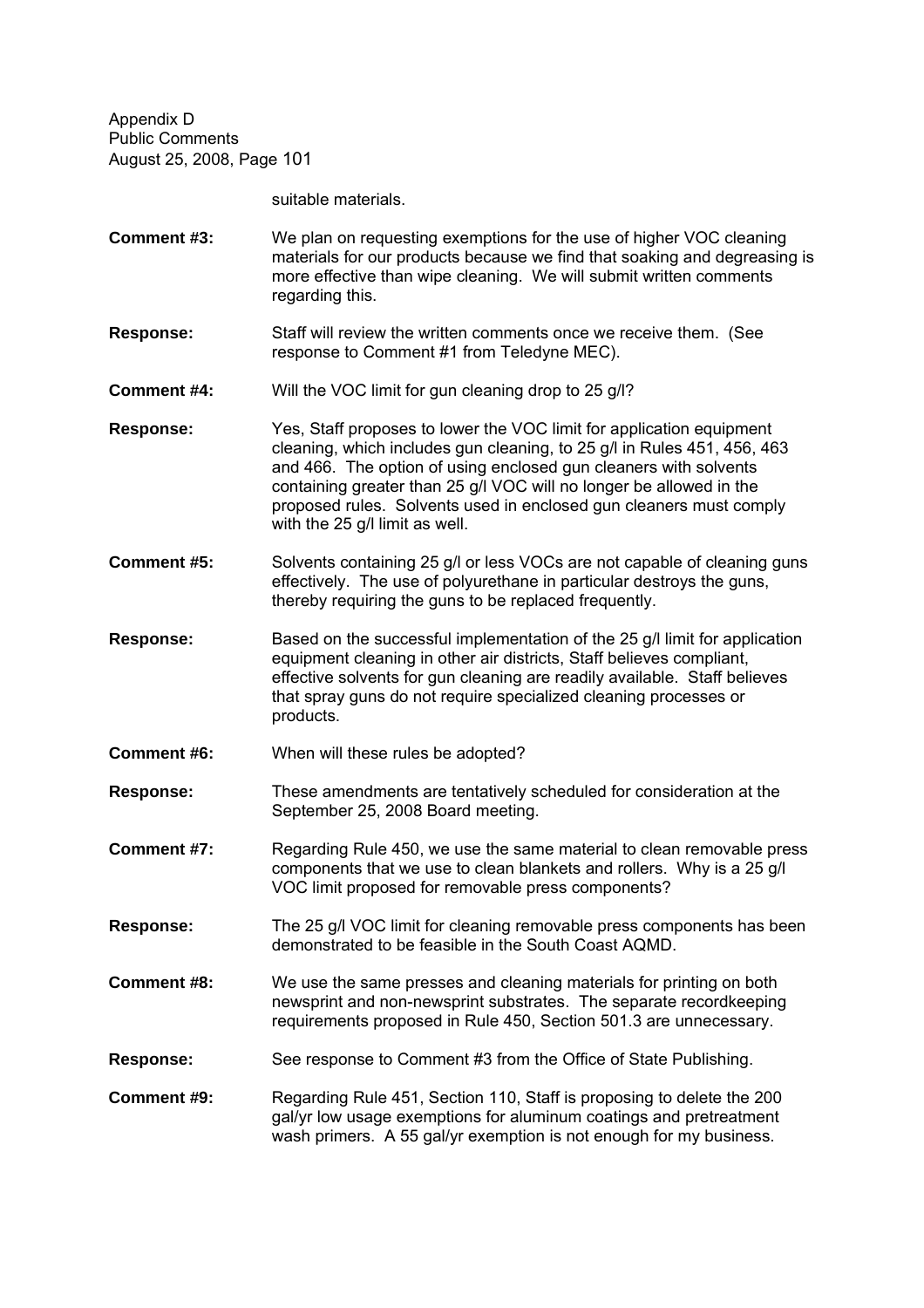- **Response:** In follow-up discussions with the commenter, Staff learned that this business will use powder coatings and will be able to comply with the rule as proposed.
- **Comment #10:** Regarding Rule 466, cleaning of high voltage electrical equipment is also critical. Why isn't this cleaning application exempt?
- **Response:** See response to Comment #1 from SMUD.

**Letter from Alex Krichevsky, California Air Resources Board (April 24, 2008)**

- **Comment #1:** We recommend that the District lower the exemption level in Section 110.1 of Rule 450, from 60 pounds of VOC per month to 200 pounds per rolling 12-month period, since Ventura County Air Pollution Control District (VCAPCD) Rule 74.19 currently contains the latter exemption level.
- **Response:** The VCAPCD Rule 74.19 exemption specifies 200 pounds per rolling 12 month period, but the exemption does not include VOC emissions from aerosol products, cold cleaners, and vapor degreasers in this determination. Also the VCAPCD rule includes an exemption for circuit board printing and specifies VOC limits for cleaning materials and printing adhesives that are higher than those specified in proposed Rule 450. Collectively, the exemptions and proposed VOC limits in proposed Rule 450 will deliver greater emission reductions than that achieved by implementing the recommended VCAPCD exemption level and limits. Therefore, this change to the exemption level is not recommended.
- **Comment #2:** We recommend that the District revise the VOC limits in Rule 450 for Extreme Performance Ink/Coating for screen printing from 800 g/l to 400 g/l and the VOC limit for "Sign Ink/Coating" from 500 g/l to 400 g/l, because other air districts in California (Bay Area and San Joaquin Valley) have implemented the 400 g/l limit in their respective rules.
- **Response:** SJVUAPCD Rule 4607 includes an exemption for facilities that emit less than 400 pounds of VOC per calendar month, which is less stringent than the exemption level in proposed Rule 450. Also, proposed Rule 450 includes several VOC limits for solvent cleaning that are lower than those in SJVUAPCD Rule 4607. The 2002 emissions inventory for screen printing inks and coatings is only 0.07 tons per day of VOC. The two categories mentioned above only affect a portion of the screen printing inventory, and, therefore, Staff is not proposing to lower these limits.
- **Comment #3:** We recommend that the District withhold the proposed amendment of the VOC limit for cleaning of ultraviolet/electron beam inks (from 800 g/l to 100 g/l on 1/1/2010) until after the VOC limit for this category becomes effective in South Coast AQMD Rule 1171 on 1/1/2009. The proposed VOC limit for ultraviolet inks is a technology forcing limit.
- **Response:** Staff is proposing to extend by one year the effective dates for all categories in Rule 450 that have 1/1/2010 effective dates in the version of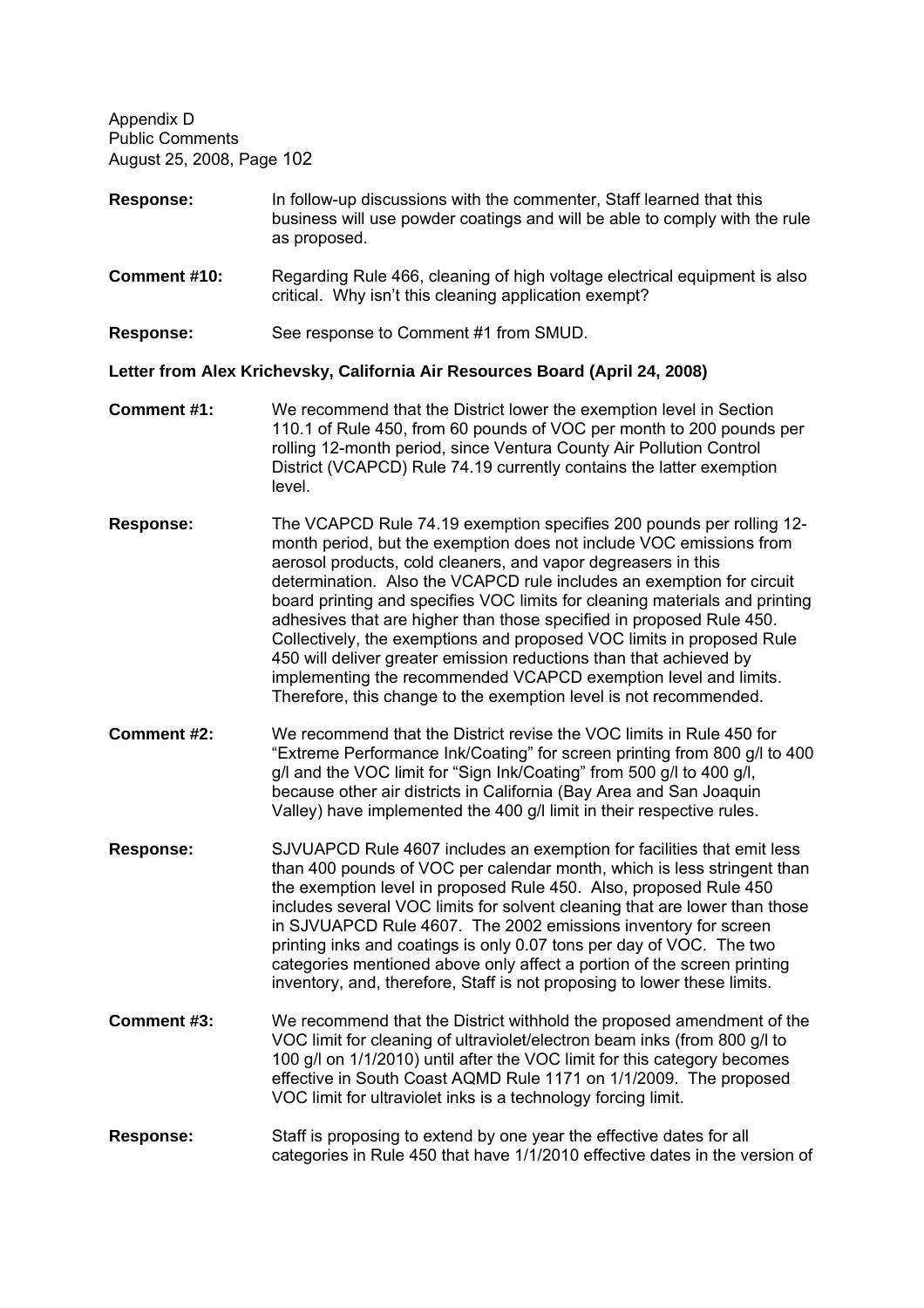|                    | proposed Rule 450 presented at the 4/28/08 Public Workshop. The new<br>effective date for these categories is 1/1/2011. Staff believes that<br>extending the effective dates for these categories will allow sufficient time<br>for industry to convert to the lower VOC cleaning products.                                                                                                                    |
|--------------------|----------------------------------------------------------------------------------------------------------------------------------------------------------------------------------------------------------------------------------------------------------------------------------------------------------------------------------------------------------------------------------------------------------------|
| <b>Comment #4:</b> | We recommend that the combined collection and control efficiency for an<br>emission control system in Rule 450 (Section 303) be raised from 67% to<br>85%, consistent with the current requirement in San Diego County APCD<br>Rule 67-16.                                                                                                                                                                     |
| <b>Response:</b>   | Staff now proposes to increase the overall emissions control system<br>efficiencies to at least 90% for several types of printing processes to<br>conform to two recent Control Techniques Requirements (CTGs)<br>promulgated by EPA in September 2006.                                                                                                                                                        |
| <b>Comment #5:</b> | We recommend that the District revise Section 502.3 in Rule 450 to<br>specify the latest ASTM method, ASTM Test Method D 4457-02(2008).                                                                                                                                                                                                                                                                        |
| <b>Response:</b>   | Staff has revised the rule language to specify this updated ASTM method.                                                                                                                                                                                                                                                                                                                                       |
| Comment #6:        | We recommend that the District revise Section 502.7 in Rule 450 to<br>specify the latest ASTM method, ASTM Test Method D 2879-97(2007).                                                                                                                                                                                                                                                                        |
| <b>Response:</b>   | Staff has revised the rule language to specify this updated ASTM method.                                                                                                                                                                                                                                                                                                                                       |
| Comment #7:        | We recommend that the District revise the rule language in Rule 454<br>(Section 310) to reflect the sunset date of the emissions control<br>equipment requirement.                                                                                                                                                                                                                                             |
| <b>Response:</b>   | To address this potential loophole, Staff has added the emissions control<br>equipment requirements to the lip exhaust system requirements (Section<br>309), which still provide the option of using emissions control equipment.                                                                                                                                                                              |
| <b>Comment #8:</b> | We recommend that the low usage exemption in Section 110 of Rule 463<br>be lowered from 55 gallons per year to 20 gallons per year, consistent<br>with the exemption level adopted by other air districts in California (Bay<br>Area, El Dorado County, San Joaquin Valley, and Santa Barbara County)<br>in their respective rules.                                                                            |
| <b>Response:</b>   | Unlike Rule 463, the rules at other air districts that contain this 20<br>gallon/year exemption do not establish VOC limits for refinishing of wood<br>products. Staff is proposing to maintain the current exemption level with<br>the existing and proposed VOC limits for refinishing and repairing, which<br>will collectively deliver greater VOC reductions than the requirements in<br>other districts. |
| <b>Comment #9:</b> | We recommend that VOC limit for "High-Solid Stain" in Rule 463 be<br>lowered from 350 g/l to 240 g/l and the VOC limit for "Sealer" from 275 g/l<br>to 240 g/l, consistent with the VOC limits adopted by other air districts in<br>California (El Dorado County, San Joaquin Valley, Santa Barbara County,<br>and Ventura County).                                                                            |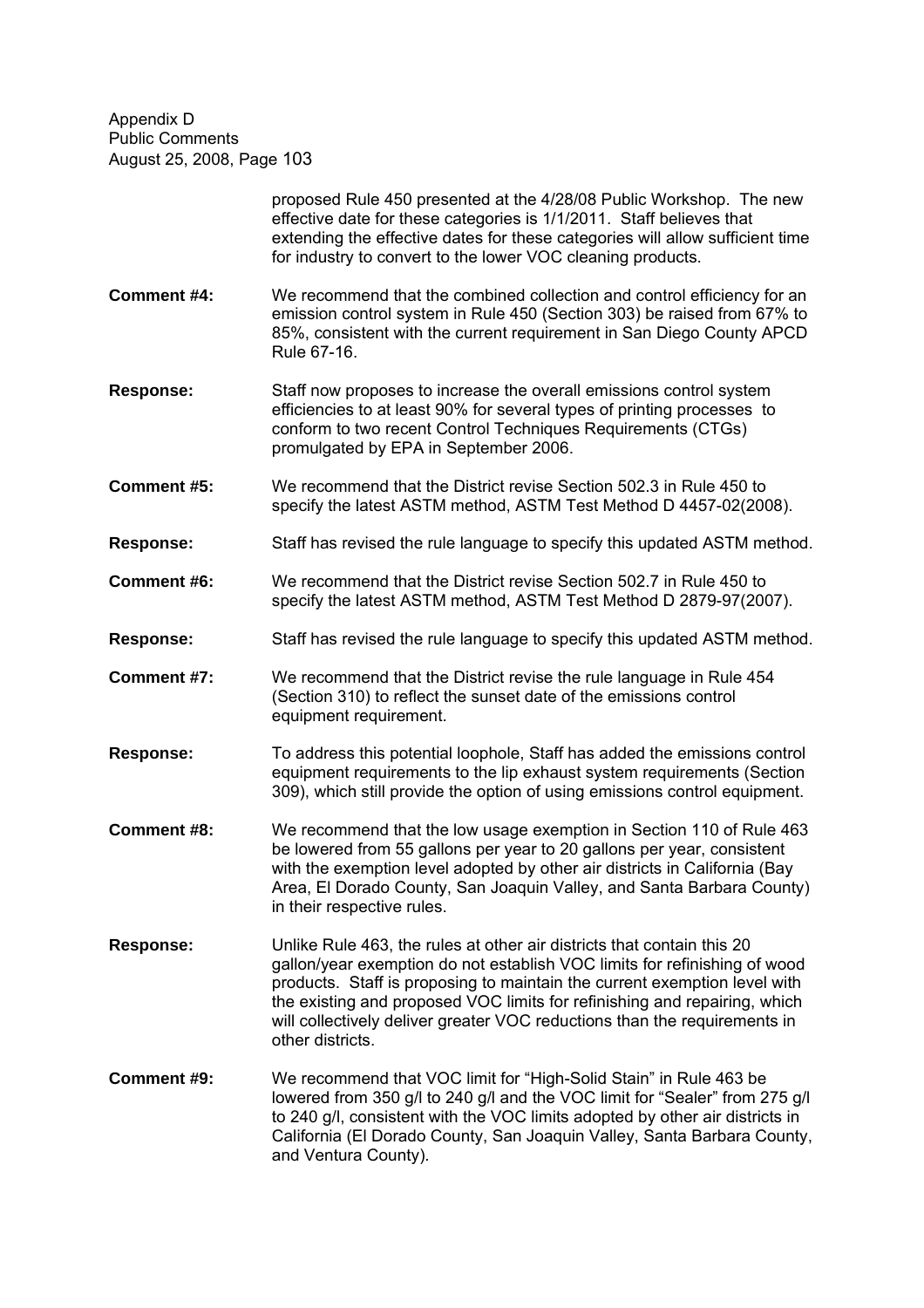| Response:                                                              | Staff determined that, as potential all-feasible measures, lowering the<br>VOC limits for high-solid stains and sealers to the most stringent limits in<br>the San Joaquin and Ventura County rules would reduce VOC emissions<br>by less than 0.02 tons per day. Therefore, Staff is not proposing to lower<br>these limits.                                                                                         |
|------------------------------------------------------------------------|-----------------------------------------------------------------------------------------------------------------------------------------------------------------------------------------------------------------------------------------------------------------------------------------------------------------------------------------------------------------------------------------------------------------------|
| Comment #10:                                                           | We recommend that VOC limit for strippers in Rule 463 be lowered from<br>350 g/l to 200 g/l, consistent with the VOC limit in SDAPCD Rule 67-11.                                                                                                                                                                                                                                                                      |
| Response:                                                              | SDAPCD Rule 67-11 includes an exemption for sources with coating<br>usage levels below 500 gallons per year, while Rule 463 exempts<br>sources with coating usage levels less than 55 gallons per year. The<br>District exemption is more stringent than the SDAPCD exemption, and<br>therefore Staff is not proposing to lower the VOC limit for strippers.                                                          |
| Comment #11:                                                           | We recommend that the District revise Section 503.3 in Rule 463 to<br>specify the latest ASTM method, ASTM Test Method D 4457-02(2008).                                                                                                                                                                                                                                                                               |
| <b>Response:</b>                                                       | Staff has revised the rule language to specify this updated ASTM method.                                                                                                                                                                                                                                                                                                                                              |
| Comment #12:                                                           | We recommend that the District revise Section 503.7 in Rule 463 to<br>specify the latest ASTM method, ASTM Test Method D 5403-93(2007).                                                                                                                                                                                                                                                                               |
| <b>Response:</b>                                                       | Staff has revised the rule language to specify this updated ASTM method.                                                                                                                                                                                                                                                                                                                                              |
| Comment #13:                                                           | We recommend that the District revise the combined collection and<br>control efficiency for an emission control system in Rule 465 (Section<br>301.2) from 85% to 90%, consistent with the current requirement in<br>SCAQMD Rule 1162.                                                                                                                                                                                |
| <b>Response:</b>                                                       | Staff now proposes to increase the control efficiency requirement for Rule<br>465 from 85% to 90%.                                                                                                                                                                                                                                                                                                                    |
| Comment #14:                                                           | We recommend that the District revise Section 502.2 in Rule 466 to<br>specify the latest ASTM method, ASTM Test Method D 4457-02(2008).                                                                                                                                                                                                                                                                               |
| <b>Response:</b>                                                       | Staff has revised the rule language to specify this updated ASTM method.                                                                                                                                                                                                                                                                                                                                              |
| Letter from Don Eggleston, Office of State Publishing (April 25, 2008) |                                                                                                                                                                                                                                                                                                                                                                                                                       |
| <b>Comment #1:</b>                                                     | Compliance dates by substrate in Rule 450 (Section 302.1) are not<br>appropriate for printers who use both newsprint and non-newsprint in their<br>products from the same presses. At OSP, the same cleanup solvents are<br>used on these presses regardless of substrate. Printers who use the<br>same materials regardless of substrate should be allowed the maximum<br>compliance period which is until 1/1/2010. |
|                                                                        |                                                                                                                                                                                                                                                                                                                                                                                                                       |

**Response:** South Coast AQMD successfully implemented a similar two-tier structure for establishing effective dates for newsprint and non-newsprint substrates. The VOC limit for newsprint substrates became effective on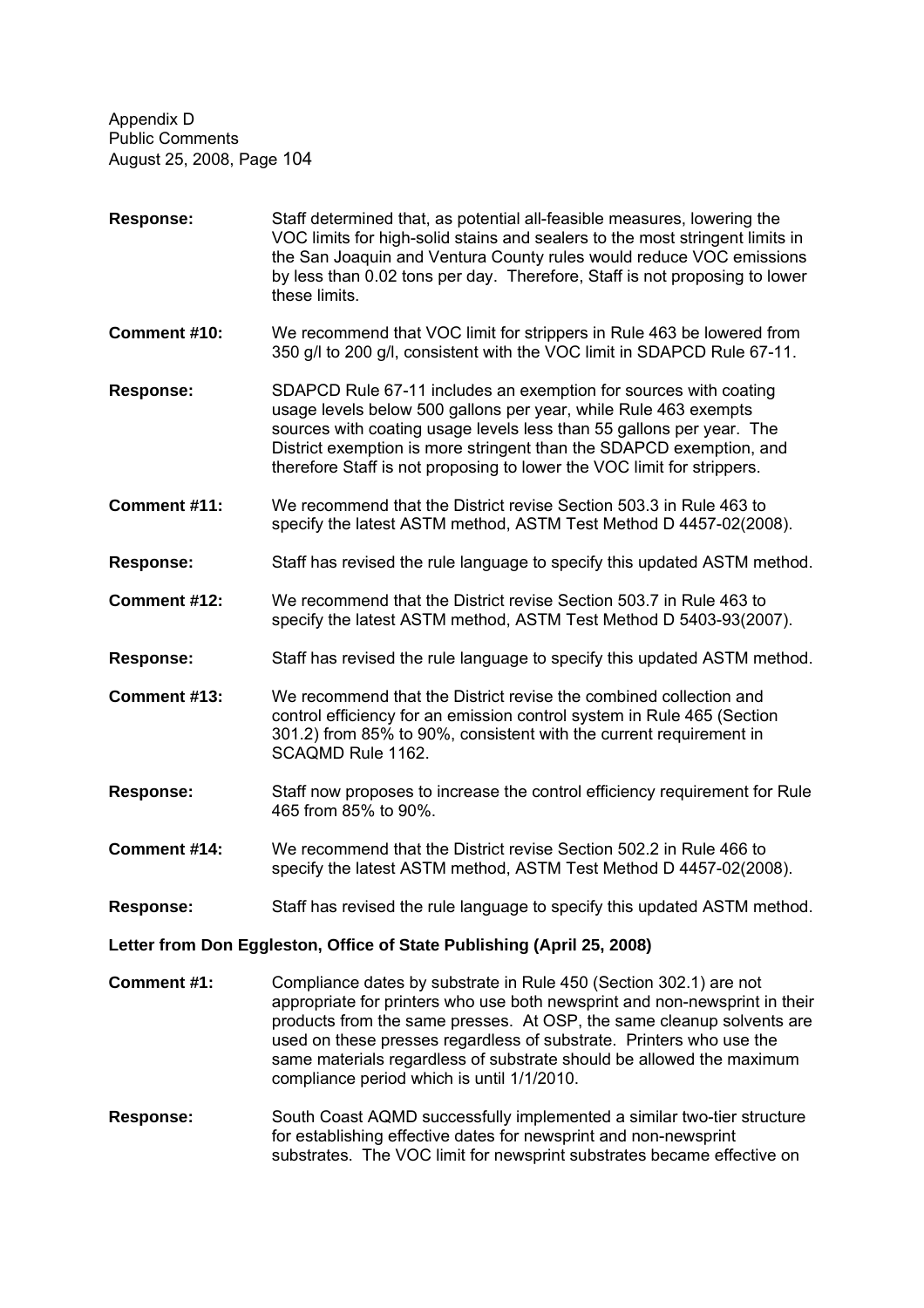> 7/1/2006, earlier than the effective date of 1/1/2008 for the VOC limit for non-newsprint substrates. Staff therefore believes compliance dates by substrates, as it relates to newsprint and non-newsprint, is reasonable.

- **Comment #2:** For Rule 450 (Section 302.1), the proposed 25 g/l VOC limit for the cleaning of "Removable Press Components" is unreasonable because in most cases, the contamination is the same material removed from ink rollers and blankets, and blanket and roller washes are often used to clean such components. VOC limits for "Removable Press Components" should match those of "Blanket and Roller Washes."
- **Response:** The 25 g/l VOC limit for the cleaning of "Removable Press Components" has already been demonstrated to be feasible in SCAQMD. Sources must utilize cleaning products other than blanket and roller washes to clean removable press components. Components that can be readily detached from the printing press do not necessitate specialized cleaning processes and higher VOC limits.
- **Comment #3:** Printers such as OSP use the same fountain solutions, same solvents, same adhesives, and essentially the same inks on presses that run both newsprint and other substrates. Therefore, the list of materials used for newsprint would be identical to the list of materials for other substrates. The requirement in Rule 450 (Section 501.3) for separate usage records to be kept for newsprint and non-newsprint substrates serves no practical purpose in this case, and should be dropped.
- **Response:** Staff has revised the recordkeeping requirement in Rule 450 for newsprint and non-newsprint substrates. The revised rule language does not require a source to keep separate usage records for newsprint and nonnewsprint substrates provided that the source can already comply with the 1/1/2011 requirements for newsprint substrates.

#### **Letter from Ted Huff, SMUD (May 5, 2008)**

**Comment #1:** We request that an exemption be added to Section 110.2c in Rule 466 to include high voltage gloves, hot sticks, rubber blankets, line hoses, mechanical jumpers, insulator covers, and high-voltage test equipment leads. This equipment is used by personnel on energized circuits to perform testing, switching, equipment repairs, protection of personnel and other related functions to equipment and apparatus that cannot be practically de-energized. This high voltage equipment (hot sticks, gloves, rubber blankets, line hoses, mechanical jumpers, insulator covers and high voltage test equipment leads) represents in some cases, the individual's only protection from injury or death from electrocution while working on energized circuits or equipment. The products currently used for cleaning of this high voltage equipment provides the necessary level of cleaning to ensure that the equipment remains safe for use on live or energized circuits. The concern is that lower VOC-content products may not clean the surface as thoroughly and leave a residue allowing tracking and flashover of the device.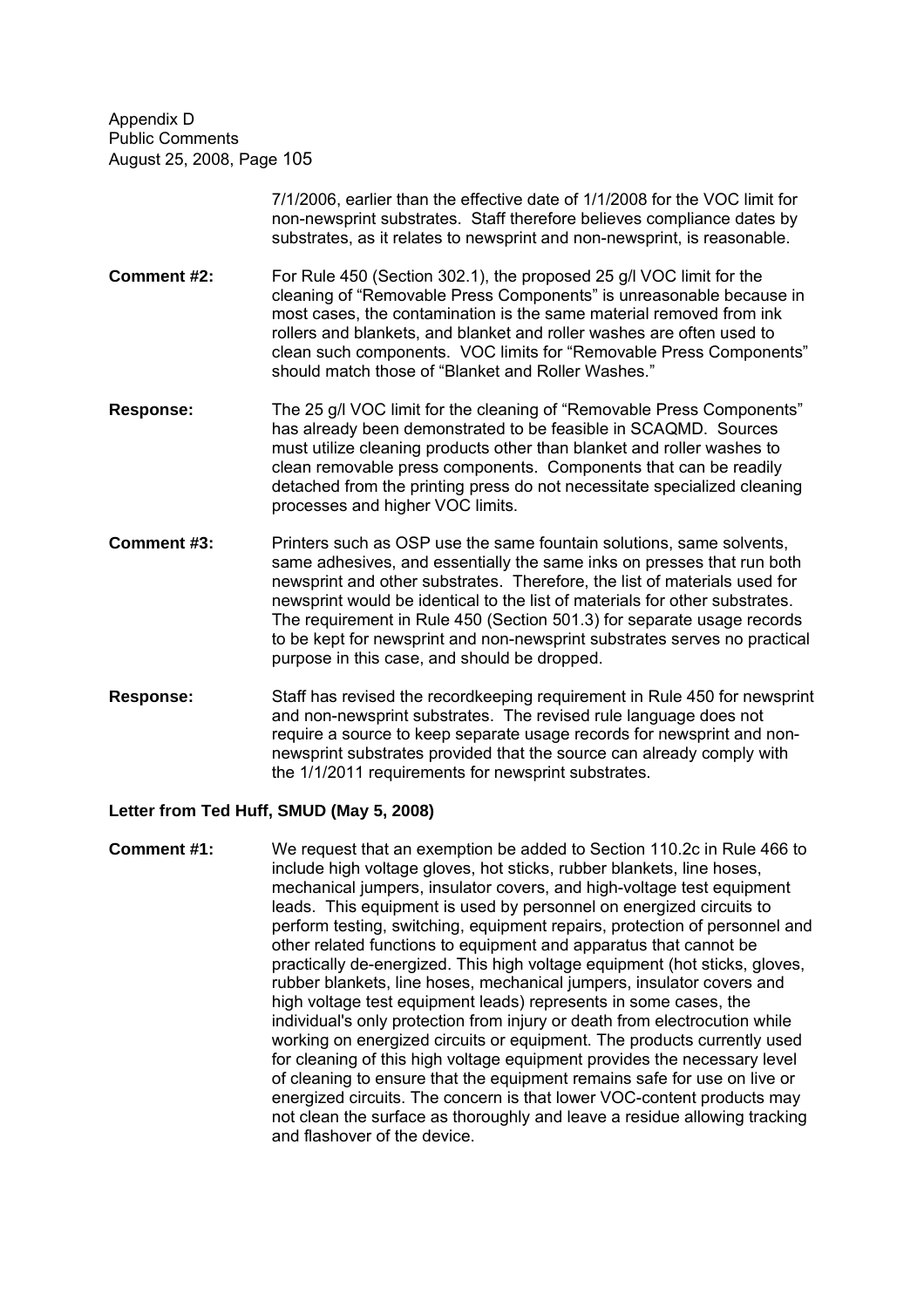**Response:** Staff has determined that compliant products (aerosol products) are readily available and have been successfully used by electrical utilities in SCAQMD. These aerosol cleaners are exempt from Rule 450 when used in quantities of 160 fluid ounces or less per day. CARB's Consumer Products Regulations allow up to 45% VOC by weight for these electrical cleaners, which is lower that the current Rule 450 limit of 900 g/l but higher than the proposed limit of 100 g/l that will take effect one year after the date of adoption.

### **Letter from Daniel B. Pourreau, Lyondell Chemical Company (May 5, 2008)**

- **Comment #1:** We request that an exemption for tertiary-butyl acetate (TBAC) be added to all nine of the solvent cleaning rules. TBAC is a much better degreaser than acetone, produces less ozone than acetone, is safer to use than acetone, and was exempted from the federal VOC definition in November 2004 because of its negligible photochemical reactivity.
- **Response:** Compliant products that do not contain TBAC are readily available. In order to exempt TBAC, Rule 101—General Provisions and Definitions, which lists all exempt compounds, would need to be revised to include TBAC. However, Rule 101 is not being proposed for amendment at this time. Staff will consider the request for the exemption of TBAC when Rule 101 is proposed for amendment.

### **Letter from G.M. Bonetto, Ph.D., Printing Industries of California (PIC) (May 7, 2008)**

- **Comment #1:** The District justifies its currently proposed VOC limits and corresponding implementation schedule by citing similar amendments already in effect in SCAQMD Rule 1171 and SCAQMD Technology Assessments that provide the supporting evidence. However, the results acquired in these technology assessments (specifically the report entitled "Assessment, Development, and Demonstration of Low-VOC Solvents for Cleaning of Lithographic Ink Application Equipment" by the Institute for Research and Technology Assistance") are inconclusive and incomplete. Solvent formulations found to be successful during Institute for Research and Technology Assistance's (IRTA) experiments do not work over the long term and cause a number of problems over time, including buildup and absorption of solvent residue on the rollers and reduction of the ink's tack (which is detrimental because the level of ink tack governs the sharpness of the dot pattern). These problems have been substantiated in PIC's independent studies, which were conducted by a well-known technical expert on lithographic printing. Additional problems and issues from the use of low-VOC solvents given in IRTA's report include reduction of overall worker productivity and in extreme cases, fire hazards and destruction of the printing press.
- **Response:** These studies did not evaluate all of the materials currently available on the market. There are other products available on the market, and there is at least one source in Sacramento County already using cleaning materials that comply with these limits.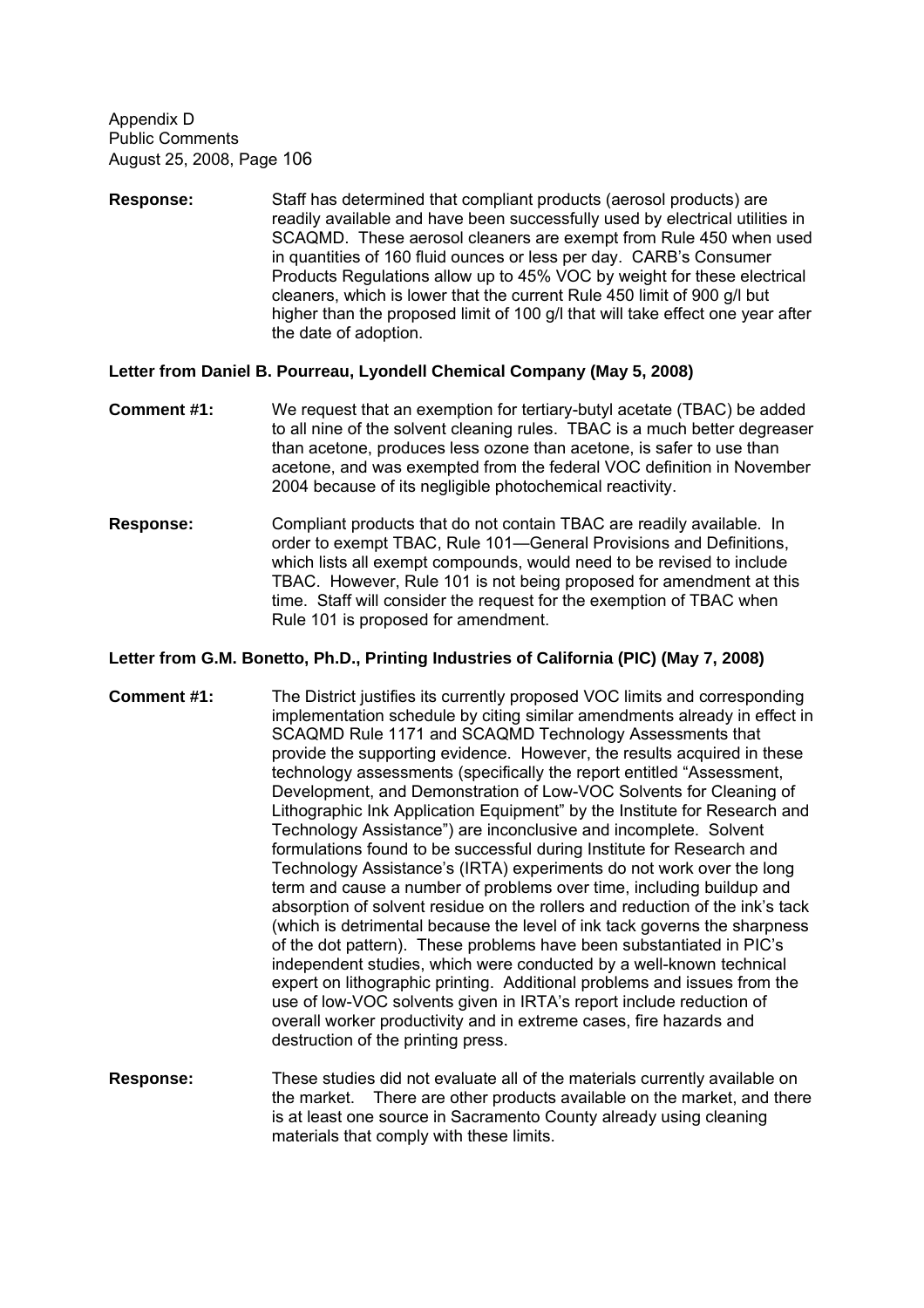> SCAQMD Rule 1171, adopted in 1999, set a date of July 1, 2005 for compliance with the 100 g/l limits. This date was extended twice, and the limits finally took effect on January 1, 2008. SCAQMD's June 2006 staff report, which addressed the extension of the deadline for the final time, noted that field testing of compliant materials had been completed and that the additional 18 months (until 1/1/2008) would be necessary for additional testing and to give the industry time to transition to the new cleaning materials. Sources and their suppliers in SMAQMD are now working in earnest to make this transition. As was noted by Mr. Bonetto during discussions, there are other promising materials being developed, such as surfactant-based cleaners.

- **Comment #2:** PIC recommends that the District revise the definition of "Other On-Press" Components" in Rule 450 to exclude dampening rollers, fountains, impression cylinders, and plates. The definition of "Removable Press Components" excludes these items.
- **Response:** Staff intended to exclude dampening rollers, fountains, impression cylinders, and plates from the definition of "Removable Press Components" in order for these items to be subject to the requirements for "Other On-Press Components." Staff has revised the definition of "Other On-Press Components" to explicitly state that these items are included.
- **Comment #3** PIC recommends that the District reduce the VOC limits for in Rule 450 for the non-newsprint cleaning of blankets, rollers, metering rollers/printing plates, and other on-press components in two steps; first to less than 500 g/l one year after the effective date, and then to 100 g/l one year after the first date. This would give printers time to adjust to working with these low-VOC solvents. No other district attempted to move from the current limit to less than 100 g/l. It is hard to get these low-VOC solvents to work. The stepping down allows printers to become familiar with how lower solvent work and prepares them for less than 100 g/l limit. In doing so, SMAQMD would have extended the Effective Date of the 100 g/l by only six months to around July 2010. Please seriously consider this request.
- **Response:** Staff has delayed the effective date for these categories to January 1, 2011, giving sources additional time as requested to address issues that printers in SCAQMD currently encounter in their transition to the use of low-VOC solvents.

Staff did not include an additional interim limit in the rule as requested. It has been determined that many sources (including the largest printing establishments) are already using solvents containing less than 500 g/l of VOC. Establishing an interim limit of 500 g/l without a vapor pressure option, thereby replacing the current limit 300 g/l with a vapor pressure option, for the above categories could constitute a relaxation of the current requirements. Since many sources are already phasing to lower VOC products with the current limits in place, staff did not include this PIC proposed limit.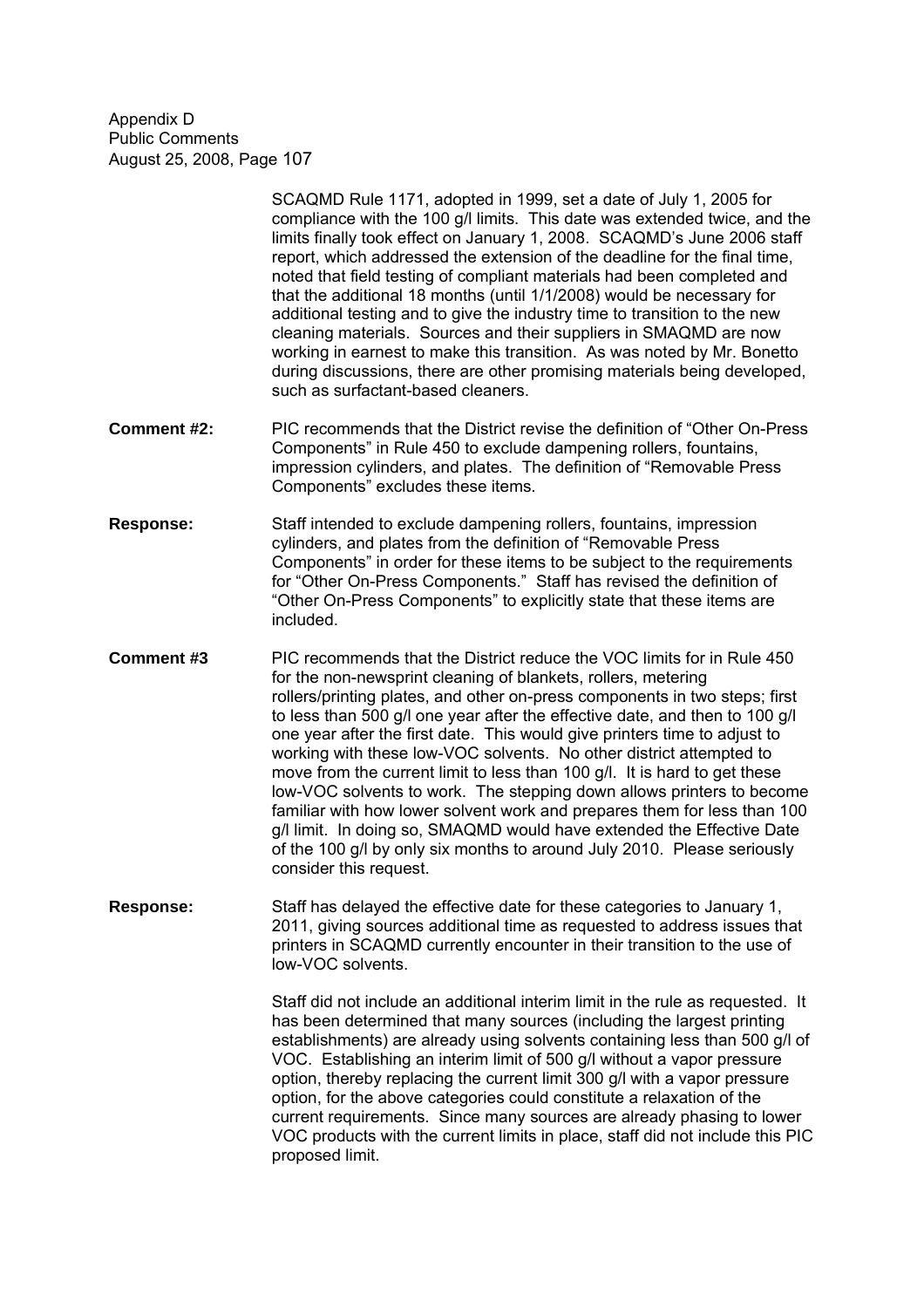- **Comment #4:** PIC requests the removal of Section 302.2 in Rule 450, which specifies a 15% usage limit for solvents used for cleaning metering rollers and printing plates. No other air district in the nation has this standard. It is also more difficult to find an effective low-VOC solvent for metering rollers/printing plates than for rollers/blankets, and because of this, printers will have no incentive to use lower VOC solvents because it will exceed the usage percentage for metering rollers/printing plates. PIC suggests establishing the same VOC limit for metering rollers/printing plates as for On-Press Components. It follows that Section 501.3(b)(4) (in which sources are required to keep monthly records showing the percentage of materials used for cleaning metering rollers/printing plates according to Section 302.2) should also be removed if the District grants PIC's request for the removal of Section 302.2.
- **Response:** We agree with many of the issues raised and have made the following change. Section 302.2 now has a proposed sunset date of January 1, 2011, when the non-newsprint VOC limits for blanket/roller washes, metering rollers/printing plates, and other on-press components become effective. The VOC limits for all three of these categories will be 100 g/l. To avoid relaxing the 15% usage limit, Section 302.2 will remain in effect until the 1/1/11 effective date for the three VOC limits mentioned above.

Under the proposed Rule 450, printers that use the same solvent for both metering rollers/printing plates and blankets/rollers and meet the 100 g/l limit for both materials are exempt from the 15% requirement.

- **Comment #5:** Sources should not be required to retain their records for more than 2 years, as required in the proposed Rule 450 (Section 501.5). It is unreasonable for and especially burdensome on small businesses, which are now being asked to retain records for 5 years, equivalent to the EPA requirements for Title V sources. Ninety percent of all printing companies in SMAQMD have fewer than 15 employees.
- **Response:** The proposed requirement for sources to retain records for 5 years is intended to be a means of standardizing the record retention requirements for all of the solvent cleaning rules. Several rules, such as Rule 450, already currently require records to be kept for at least 5 years. The proposed rules are expected to be SIP-approved by EPA, rendering them federally enforceable rules. Requiring records to be kept for 5 years ensures consistency with federal statute of limitations of 5 years for acting upon a rule violation.
- **Comment #6:** Since the District is proposing to delete the vapor pressure requirement in Rule 450 on 1/1/2010, Section 502.7 should also be deleted.
- **Response:** Section 502.7 specifies the method of determining vapor pressure. Section 502.7 must remain in Rule 450 at least until 1/1/2011. The majority, but not all, of the vapor pressure requirements will be removed on 1/1/2010. Vapor pressure will remain a compliance option for nonnewsprint substrates and for screen printing until 1/1/2011.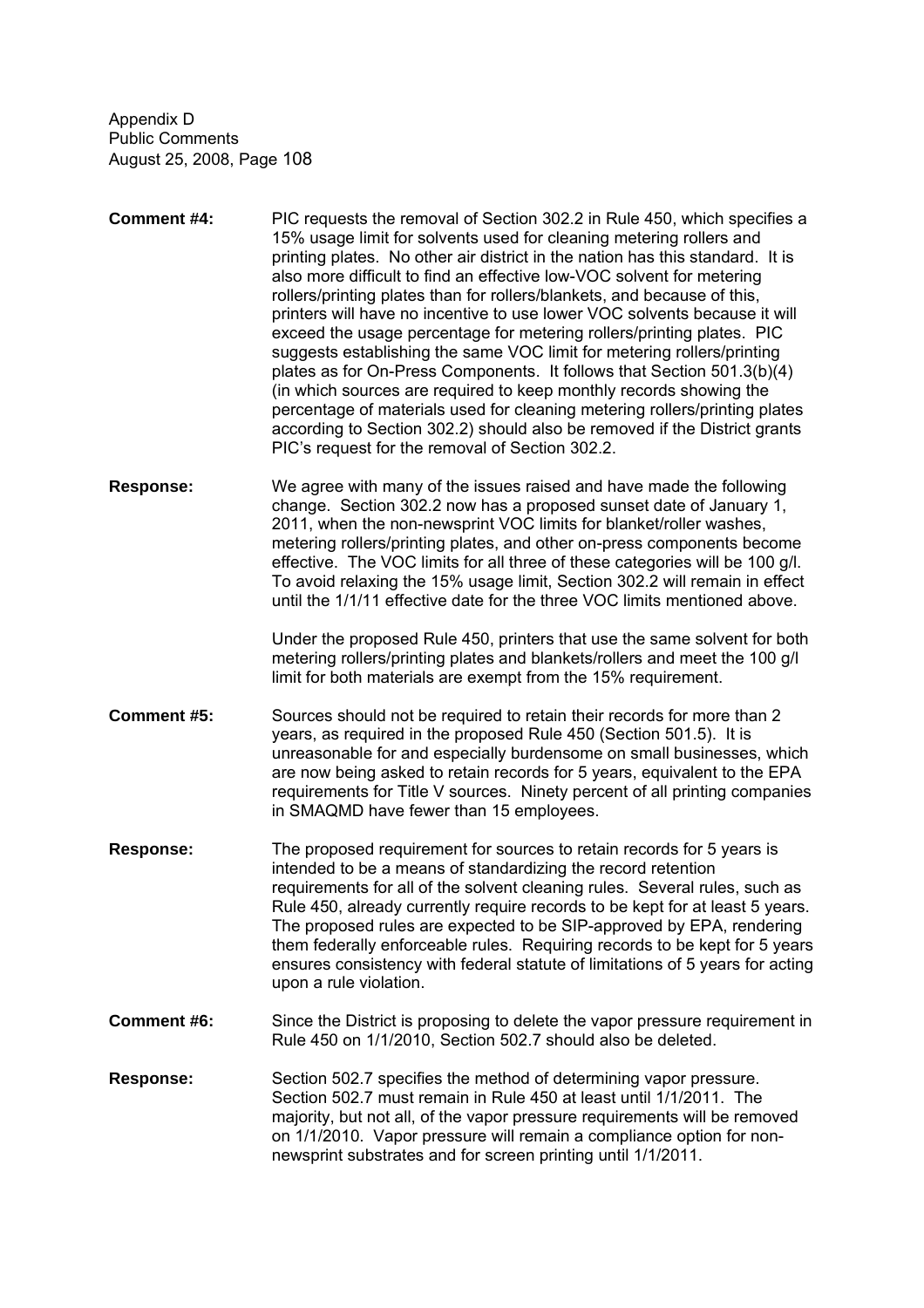**Comment #7:** The District should reconsider its decision to remove the vapor pressure compliance option. PIC and SCAQMD had agreed in discussions during the 10/8/1999 amendments to SCAQMD Rule 1171 that a study should be conducted to ascertain the relationship between vapor pressure and VOC mass emission rates. SCAQMD produced an inadequate study, however, since the study addressed how vapor pressure affects total mass emissions rather than emission rates as agreed upon during the discussions. SCAQMD based its decision to remove vapor pressure on its conclusion that lower vapor pressure do not lead to lower mass emissions, but acknowledges that lower vapor pressure does lead to lower mass emission rates. PIC agrees with the latter conclusion, and disagrees with SCAQMD's decision to remove vapor pressure based on total mass emissions.

> It is also baffling that SCAQMD did not follow the solvent cleaning requirements set by EPA, which recognizes and supports the use of low vapor pressure cleaning solvents in several EPA documents. The EPA document entitled "Technical Support Document (TSD) for Title V Permitting of Printing Facilities (January 2005)" encourages the use of low vapor pressure products as a means of reducing emissions at a particular source.

**Response:** South Coast's studies focused on total mass emissions while PIC focuses on the mass emission rates. While low vapor pressure solvents may evaporate at a slower rate, the SCAQMD study showed that all of the solvent eventually evaporates. Since solvent eventually evaporates, setting a lower VOC limit will reduce further what is eventually emitted to the air than setting a low vapor pressure limit.

> In addition, even if we agreed with PIC's focus on emission rates, low vapor pressure limits do not reduce emissions equivalent to the low-VOC limits being proposed. EPA's document, Control Techniques Guidelines for Offset Lithographic Printing and Letterpress Printing (2006) recommends the use of low vapor pressure cleaning materials (specified in the CTG as having a vapor pressure of less than 10 mm Hg at 20 °C), and that the use of such materials results in an emission reduction comparable to using materials with 30% VOC by weight (or approximately 240 g/l of VOC). However, the proposed limits in Rule 450 of 25 g/l VOC for general cleaning and 100 g/l for blanket and roller washes, metering rollers, printing plates, and other on-press components are lower than CTG limits and, therefore, will lead to greater emission reductions than low vapor pressure solvents. Furthermore, stand-alone VOC limits (without vapor pressure as a compliance option) have already been demonstrated to be feasible in SCAQMD, and some sources in Sacramento County are already using cleaning materials that comply with these limits.

**Comment #8:** PIC believes that looking at just VOC content may likely result in higher consumption of materials and consequently, the creation of greater waste streams.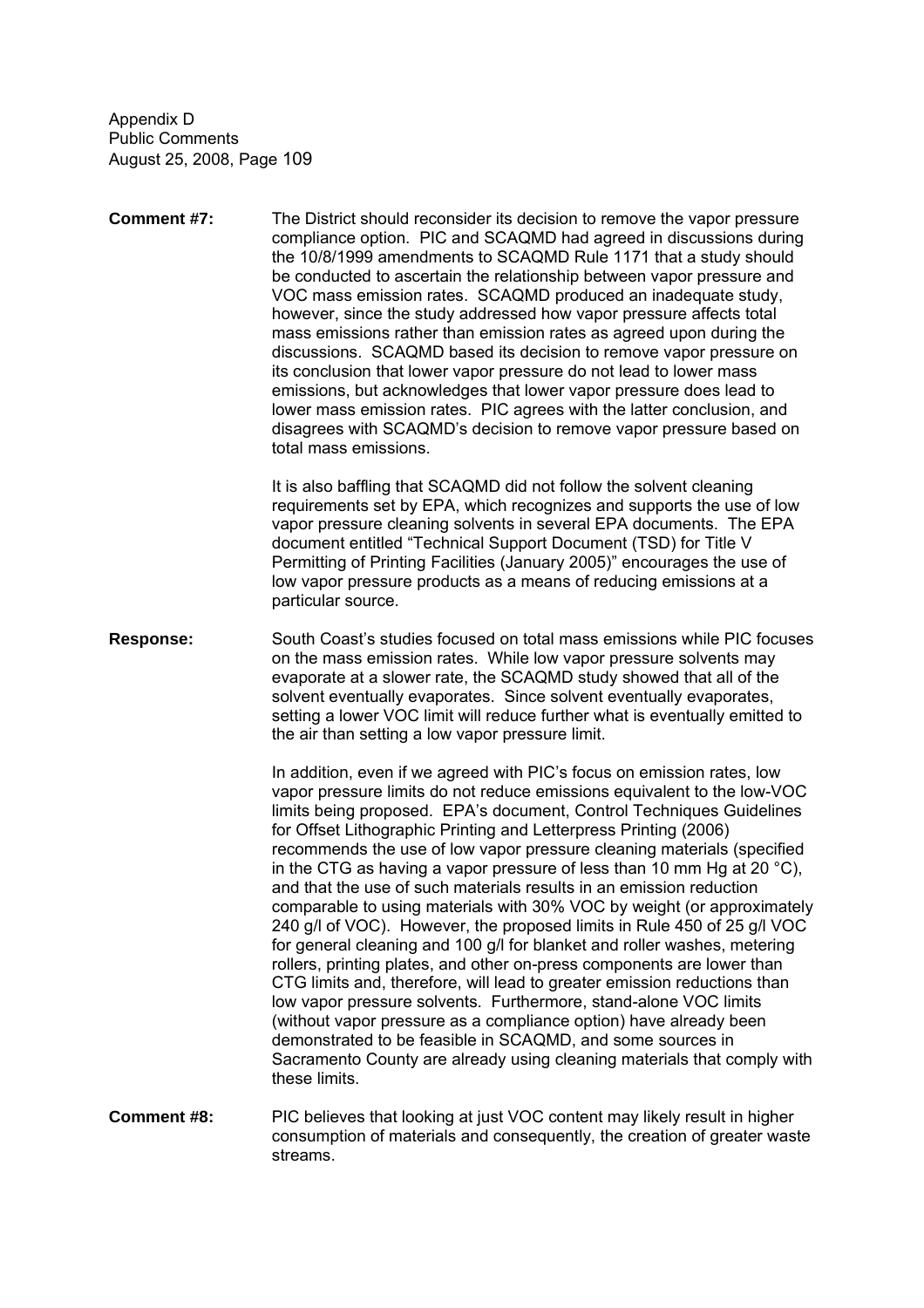**Response:** Some of the compliant cleaning options, such as the impregnated cloth cleaning systems already in use at some Sacramento County sources, consume much less cleaning material than the previous cleaning techniques. Nevertheless, sources subject to Rule 450 are also required to comply with applicable state and federal regulations concerning the proper handling and disposal of hazardous waste.

#### **Letter from Al Batakji, Teledyne MEC (January 31, 2007)**

- **Comment #1:** Teledyne MEC requests an exemption in Rules 454 and 466 for high voltage microwave tubes or rule language stating that alternative compliance in Rule 107 may be applied to high voltage microwave tubes. (Teledyne had previously been granted a variance to allow Alternative Compliance pursuant to Rule 107.) Our small scale operation manufactures high voltage microwave tubes, which are the principal components of electronic radar jamming devices that are used primarily in military aircraft and vessels to protectively disable incoming missile guidance systems. The use of 100% anhydrous isopropyl alcohol (IPA) has proven for decades to be the most effective cleaning and degreasing solvent for such complicated and expensive assemblies (\$15,000 each) in that it produces the least number of rejected assemblies or those that fail during use. In contrast, the use of an IPA/acetone blend has demonstrated in testing to result in twice the number of device rejects, due to increased residue retention on critical surfaces of the assemblies. Teledyne MEC has undergone extensive efforts to identify comparable alternatives to IPA, but no such solvent or blend has been found that cleans as effectively. To support the fact that 100% anhydrous IPA removes residue and other potential contaminants more effectively than alternatives, we have included reports from our own investigations, from component vendors, and from our mass spectrometry study of vacuum tube surfaces when exposed to different solvents. The airtight/airless cleaning system allowed in Rule 454 is not an option either because it would be impractical and infeasible to employ such a system to capture emissions from such operations, which involve hand manipulation of very small parts during cleaning and assembly. We estimate that such an exemption would lead to an increase of only 25 pounds of VOC emissions per operating day.
- **Response:** Staff has reviewed the technical information submitted by Teledyne pertaining to the cleaning of high voltage microwave tubes. Staff also reviewed rules in other districts where such devices are produced, and determined that the cleaning of such devices with high VOC solvents is allowed under existing rules for aerospace assembly operations. Staff acknowledges that these types of assemblies require high VOC products to clean them effectively and has proposed exemptions in Rule 454 and 456.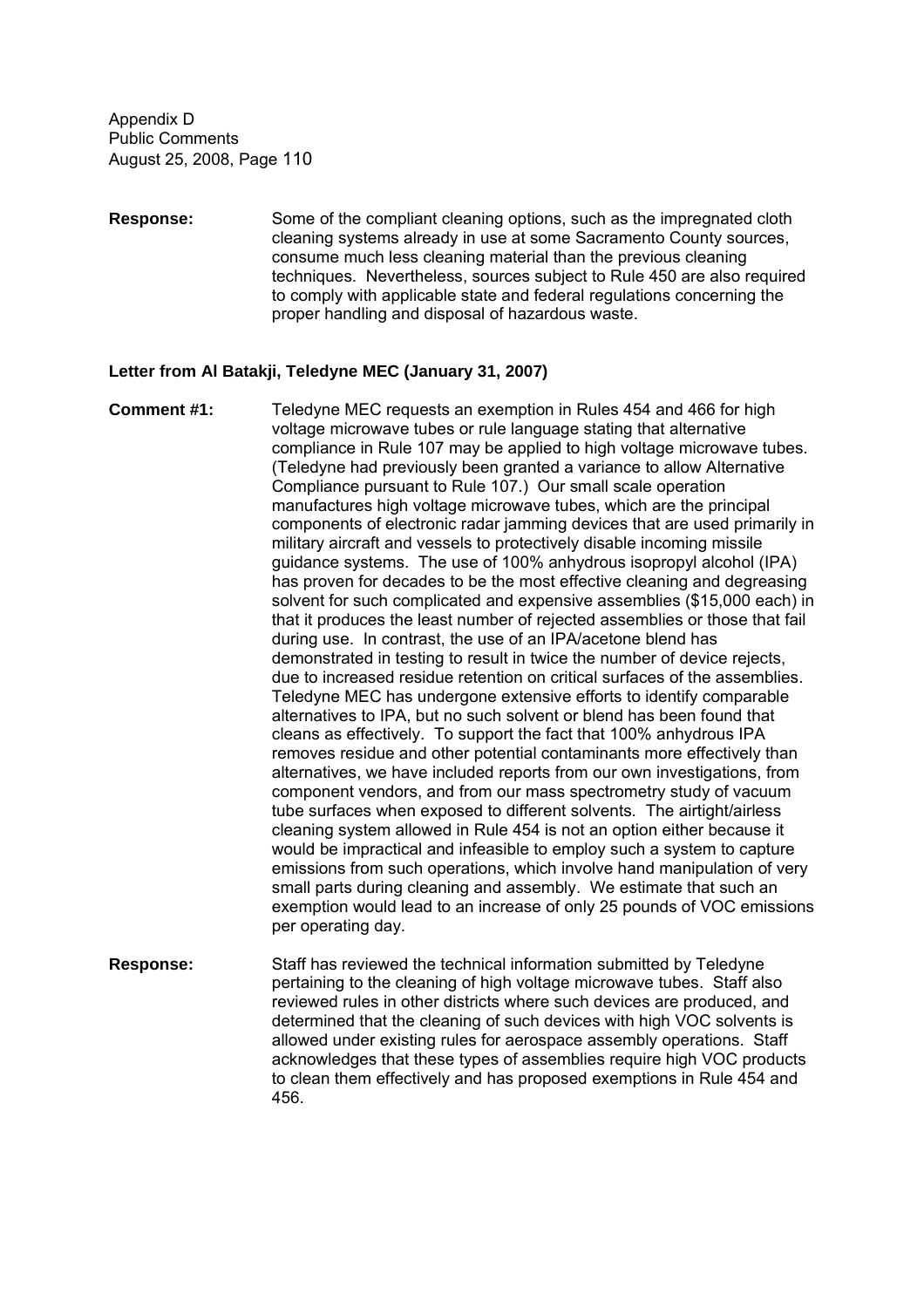#### **Letter from Chelsea Sand, Aerojet (May 19, 2008)**

**Comment #1:** Aerojet requests a minimum delay of 2 years from rule adoption in the proposed effective date for Section 304.4 of Rule 456, which will reduce the VOC limit for application equipment cleanup from 200 g/l to 25 g/l and eliminate the enclosed gun cleaner compliance option. Aerojet is also requesting the retention of the enclosed gun cleaner compliance option, which is a critical compliance tool currently for Aerojet and achieves the same reductions as the reduced VOC limit. Aerojet is concerned about the proposed requirement for a number of reasons. These changes will cause Aerojet to place a heavier reliance on exempt solvents, particularly acetone, or an acetone-based material, which will have negative health and safety impacts (such as fire hazards) and will be restricted based on Environmental Health and Safety risks. There are no known commercially available products that achieve 25 g/l and can effectively cleaning aerospace coatings. A very limited number of substitute, compliant solvents are available that thoroughly clean multi-part epoxies and polyurethane containing materials. There is not enough time given by SMAQMD to test and requalify substitute solvents by the proposed effective date of this rule change. (This research process can potentially last a minimum of 36 months without any guarantee of successfully finding an alternative product.) Based on preliminary discussions with our suppliers, suitable replacements may not even exist. Aerojet would incur additional costs associated with the work to requalify and incorporate the replacement solvents, costs related to reduced productivity and throughput from diverting resources to this research of solvents, as well as the high costs of the replacement solvents themselves. If acetone is used, additional costs would come from controlling hazards in both explosive and inert operating areas and replacing damaged equipment as the result of applying acetone. Aerojet's strict standards on health and safety rule out the use of all other SMAQMD exempt compounds. The aerospace facilities in SCAQMD, which were used as the basis for the compliance costs associated with achieving the 25 g/l limit in SCAQMD Rule 1171, are much smaller than the Aerojet campus in Sacramento and have far fewer spray booths. Therefore, it is inappropriate to assume that the same compliance costs in SCAQMD (which were based on the cost of acetone) could be applied to our facility. A delay in the rule effective date will allow Aerojet adequate time to conduct the necessary research for alternative products. Retention of the enclosed gun cleaner option will allow Aerojet to use this option to effectively clean spray guns and long booms/wands (also currently a SMAQMD approved technique).

**Response:** Staff now proposes to retain the enclosed gun cleaner option until the proposed sunset date of two years from rule adoption. Delaying the sunset date for the enclosed gun cleaner option will allow Aerojet and other affected sources to continue to use this option while giving sufficient time for a suitable, low-VOC alternative solvent to be found and successfully implemented.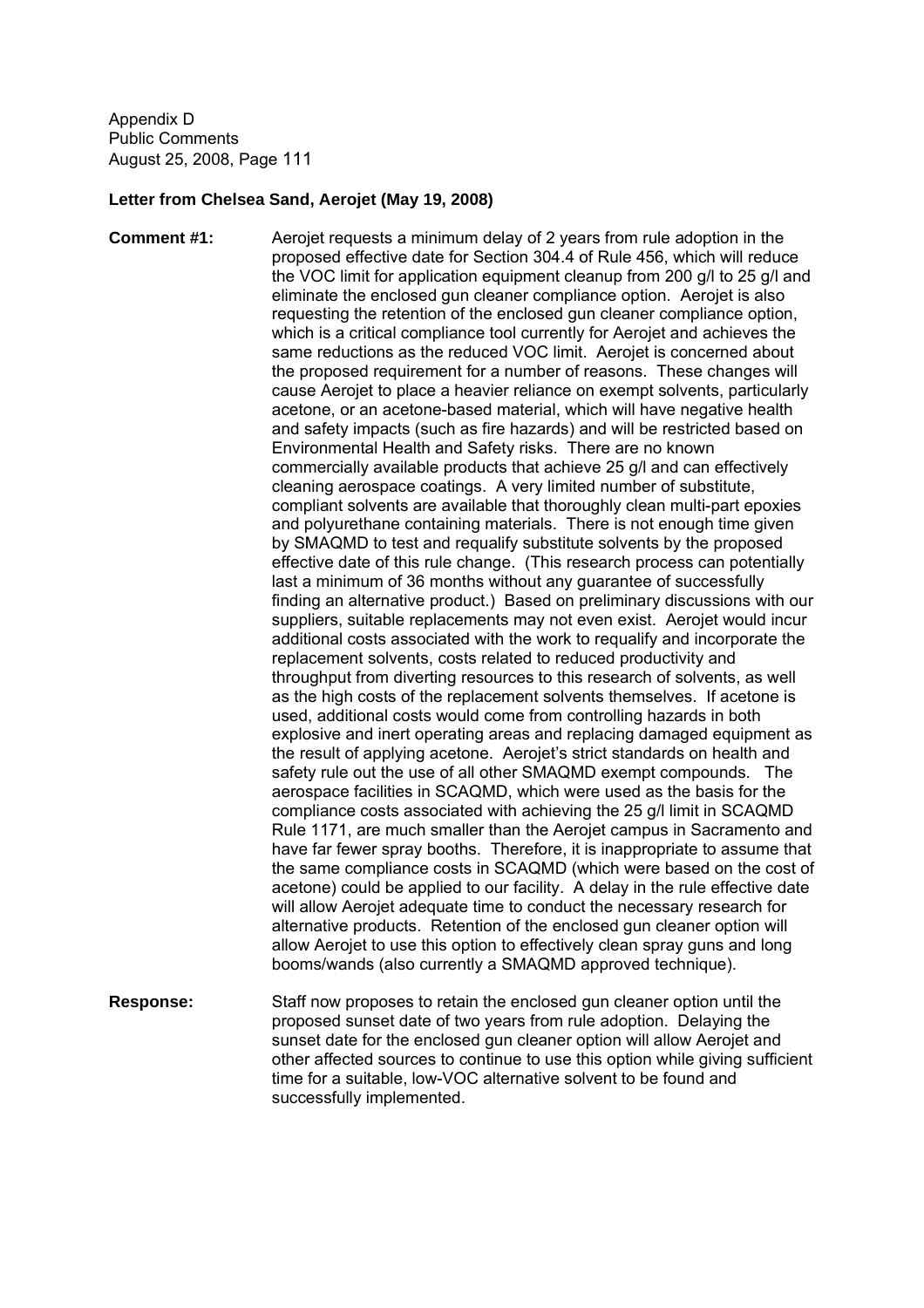# **Letter from Andrew Steckel, EPA Region 9 (August 18, 2008)**

| <b>Comment #1:</b> | Potential Approvability Issue: The 2006 CTG for Offset Lithographic<br>Printing and Letterpress Printing recommends a 1.6 percent alcohol by<br>weight fountain solution for heatset web offset lithographic printing, a 5<br>percent alcohol by weight for sheet-fed offset lithographic printing, and 5<br>percent alcohol substitute or less and no alcohol in the fountain solution<br>for coldset web offset lithographic printing. For heatset web and sheet-fed<br>printing, the CTG provides different approaches for achieving the<br>recommended level of control. The 100 g/L VOC limit for chilled fountain<br>solutions and 80 g/L limit for non-chilled fountain solutions in Section<br>301.2 are not as stringent as the CTG recommendations. Please include<br>requirements that are as stringent as the CTG recommendations.                                                                                                                                                                                                                                                                                                                                                                                                                                                     |
|--------------------|----------------------------------------------------------------------------------------------------------------------------------------------------------------------------------------------------------------------------------------------------------------------------------------------------------------------------------------------------------------------------------------------------------------------------------------------------------------------------------------------------------------------------------------------------------------------------------------------------------------------------------------------------------------------------------------------------------------------------------------------------------------------------------------------------------------------------------------------------------------------------------------------------------------------------------------------------------------------------------------------------------------------------------------------------------------------------------------------------------------------------------------------------------------------------------------------------------------------------------------------------------------------------------------------------|
| <b>Response:</b>   | Staff has revised proposed Rule 450 to conform to all of the<br>recommendations in the 2006 CTG for Offset Lithographic Printing and<br>Letterpress Printing. Refer to the Summary of Requirements section of<br>this staff report for further details.                                                                                                                                                                                                                                                                                                                                                                                                                                                                                                                                                                                                                                                                                                                                                                                                                                                                                                                                                                                                                                            |
| <b>Comment #2:</b> | Potential Approvability Issue: The 2006 CTG for Offset Lithographic<br>Printing and Letterpress Printing recommends a control device with an<br>overall control efficiency of 90% or 95% for heatset web offset<br>lithographic printing depending on the first installation date of the control<br>device, and also recommends that the dryer be operated at negative<br>pressure. While Section 303.2.a requires a control device efficiency of at<br>least 95%, Section 303.2.b requires an emission collection efficiency of at<br>least 70%. The 70% emission collection efficiency requirement is not as<br>stringent as requiring the dryer to operate at negative pressure. Please<br>include requirements that are as stringent as the CTG recommendations.<br>Please note that the CTG does not recommend that heatset web sources<br>be allowed to use graphic art printing materials (inks and varnishes) with<br>a certain VOC content instead of using an add-on control device. Please<br>change rule requirements to allow heatset web sources to comply only by<br>using control technology that has an overall capture and control efficiency<br>that's equivalent to CTG recommendations or demonstrate that<br>compliance with the VOC content limits is equally as stringent. |
| <b>Response:</b>   | See response to EPA comment #1. Staff has revised proposed Rule 450<br>to conform to the recommendations in the 2006 CTG for Offset<br>Lithographic Printing and Letterpress Printing, including requirements for<br>overall system efficiency (which combines capture and control). The<br>proposed rule is now as stringent as the CTG recommendations. Refer to<br>the Summary of Requirements section of this staff report for further<br>details.                                                                                                                                                                                                                                                                                                                                                                                                                                                                                                                                                                                                                                                                                                                                                                                                                                             |
| <b>Comment #3:</b> | Potential Approvability Issue: The 2006 CTG for Flexible Package<br>Printing, depending on first installation date of the press and add-on<br>control device, recommends an overall capture and control efficiency of<br>up to 80%. Section 303.2 requires an overall capture and control                                                                                                                                                                                                                                                                                                                                                                                                                                                                                                                                                                                                                                                                                                                                                                                                                                                                                                                                                                                                          |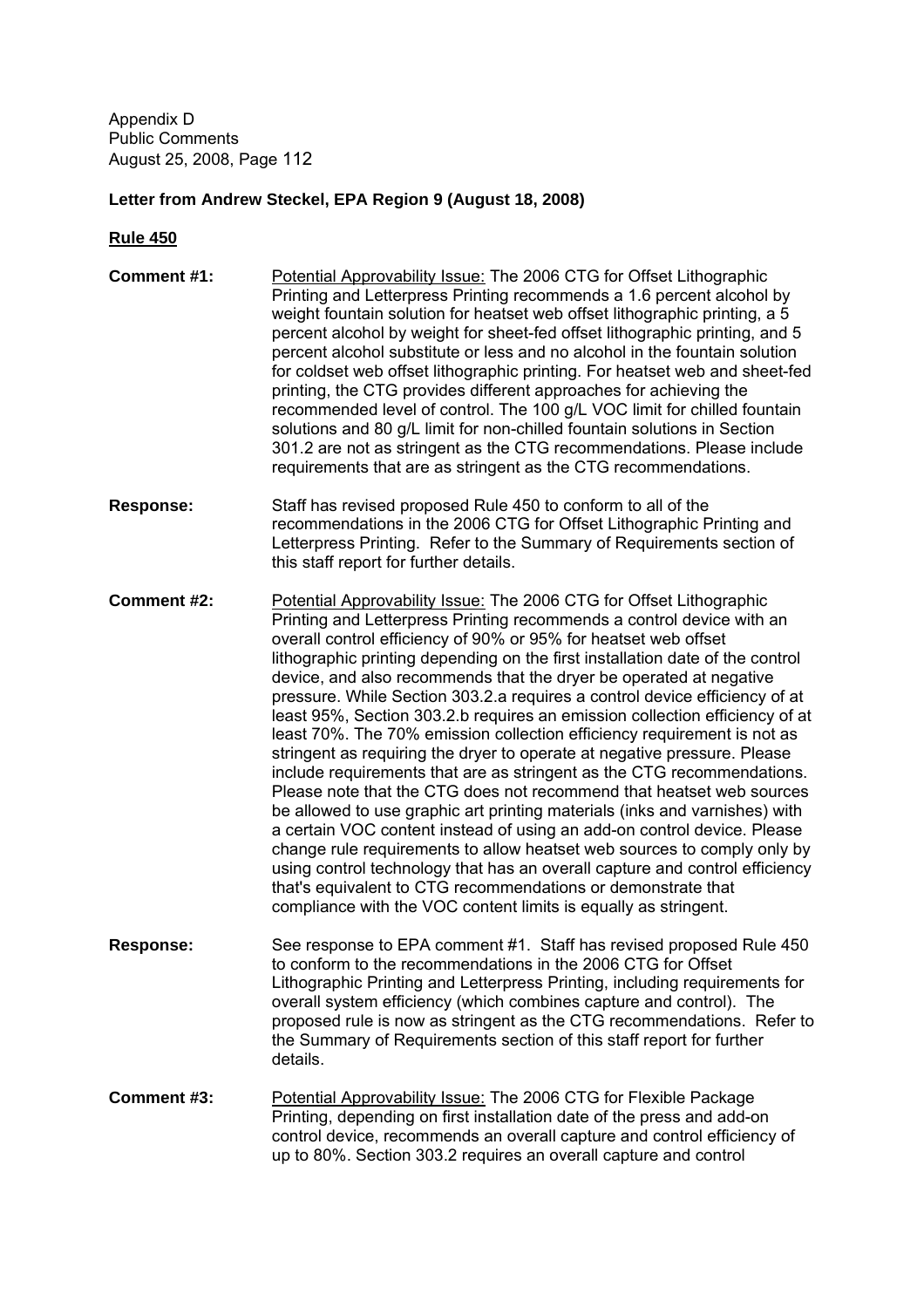|                    | efficiency of only 67%. As an alternative to meeting the applicable capture<br>and control efficiency, the CTG recommends that materials be used that<br>meet the following limits: .8 kg VOC/kg solids applied or .16 kg VOC/kg<br>materials applied. Please include requirements that are as stringent as<br>the CTG recommendations.                                                                                                                                                                                                                                                                                                                                                                                                                                |
|--------------------|------------------------------------------------------------------------------------------------------------------------------------------------------------------------------------------------------------------------------------------------------------------------------------------------------------------------------------------------------------------------------------------------------------------------------------------------------------------------------------------------------------------------------------------------------------------------------------------------------------------------------------------------------------------------------------------------------------------------------------------------------------------------|
| <b>Response:</b>   | Staff has revised proposed Rule 450 to conform to the recommendations<br>in the 2006 CTG for Flexible Package Printing. Staff is not proposing to<br>include the following less stringent overall system efficiencies specified<br>below because these requirements would not apply to any existing or<br>future sources.                                                                                                                                                                                                                                                                                                                                                                                                                                              |
|                    | • 65% overall control for a press that was first installed prior to March 14,<br>1995 and that is controlled by an add-on air pollution control device<br>whose first installation date was prior to the effective date of the State<br>RACT rule.<br>• 75% overall control for a press that was first installed on or after March<br>14, 1995 and that is controlled by an add-on air pollution control device<br>whose first installation date was prior to the effective date of the State<br>RACT rule.                                                                                                                                                                                                                                                            |
|                    | The option to use the low VOC materials in lieu of emissions control<br>equipment was not included in the proposed rule. Staff determined that<br>this compliance option is not necessary for any existing District sources<br>and that it is unlikely that any future sources would need this compliance<br>option. Refer to the Summary of Requirements section of this staff report<br>for further details.                                                                                                                                                                                                                                                                                                                                                         |
| <b>Comment #4:</b> | Recommendation: Section 110.1 exempts any graphic art operation that<br>has actual emissions of less than or equal to 60 pounds per calendar<br>month. As noted in CARB's April 24 comments, VCAPCD Rule 74.19<br>contains a current exemption limit of 200 pounds per rolling 12-month<br>period. The SJVUAPCD is currently workshopping their Rule 4607 and<br>also intends to lower their exemption to graphic arts operations which<br>emit less than 200 pounds per 12 rolling consecutive calendar months.<br>Please consider making Rule 450 limits as stringent.                                                                                                                                                                                               |
| <b>Response:</b>   | See response to CARB comment #1. The VCAPCD Rule 74.19<br>exemption specifies 200 pounds per rolling 12-month period, but the<br>exemption does not include VOC emissions from aerosol products, cold<br>cleaners, and vapor degreasers in this determination. Also the VCAPCD<br>rule includes an exemption for circuit board printing and specifies VOC<br>limits for cleaning materials and printing adhesives that are higher than<br>those specified in proposed Rule 450. Collectively, the exemptions and<br>proposed VOC limits in proposed Rule 450 will deliver greater emission<br>reductions than that achieved by implementing the recommended<br>VCAPCD exemption level and limits. Therefore, this change to the<br>exemption level is not recommended. |

**Comment #5:** Recommendation: The VOC limit for "Extreme Performance Ink/Coating" for screen printing is currently 800 g/L. SJVUAPCD Rule 4607 and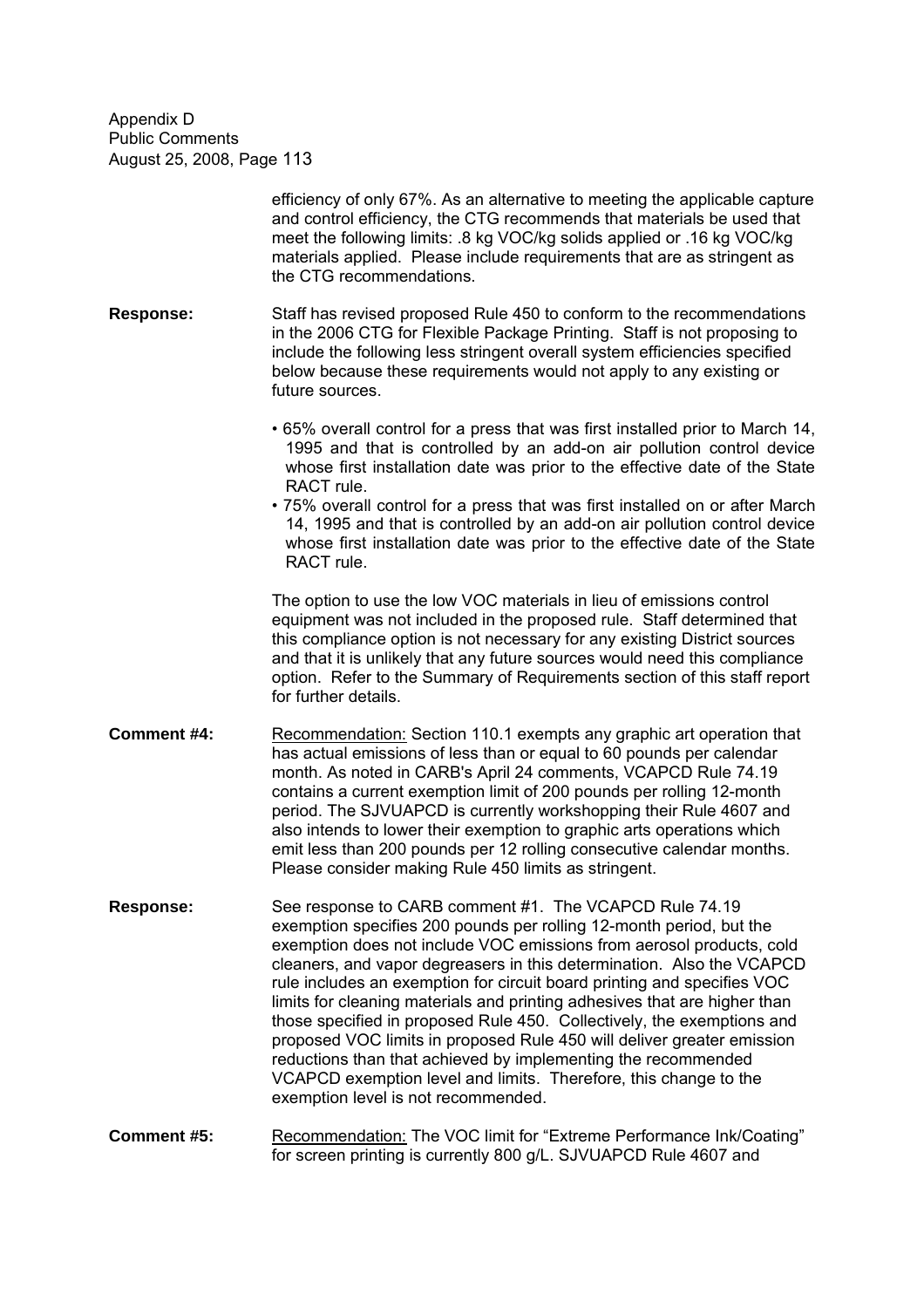> BAAQMD Rule 8-20 both limit the VOC content for this category to 400 g/L. Please consider making Rule 450 limits as stringent.

**Response:** See response to CARB comment #2. SJVUAPCD Rule 4607 includes an exemption for facilities that emit less than 400 pounds of VOC per calendar month, which is less stringent than the exemption level in proposed Rule 450. Also, proposed Rule 450 includes several VOC limits for solvent cleaning that are lower than those in SJVUAPCD Rule 4607. The 2002 emissions inventory for screen printing inks and coatings is only 0.07 tons per day of VOC. Staff has determined that lowering the VOC limits for the above categories will have minimal impact on overall emissions, and is not proposing to lower these limits.

- **Comment #6:** Recommendation: The VOC limit for "Sign Ink/Coating" for screen printing is currently 500 g/L. Both SJVUAPCD Rule 4607 and BAAQMD Rule 8- 20 limit the VOC content for this category to 400 g/L. Please consider making Rule 450 limits as stringent.
- **Response:** See response to CARB comment #2. SJVUAPCD Rule 4607 includes an exemption for facilities that emit less than 400 pounds of VOC per calendar month, which is less stringent than the exemption level in proposed Rule 450. Also, proposed Rule 450 includes several VOC limits for solvent cleaning that are lower than those in SJVUAPCD Rule 4607. The 2002 emissions inventory for screen printing inks and coatings is only 0.07 tons per day of VOC. Staff has determined that lowering the VOC limits for the above categories will have minimal impact on overall emissions, and is not proposing to lower these limits.

- **Comment #7:** Potential Approvability Issue: Section 111.9 exempts conformal coatings. This exemption is not recommended in applicable CTGs. Please demonstrate that Rule 451 meets RACT even though this exemption is not recommended in applicable CTGs.
- **Response:** The exemption for conformal coatings was adopted in the 2/23/93 amendment of Rule 451, in response to comment letters from industry submitted in the previous year. A letter from a process engineer with a paints and depaints company requested this exemption in order to clarify that such coatings are not categorized under electrical insulating coatings, which are subject to rule requirements. In her letter, the engineer stated that conformal coatings are applied to circuit boards, which usually contain very closely spaced circuits, and that moisture, corrosion, or fungi/bacteria can cause a short circuit and eventually result in catastrophic failure of the associated equipment. The District staff report for the 2/23/93 amendments states that this exemption was added for clarity because coating of printed circuit boards is regulated under a separate rule (referring to Rule 456, which was amended on the same date and includes a VOC limit for aerospace conformal coatings). A 10/7/93 District letter to EPA explains that, at the time, survey results indicated that no non-aerospace operations in Sacramento County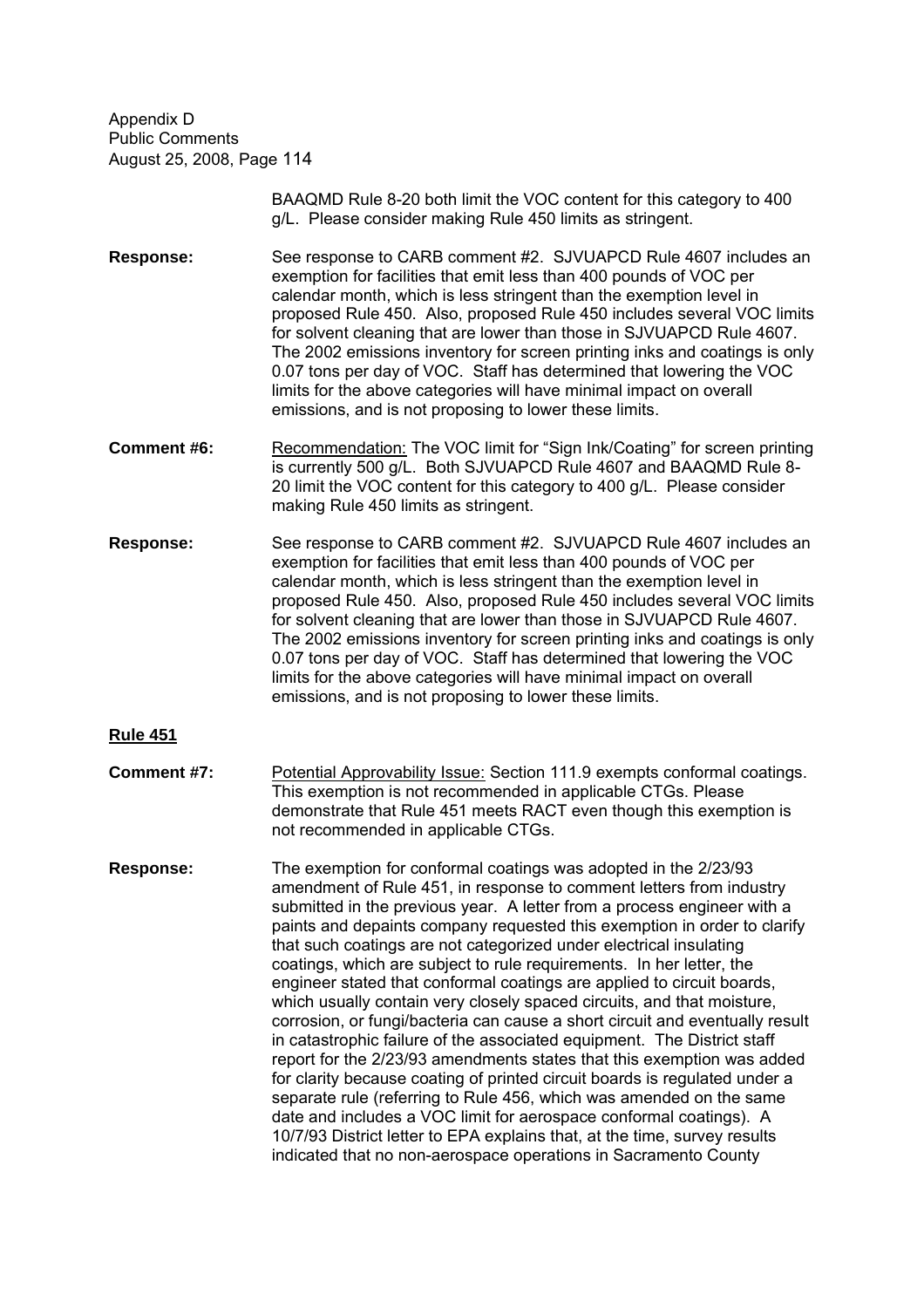> applied conformal coatings. That is still the case today. Therefore, in response to this comment, Staff is proposing to limit the conformal coating exemption to those coatings regulated by Rule 456.

**Comment #8:** Potential Approvability Issue: We understand that Rule 451 includes coating emission limits for metal furniture operations. Please ensure that Rule 451 requirements are as stringent as the recommendations in the 2007 Metal Furniture Coatings CTG. Certain limits in the VOC content table in Section 301 are less stringent than the recommend emission limits for various coating categories in the 2007 Metal Furniture Coatings CTG (e.g., the VOC table in the rule has a 3.5 lb/gal air dried limit for extreme high gloss coatings whereas the CTG recommends a 2.8 lb/gal air dried limit for the same category). Moreover, the CTG recommends an overall capture and control efficiency of 90% whereas Section 305 only requires an overall capture and control efficiency of 85%. The CTG also recommends work practice standards for both coating and cleaning activities, whereas the rule only contains work practice standards for surface preparation and clean-up in Section 304.

- **Response:** Staff has revised proposed Rule 451 to conform to all of the recommendations in the 2007 CTG for Metal Furniture Coatings. Refer to the Summary of Requirements section of this staff report for further details.
- **Comment #9:** Recommendation: SCAQMD Rule 1107 has lower limits for the extreme high gloss, extreme performance, pre-fabricated architectural component, and general one-component coating categories. Please consider making Rule 451 limits as stringent as Rule 1107 for these categories.
- **Response:** See response to EPA comment #8. Staff has revised proposed Rule 451 to conform to the recommendations in the 2007 CTG for Metal Furniture Coatings, including lowering the VOC limits for high-gloss, extreme performance, and general one-component coatings applied to metal furniture.

The projected 2018 inventory for other metal parts and products coatings is only 0.09 tons per day of VOC. Rule 451 contains two categories, camouflage coatings and electrical insulating coatings, with limits that are more stringent than SCAQMD Rule 1107. In addition, SCAQMD Rule 1107 contains more specialty coating categories, with higher VOC limits than are allowed under the "All Other Coatings" category of Rule 451. For these reasons, Staff determined that, as potential all-feasible measures, lowering the VOC limits for the coatings applied to other miscellaneous metal parts and products will have an insignificant impact on overall emissions. Therefore, Staff is not proposing to lower these VOC limits at this time.

**Rule 452**

**Comment #10:** Potential Approvability Issue: Unlike similar rules in other areas, Rule 452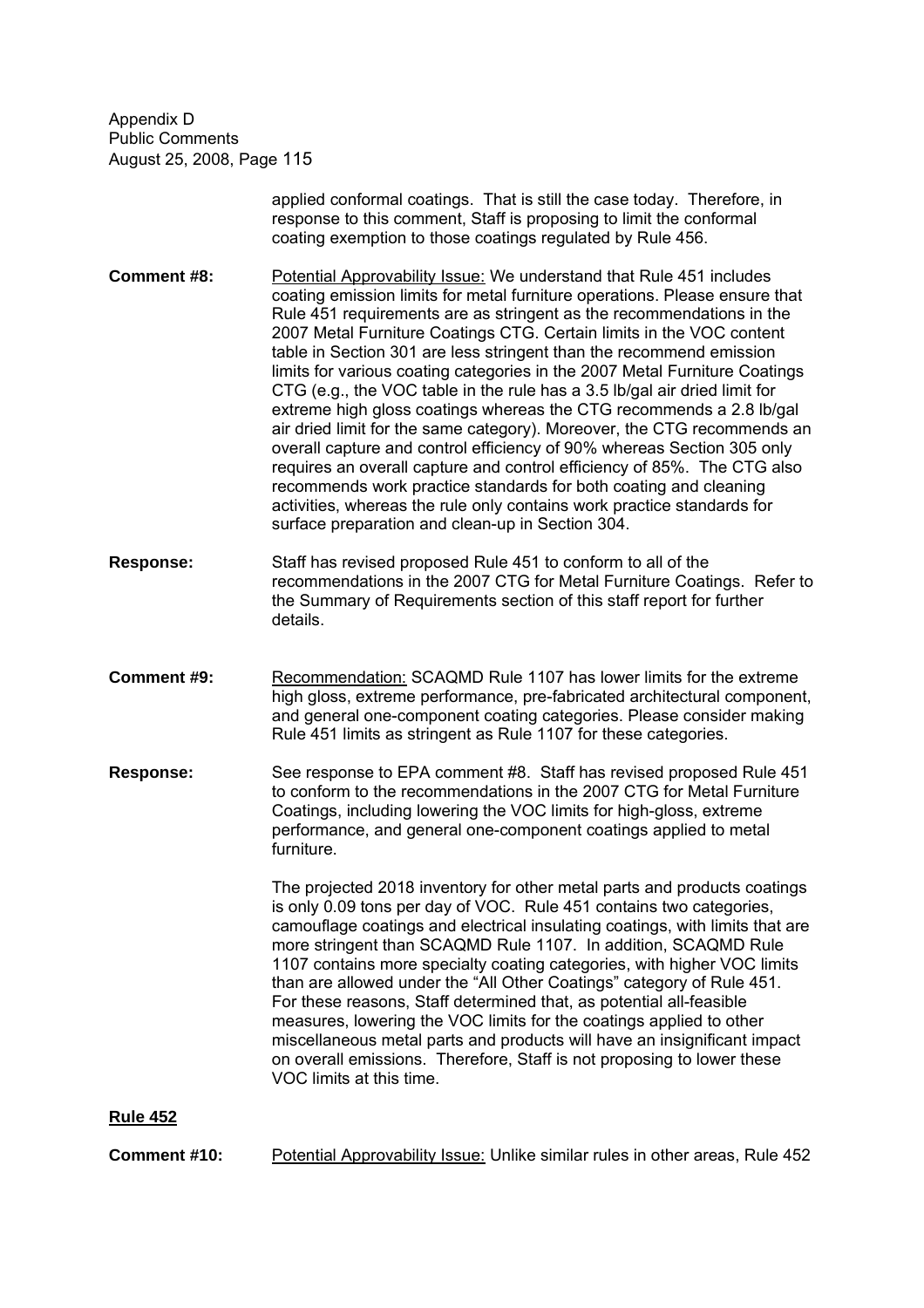|                  | does not require sources to use specific coating application methods<br>(see, for example, Section (c)(4) of South Coast Air Quality Management<br>District (SCAQMD) Rule 1125 and Section 5.6.2 of San Joaquin Valley<br>Air Pollution Control District (SJVUAPCD) Rule 4604). Please add<br>provisions to Rule 452 that specify appropriate coating application<br>methods.                                                                                                                                                                                                                                                                                                                                                                                                                                                                                                                                                                                                                                                                                                                                                                                                                                                                                 |
|------------------|---------------------------------------------------------------------------------------------------------------------------------------------------------------------------------------------------------------------------------------------------------------------------------------------------------------------------------------------------------------------------------------------------------------------------------------------------------------------------------------------------------------------------------------------------------------------------------------------------------------------------------------------------------------------------------------------------------------------------------------------------------------------------------------------------------------------------------------------------------------------------------------------------------------------------------------------------------------------------------------------------------------------------------------------------------------------------------------------------------------------------------------------------------------------------------------------------------------------------------------------------------------|
| <b>Response:</b> | Staff has added a new section that provides a list of approved coating<br>application methods. This added section is the same as Section 303 in<br>Rules 451 and 456, and includes an additional option to an air pollution<br>control device with an overall control efficiency of at least 85.5%.<br>Definitions for each method (roll coater, dip coat, electrostatic spray, flow<br>coat, HVLP and LVLP application equipment, and hand application<br>equipment) have also been added.                                                                                                                                                                                                                                                                                                                                                                                                                                                                                                                                                                                                                                                                                                                                                                   |
| Comment #11:     | Potential Approvability Issue: We noticed that there were several other<br>California rules that had more stringent requirements than Rule 452.<br>Please explain why each of the following more stringent requirements are<br>not feasible in Sacramento or change Rule 452 to be equally as stringent:<br>The VOC limit for end sealing compound is 440 g/L. BAAQMD<br>Rule 8-11 and SJVUAPCD Rule 4604 have a 60 g/L limit for drum,<br>pail and lid end sealing compounds, and a 20 g/L limit for end<br>sealing compounds in all other categories.<br>SCAQMD Rule 1125 has a 20 g/L limit for end sealing compounds<br>for food/beverage cans and a 0 limit for end sealing compounds<br>for non-food containers.<br>The VOC limit for three piece can interior body spray is 510.<br>BAAQMD Rule 8-11 and SJVUAPCD Rule 4604 both have a 360<br>g/L limit for this category.<br>The VOC limit for two piece can interior body spray is 440.<br>BAAQMD Rule 8-11 and SJVUAPCD Rule 4604 both have a 420<br>g/L limit for this category.<br>Section 302.1 requires an overall 85% capture and control<br>efficiency for add-on control devices. BAAQMD Rule 8-11 and<br>SJVUAPCD Rule 4604 both require an overall 90% capture and<br>control efficiency. |
| <b>Response:</b> | Staff has revised proposed Rule 452 to include all of the recommended<br>changes. Refer to the Summary of Requirements section of this staff<br>report for further details.                                                                                                                                                                                                                                                                                                                                                                                                                                                                                                                                                                                                                                                                                                                                                                                                                                                                                                                                                                                                                                                                                   |
| Comment #12:     | Recommendation: Section 302 allows sources to comply with the use of                                                                                                                                                                                                                                                                                                                                                                                                                                                                                                                                                                                                                                                                                                                                                                                                                                                                                                                                                                                                                                                                                                                                                                                          |

an add-on control device only if emissions do not exceed the level which would be achieved from the equivalent use of compliant coatings. However, Rule 452 does specify how to calculate whether the control device is achieving emission reductions that would be equivalent to using compliant coatings. We recommend adding a section that's similar to SJVUAPCD Rule 4604 Section 5.2.9.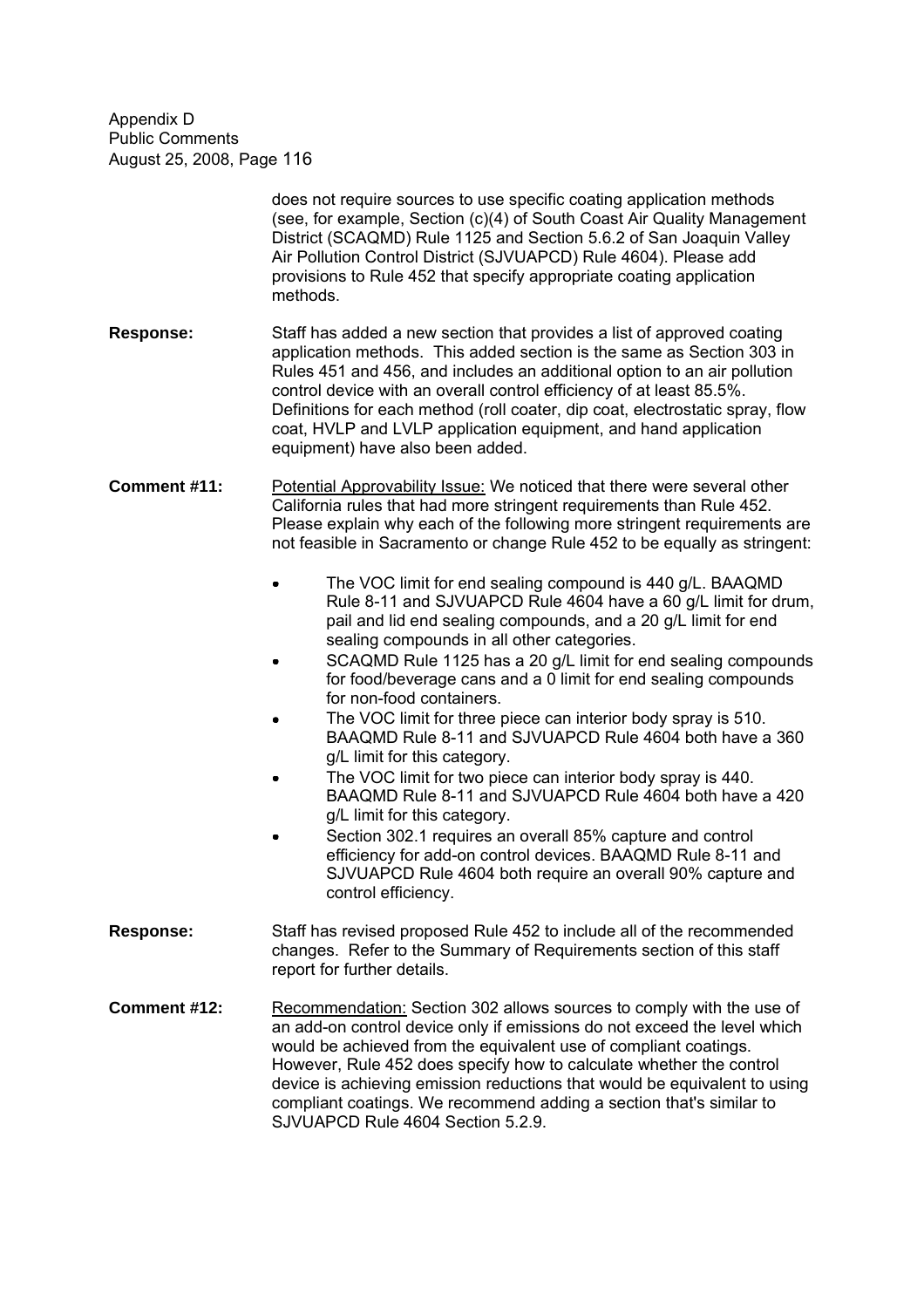- **Response:** Staff has added a new section that provides an equation for calculating emissions equivalency. This added section is the same as Section 304.3 in the proposed Rule 466.
- **Rule 454**
- **Comment #13:** Recommendation: Section 304.1 gives sources the option of complying with rule requirements by operating a vapor degreaser with a water separator. We recommend adding a definition for water separator. See SCAQMD Rule 1122 Section (b)(40) for potential draft rule language.
- **Response:** Staff has added a definition for "water separator," consistent with the one in SCAQMD Rule 1122.
- **Comment #14:** Recommendation: Rule 454 requires that airtight/airless cleaning systems not have a vapor leak of more than 50 parts per million measured as methane at the outlet of the airtight/airless cleaning system. SCAQMD Rule 1122 section (f)(4) requires that airless/air-tight equipment be maintained in a vapor-tight, leak-free condition and states that any leak is a violation. Please consider whether a similar provision would strengthen Rule 454.
- **Response:** SCAQMD Rule 1122 does not define what constitutes a vapor-tight, leakfree condition. Staff therefore considers Rule 454 to be as stringent as SCAQMD Rule 1122 in regards to requiring leak-free airtight/airless cleaning systems.
- **Rule 456**
- **Comment #15:** Recommendation: Section 302 limits the VOC content of strippers to 300 g/L of VOC per liter of material. Section B.6 of Imperial Rule 425 limits the VOC content of strippers to 200 g/L. Please consider inserting this lower limit into Rule 456.
- **Response:** Imperial County APCD Rule 425 exempts stationary source using less than 3 gallons per day of aerospace coatings, which is equivalent to 1,095 gallons per year. Proposed Rule 456 exempts sources using less than 55 gallons per year of aerospace materials, including coatings and strippers. Because District sources use less coating volume than Imperial County's exemption level, the combination of the exemption level and VOC limits in proposed Rule 456 is more stringent and will lead to greater emission reductions.
- **Comment #16:** Recommendation: The current limit for adhesives is 600 g/L. SJVUAPCD Rule 4605 has three different categories for adhesives - non-structural adhesives with a 250 g/L limit, structural autoclavable adhesives with a 50 g/L limit, and structural nonautoclavable adhesives with a 850 g/L limit. Please consider whether including a category for non-structural adhesives or structural autoclavable adhesives would allow the District to obtain additional emission reductions.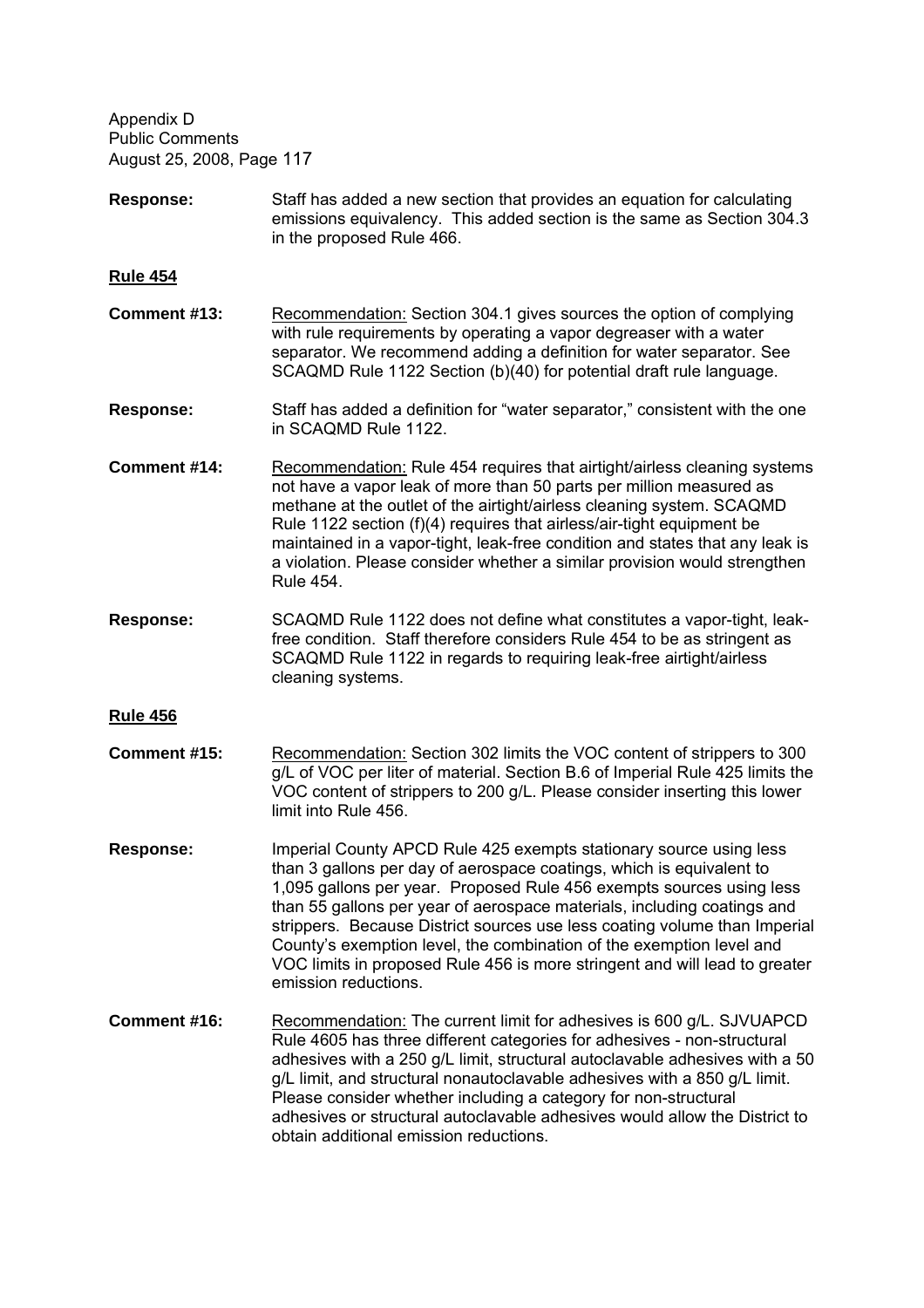- **Response:** SJVUAPCD Rule 4605 exempts aerospace coating operations using less than 4 gallons per day of aerospace materials, which is equivalent to 1,460 gallons per year. Proposed Rule 456 exempts sources using less than 55 gallons per year of aerospace materials. Because District sources use less coating volume than San Joaquin's exemption level, the combination of the exemption level and VOC limits in proposed Rule 456 is more stringent and will lead to greater emission reductions.
- **Comment #17:** Recommendation: The current limit for adhesive bonding agents is 780 g/L. SJVUAPCD Rule 4605 has six different categories for adhesive bonding primer, three with a 250 g/L limit, and three with a 805 g/L limit. Please consider if including additional categories that have a 250 g/L limit would allow the District to obtain additional emission reductions.
- **Response:** See response to EPA comment #16. SJVUAPCD Rule 4605 exempts aerospace coating operations using less than 4 gallons per day of aerospace materials, which is equivalent to 1,460 gallons per year. Proposed Rule 456 exempts sources using less than 55 gallons per year of aerospace materials. . Because District sources use less coating volume than San Joaquin's exemption level, the combination of the exemption level and VOC limits in proposed Rule 456 is more stringent and will lead to greater emission reductions.

- **Comment #18:** Potential Approvability Issue: Section 306 provides for a rolling 30 day averaging period for compliance with the rule's emission limits. From conversations with the District, we understand that only one very small source that refinishes antiques is currently utilizing this averaging provision. We are aware of no other areas that have SIP approved rules with such an extensive compliance period for wood coatings. Though we recognize that rules in other areas that have daily or no averaging provisions might be less stringent than Rule 463 in some other respects, we recommend the District remove this provision. However, if the District significantly narrows the scope of the provision (e.g., to very small sources refinishing antiques), we believe that the District can utilize our 1% Screening Analysis (see December 2002 Memo from Andrew Steckel) to demonstrate that the averaging provision does not cause the rule to deviate from RACT or affect attainment of the eight hour ozone standard.
- **Response:** The only wood coating facility that currently uses this emissions averaging provision performs restorations of historical antique wood products. Based on the EPA recommendations above, Staff proposes to limit the applicability of this emissions averaging provision to this wood facility, and limit the total annual usage of such coating products to 20 gallons per year. Using the 1% screening analysis, Staff was able to show that the emissions benefits from removing the averaging provision (and thus having this facility subject to the VOC limits in this rule) represent only 0.04% of baseline emissions, which is much less than 1%. Refer to the Summary of Requirements section of this staff report for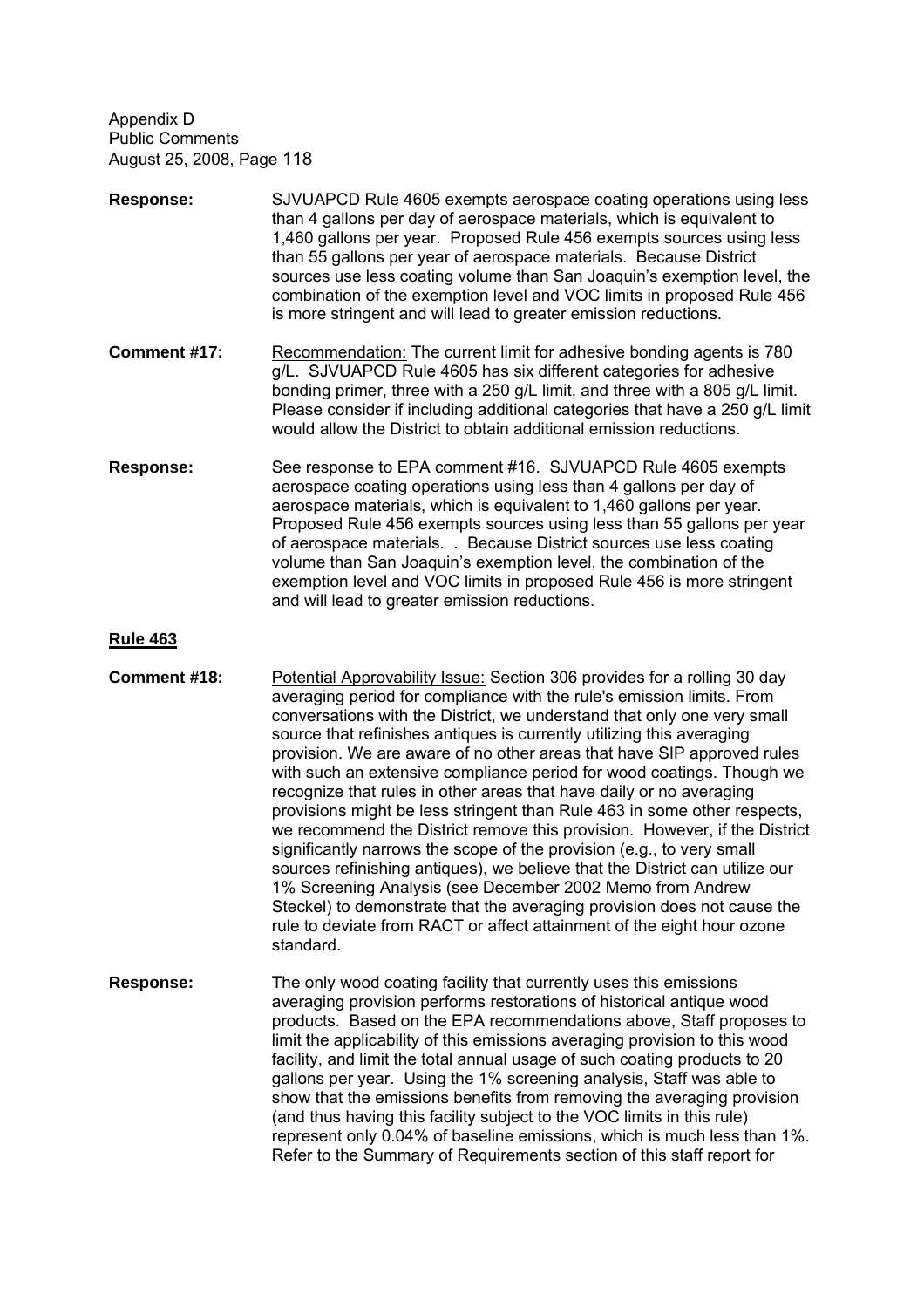further details.

- **Comment #19:** Potential Approvability Issue: Please demonstrate that Rule 463 meets RACT though the exemption for military stencil coatings in Section 110.5 is not in the 1996 Wood Furniture Manufacturing CTG.
- **Response:** Staff proposes to remove Section 110.5 in proposed Rule 463. The military facility that used this exemption is no longer in operation.
- **Comment #20:** Recommendation: Section 110.4 exempts the coating of architectural components or structures, not coated in a shop environment. We recommend that the District add rule language to Section 110.4 to clarify that the exempted wood products are still subject to the requirements in the District's architectural coatings rule.
- **Response:** Staff has added rule language clarifying that such components and structures are subject to Rule 442.
- **Comment #21:** Recommendation: The VOC limit for strippers is 350 g/l. San Diego County Air Pollution Control District (SDAPCD) Rule 67-11 Section (d)(5)(i) has a limit of 200 g/l for strippers. We recommend that the district include this lower limit in the rule.
- **Response:** See response to CARB comment #10. SDAPCD Rule 67-11 includes an exemption for sources with coating usage levels below 500 gallons per year, while Rule 463 exempts sources with coating usage levels less than 55 gallons per year. The District exemption is more stringent than the SDAPCD exemption, and therefore Staff is not proposing to lower the VOC limit for strippers.
- **Comment #22:** Recommendation: Section 306 provides for a rolling 30 day averaging period for compliance with the rule's emission limits. Please confirm that District policy interprets any violation of the averaging period as a violation of each day of the averaged period. EPA recommends inserting language similar to the following to clarify this in the rule: "Any rolling 30day averaged value which exceeds the applicable emission limit shall constitute a violation of the rule for each day of the averaged period.
- **Response:** Staff now proposes to insert rule language in Rule 463 as requested.
- **Comment #23:** Sources using less than 55 gallons per year of wood product coatings and/or strippers are exempt from the requirements of this rule. BAAQMD Rule 8-32, SJVUAPCD Rule 4606, and Santa Barbara County Air Pollution Control District (SBAPCD) Rule 351 limit this exemption to 20 gallons per year. Please consider making Rule 463 as stringent.
- **Response:** See response to CARB comment #8. Unlike Rule 463, the rules at other air districts that contain this 20 gallon/year exemption do not establish VOC limits for refinishing of wood products. Staff is proposing to maintain the current exemption level with the existing and proposed VOC limits for refinishing and repairing, which will collectively deliver greater VOC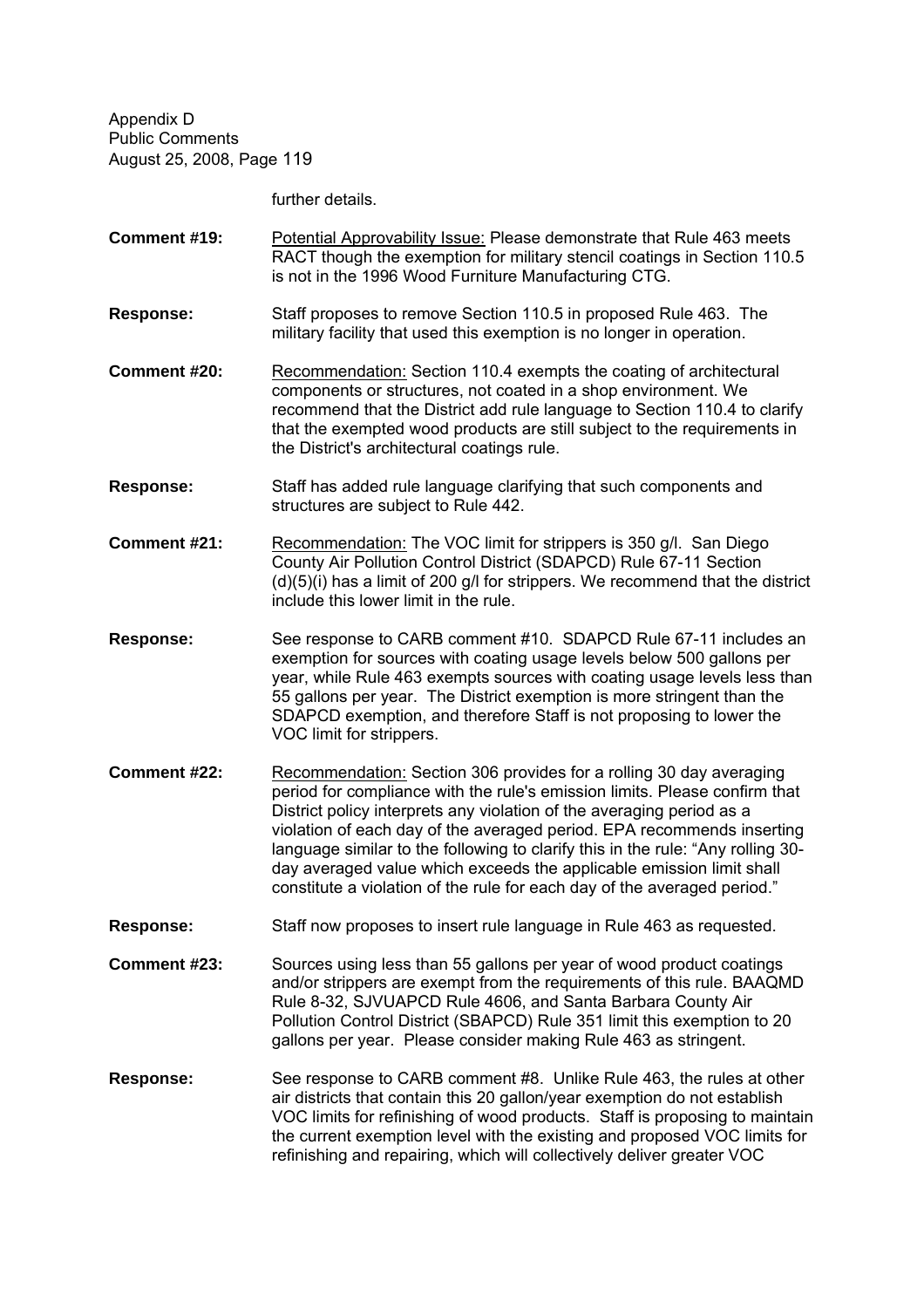reductions than the requirements in other districts.

**Comment #24:** The VOC limit for "High-Solid Stain" in Section 302.2 is 350 g/l. SJVUAPCD Rule 4606, SBAPCD Rule 351, and VCAPCD Rule 74-30 all have a limit of 240 g/l for this category. Please consider making Rule 463 as stringent.

**Response:** See response to CARB comment #9. Staff determined that, as potential all-feasible measures, lowering the VOC limits for high-solid stains and sealers to the most stringent limits in the San Joaquin and Ventura County rules would reduce VOC emissions by less than 0.02 tons per day. Therefore, Staff is not proposing to lower these limits.

- **Comment #25:** Recommendation: The VOC limit for "Sealer" in Section 302.2 is 275 g/l. VCAPCD Rule 74-30 has a limit of 240 g/l for this category. Please consider making Rule 463 as stringent.
- **Response:** See response to CARB comment #9. Staff determined that, as potential all-feasible measures, lowering the VOC limits for high-solid stains and sealers to the most stringent limits in the San Joaquin and Ventura County rules would reduce VOC emissions by less than 0.02 tons per day. Therefore, Staff is not proposing to lower these limits.

#### **Rule 464**

- **Comment #26:** Recommendation: While the recordkeeping provisions in Section 501.4 through Section 501.7 require sources to keep daily records on-site of the types and amounts of organic compounds used for continuous processes as well as information about each production batch for batch processes, they do not specifically require sources to record the VOC content of the materials used. We recommend adding a recordkeeping requirement specifically for the VOC content of materials used.
- **Response:** Staff has added recordkeeping requirements for the VOC content of materials used in the proposed Rule 464.

- **Comment #27:** Potential Approvability Issue: We noticed several other California rules have more stringent requirements than Rule 465. Please explain why having the following more stringent requirements is not feasible or change Rule 465 to be equally as stringent:
	- Section 301.1.a.1 requires that general resins have a monomer  $\bullet$ content of no more than 35%. Ventura County Air Pollution Control District (VCAPCD) Rule 74.14 and SCAQMD Rule 1162 have replaced the general purpose resin category with four subcategories: marble resins (10% monomer content or 32% as supplied, no fillers), solid surface resins (17% monomer content), tub/shower resins (24% monomer content or 35% as supplied, no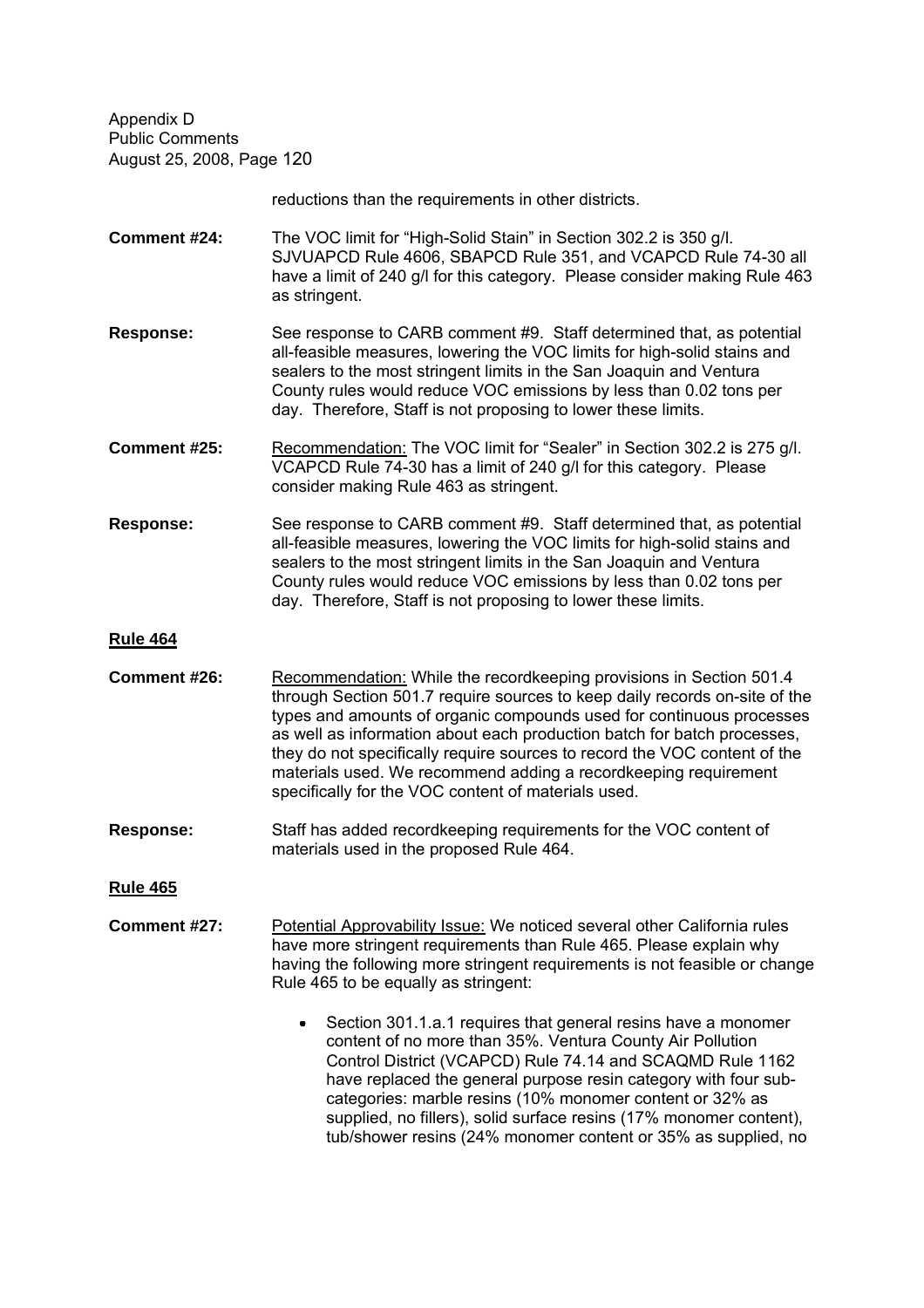> fillers), and lamination resins (31% monomer content or 35% as supplied, no fillers).

- Section 301.1.a.2 requires that pigmented gel coats have a monomer content of no more than 45%. VCAPCD Rule 74.14 and SCAQMD Rule 1162 have replaced the limit for pigmented gel coats with lower limits in three sub-categories: white and off white (30% monomer content), non-white (37% monomer content), and primer (28% monomer content).
- Section 301.1.a.3 requires that specialty resins and clear gel coats  $\bullet$ have a monomer content of no more than 50%. Rule 74.14 and SCAQMD Rule 1162 have replaced the limit for clear gel coats with two sub-categories that have lower limits: marble resins (40% monomer content) and other resins (44% monomer content). Rule 465 defines specialty resins as "any...resin used to make product for exposure to one or more of the following extreme environmental conditions: acute or chronic exposure to corrosive agents, caustic agents, acidic agents, or flame." Both Rule 74.14 and SCAQMD Rule 1162 also have 38% monomer content limit for fire retardant resin, 48% monomer content limit for corrosion resistant resin, and 40% monomer content limit for high strength resin.
- Section 301.2 requires that emission control systems have an overall 85% control efficiency. Rule 74.14 and SCAQMD Rule 1162 both require an overall capture and control efficiency of 90%.
- **Response:** EPA identified this as a potential approvability issue based on the fact that there is a polyester resin operation within the District that will become a major source of VOC if the District "bumps up" to a classification of severe nonattainment, as expected. Section 182(b)(2) of the federal Clean Air Act requires RACT for all major sources of VOC and all source categories for which EPA has promulgated a CTG. In recent discussions with the source, however, Staff has learned that the source is in the process of submitting an application to modify the permit to limit the potential-to-emit to less than 25 tons per year. In light of this development and because polyester resin operations is not a CTG category, Staff believes that this should no longer be considered a RACT/approvability issue. As potential all-feasible measures, Staff determined that lowering the VOC limits to those contained in the South Coast and Ventura County rules will only reduce VOC emissions by 0.1 tons per day. Therefore, Staff is not proposing to lower these limits. However, Staff is proposing to increase the required overall capture and control efficiency to 90%.

## **Rule 466**

**Comment #28:** Potential Approvability Issue: The VOC standards table in Section 301 allows for different limits for the solvent cleaning of architectural coating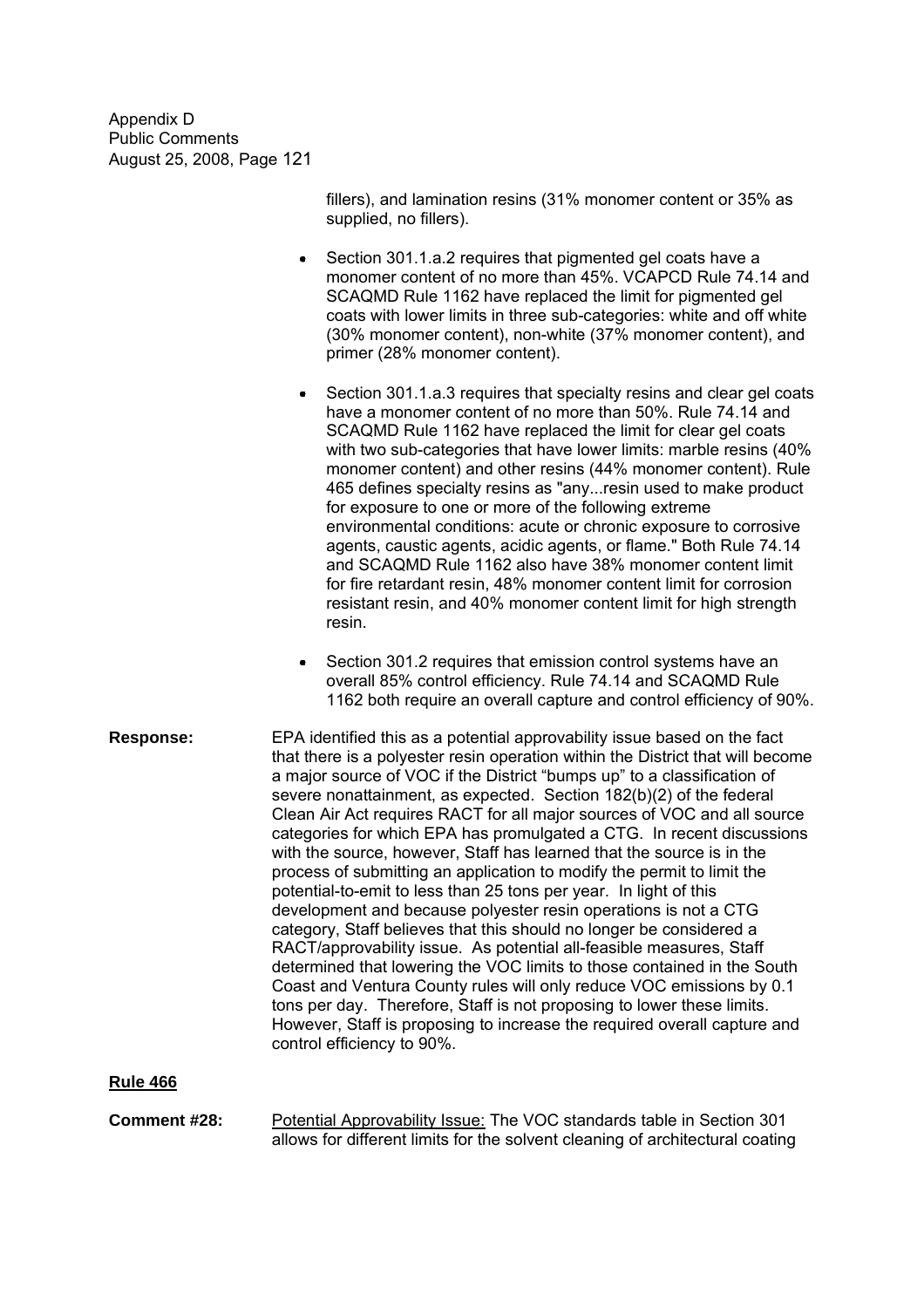|                                                                         | application equipment for water based coatings and solvent based<br>coatings. Until one year after rule adoption, for water based coatings,<br>cleaning without an enclosed gun cleaner has a 50 g/L limit, whereas for<br>solvent based coatings, cleaning without an enclosed gun cleaner can<br>have a limit up to 300 g/L.                                                                                                                                                                         |  |
|-------------------------------------------------------------------------|--------------------------------------------------------------------------------------------------------------------------------------------------------------------------------------------------------------------------------------------------------------------------------------------------------------------------------------------------------------------------------------------------------------------------------------------------------------------------------------------------------|--|
|                                                                         | In order to ensure that these limits are enforceable, please define water<br>based coating and solvent based coating. Also, under solvent based<br>coatings, cleaning architectural coating equipment without an enclosed<br>gun cleaner at the jobsite has a 300 g/L limit whereas cleaning<br>architectural coating equipment without an enclosed gun cleaner not at<br>the jobsite has a 50 g/L limit. In order to ensure that these limits are<br>enforceable, please define job-site in the rule. |  |
| Response:                                                               | Staff has added definitions for "water based coating," "solvent based<br>coating," and "jobsite."                                                                                                                                                                                                                                                                                                                                                                                                      |  |
| Comment #29:                                                            | Recommendation: Section 110.4 exempts the cleaning of the nozzle tips<br>of automated spray equipment from the requirements of Section 302.2.<br>Section 302.2 is one of many options that sources can pick from in order<br>to be in compliance with the rule's requirements for cleaning devices and<br>methods. Please ensure that the reference in Section 110.4 to Section<br>302.2 is correct.                                                                                                   |  |
| <b>Response:</b>                                                        | The reference to Section 302.2 is incorrect. Section 110.4 was intended<br>to exempt such cleaning from the requirements in Section 302 as a<br>whole, not only the one option indicated in the current Rule 466. Staff<br>has corrected this typographical error.                                                                                                                                                                                                                                     |  |
| Comment #30:                                                            | Recommendation: The District is widening the applicability of the rule by<br>including VOC content limits for the sterilization of food manufacturing<br>and processing equipment. We recommend clarifying this in Section 102,<br>Applicability.                                                                                                                                                                                                                                                      |  |
| <b>Response:</b>                                                        | Staff has added this clarification to the Applicability section of proposed<br><b>Rule 466.</b>                                                                                                                                                                                                                                                                                                                                                                                                        |  |
| Comment #31:                                                            | Recommendation: To further clarify the applicability of the VOC limits in<br>table 301.1, we recommend adding a definition for pharmaceutical<br>product and general work surfaces. Potential draft language can be found<br>in SCAQMD Rule 1171.                                                                                                                                                                                                                                                      |  |
| <b>Response:</b>                                                        | Staff has added definitions for these terms, consistent with those<br>specified in SCAQMD Rule 1171.                                                                                                                                                                                                                                                                                                                                                                                                   |  |
| Letter from Don Eggleston, Office of State Publishing (August 20, 2008) |                                                                                                                                                                                                                                                                                                                                                                                                                                                                                                        |  |
|                                                                         |                                                                                                                                                                                                                                                                                                                                                                                                                                                                                                        |  |

**Comment #1:** OSP requests the removal of Section 302.2 in Rule 450, which specifies a 15% usage limit for solvents used for cleaning metering rollers and printing plates. OSP has been using new lower-VOC blanket wash for the last two months and discovered that smaller quantities of this wash